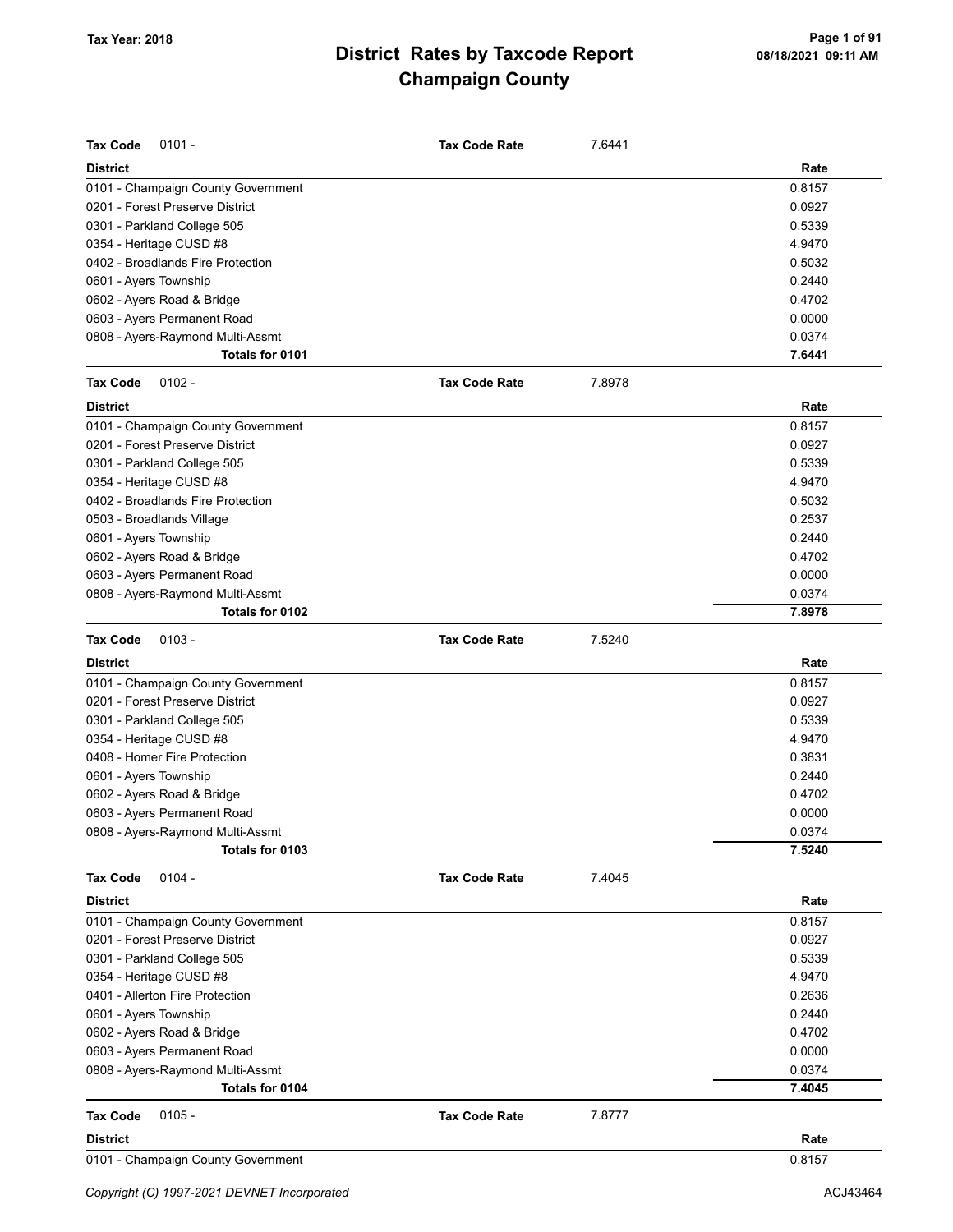| <b>Tax Code</b><br>$0105 -$        | <b>Tax Code Rate</b> | 7.8777 |        |
|------------------------------------|----------------------|--------|--------|
| <b>District</b>                    |                      |        | Rate   |
| 0201 - Forest Preserve District    |                      |        | 0.0927 |
| 0301 - Parkland College 505        |                      |        | 0.5339 |
| 0354 - Heritage CUSD #8            |                      |        | 4.9470 |
| 0401 - Allerton Fire Protection    |                      |        | 0.2636 |
| 0501 - Allerton Village            |                      |        | 0.4732 |
| 0601 - Ayers Township              |                      |        | 0.2440 |
| 0602 - Ayers Road & Bridge         |                      |        | 0.4702 |
| 0603 - Ayers Permanent Road        |                      |        | 0.0000 |
| 0808 - Ayers-Raymond Multi-Assmt   |                      |        | 0.0374 |
| Totals for 0105                    |                      |        | 7.8777 |
| <b>Tax Code</b><br>$0201 -$        | <b>Tax Code Rate</b> | 8.2580 |        |
| <b>District</b>                    |                      |        | Rate   |
| 0101 - Champaign County Government |                      |        | 0.8157 |
| 0201 - Forest Preserve District    |                      |        | 0.0927 |
| 0301 - Parkland College 505        |                      |        | 0.5339 |
| 0356 - GC-M-S CUSD #5              |                      |        | 5.7290 |
| 0417 - Sang-Valley Fire Protection |                      |        | 0.1322 |
| 0607 - Brown Township              |                      |        | 0.2865 |
| 0608 - Brown Road & Bridge         |                      |        | 0.4651 |
| 0609 - Brown Permanent Road        |                      |        | 0.0000 |
| 0946 - Moyer Library               |                      |        | 0.2029 |
| Totals for 0201                    |                      |        | 8.2580 |
| <b>Tax Code</b><br>$0202 -$        | <b>Tax Code Rate</b> | 7.0896 |        |
| <b>District</b>                    |                      |        | Rate   |
| 0101 - Champaign County Government |                      |        | 0.8157 |
| 0201 - Forest Preserve District    |                      |        | 0.0927 |
| 0301 - Parkland College 505        |                      |        | 0.5339 |
| 0341 - Fisher CUSD #1              |                      |        | 4.7635 |
| 0417 - Sang-Valley Fire Protection |                      |        | 0.1322 |
| 0607 - Brown Township              |                      |        | 0.2865 |
| 0608 - Brown Road & Bridge         |                      |        | 0.4651 |
| 0609 - Brown Permanent Road        |                      |        | 0.0000 |
| Totals for 0202                    |                      |        | 7.0896 |
| <b>Tax Code</b><br>$0203 -$        | <b>Tax Code Rate</b> | 7.4257 |        |
| <b>District</b>                    |                      |        | Rate   |
| 0101 - Champaign County Government |                      |        | 0.8157 |
| 0201 - Forest Preserve District    |                      |        | 0.0927 |
| 0301 - Parkland College 505        |                      |        | 0.5339 |
| 0341 - Fisher CUSD #1              |                      |        | 4.7635 |
| 0417 - Sang-Valley Fire Protection |                      |        | 0.1322 |
| 0509 - Fisher Village              |                      |        | 0.3361 |
| 0607 - Brown Township              |                      |        | 0.2865 |
| 0608 - Brown Road & Bridge         |                      |        | 0.4651 |
| 0609 - Brown Permanent Road        |                      |        | 0.0000 |
| Totals for 0203                    |                      |        | 7.4257 |
| <b>Tax Code</b><br>$0204 -$        | <b>Tax Code Rate</b> | 8.4694 |        |
| <b>District</b>                    |                      |        | Rate   |
| 0101 - Champaign County Government |                      |        | 0.8157 |
| 0201 - Forest Preserve District    |                      |        | 0.0927 |
| 0301 - Parkland College 505        |                      |        | 0.5339 |
|                                    |                      |        |        |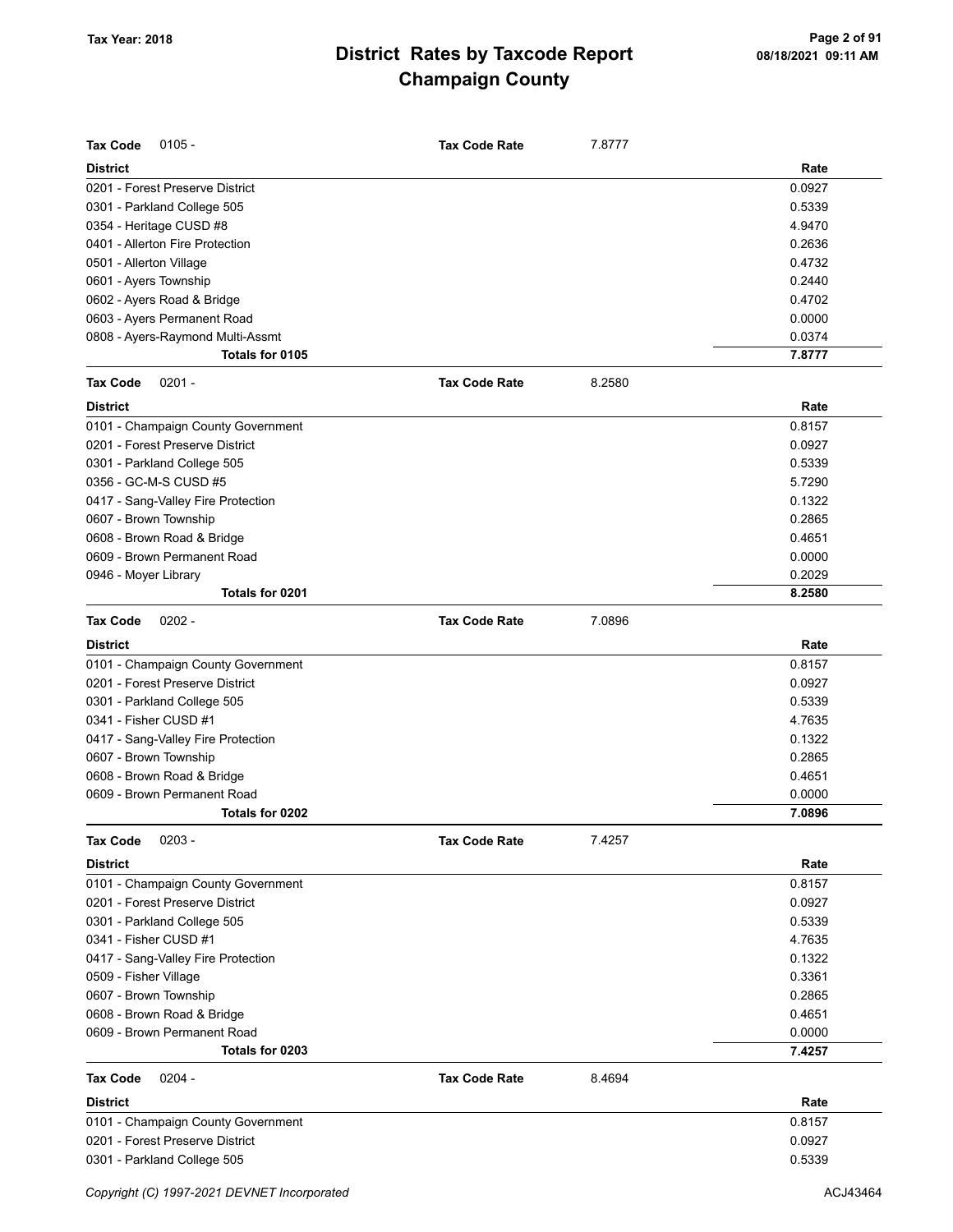| <b>Tax Code</b><br>$0204 -$        | <b>Tax Code Rate</b> | 8.4694 |        |
|------------------------------------|----------------------|--------|--------|
| <b>District</b>                    |                      |        | Rate   |
| 0356 - GC-M-S CUSD #5              |                      |        | 5.7290 |
| 0417 - Sang-Valley Fire Protection |                      |        | 0.1322 |
| 0510 - Foosland Village            |                      |        | 0.2114 |
| 0607 - Brown Township              |                      |        | 0.2865 |
| 0608 - Brown Road & Bridge         |                      |        | 0.4651 |
| 0609 - Brown Permanent Road        |                      |        | 0.0000 |
| 0946 - Moyer Library               |                      |        | 0.2029 |
| Totals for 0204                    |                      |        | 8.4694 |
| $0253 -$<br><b>Tax Code</b>        | <b>Tax Code Rate</b> | 7.4257 |        |
| <b>District</b>                    |                      |        | Rate   |
| 0101 - Champaign County Government |                      |        | 0.8157 |
| 0201 - Forest Preserve District    |                      |        | 0.0927 |
| 0301 - Parkland College 505        |                      |        | 0.5339 |
| 0341 - Fisher CUSD #1              |                      |        | 4.7635 |
| 0417 - Sang-Valley Fire Protection |                      |        | 0.1322 |
| 0509 - Fisher Village              |                      |        | 0.3361 |
| 0607 - Brown Township              |                      |        | 0.2865 |
| 0608 - Brown Road & Bridge         |                      |        | 0.4651 |
| 0609 - Brown Permanent Road        |                      |        | 0.0000 |
| 1010 - Fisher                      |                      |        | 0.0000 |
| Totals for 0253                    |                      |        | 7.4257 |
| $0254 -$<br><b>Tax Code</b>        | <b>Tax Code Rate</b> | 7.4257 |        |
| <b>District</b>                    |                      |        | Rate   |
| 0101 - Champaign County Government |                      |        | 0.8157 |
| 0201 - Forest Preserve District    |                      |        | 0.0927 |
| 0301 - Parkland College 505        |                      |        | 0.5339 |
| 0341 - Fisher CUSD #1              |                      |        | 4.7635 |
| 0417 - Sang-Valley Fire Protection |                      |        | 0.1322 |
| 0509 - Fisher Village              |                      |        | 0.3361 |
| 0607 - Brown Township              |                      |        | 0.2865 |
| 0608 - Brown Road & Bridge         |                      |        | 0.4651 |
| 0609 - Brown Permanent Road        |                      |        | 0.0000 |
| 1012 - Fisher II                   |                      |        | 0.0000 |
| Totals for 0254                    |                      |        | 7.4257 |
| $0256 -$<br><b>Tax Code</b>        | <b>Tax Code Rate</b> | 7.4257 |        |
| <b>District</b>                    |                      |        | Rate   |
| 0101 - Champaign County Government |                      |        | 0.8157 |
| 0201 - Forest Preserve District    |                      |        | 0.0927 |
| 0301 - Parkland College 505        |                      |        | 0.5339 |
| 0341 - Fisher CUSD #1              |                      |        | 4.7635 |
| 0417 - Sang-Valley Fire Protection |                      |        | 0.1322 |
| 0509 - Fisher Village              |                      |        | 0.3361 |
| 0607 - Brown Township              |                      |        | 0.2865 |
| 0608 - Brown Road & Bridge         |                      |        | 0.4651 |
| 0609 - Brown Permanent Road        |                      |        | 0.0000 |
| 1013 - Fisher III                  |                      |        | 0.0000 |
| Totals for 0256                    |                      |        | 7.4257 |
| $0302 -$<br>Tax Code               | <b>Tax Code Rate</b> | 6.7928 |        |
|                                    |                      |        |        |
| <b>District</b>                    |                      |        | Rate   |
| 0101 - Champaign County Government |                      |        | 0.8157 |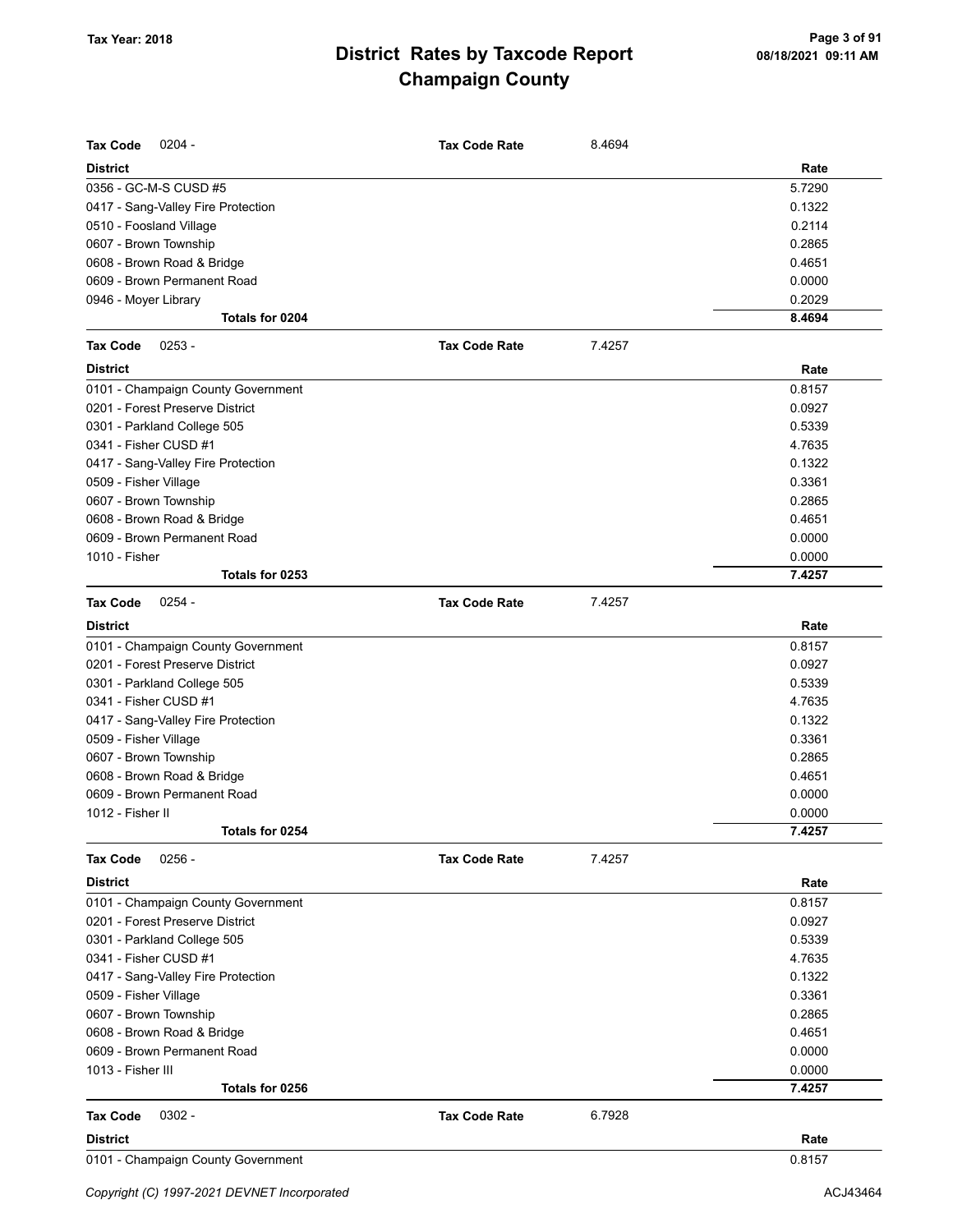| <b>Tax Code</b><br>$0302 -$          | <b>Tax Code Rate</b> | 6.7928 |        |
|--------------------------------------|----------------------|--------|--------|
| <b>District</b>                      |                      |        | Rate   |
| 0201 - Forest Preserve District      |                      |        | 0.0927 |
| 0301 - Parkland College 505          |                      |        | 0.5339 |
| 0345 - Champaign Unit 4 Schools      |                      |        | 5.0510 |
| 0613 - Champaign Township            |                      |        | 0.0465 |
| 0614 - Champaign Road & Bridge       |                      |        | 0.2530 |
| 0615 - Champaign Permanent Road      |                      |        | 0.0000 |
| Totals for 0302                      |                      |        | 6.7928 |
| Tax Code<br>$0303 -$                 | <b>Tax Code Rate</b> | 7.8390 |        |
| <b>District</b>                      |                      |        | Rate   |
| 0101 - Champaign County Government   |                      |        | 0.8157 |
| 0201 - Forest Preserve District      |                      |        | 0.0927 |
| 0301 - Parkland College 505          |                      |        | 0.5339 |
| 0345 - Champaign Unit 4 Schools      |                      |        | 5.0510 |
| 0613 - Champaign Township            |                      |        | 0.0465 |
| 0614 - Champaign Road & Bridge       |                      |        | 0.2530 |
| 0615 - Champaign Permanent Road      |                      |        | 0.0000 |
| 0911 - Champaign Park District       |                      |        | 0.7149 |
| 0921 - Champaign-Urbana Mass Transit |                      |        | 0.3313 |
| Totals for 0303                      |                      |        | 7.8390 |
| <b>Tax Code</b><br>$0304 -$          | <b>Tax Code Rate</b> | 7.1241 |        |
| <b>District</b>                      |                      |        | Rate   |
| 0101 - Champaign County Government   |                      |        | 0.8157 |
| 0201 - Forest Preserve District      |                      |        | 0.0927 |
| 0301 - Parkland College 505          |                      |        | 0.5339 |
| 0345 - Champaign Unit 4 Schools      |                      |        | 5.0510 |
| 0613 - Champaign Township            |                      |        | 0.0465 |
| 0614 - Champaign Road & Bridge       |                      |        | 0.2530 |
| 0615 - Champaign Permanent Road      |                      |        | 0.0000 |
| 0901 - Urbana-Champaign Sanit Distr  |                      |        | 0.0000 |
| 0921 - Champaign-Urbana Mass Transit |                      |        | 0.3313 |
| Totals for 0304                      |                      |        | 7.1241 |
| Tax Code<br>$0304A -$                | <b>Tax Code Rate</b> | 7.5263 |        |
| District                             |                      |        | Rate   |
| 0101 - Champaign County Government   |                      |        | 0.8157 |
| 0201 - Forest Preserve District      |                      |        | 0.0927 |
| 0301 - Parkland College 505          |                      |        | 0.5339 |
| 0345 - Champaign Unit 4 Schools      |                      |        | 5.0510 |
| 0405 - East-Prairie Fire Protection  |                      |        | 0.4022 |
| 0613 - Champaign Township            |                      |        | 0.0465 |
| 0614 - Champaign Road & Bridge       |                      |        | 0.2530 |
| 0615 - Champaign Permanent Road      |                      |        | 0.0000 |
| 0901 - Urbana-Champaign Sanit Distr  |                      |        | 0.0000 |
| 0921 - Champaign-Urbana Mass Transit |                      |        | 0.3313 |
| Totals for 0304A                     |                      |        | 7.5263 |
| Tax Code<br>$0306 -$                 | <b>Tax Code Rate</b> | 7.8390 |        |
| <b>District</b>                      |                      |        | Rate   |
| 0101 - Champaign County Government   |                      |        | 0.8157 |
| 0201 - Forest Preserve District      |                      |        | 0.0927 |
| 0301 - Parkland College 505          |                      |        | 0.5339 |
| 0345 - Champaign Unit 4 Schools      |                      |        | 5.0510 |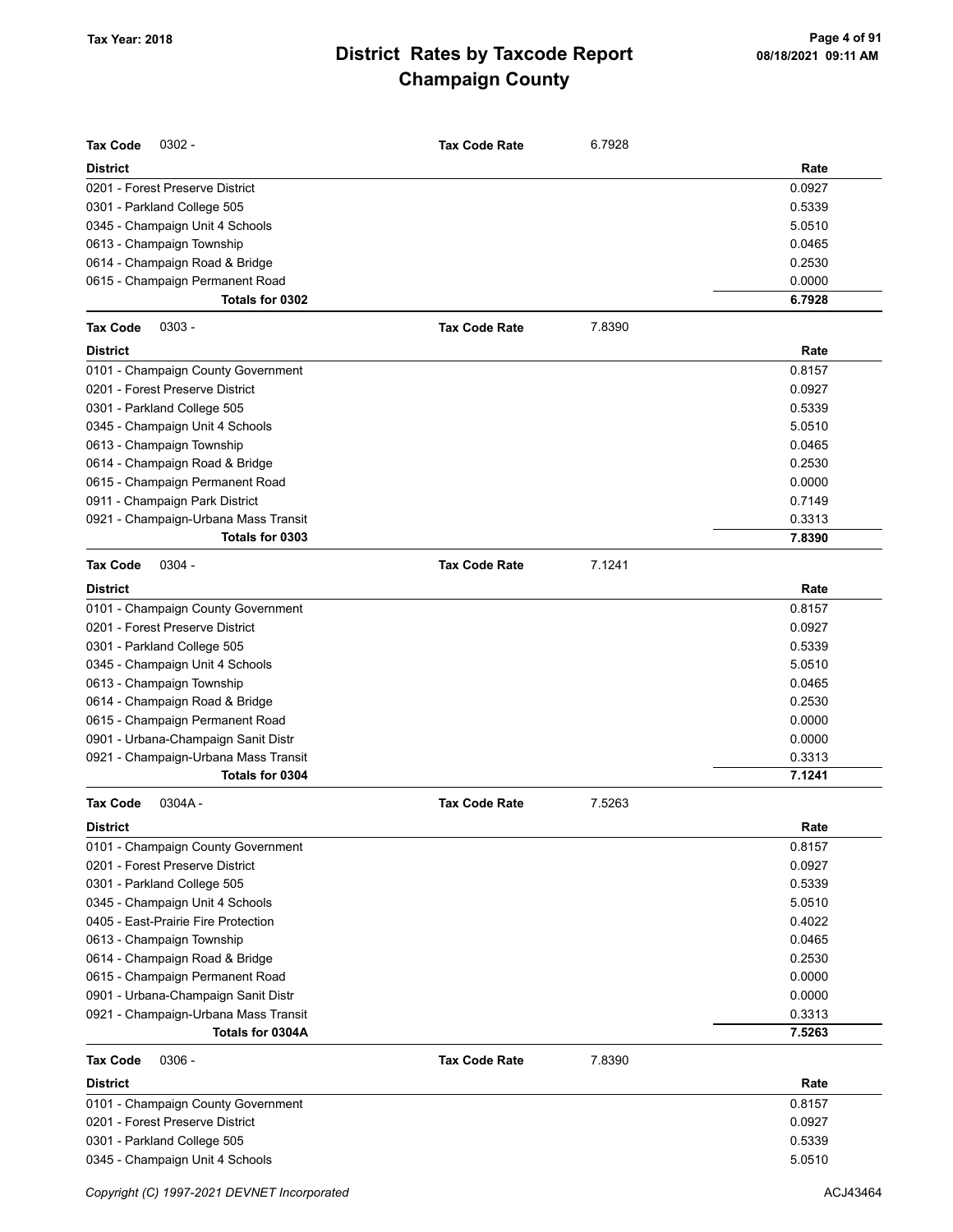| <b>Tax Code</b><br>$0306 -$          | <b>Tax Code Rate</b> | 7.8390 |        |
|--------------------------------------|----------------------|--------|--------|
| <b>District</b>                      |                      |        | Rate   |
| 0613 - Champaign Township            |                      |        | 0.0465 |
| 0614 - Champaign Road & Bridge       |                      |        | 0.2530 |
| 0615 - Champaign Permanent Road      |                      |        | 0.0000 |
| 0901 - Urbana-Champaign Sanit Distr  |                      |        | 0.0000 |
| 0911 - Champaign Park District       |                      |        | 0.7149 |
| 0921 - Champaign-Urbana Mass Transit |                      |        | 0.3313 |
| Totals for 0306                      |                      |        | 7.8390 |
| <b>Tax Code</b><br>$0307 -$          | <b>Tax Code Rate</b> | 7.2792 |        |
| <b>District</b>                      |                      |        | Rate   |
| 0101 - Champaign County Government   |                      |        | 0.8157 |
| 0201 - Forest Preserve District      |                      |        | 0.0927 |
| 0301 - Parkland College 505          |                      |        | 0.5339 |
| 0345 - Champaign Unit 4 Schools      |                      |        | 5.0510 |
| 0421 - Windsor Park Fire Protection  |                      |        | 0.1551 |
| 0613 - Champaign Township            |                      |        | 0.0465 |
| 0614 - Champaign Road & Bridge       |                      |        | 0.2530 |
| 0615 - Champaign Permanent Road      |                      |        | 0.0000 |
| 0901 - Urbana-Champaign Sanit Distr  |                      |        | 0.0000 |
| 0921 - Champaign-Urbana Mass Transit |                      |        | 0.3313 |
| Totals for 0307                      |                      |        | 7.2792 |
| <b>Tax Code</b><br>0307A-            | <b>Tax Code Rate</b> | 7.9941 |        |
| <b>District</b>                      |                      |        | Rate   |
| 0101 - Champaign County Government   |                      |        | 0.8157 |
| 0201 - Forest Preserve District      |                      |        | 0.0927 |
| 0301 - Parkland College 505          |                      |        | 0.5339 |
| 0345 - Champaign Unit 4 Schools      |                      |        | 5.0510 |
| 0421 - Windsor Park Fire Protection  |                      |        | 0.1551 |
| 0613 - Champaign Township            |                      |        | 0.0465 |
| 0614 - Champaign Road & Bridge       |                      |        | 0.2530 |
| 0615 - Champaign Permanent Road      |                      |        | 0.0000 |
| 0901 - Urbana-Champaign Sanit Distr  |                      |        | 0.0000 |
| 0911 - Champaign Park District       |                      |        | 0.7149 |
| 0921 - Champaign-Urbana Mass Transit |                      |        | 0.3313 |
| Totals for 0307A                     |                      |        | 7.9941 |
| $0308 -$<br><b>Tax Code</b>          | <b>Tax Code Rate</b> | 7.1241 |        |
| <b>District</b>                      |                      |        | Rate   |
| 0101 - Champaign County Government   |                      |        | 0.8157 |
| 0201 - Forest Preserve District      |                      |        | 0.0927 |
| 0301 - Parkland College 505          |                      |        | 0.5339 |
| 0345 - Champaign Unit 4 Schools      |                      |        | 5.0510 |
| 0613 - Champaign Township            |                      |        | 0.0465 |
| 0614 - Champaign Road & Bridge       |                      |        | 0.2530 |
| 0615 - Champaign Permanent Road      |                      |        | 0.0000 |
| 0921 - Champaign-Urbana Mass Transit |                      |        | 0.3313 |
| Totals for 0308                      |                      |        | 7.1241 |
| <b>Tax Code</b><br>0308A-            | <b>Tax Code Rate</b> | 7.4813 |        |
| <b>District</b>                      |                      |        | Rate   |
| 0101 - Champaign County Government   |                      |        | 0.8157 |
| 0201 - Forest Preserve District      |                      |        | 0.0927 |
| 0301 - Parkland College 505          |                      |        | 0.5339 |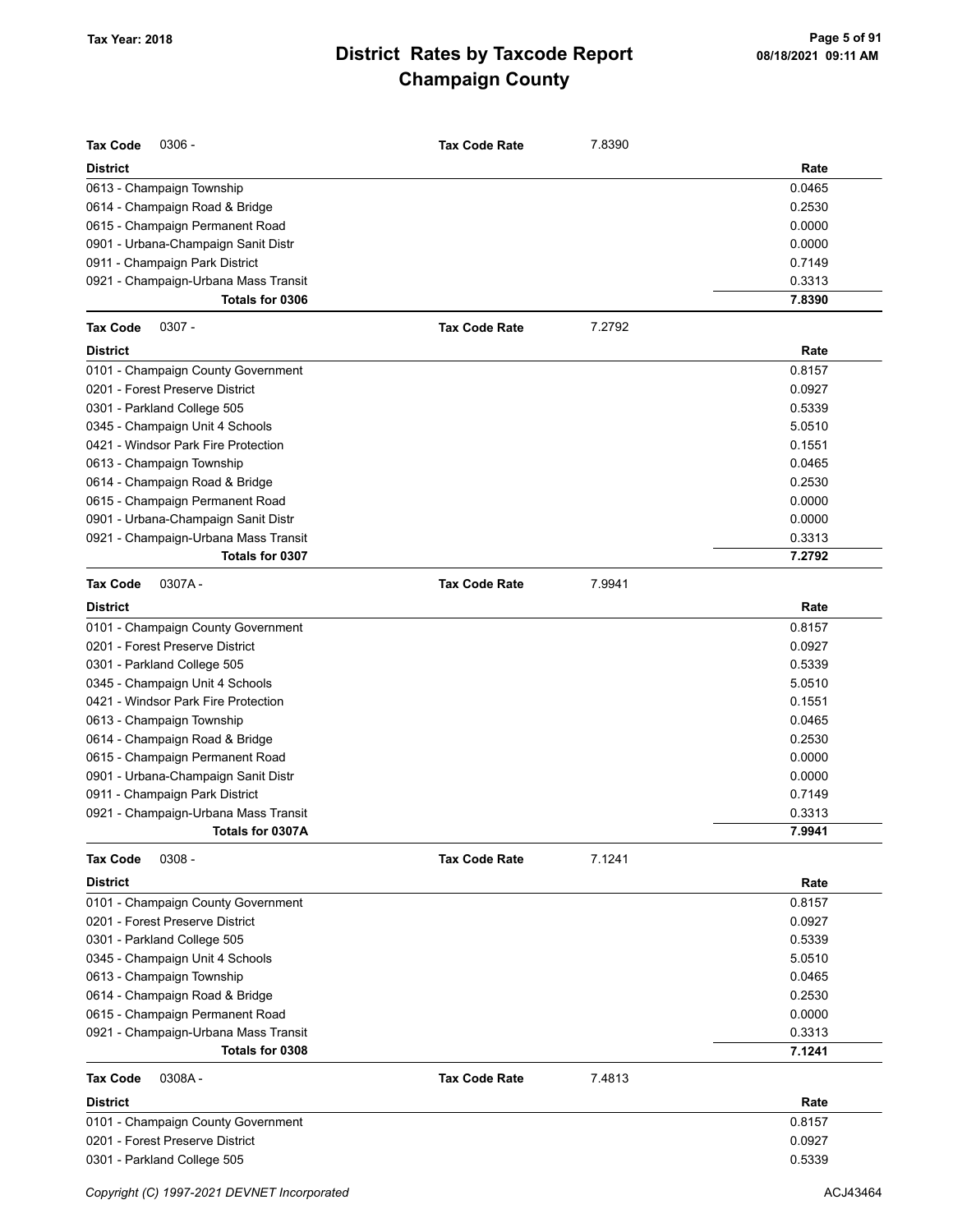| <b>Tax Code</b><br>0308A-            | <b>Tax Code Rate</b> | 7.4813 |        |
|--------------------------------------|----------------------|--------|--------|
| <b>District</b>                      |                      |        | Rate   |
| 0345 - Champaign Unit 4 Schools      |                      |        | 5.0510 |
| 0422 - Cherry Hills Fire Protection  |                      |        | 0.3572 |
| 0613 - Champaign Township            |                      |        | 0.0465 |
| 0614 - Champaign Road & Bridge       |                      |        | 0.2530 |
| 0615 - Champaign Permanent Road      |                      |        | 0.0000 |
| 0901 - Urbana-Champaign Sanit Distr  |                      |        | 0.0000 |
| 0921 - Champaign-Urbana Mass Transit |                      |        | 0.3313 |
| Totals for 0308A                     |                      |        | 7.4813 |
| $0309 -$<br><b>Tax Code</b>          | <b>Tax Code Rate</b> | 7.6483 |        |
| <b>District</b>                      |                      |        | Rate   |
| 0101 - Champaign County Government   |                      |        | 0.8157 |
| 0201 - Forest Preserve District      |                      |        | 0.0927 |
| 0301 - Parkland College 505          |                      |        | 0.5339 |
| 0345 - Champaign Unit 4 Schools      |                      |        | 5.0510 |
| 0525 - Savoy Village                 |                      |        | 0.7252 |
| 0613 - Champaign Township            |                      |        | 0.0465 |
| 0614 - Champaign Road & Bridge       |                      |        | 0.2530 |
| 0615 - Champaign Permanent Road      |                      |        | 0.0000 |
| 0901 - Urbana-Champaign Sanit Distr  |                      |        | 0.0000 |
| 0941 - Tolono Library                |                      |        | 0.1303 |
| Totals for 0309                      |                      |        | 7.6483 |
| <b>Tax Code</b><br>0309A-            | <b>Tax Code Rate</b> | 7.6483 |        |
| <b>District</b>                      |                      |        | Rate   |
| 0101 - Champaign County Government   |                      |        | 0.8157 |
| 0201 - Forest Preserve District      |                      |        | 0.0927 |
| 0301 - Parkland College 505          |                      |        | 0.5339 |
| 0345 - Champaign Unit 4 Schools      |                      |        | 5.0510 |
| 0525 - Savoy Village                 |                      |        | 0.7252 |
| 0613 - Champaign Township            |                      |        | 0.0465 |
| 0614 - Champaign Road & Bridge       |                      |        | 0.2530 |
| 0615 - Champaign Permanent Road      |                      |        | 0.0000 |
| 0941 - Tolono Library                |                      |        | 0.1303 |
| Totals for 0309A                     |                      |        | 7.6483 |
| <b>Tax Code</b><br>$0311 -$          | <b>Tax Code Rate</b> | 6.7928 |        |
| <b>District</b>                      |                      |        | Rate   |
| 0101 - Champaign County Government   |                      |        | 0.8157 |
| 0201 - Forest Preserve District      |                      |        | 0.0927 |
| 0301 - Parkland College 505          |                      |        | 0.5339 |
| 0345 - Champaign Unit 4 Schools      |                      |        | 5.0510 |
| 0613 - Champaign Township            |                      |        | 0.0465 |
| 0614 - Champaign Road & Bridge       |                      |        | 0.2530 |
| 0615 - Champaign Permanent Road      |                      |        | 0.0000 |
| 0901 - Urbana-Champaign Sanit Distr  |                      |        | 0.0000 |
| Totals for 0311                      |                      |        | 6.7928 |
| <b>Tax Code</b><br>$0313 -$          | <b>Tax Code Rate</b> | 7.1861 |        |
| <b>District</b>                      |                      |        | Rate   |
| 0101 - Champaign County Government   |                      |        | 0.8157 |
| 0201 - Forest Preserve District      |                      |        | 0.0927 |
| 0301 - Parkland College 505          |                      |        | 0.5339 |
| 0345 - Champaign Unit 4 Schools      |                      |        | 5.0510 |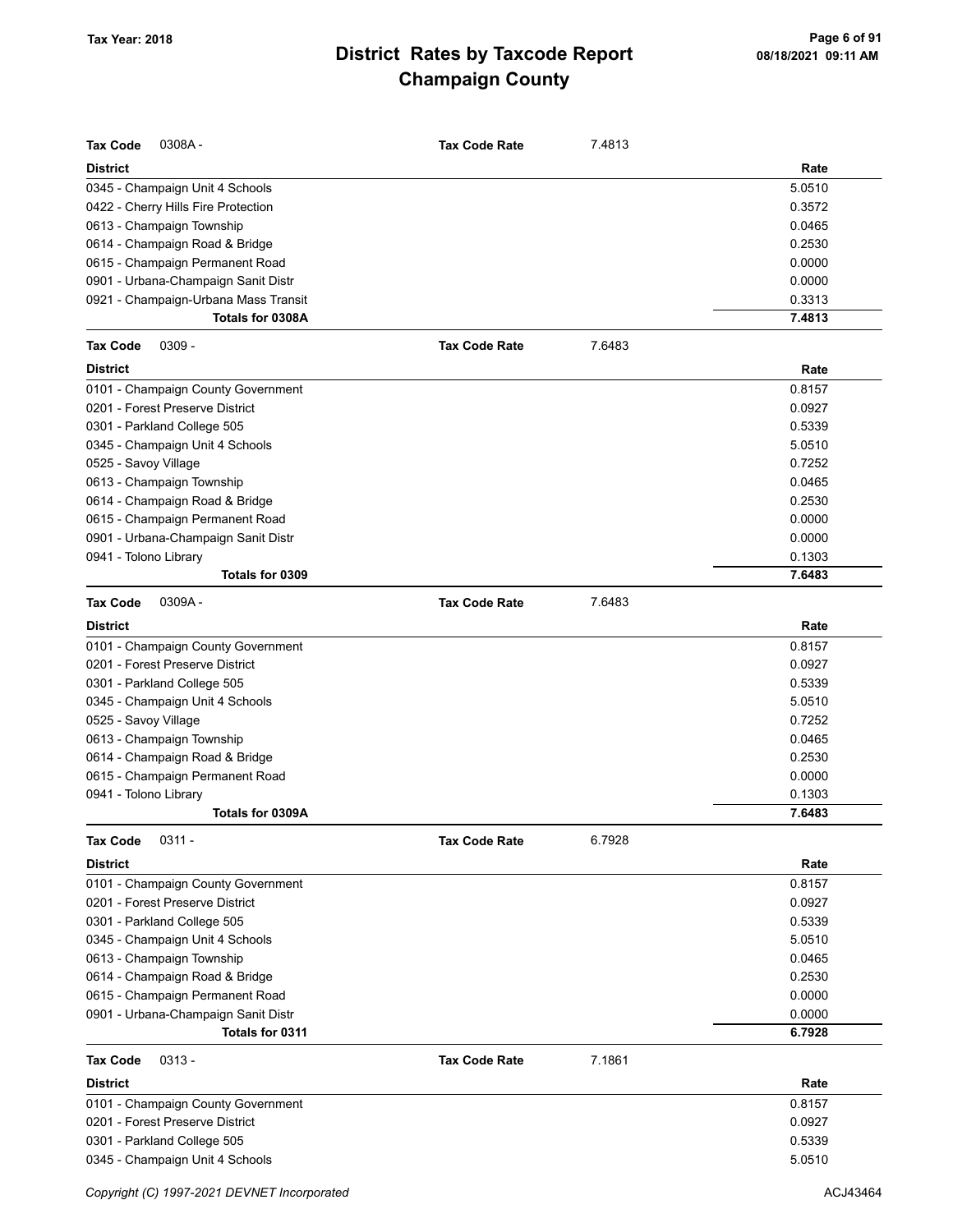| <b>Tax Code</b><br>$0313 -$                                    | <b>Tax Code Rate</b> | 7.1861 |                  |
|----------------------------------------------------------------|----------------------|--------|------------------|
| District                                                       |                      |        | Rate             |
| 0416 - Rolling Acres Fire Protection                           |                      |        | 0.3933           |
| 0613 - Champaign Township                                      |                      |        | 0.0465           |
| 0614 - Champaign Road & Bridge                                 |                      |        | 0.2530           |
| 0615 - Champaign Permanent Road                                |                      |        | 0.0000           |
| Totals for 0313                                                |                      |        | 7.1861           |
| <b>Tax Code</b><br>$0313A -$                                   | <b>Tax Code Rate</b> | 7.5174 |                  |
| District                                                       |                      |        | Rate             |
| 0101 - Champaign County Government                             |                      |        | 0.8157           |
| 0201 - Forest Preserve District                                |                      |        | 0.0927           |
| 0301 - Parkland College 505                                    |                      |        | 0.5339           |
| 0345 - Champaign Unit 4 Schools                                |                      |        | 5.0510           |
| 0416 - Rolling Acres Fire Protection                           |                      |        | 0.3933           |
| 0613 - Champaign Township                                      |                      |        | 0.0465           |
| 0614 - Champaign Road & Bridge                                 |                      |        | 0.2530           |
| 0615 - Champaign Permanent Road                                |                      |        | 0.0000           |
| 0921 - Champaign-Urbana Mass Transit                           |                      |        | 0.3313           |
| Totals for 0313A                                               |                      |        | 7.5174           |
| <b>Tax Code</b><br>$0316 -$                                    | <b>Tax Code Rate</b> | 7.2571 |                  |
| District                                                       |                      |        | Rate             |
| 0101 - Champaign County Government                             |                      |        | 0.8157           |
| 0201 - Forest Preserve District                                |                      |        | 0.0927           |
| 0301 - Parkland College 505                                    |                      |        | 0.5339           |
| 0345 - Champaign Unit 4 Schools                                |                      |        | 5.0510           |
| 0410 - Lincolnshire Fire Protection                            |                      |        | 0.1330           |
| 0613 - Champaign Township                                      |                      |        | 0.0465           |
| 0614 - Champaign Road & Bridge                                 |                      |        | 0.2530           |
| 0615 - Champaign Permanent Road                                |                      |        | 0.0000           |
| 0901 - Urbana-Champaign Sanit Distr                            |                      |        | 0.0000           |
| 0921 - Champaign-Urbana Mass Transit                           |                      |        | 0.3313           |
| Totals for 0316                                                |                      |        | 7.2571           |
| <b>Tax Code</b><br>$0318 -$                                    | <b>Tax Code Rate</b> | 7.9796 |                  |
| District                                                       |                      |        | Rate             |
| 0101 - Champaign County Government                             |                      |        | 0.8157           |
| 0201 - Forest Preserve District                                |                      |        | 0.0927           |
| 0301 - Parkland College 505                                    |                      |        | 0.5339           |
| 0345 - Champaign Unit 4 Schools                                |                      |        | 5.0510           |
| 0525 - Savoy Village                                           |                      |        | 0.7252           |
| 0613 - Champaign Township                                      |                      |        | 0.0465           |
| 0614 - Champaign Road & Bridge                                 |                      |        | 0.2530           |
| 0615 - Champaign Permanent Road                                |                      |        | 0.0000           |
| 0901 - Urbana-Champaign Sanit Distr                            |                      |        | 0.0000           |
| 0921 - Champaign-Urbana Mass Transit                           |                      |        | 0.3313           |
| 0941 - Tolono Library<br>Totals for 0318                       |                      |        | 0.1303<br>7.9796 |
|                                                                |                      |        |                  |
| Tax Code<br>$0319 -$                                           | <b>Tax Code Rate</b> | 7.0241 |                  |
| <b>District</b>                                                |                      |        | Rate             |
| 0101 - Champaign County Government                             |                      |        | 0.8157           |
| 0201 - Forest Preserve District<br>0301 - Parkland College 505 |                      |        | 0.0927<br>0.5339 |
| 0345 - Champaign Unit 4 Schools                                |                      |        | 5.0510           |
|                                                                |                      |        |                  |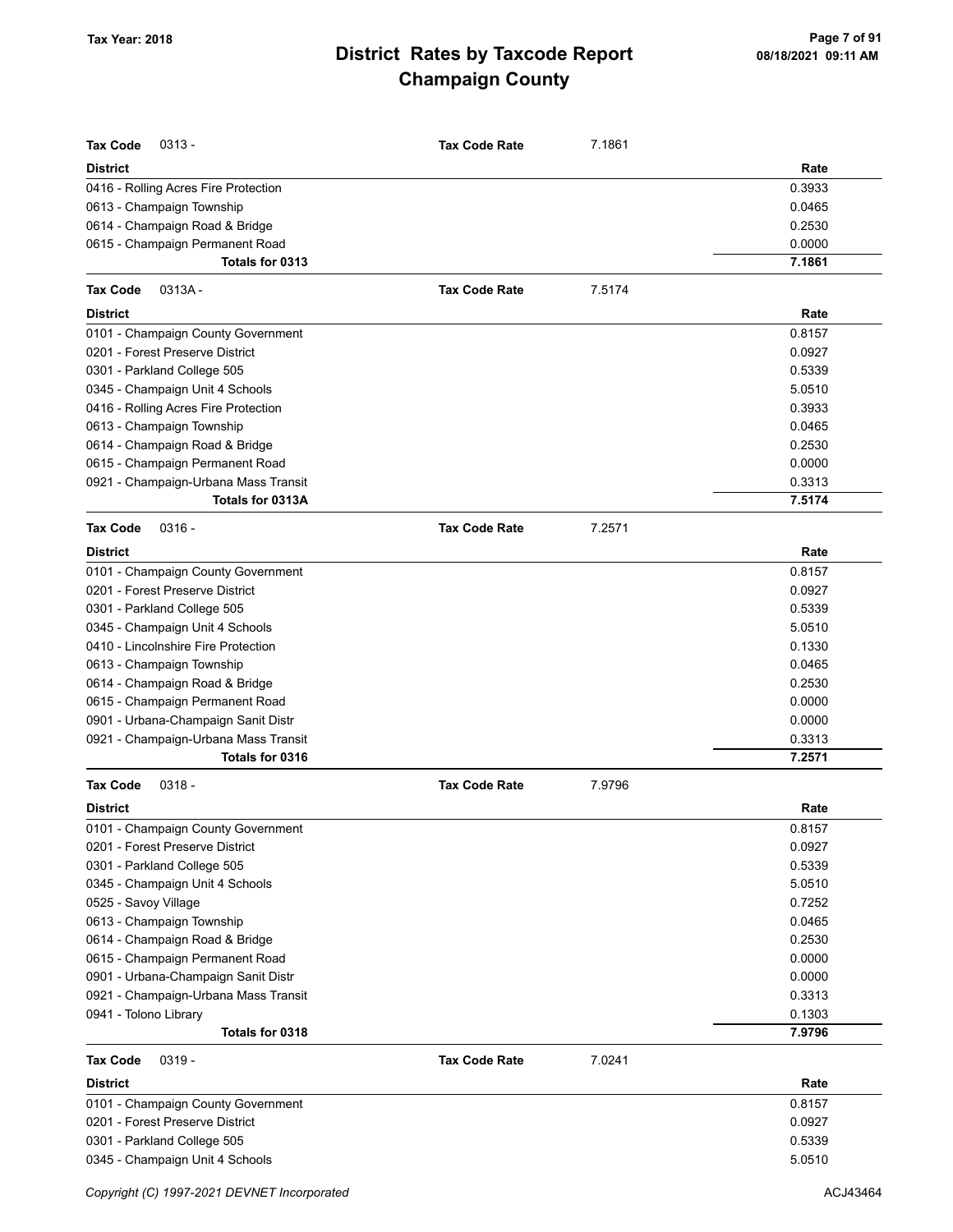| <b>Tax Code</b><br>$0319 -$          | <b>Tax Code Rate</b> | 7.0241 |        |
|--------------------------------------|----------------------|--------|--------|
| <b>District</b>                      |                      |        | Rate   |
| 0424 - Scott Fire Protection         |                      |        | 0.2313 |
| 0613 - Champaign Township            |                      |        | 0.0465 |
| 0614 - Champaign Road & Bridge       |                      |        | 0.2530 |
| 0615 - Champaign Permanent Road      |                      |        | 0.0000 |
| Totals for 0319                      |                      |        | 7.0241 |
| <b>Tax Code</b><br>$0320 -$          | <b>Tax Code Rate</b> | 6.5483 |        |
| <b>District</b>                      |                      |        | Rate   |
| 0101 - Champaign County Government   |                      |        | 0.8157 |
| 0201 - Forest Preserve District      |                      |        | 0.0927 |
| 0301 - Parkland College 505          |                      |        | 0.5339 |
| 0344 - Mahomet-Seymour CUSD #3       |                      |        | 4.5752 |
| 0424 - Scott Fire Protection         |                      |        | 0.2313 |
| 0613 - Champaign Township            |                      |        | 0.0465 |
| 0614 - Champaign Road & Bridge       |                      |        | 0.2530 |
| 0615 - Champaign Permanent Road      |                      |        | 0.0000 |
| Totals for 0320                      |                      |        | 6.5483 |
| $0321 -$<br><b>Tax Code</b>          | <b>Tax Code Rate</b> | 7.3554 |        |
| <b>District</b>                      |                      |        | Rate   |
| 0101 - Champaign County Government   |                      |        | 0.8157 |
| 0201 - Forest Preserve District      |                      |        | 0.0927 |
| 0301 - Parkland College 505          |                      |        | 0.5339 |
| 0345 - Champaign Unit 4 Schools      |                      |        | 5.0510 |
| 0424 - Scott Fire Protection         |                      |        | 0.2313 |
| 0613 - Champaign Township            |                      |        | 0.0465 |
| 0614 - Champaign Road & Bridge       |                      |        | 0.2530 |
| 0615 - Champaign Permanent Road      |                      |        | 0.0000 |
| 0901 - Urbana-Champaign Sanit Distr  |                      |        | 0.0000 |
| 0921 - Champaign-Urbana Mass Transit |                      |        | 0.3313 |
| Totals for 0321                      |                      |        | 7.3554 |
| <b>Tax Code</b><br>$0322 -$          | <b>Tax Code Rate</b> | 7.0241 |        |
| <b>District</b>                      |                      |        | Rate   |
| 0101 - Champaign County Government   |                      |        | 0.8157 |
| 0201 - Forest Preserve District      |                      |        | 0.0927 |
| 0301 - Parkland College 505          |                      |        | 0.5339 |
| 0345 - Champaign Unit 4 Schools      |                      |        | 5.0510 |
| 0424 - Scott Fire Protection         |                      |        | 0.2313 |
| 0613 - Champaign Township            |                      |        | 0.0465 |
| 0614 - Champaign Road & Bridge       |                      |        | 0.2530 |
| 0615 - Champaign Permanent Road      |                      |        | 0.0000 |
| 0901 - Urbana-Champaign Sanit Distr  |                      |        | 0.0000 |
| Totals for 0322                      |                      |        | 7.0241 |
| 0334 -<br><b>Tax Code</b>            | <b>Tax Code Rate</b> | 7.2571 |        |
| <b>District</b>                      |                      |        | Rate   |
| 0101 - Champaign County Government   |                      |        | 0.8157 |
| 0201 - Forest Preserve District      |                      |        | 0.0927 |
| 0301 - Parkland College 505          |                      |        | 0.5339 |
| 0345 - Champaign Unit 4 Schools      |                      |        | 5.0510 |
| 0410 - Lincolnshire Fire Protection  |                      |        | 0.1330 |
| 0613 - Champaign Township            |                      |        | 0.0465 |
| 0614 - Champaign Road & Bridge       |                      |        | 0.2530 |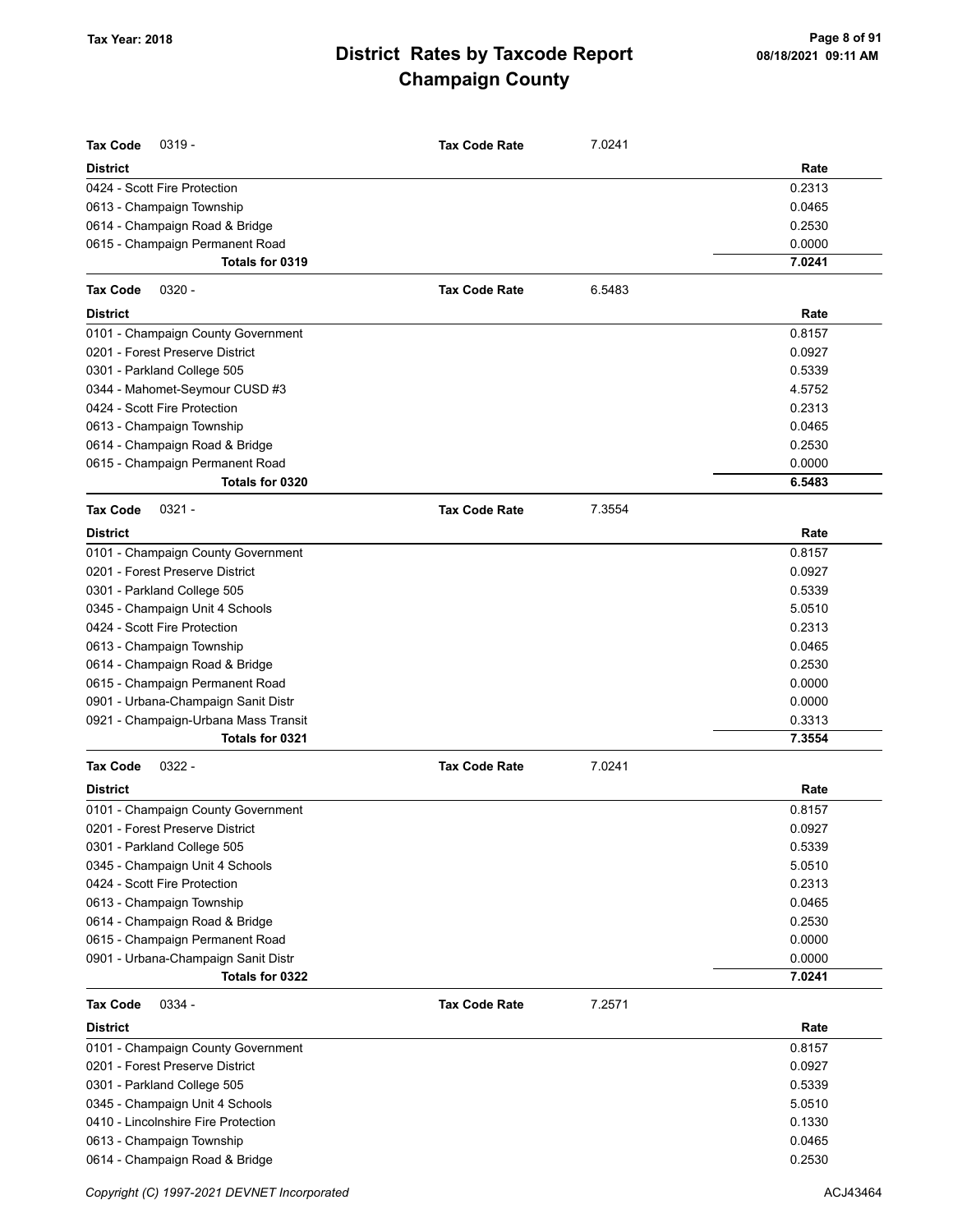| <b>Tax Code</b><br>0334 -                               | <b>Tax Code Rate</b> | 7.2571 |                  |
|---------------------------------------------------------|----------------------|--------|------------------|
|                                                         |                      |        |                  |
| <b>District</b>                                         |                      |        | Rate             |
| 0615 - Champaign Permanent Road                         |                      |        | 0.0000           |
| 0921 - Champaign-Urbana Mass Transit<br>Totals for 0334 |                      |        | 0.3313           |
|                                                         |                      |        | 7.2571           |
| $0335 -$<br><b>Tax Code</b>                             | <b>Tax Code Rate</b> | 7.3554 |                  |
| District                                                |                      |        | Rate             |
| 0101 - Champaign County Government                      |                      |        | 0.8157           |
| 0201 - Forest Preserve District                         |                      |        | 0.0927           |
| 0301 - Parkland College 505                             |                      |        | 0.5339           |
| 0345 - Champaign Unit 4 Schools                         |                      |        | 5.0510           |
| 0424 - Scott Fire Protection                            |                      |        | 0.2313           |
| 0613 - Champaign Township                               |                      |        | 0.0465           |
| 0614 - Champaign Road & Bridge                          |                      |        | 0.2530           |
| 0615 - Champaign Permanent Road                         |                      |        | 0.0000           |
| 0921 - Champaign-Urbana Mass Transit                    |                      |        | 0.3313           |
| Totals for 0335                                         |                      |        | 7.3554           |
| $0336 -$<br><b>Tax Code</b>                             | <b>Tax Code Rate</b> | 7.9796 |                  |
| <b>District</b>                                         |                      |        | Rate             |
| 0101 - Champaign County Government                      |                      |        | 0.8157           |
| 0201 - Forest Preserve District                         |                      |        | 0.0927           |
| 0301 - Parkland College 505                             |                      |        | 0.5339           |
| 0345 - Champaign Unit 4 Schools                         |                      |        | 5.0510           |
| 0525 - Savoy Village                                    |                      |        | 0.7252           |
| 0613 - Champaign Township                               |                      |        | 0.0465           |
| 0614 - Champaign Road & Bridge                          |                      |        | 0.2530           |
| 0615 - Champaign Permanent Road                         |                      |        | 0.0000           |
| 0921 - Champaign-Urbana Mass Transit                    |                      |        | 0.3313           |
| 0941 - Tolono Library                                   |                      |        | 0.1303           |
| Totals for 0336                                         |                      |        | 7.9796           |
| $0340 -$<br><b>Tax Code</b>                             | <b>Tax Code Rate</b> | 8.8229 |                  |
|                                                         |                      |        |                  |
| <b>District</b>                                         |                      |        | Rate             |
| 0101 - Champaign County Government                      |                      |        | 0.8157           |
| 0201 - Forest Preserve District                         |                      |        | 0.0927           |
| 0301 - Parkland College 505                             |                      |        | 0.5339           |
| 0345 - Champaign Unit 4 Schools                         |                      |        | 5.0510           |
| 0504 - Champaign City                                   |                      |        | 1.3152           |
| 0613 - Champaign Township                               |                      |        | 0.0465           |
| 0614 - Champaign Road & Bridge                          |                      |        | 0.2530           |
| 0615 - Champaign Permanent Road                         |                      |        | 0.0000           |
| 0901 - Urbana-Champaign Sanit Distr                     |                      |        | 0.0000           |
| 0911 - Champaign Park District<br>Totals for 0340       |                      |        | 0.7149<br>8.8229 |
|                                                         |                      |        |                  |
| $0341 -$<br>Tax Code                                    | <b>Tax Code Rate</b> | 9.1542 |                  |
| District                                                |                      |        | Rate             |
| 0101 - Champaign County Government                      |                      |        | 0.8157           |
| 0201 - Forest Preserve District                         |                      |        | 0.0927           |
| 0301 - Parkland College 505                             |                      |        | 0.5339           |
| 0345 - Champaign Unit 4 Schools                         |                      |        | 5.0510           |
| 0504 - Champaign City                                   |                      |        | 1.3152           |
| 0613 - Champaign Township                               |                      |        | 0.0465           |
| 0614 - Champaign Road & Bridge                          |                      |        | 0.2530           |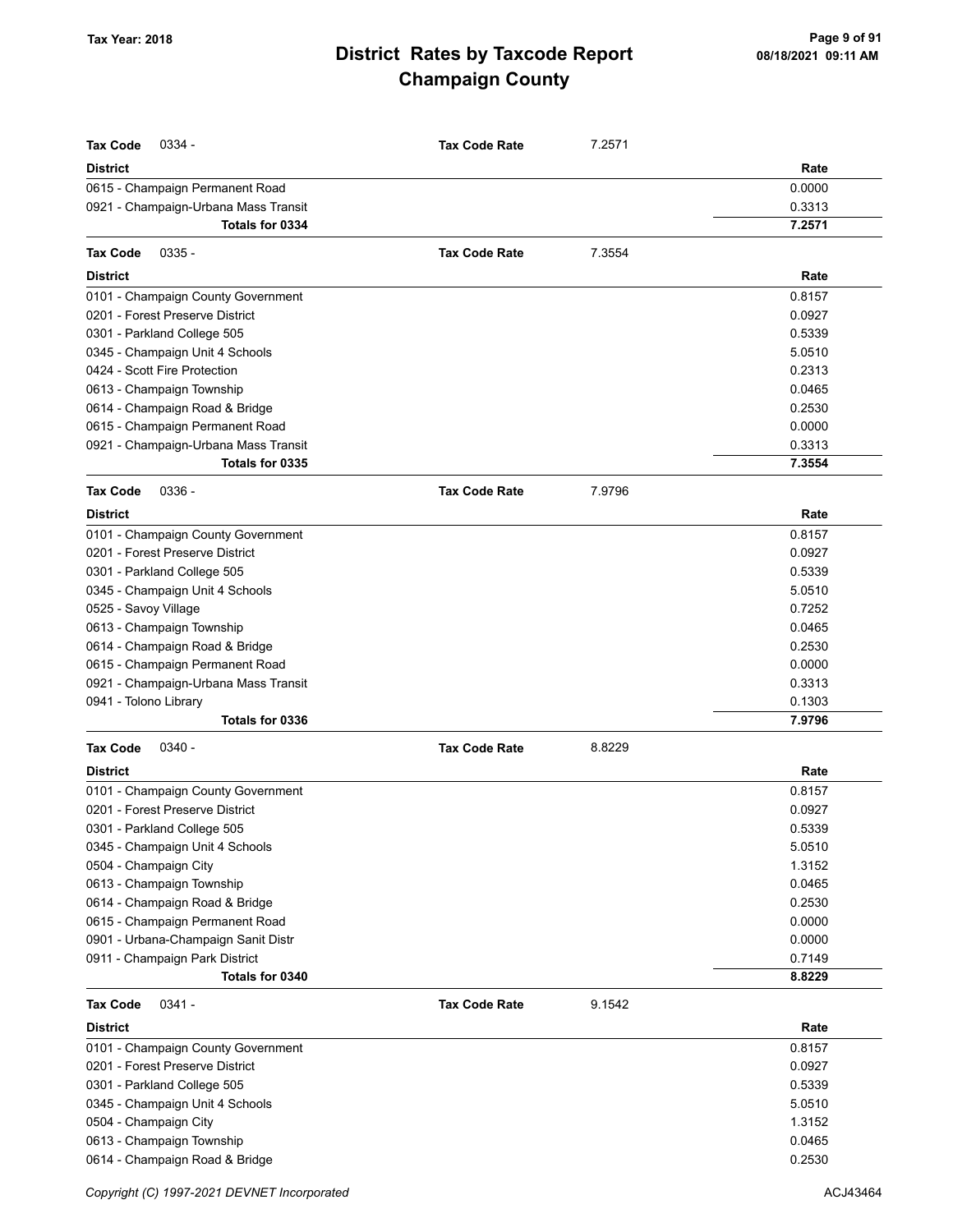| <b>Tax Code</b><br>$0341 -$          | <b>Tax Code Rate</b> | 9.1542 |        |
|--------------------------------------|----------------------|--------|--------|
| <b>District</b>                      |                      |        | Rate   |
| 0615 - Champaign Permanent Road      |                      |        | 0.0000 |
| 0901 - Urbana-Champaign Sanit Distr  |                      |        | 0.0000 |
| 0911 - Champaign Park District       |                      |        | 0.7149 |
| 0921 - Champaign-Urbana Mass Transit |                      |        | 0.3313 |
| Totals for 0341                      |                      |        | 9.1542 |
| <b>Tax Code</b><br>$0342 -$          | <b>Tax Code Rate</b> | 9.1542 |        |
| <b>District</b>                      |                      |        | Rate   |
| 0101 - Champaign County Government   |                      |        | 0.8157 |
| 0201 - Forest Preserve District      |                      |        | 0.0927 |
| 0301 - Parkland College 505          |                      |        | 0.5339 |
| 0345 - Champaign Unit 4 Schools      |                      |        | 5.0510 |
| 0504 - Champaign City                |                      |        | 1.3152 |
| 0613 - Champaign Township            |                      |        | 0.0465 |
| 0614 - Champaign Road & Bridge       |                      |        | 0.2530 |
| 0615 - Champaign Permanent Road      |                      |        | 0.0000 |
| 0911 - Champaign Park District       |                      |        | 0.7149 |
| 0921 - Champaign-Urbana Mass Transit |                      |        | 0.3313 |
| Totals for 0342                      |                      |        | 9.1542 |
| <b>Tax Code</b><br>$0343 -$          | <b>Tax Code Rate</b> | 7.9010 |        |
| <b>District</b>                      |                      |        | Rate   |
| 0101 - Champaign County Government   |                      |        | 0.8157 |
| 0201 - Forest Preserve District      |                      |        | 0.0927 |
| 0301 - Parkland College 505          |                      |        | 0.5339 |
| 0345 - Champaign Unit 4 Schools      |                      |        | 5.0510 |
| 0416 - Rolling Acres Fire Protection |                      |        | 0.3933 |
| 0613 - Champaign Township            |                      |        | 0.0465 |
| 0614 - Champaign Road & Bridge       |                      |        | 0.2530 |
| 0911 - Champaign Park District       |                      |        | 0.7149 |
| Totals for 0343                      |                      |        | 7.9010 |
| $0352 -$<br><b>Tax Code</b>          | <b>Tax Code Rate</b> | 7.6483 |        |
| <b>District</b>                      |                      |        | Rate   |
| 0101 - Champaign County Government   |                      |        | 0.8157 |
| 0201 - Forest Preserve District      |                      |        | 0.0927 |
| 0301 - Parkland College 505          |                      |        | 0.5339 |
| 0345 - Champaign Unit 4 Schools      |                      |        | 5.0510 |
| 0525 - Savoy Village                 |                      |        | 0.7252 |
| 0613 - Champaign Township            |                      |        | 0.0465 |
| 0614 - Champaign Road & Bridge       |                      |        | 0.2530 |
| 0615 - Champaign Permanent Road      |                      |        | 0.0000 |
| 0901 - Urbana-Champaign Sanit Distr  |                      |        | 0.0000 |
| 0941 - Tolono Library                |                      |        | 0.1303 |
| 1052 - Savoy II                      |                      |        | 0.0000 |
| Totals for 0352                      |                      |        | 7.6483 |
| <b>Tax Code</b><br>$0357 -$          | <b>Tax Code Rate</b> | 7.9796 |        |
| <b>District</b>                      |                      |        | Rate   |
| 0101 - Champaign County Government   |                      |        | 0.8157 |
| 0201 - Forest Preserve District      |                      |        | 0.0927 |
| 0301 - Parkland College 505          |                      |        | 0.5339 |
| 0345 - Champaign Unit 4 Schools      |                      |        | 5.0510 |
| 0525 - Savoy Village                 |                      |        | 0.7252 |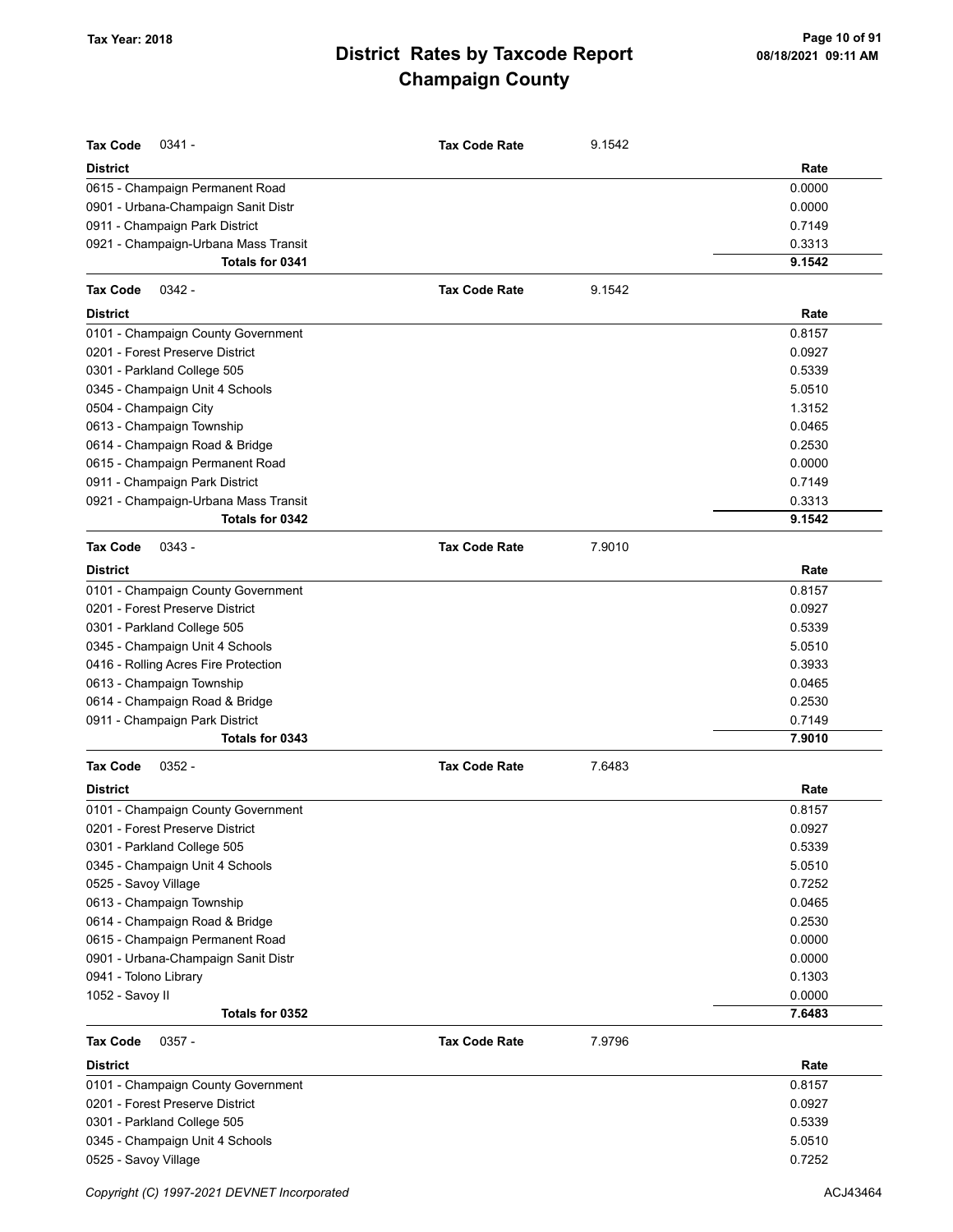| Tax Code<br>$0357 -$                      | <b>Tax Code Rate</b> | 7.9796 |                  |
|-------------------------------------------|----------------------|--------|------------------|
| <b>District</b>                           |                      |        | Rate             |
| 0613 - Champaign Township                 |                      |        | 0.0465           |
| 0614 - Champaign Road & Bridge            |                      |        | 0.2530           |
| 0615 - Champaign Permanent Road           |                      |        | 0.0000           |
| 0921 - Champaign-Urbana Mass Transit      |                      |        | 0.3313           |
| 0941 - Tolono Library                     |                      |        | 0.1303           |
| 1051 - Savoy I                            |                      |        | 0.0000           |
| Totals for 0357                           |                      |        | 7.9796           |
| <b>Tax Code</b><br>$0358 -$               | <b>Tax Code Rate</b> | 7.9796 |                  |
| <b>District</b>                           |                      |        | Rate             |
| 0101 - Champaign County Government        |                      |        | 0.8157           |
| 0201 - Forest Preserve District           |                      |        | 0.0927           |
| 0301 - Parkland College 505               |                      |        | 0.5339           |
| 0345 - Champaign Unit 4 Schools           |                      |        | 5.0510           |
| 0525 - Savoy Village                      |                      |        | 0.7252           |
| 0613 - Champaign Township                 |                      |        | 0.0465           |
| 0614 - Champaign Road & Bridge            |                      |        | 0.2530           |
| 0615 - Champaign Permanent Road           |                      |        | 0.0000           |
| 0901 - Urbana-Champaign Sanit Distr       |                      |        | 0.0000           |
| 0921 - Champaign-Urbana Mass Transit      |                      |        | 0.3313           |
| 0941 - Tolono Library                     |                      |        | 0.1303           |
| 1051 - Savoy I                            |                      |        | 0.0000           |
| Totals for 0358                           |                      |        | 7.9796           |
| <b>Tax Code</b><br>$0359 -$               | <b>Tax Code Rate</b> | 7.6483 |                  |
|                                           |                      |        |                  |
|                                           |                      |        |                  |
| <b>District</b>                           |                      |        | Rate             |
| 0101 - Champaign County Government        |                      |        | 0.8157           |
| 0201 - Forest Preserve District           |                      |        | 0.0927           |
| 0301 - Parkland College 505               |                      |        | 0.5339           |
| 0345 - Champaign Unit 4 Schools           |                      |        | 5.0510           |
| 0525 - Savoy Village                      |                      |        | 0.7252           |
| 0613 - Champaign Township                 |                      |        | 0.0465           |
| 0614 - Champaign Road & Bridge            |                      |        | 0.2530           |
| 0615 - Champaign Permanent Road           |                      |        | 0.0000           |
| 0901 - Urbana-Champaign Sanit Distr       |                      |        | 0.0000           |
| 0941 - Tolono Library                     |                      |        | 0.1303           |
| 1051 - Savoy I                            |                      |        | 0.0000           |
| Totals for 0359                           |                      |        | 7.6483           |
| <b>Tax Code</b><br>0359A-                 | <b>Tax Code Rate</b> | 7.6483 |                  |
| <b>District</b>                           |                      |        | Rate             |
| 0101 - Champaign County Government        |                      |        | 0.8157           |
| 0201 - Forest Preserve District           |                      |        | 0.0927           |
| 0301 - Parkland College 505               |                      |        | 0.5339           |
| 0345 - Champaign Unit 4 Schools           |                      |        | 5.0510           |
| 0525 - Savoy Village                      |                      |        | 0.7252           |
| 0613 - Champaign Township                 |                      |        | 0.0465           |
| 0614 - Champaign Road & Bridge            |                      |        | 0.2530           |
| 0615 - Champaign Permanent Road           |                      |        | 0.0000           |
| 0941 - Tolono Library<br>Totals for 0359A |                      |        | 0.1303<br>7.6483 |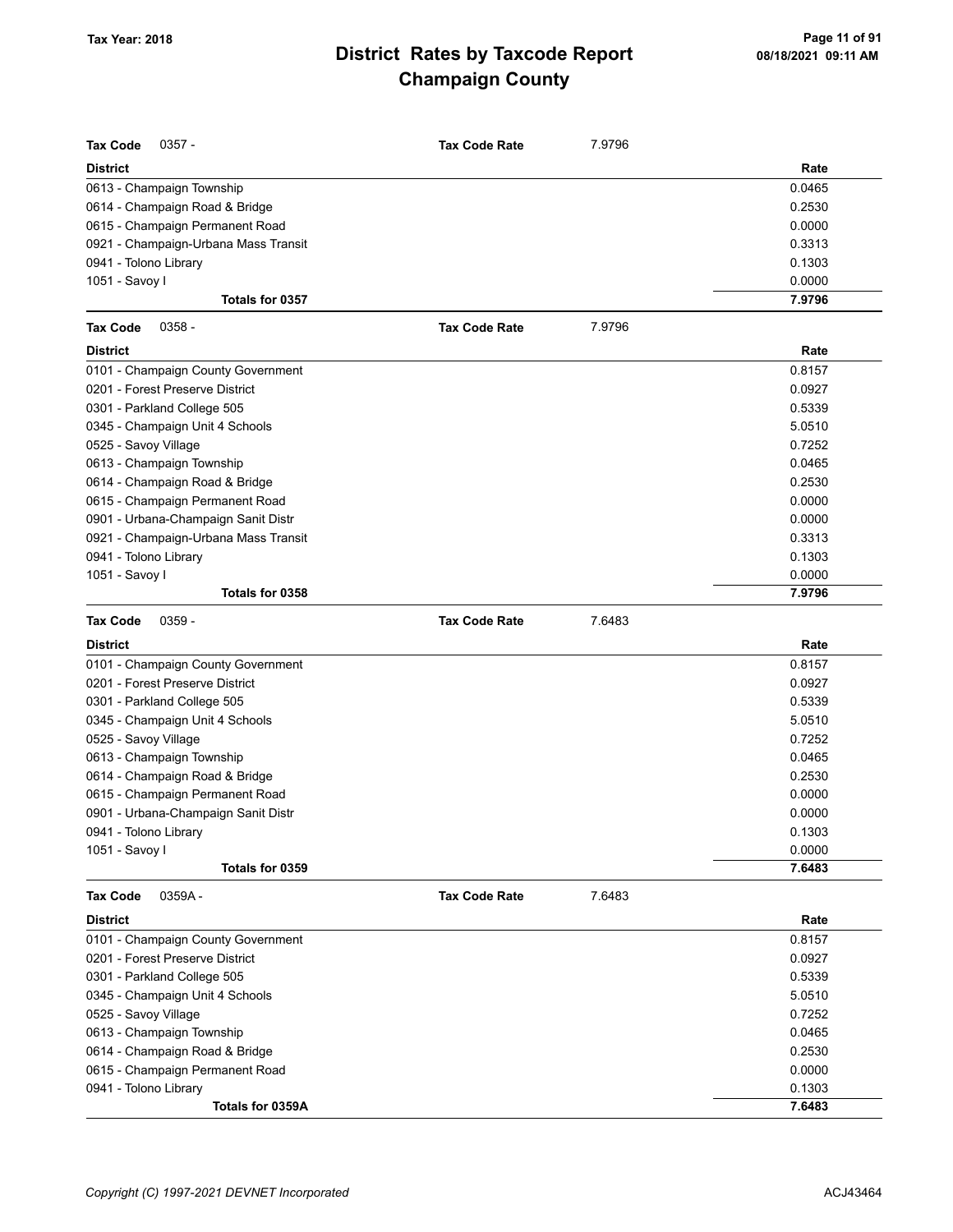| <b>Tax Code</b><br>$0364 -$          | <b>Tax Code Rate</b> | 7.1241 |        |
|--------------------------------------|----------------------|--------|--------|
| <b>District</b>                      |                      |        | Rate   |
| 0101 - Champaign County Government   |                      |        | 0.8157 |
| 0201 - Forest Preserve District      |                      |        | 0.0927 |
| 0301 - Parkland College 505          |                      |        | 0.5339 |
| 0345 - Champaign Unit 4 Schools      |                      |        | 5.0510 |
| 0613 - Champaign Township            |                      |        | 0.0465 |
| 0614 - Champaign Road & Bridge       |                      |        | 0.2530 |
| 0615 - Champaign Permanent Road      |                      |        | 0.0000 |
| 0901 - Urbana-Champaign Sanit Distr  |                      |        | 0.0000 |
| 0921 - Champaign-Urbana Mass Transit |                      |        | 0.3313 |
| Totals for 0364                      |                      |        | 7.1241 |
| <b>Tax Code</b><br>$0368 -$          | <b>Tax Code Rate</b> | 7.3554 |        |
| <b>District</b>                      |                      |        | Rate   |
| 0101 - Champaign County Government   |                      |        | 0.8157 |
| 0201 - Forest Preserve District      |                      |        | 0.0927 |
| 0301 - Parkland College 505          |                      |        | 0.5339 |
| 0345 - Champaign Unit 4 Schools      |                      |        | 5.0510 |
| 0424 - Scott Fire Protection         |                      |        | 0.2313 |
| 0613 - Champaign Township            |                      |        | 0.0465 |
| 0614 - Champaign Road & Bridge       |                      |        | 0.2530 |
| 0615 - Champaign Permanent Road      |                      |        | 0.0000 |
| 0921 - Champaign-Urbana Mass Transit |                      |        | 0.3313 |
| Totals for 0368                      |                      |        | 7.3554 |
| <b>Tax Code</b><br>$0501 -$          | <b>Tax Code Rate</b> | 6.4923 |        |
| <b>District</b>                      |                      |        | Rate   |
| 0101 - Champaign County Government   |                      |        | 0.8157 |
| 0201 - Forest Preserve District      |                      |        | 0.0927 |
| 0301 - Parkland College 505          |                      |        | 0.5339 |
| 0348 - Tolono CUSD #7                |                      |        | 3.9727 |
| 0425 - Sadorus Fire Protection       |                      |        | 0.2758 |
| 0624 - Colfax Township               |                      |        | 0.3004 |
| 0625 - Colfax Road & Bridge          |                      |        | 0.5011 |
| 0626 - Colfax Permanent Road         |                      |        | 0.0000 |
| 0806 - Sadorus-Colfax MA             |                      |        | 0.0000 |
| Totals for 0501                      |                      |        | 6.4923 |
| $0502 -$<br><b>Tax Code</b>          | <b>Tax Code Rate</b> | 6.7737 |        |
| <b>District</b>                      |                      |        | Rate   |
| 0101 - Champaign County Government   |                      |        | 0.8157 |
| 0201 - Forest Preserve District      |                      |        | 0.0927 |
| 0301 - Parkland College 505          |                      |        | 0.5339 |
| 0348 - Tolono CUSD #7                |                      |        | 3.9727 |
| 0409 - Ivesdale Fire Protection      |                      |        | 0.5572 |
| 0624 - Colfax Township               |                      |        | 0.3004 |
| 0625 - Colfax Road & Bridge          |                      |        | 0.5011 |
| 0626 - Colfax Permanent Road         |                      |        | 0.0000 |
| 0806 - Sadorus-Colfax MA             |                      |        | 0.0000 |
| Totals for 0502                      |                      |        | 6.7737 |
| <b>Tax Code</b><br>$0503 -$          | <b>Tax Code Rate</b> | 6.2313 |        |
| <b>District</b>                      |                      |        | Rate   |
| 0101 - Champaign County Government   |                      |        | 0.8157 |
| 0201 - Forest Preserve District      |                      |        | 0.0927 |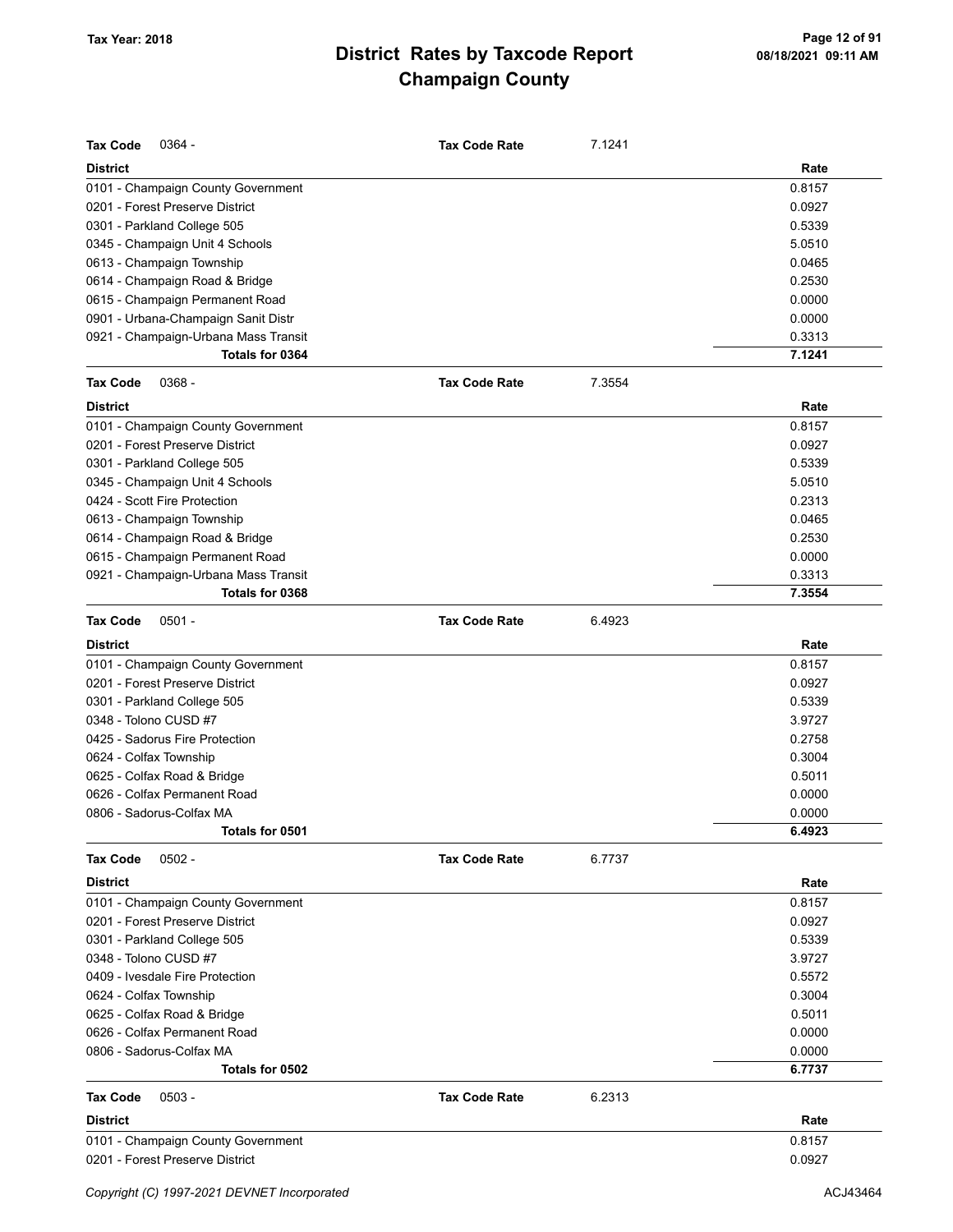| Rate<br><b>District</b><br>0.5339<br>0301 - Parkland College 505<br>3.7562<br>0349 - Monticello CUSD #25<br>0.2313<br>0424 - Scott Fire Protection<br>0.3004<br>0624 - Colfax Township<br>0625 - Colfax Road & Bridge<br>0.5011<br>0626 - Colfax Permanent Road<br>0.0000<br>0806 - Sadorus-Colfax MA<br>0.0000<br>Totals for 0503<br>6.2313<br>$0504 -$<br>6.5572<br><b>Tax Code</b><br><b>Tax Code Rate</b><br><b>District</b><br>Rate<br>0101 - Champaign County Government<br>0.8157<br>0201 - Forest Preserve District<br>0.0927<br>0.5339<br>0301 - Parkland College 505<br>0349 - Monticello CUSD #25<br>3.7562<br>0.5572<br>0409 - Ivesdale Fire Protection<br>0.3004<br>0624 - Colfax Township<br>0625 - Colfax Road & Bridge<br>0.5011<br>0626 - Colfax Permanent Road<br>0.0000<br>0806 - Sadorus-Colfax MA<br>0.0000<br>Totals for 0504<br>6.5572<br><b>Tax Code</b><br>$0505 -$<br><b>Tax Code Rate</b><br>6.4478<br><b>District</b><br>Rate<br>0.8157<br>0101 - Champaign County Government<br>0201 - Forest Preserve District<br>0.0927<br>0301 - Parkland College 505<br>0.5339<br>3.9727<br>0348 - Tolono CUSD #7<br>0.2313<br>0424 - Scott Fire Protection<br>0.3004<br>0624 - Colfax Township<br>0625 - Colfax Road & Bridge<br>0.5011<br>0626 - Colfax Permanent Road<br>0.0000<br>0806 - Sadorus-Colfax MA<br>0.0000<br>Totals for 0505<br>6.4478<br>0603 -<br>7.9919<br><b>Tax Code</b><br><b>Tax Code Rate</b><br>Rate<br><b>District</b><br>0.8157<br>0101 - Champaign County Government<br>0201 - Forest Preserve District<br>0.0927<br>0.5339<br>0301 - Parkland College 505<br>2.6008<br>0315 - Gifford CCSD #188<br>2.6885<br>0331 - Rantoul Twp High School #193<br>0.3206<br>0407 - Gifford Fire Protection<br>0.3568<br>0630 - Compromise Township<br>0.5533<br>0631 - Compromise Road & Bridge<br>0.0000<br>0632 - Compromise Permanent Road<br>0.0296<br>0804 - Harwood-Kerr Multi-Assmt<br>Totals for 0603<br>7.9919<br><b>Tax Code</b><br>$0604 -$<br><b>Tax Code Rate</b><br>8.4366<br><b>District</b><br>Rate<br>0.8157<br>0101 - Champaign County Government<br>0201 - Forest Preserve District<br>0.0927<br>0.5339<br>0301 - Parkland College 505 | <b>Tax Code</b><br>$0503 -$ | <b>Tax Code Rate</b> | 6.2313 |  |
|------------------------------------------------------------------------------------------------------------------------------------------------------------------------------------------------------------------------------------------------------------------------------------------------------------------------------------------------------------------------------------------------------------------------------------------------------------------------------------------------------------------------------------------------------------------------------------------------------------------------------------------------------------------------------------------------------------------------------------------------------------------------------------------------------------------------------------------------------------------------------------------------------------------------------------------------------------------------------------------------------------------------------------------------------------------------------------------------------------------------------------------------------------------------------------------------------------------------------------------------------------------------------------------------------------------------------------------------------------------------------------------------------------------------------------------------------------------------------------------------------------------------------------------------------------------------------------------------------------------------------------------------------------------------------------------------------------------------------------------------------------------------------------------------------------------------------------------------------------------------------------------------------------------------------------------------------------------------------------------------------------------------------------------------------------------------------------------------------------------------------------------------------------------------------------------|-----------------------------|----------------------|--------|--|
|                                                                                                                                                                                                                                                                                                                                                                                                                                                                                                                                                                                                                                                                                                                                                                                                                                                                                                                                                                                                                                                                                                                                                                                                                                                                                                                                                                                                                                                                                                                                                                                                                                                                                                                                                                                                                                                                                                                                                                                                                                                                                                                                                                                          |                             |                      |        |  |
|                                                                                                                                                                                                                                                                                                                                                                                                                                                                                                                                                                                                                                                                                                                                                                                                                                                                                                                                                                                                                                                                                                                                                                                                                                                                                                                                                                                                                                                                                                                                                                                                                                                                                                                                                                                                                                                                                                                                                                                                                                                                                                                                                                                          |                             |                      |        |  |
|                                                                                                                                                                                                                                                                                                                                                                                                                                                                                                                                                                                                                                                                                                                                                                                                                                                                                                                                                                                                                                                                                                                                                                                                                                                                                                                                                                                                                                                                                                                                                                                                                                                                                                                                                                                                                                                                                                                                                                                                                                                                                                                                                                                          |                             |                      |        |  |
|                                                                                                                                                                                                                                                                                                                                                                                                                                                                                                                                                                                                                                                                                                                                                                                                                                                                                                                                                                                                                                                                                                                                                                                                                                                                                                                                                                                                                                                                                                                                                                                                                                                                                                                                                                                                                                                                                                                                                                                                                                                                                                                                                                                          |                             |                      |        |  |
|                                                                                                                                                                                                                                                                                                                                                                                                                                                                                                                                                                                                                                                                                                                                                                                                                                                                                                                                                                                                                                                                                                                                                                                                                                                                                                                                                                                                                                                                                                                                                                                                                                                                                                                                                                                                                                                                                                                                                                                                                                                                                                                                                                                          |                             |                      |        |  |
|                                                                                                                                                                                                                                                                                                                                                                                                                                                                                                                                                                                                                                                                                                                                                                                                                                                                                                                                                                                                                                                                                                                                                                                                                                                                                                                                                                                                                                                                                                                                                                                                                                                                                                                                                                                                                                                                                                                                                                                                                                                                                                                                                                                          |                             |                      |        |  |
|                                                                                                                                                                                                                                                                                                                                                                                                                                                                                                                                                                                                                                                                                                                                                                                                                                                                                                                                                                                                                                                                                                                                                                                                                                                                                                                                                                                                                                                                                                                                                                                                                                                                                                                                                                                                                                                                                                                                                                                                                                                                                                                                                                                          |                             |                      |        |  |
|                                                                                                                                                                                                                                                                                                                                                                                                                                                                                                                                                                                                                                                                                                                                                                                                                                                                                                                                                                                                                                                                                                                                                                                                                                                                                                                                                                                                                                                                                                                                                                                                                                                                                                                                                                                                                                                                                                                                                                                                                                                                                                                                                                                          |                             |                      |        |  |
|                                                                                                                                                                                                                                                                                                                                                                                                                                                                                                                                                                                                                                                                                                                                                                                                                                                                                                                                                                                                                                                                                                                                                                                                                                                                                                                                                                                                                                                                                                                                                                                                                                                                                                                                                                                                                                                                                                                                                                                                                                                                                                                                                                                          |                             |                      |        |  |
|                                                                                                                                                                                                                                                                                                                                                                                                                                                                                                                                                                                                                                                                                                                                                                                                                                                                                                                                                                                                                                                                                                                                                                                                                                                                                                                                                                                                                                                                                                                                                                                                                                                                                                                                                                                                                                                                                                                                                                                                                                                                                                                                                                                          |                             |                      |        |  |
|                                                                                                                                                                                                                                                                                                                                                                                                                                                                                                                                                                                                                                                                                                                                                                                                                                                                                                                                                                                                                                                                                                                                                                                                                                                                                                                                                                                                                                                                                                                                                                                                                                                                                                                                                                                                                                                                                                                                                                                                                                                                                                                                                                                          |                             |                      |        |  |
|                                                                                                                                                                                                                                                                                                                                                                                                                                                                                                                                                                                                                                                                                                                                                                                                                                                                                                                                                                                                                                                                                                                                                                                                                                                                                                                                                                                                                                                                                                                                                                                                                                                                                                                                                                                                                                                                                                                                                                                                                                                                                                                                                                                          |                             |                      |        |  |
|                                                                                                                                                                                                                                                                                                                                                                                                                                                                                                                                                                                                                                                                                                                                                                                                                                                                                                                                                                                                                                                                                                                                                                                                                                                                                                                                                                                                                                                                                                                                                                                                                                                                                                                                                                                                                                                                                                                                                                                                                                                                                                                                                                                          |                             |                      |        |  |
|                                                                                                                                                                                                                                                                                                                                                                                                                                                                                                                                                                                                                                                                                                                                                                                                                                                                                                                                                                                                                                                                                                                                                                                                                                                                                                                                                                                                                                                                                                                                                                                                                                                                                                                                                                                                                                                                                                                                                                                                                                                                                                                                                                                          |                             |                      |        |  |
|                                                                                                                                                                                                                                                                                                                                                                                                                                                                                                                                                                                                                                                                                                                                                                                                                                                                                                                                                                                                                                                                                                                                                                                                                                                                                                                                                                                                                                                                                                                                                                                                                                                                                                                                                                                                                                                                                                                                                                                                                                                                                                                                                                                          |                             |                      |        |  |
|                                                                                                                                                                                                                                                                                                                                                                                                                                                                                                                                                                                                                                                                                                                                                                                                                                                                                                                                                                                                                                                                                                                                                                                                                                                                                                                                                                                                                                                                                                                                                                                                                                                                                                                                                                                                                                                                                                                                                                                                                                                                                                                                                                                          |                             |                      |        |  |
|                                                                                                                                                                                                                                                                                                                                                                                                                                                                                                                                                                                                                                                                                                                                                                                                                                                                                                                                                                                                                                                                                                                                                                                                                                                                                                                                                                                                                                                                                                                                                                                                                                                                                                                                                                                                                                                                                                                                                                                                                                                                                                                                                                                          |                             |                      |        |  |
|                                                                                                                                                                                                                                                                                                                                                                                                                                                                                                                                                                                                                                                                                                                                                                                                                                                                                                                                                                                                                                                                                                                                                                                                                                                                                                                                                                                                                                                                                                                                                                                                                                                                                                                                                                                                                                                                                                                                                                                                                                                                                                                                                                                          |                             |                      |        |  |
|                                                                                                                                                                                                                                                                                                                                                                                                                                                                                                                                                                                                                                                                                                                                                                                                                                                                                                                                                                                                                                                                                                                                                                                                                                                                                                                                                                                                                                                                                                                                                                                                                                                                                                                                                                                                                                                                                                                                                                                                                                                                                                                                                                                          |                             |                      |        |  |
|                                                                                                                                                                                                                                                                                                                                                                                                                                                                                                                                                                                                                                                                                                                                                                                                                                                                                                                                                                                                                                                                                                                                                                                                                                                                                                                                                                                                                                                                                                                                                                                                                                                                                                                                                                                                                                                                                                                                                                                                                                                                                                                                                                                          |                             |                      |        |  |
|                                                                                                                                                                                                                                                                                                                                                                                                                                                                                                                                                                                                                                                                                                                                                                                                                                                                                                                                                                                                                                                                                                                                                                                                                                                                                                                                                                                                                                                                                                                                                                                                                                                                                                                                                                                                                                                                                                                                                                                                                                                                                                                                                                                          |                             |                      |        |  |
|                                                                                                                                                                                                                                                                                                                                                                                                                                                                                                                                                                                                                                                                                                                                                                                                                                                                                                                                                                                                                                                                                                                                                                                                                                                                                                                                                                                                                                                                                                                                                                                                                                                                                                                                                                                                                                                                                                                                                                                                                                                                                                                                                                                          |                             |                      |        |  |
|                                                                                                                                                                                                                                                                                                                                                                                                                                                                                                                                                                                                                                                                                                                                                                                                                                                                                                                                                                                                                                                                                                                                                                                                                                                                                                                                                                                                                                                                                                                                                                                                                                                                                                                                                                                                                                                                                                                                                                                                                                                                                                                                                                                          |                             |                      |        |  |
|                                                                                                                                                                                                                                                                                                                                                                                                                                                                                                                                                                                                                                                                                                                                                                                                                                                                                                                                                                                                                                                                                                                                                                                                                                                                                                                                                                                                                                                                                                                                                                                                                                                                                                                                                                                                                                                                                                                                                                                                                                                                                                                                                                                          |                             |                      |        |  |
|                                                                                                                                                                                                                                                                                                                                                                                                                                                                                                                                                                                                                                                                                                                                                                                                                                                                                                                                                                                                                                                                                                                                                                                                                                                                                                                                                                                                                                                                                                                                                                                                                                                                                                                                                                                                                                                                                                                                                                                                                                                                                                                                                                                          |                             |                      |        |  |
|                                                                                                                                                                                                                                                                                                                                                                                                                                                                                                                                                                                                                                                                                                                                                                                                                                                                                                                                                                                                                                                                                                                                                                                                                                                                                                                                                                                                                                                                                                                                                                                                                                                                                                                                                                                                                                                                                                                                                                                                                                                                                                                                                                                          |                             |                      |        |  |
|                                                                                                                                                                                                                                                                                                                                                                                                                                                                                                                                                                                                                                                                                                                                                                                                                                                                                                                                                                                                                                                                                                                                                                                                                                                                                                                                                                                                                                                                                                                                                                                                                                                                                                                                                                                                                                                                                                                                                                                                                                                                                                                                                                                          |                             |                      |        |  |
|                                                                                                                                                                                                                                                                                                                                                                                                                                                                                                                                                                                                                                                                                                                                                                                                                                                                                                                                                                                                                                                                                                                                                                                                                                                                                                                                                                                                                                                                                                                                                                                                                                                                                                                                                                                                                                                                                                                                                                                                                                                                                                                                                                                          |                             |                      |        |  |
|                                                                                                                                                                                                                                                                                                                                                                                                                                                                                                                                                                                                                                                                                                                                                                                                                                                                                                                                                                                                                                                                                                                                                                                                                                                                                                                                                                                                                                                                                                                                                                                                                                                                                                                                                                                                                                                                                                                                                                                                                                                                                                                                                                                          |                             |                      |        |  |
|                                                                                                                                                                                                                                                                                                                                                                                                                                                                                                                                                                                                                                                                                                                                                                                                                                                                                                                                                                                                                                                                                                                                                                                                                                                                                                                                                                                                                                                                                                                                                                                                                                                                                                                                                                                                                                                                                                                                                                                                                                                                                                                                                                                          |                             |                      |        |  |
|                                                                                                                                                                                                                                                                                                                                                                                                                                                                                                                                                                                                                                                                                                                                                                                                                                                                                                                                                                                                                                                                                                                                                                                                                                                                                                                                                                                                                                                                                                                                                                                                                                                                                                                                                                                                                                                                                                                                                                                                                                                                                                                                                                                          |                             |                      |        |  |
|                                                                                                                                                                                                                                                                                                                                                                                                                                                                                                                                                                                                                                                                                                                                                                                                                                                                                                                                                                                                                                                                                                                                                                                                                                                                                                                                                                                                                                                                                                                                                                                                                                                                                                                                                                                                                                                                                                                                                                                                                                                                                                                                                                                          |                             |                      |        |  |
|                                                                                                                                                                                                                                                                                                                                                                                                                                                                                                                                                                                                                                                                                                                                                                                                                                                                                                                                                                                                                                                                                                                                                                                                                                                                                                                                                                                                                                                                                                                                                                                                                                                                                                                                                                                                                                                                                                                                                                                                                                                                                                                                                                                          |                             |                      |        |  |
|                                                                                                                                                                                                                                                                                                                                                                                                                                                                                                                                                                                                                                                                                                                                                                                                                                                                                                                                                                                                                                                                                                                                                                                                                                                                                                                                                                                                                                                                                                                                                                                                                                                                                                                                                                                                                                                                                                                                                                                                                                                                                                                                                                                          |                             |                      |        |  |
|                                                                                                                                                                                                                                                                                                                                                                                                                                                                                                                                                                                                                                                                                                                                                                                                                                                                                                                                                                                                                                                                                                                                                                                                                                                                                                                                                                                                                                                                                                                                                                                                                                                                                                                                                                                                                                                                                                                                                                                                                                                                                                                                                                                          |                             |                      |        |  |
|                                                                                                                                                                                                                                                                                                                                                                                                                                                                                                                                                                                                                                                                                                                                                                                                                                                                                                                                                                                                                                                                                                                                                                                                                                                                                                                                                                                                                                                                                                                                                                                                                                                                                                                                                                                                                                                                                                                                                                                                                                                                                                                                                                                          |                             |                      |        |  |
|                                                                                                                                                                                                                                                                                                                                                                                                                                                                                                                                                                                                                                                                                                                                                                                                                                                                                                                                                                                                                                                                                                                                                                                                                                                                                                                                                                                                                                                                                                                                                                                                                                                                                                                                                                                                                                                                                                                                                                                                                                                                                                                                                                                          |                             |                      |        |  |
|                                                                                                                                                                                                                                                                                                                                                                                                                                                                                                                                                                                                                                                                                                                                                                                                                                                                                                                                                                                                                                                                                                                                                                                                                                                                                                                                                                                                                                                                                                                                                                                                                                                                                                                                                                                                                                                                                                                                                                                                                                                                                                                                                                                          |                             |                      |        |  |
|                                                                                                                                                                                                                                                                                                                                                                                                                                                                                                                                                                                                                                                                                                                                                                                                                                                                                                                                                                                                                                                                                                                                                                                                                                                                                                                                                                                                                                                                                                                                                                                                                                                                                                                                                                                                                                                                                                                                                                                                                                                                                                                                                                                          |                             |                      |        |  |
|                                                                                                                                                                                                                                                                                                                                                                                                                                                                                                                                                                                                                                                                                                                                                                                                                                                                                                                                                                                                                                                                                                                                                                                                                                                                                                                                                                                                                                                                                                                                                                                                                                                                                                                                                                                                                                                                                                                                                                                                                                                                                                                                                                                          |                             |                      |        |  |
|                                                                                                                                                                                                                                                                                                                                                                                                                                                                                                                                                                                                                                                                                                                                                                                                                                                                                                                                                                                                                                                                                                                                                                                                                                                                                                                                                                                                                                                                                                                                                                                                                                                                                                                                                                                                                                                                                                                                                                                                                                                                                                                                                                                          |                             |                      |        |  |
|                                                                                                                                                                                                                                                                                                                                                                                                                                                                                                                                                                                                                                                                                                                                                                                                                                                                                                                                                                                                                                                                                                                                                                                                                                                                                                                                                                                                                                                                                                                                                                                                                                                                                                                                                                                                                                                                                                                                                                                                                                                                                                                                                                                          |                             |                      |        |  |
|                                                                                                                                                                                                                                                                                                                                                                                                                                                                                                                                                                                                                                                                                                                                                                                                                                                                                                                                                                                                                                                                                                                                                                                                                                                                                                                                                                                                                                                                                                                                                                                                                                                                                                                                                                                                                                                                                                                                                                                                                                                                                                                                                                                          |                             |                      |        |  |
|                                                                                                                                                                                                                                                                                                                                                                                                                                                                                                                                                                                                                                                                                                                                                                                                                                                                                                                                                                                                                                                                                                                                                                                                                                                                                                                                                                                                                                                                                                                                                                                                                                                                                                                                                                                                                                                                                                                                                                                                                                                                                                                                                                                          |                             |                      |        |  |
|                                                                                                                                                                                                                                                                                                                                                                                                                                                                                                                                                                                                                                                                                                                                                                                                                                                                                                                                                                                                                                                                                                                                                                                                                                                                                                                                                                                                                                                                                                                                                                                                                                                                                                                                                                                                                                                                                                                                                                                                                                                                                                                                                                                          |                             |                      |        |  |
|                                                                                                                                                                                                                                                                                                                                                                                                                                                                                                                                                                                                                                                                                                                                                                                                                                                                                                                                                                                                                                                                                                                                                                                                                                                                                                                                                                                                                                                                                                                                                                                                                                                                                                                                                                                                                                                                                                                                                                                                                                                                                                                                                                                          |                             |                      |        |  |
|                                                                                                                                                                                                                                                                                                                                                                                                                                                                                                                                                                                                                                                                                                                                                                                                                                                                                                                                                                                                                                                                                                                                                                                                                                                                                                                                                                                                                                                                                                                                                                                                                                                                                                                                                                                                                                                                                                                                                                                                                                                                                                                                                                                          |                             |                      |        |  |
|                                                                                                                                                                                                                                                                                                                                                                                                                                                                                                                                                                                                                                                                                                                                                                                                                                                                                                                                                                                                                                                                                                                                                                                                                                                                                                                                                                                                                                                                                                                                                                                                                                                                                                                                                                                                                                                                                                                                                                                                                                                                                                                                                                                          |                             |                      |        |  |
|                                                                                                                                                                                                                                                                                                                                                                                                                                                                                                                                                                                                                                                                                                                                                                                                                                                                                                                                                                                                                                                                                                                                                                                                                                                                                                                                                                                                                                                                                                                                                                                                                                                                                                                                                                                                                                                                                                                                                                                                                                                                                                                                                                                          |                             |                      |        |  |
|                                                                                                                                                                                                                                                                                                                                                                                                                                                                                                                                                                                                                                                                                                                                                                                                                                                                                                                                                                                                                                                                                                                                                                                                                                                                                                                                                                                                                                                                                                                                                                                                                                                                                                                                                                                                                                                                                                                                                                                                                                                                                                                                                                                          |                             |                      |        |  |
|                                                                                                                                                                                                                                                                                                                                                                                                                                                                                                                                                                                                                                                                                                                                                                                                                                                                                                                                                                                                                                                                                                                                                                                                                                                                                                                                                                                                                                                                                                                                                                                                                                                                                                                                                                                                                                                                                                                                                                                                                                                                                                                                                                                          |                             |                      |        |  |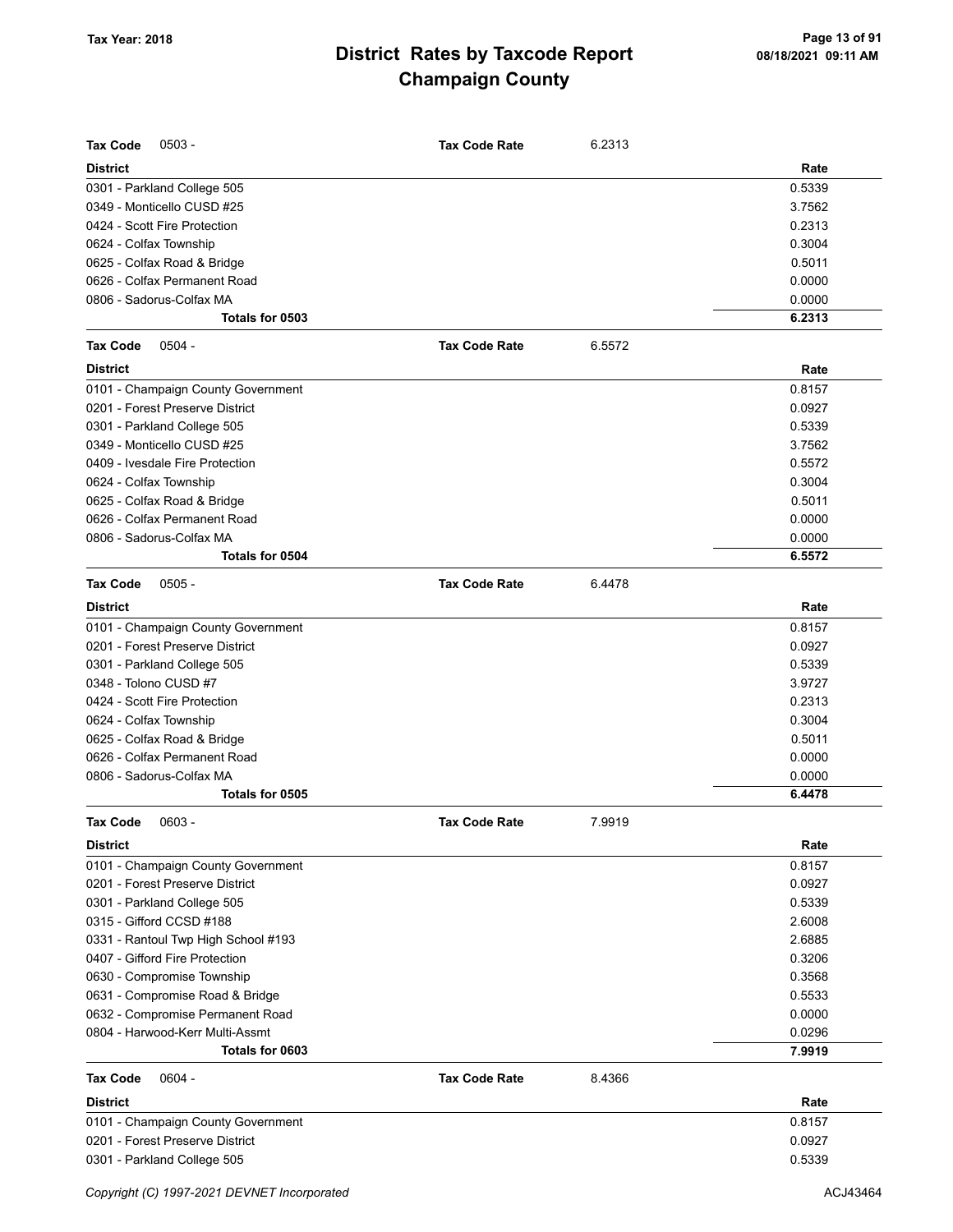| <b>Tax Code</b><br>$0604 -$           | <b>Tax Code Rate</b> | 8.4366 |        |
|---------------------------------------|----------------------|--------|--------|
| <b>District</b>                       |                      |        | Rate   |
| 0315 - Gifford CCSD #188              |                      |        | 2.6008 |
| 0331 - Rantoul Twp High School #193   |                      |        | 2.6885 |
| 0407 - Gifford Fire Protection        |                      |        | 0.3206 |
| 0511 - Gifford Village                |                      |        | 0.4447 |
| 0630 - Compromise Township            |                      |        | 0.3568 |
| 0631 - Compromise Road & Bridge       |                      |        | 0.5533 |
| 0632 - Compromise Permanent Road      |                      |        | 0.0000 |
| 0804 - Harwood-Kerr Multi-Assmt       |                      |        | 0.0296 |
| Totals for 0604                       |                      |        | 8.4366 |
| $0605 -$<br><b>Tax Code</b>           | <b>Tax Code Rate</b> | 7.3197 |        |
| <b>District</b>                       |                      |        | Rate   |
| 0101 - Champaign County Government    |                      |        | 0.8157 |
| 0201 - Forest Preserve District       |                      |        | 0.0927 |
| 0302 - Danville Community College 507 |                      |        | 0.6074 |
| 0315 - Gifford CCSD #188              |                      |        | 2.6008 |
| 0332 - Armstrong Twp High School #225 |                      |        | 2.1035 |
| 0413 - Ogden-Royal Fire Protection    |                      |        | 0.1599 |
| 0630 - Compromise Township            |                      |        | 0.3568 |
| 0631 - Compromise Road & Bridge       |                      |        | 0.5533 |
| 0632 - Compromise Permanent Road      |                      |        | 0.0000 |
| 0804 - Harwood-Kerr Multi-Assmt       |                      |        | 0.0296 |
| Totals for 0605                       |                      |        | 7.3197 |
| $0606 -$<br><b>Tax Code</b>           | <b>Tax Code Rate</b> | 7.4804 |        |
| <b>District</b>                       |                      |        | Rate   |
| 0101 - Champaign County Government    |                      |        | 0.8157 |
| 0201 - Forest Preserve District       |                      |        | 0.0927 |
| 0302 - Danville Community College 507 |                      |        | 0.6074 |
| 0315 - Gifford CCSD #188              |                      |        | 2.6008 |
| 0332 - Armstrong Twp High School #225 |                      |        | 2.1035 |
| 0407 - Gifford Fire Protection        |                      |        | 0.3206 |
| 0630 - Compromise Township            |                      |        | 0.3568 |
| 0631 - Compromise Road & Bridge       |                      |        | 0.5533 |
| 0632 - Compromise Permanent Road      |                      |        | 0.0000 |
| 0804 - Harwood-Kerr Multi-Assmt       |                      |        | 0.0296 |
| Totals for 0606                       |                      |        | 7.4804 |
| $0611 -$<br><b>Tax Code</b>           | <b>Tax Code Rate</b> | 7.7479 |        |
| <b>District</b>                       |                      |        | Rate   |
| 0101 - Champaign County Government    |                      |        | 0.8157 |
| 0201 - Forest Preserve District       |                      |        | 0.0927 |
| 0302 - Danville Community College 507 |                      |        | 0.6074 |
| 0332 - Armstrong Twp High School #225 |                      |        | 2.1035 |
| 0358 - Prairieview-Ogden CCSD #197    |                      |        | 3.0290 |
| 0413 - Ogden-Royal Fire Protection    |                      |        | 0.1599 |
| 0630 - Compromise Township            |                      |        | 0.3568 |
| 0631 - Compromise Road & Bridge       |                      |        | 0.5533 |
| 0632 - Compromise Permanent Road      |                      |        | 0.0000 |
| 0804 - Harwood-Kerr Multi-Assmt       |                      |        | 0.0296 |
| Totals for 0611                       |                      |        | 7.7479 |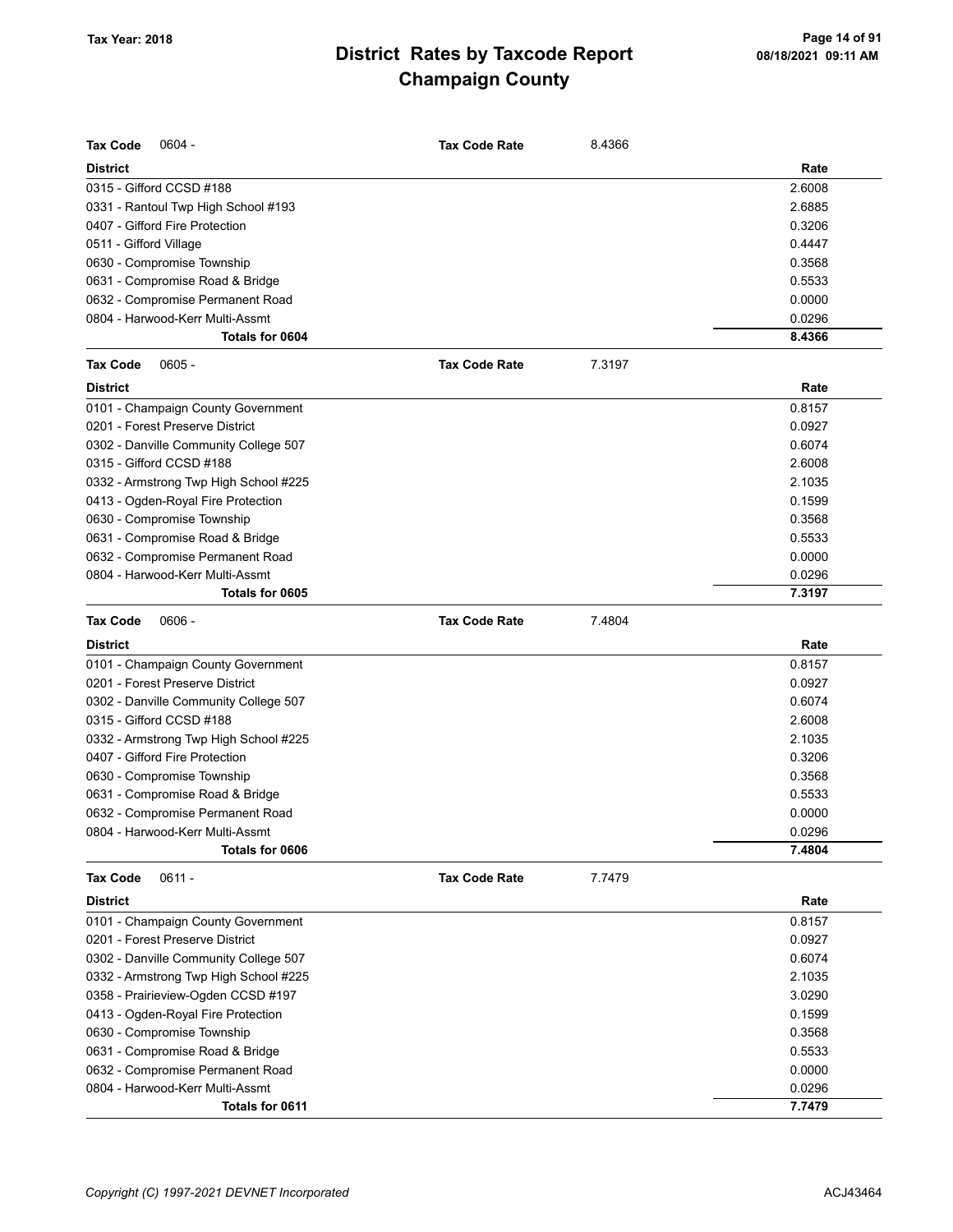| <b>Tax Code</b><br>$0612 -$                                           | <b>Tax Code Rate</b> | 8.4201 |        |
|-----------------------------------------------------------------------|----------------------|--------|--------|
| <b>District</b>                                                       |                      |        | Rate   |
| 0101 - Champaign County Government                                    |                      |        | 0.8157 |
| 0201 - Forest Preserve District                                       |                      |        | 0.0927 |
| 0301 - Parkland College 505                                           |                      |        | 0.5339 |
| 0331 - Rantoul Twp High School #193                                   |                      |        | 2.6885 |
| 0358 - Prairieview-Ogden CCSD #197                                    |                      |        | 3.0290 |
| 0407 - Gifford Fire Protection                                        |                      |        | 0.3206 |
| 0630 - Compromise Township                                            |                      |        | 0.3568 |
| 0631 - Compromise Road & Bridge                                       |                      |        | 0.5533 |
| 0632 - Compromise Permanent Road                                      |                      |        | 0.0000 |
| 0804 - Harwood-Kerr Multi-Assmt                                       |                      |        | 0.0296 |
| Totals for 0612                                                       |                      |        | 8.4201 |
| <b>Tax Code</b><br>$0701 -$                                           | <b>Tax Code Rate</b> | 7.0953 |        |
| <b>District</b>                                                       |                      |        | Rate   |
| 0101 - Champaign County Government                                    |                      |        | 0.8157 |
| 0201 - Forest Preserve District                                       |                      |        | 0.0927 |
| 0301 - Parkland College 505                                           |                      |        | 0.5339 |
| 0341 - Fisher CUSD #1                                                 |                      |        | 4.7635 |
| 0417 - Sang-Valley Fire Protection                                    |                      |        | 0.1322 |
| 0636 - Condit Township                                                |                      |        | 0.2247 |
| 0637 - Condit Road & Bridge                                           |                      |        | 0.5083 |
| 0638 - Condit Permanent Road                                          |                      |        | 0.0000 |
| 0802 - Condit-East Bend Multi-Assmt                                   |                      |        | 0.0243 |
| Totals for 0701                                                       |                      |        | 7.0953 |
| <b>Tax Code</b><br>$0702 -$                                           | <b>Tax Code Rate</b> | 7.4314 |        |
| <b>District</b>                                                       |                      |        | Rate   |
| 0101 - Champaign County Government                                    |                      |        | 0.8157 |
| 0201 - Forest Preserve District                                       |                      |        | 0.0927 |
| 0301 - Parkland College 505                                           |                      |        | 0.5339 |
| 0341 - Fisher CUSD #1                                                 |                      |        | 4.7635 |
| 0417 - Sang-Valley Fire Protection                                    |                      |        | 0.1322 |
| 0509 - Fisher Village                                                 |                      |        | 0.3361 |
| 0636 - Condit Township                                                |                      |        | 0.2247 |
| 0637 - Condit Road & Bridge                                           |                      |        |        |
|                                                                       |                      |        | 0.5083 |
| 0638 - Condit Permanent Road                                          |                      |        | 0.0000 |
| 0802 - Condit-East Bend Multi-Assmt                                   |                      |        | 0.0243 |
| Totals for 0702                                                       |                      |        | 7.4314 |
| <b>Tax Code</b><br>$0703 -$                                           | <b>Tax Code Rate</b> | 7.2470 |        |
| <b>District</b>                                                       |                      |        | Rate   |
|                                                                       |                      |        | 0.8157 |
| 0101 - Champaign County Government<br>0201 - Forest Preserve District |                      |        | 0.0927 |
|                                                                       |                      |        | 0.5339 |
| 0301 - Parkland College 505<br>0341 - Fisher CUSD #1                  |                      |        | 4.7635 |
| 0420 - Thomasboro Fire Protection                                     |                      |        | 0.2839 |
| 0636 - Condit Township                                                |                      |        | 0.2247 |
|                                                                       |                      |        | 0.5083 |
| 0637 - Condit Road & Bridge<br>0638 - Condit Permanent Road           |                      |        | 0.0000 |
| 0802 - Condit-East Bend Multi-Assmt                                   |                      |        | 0.0243 |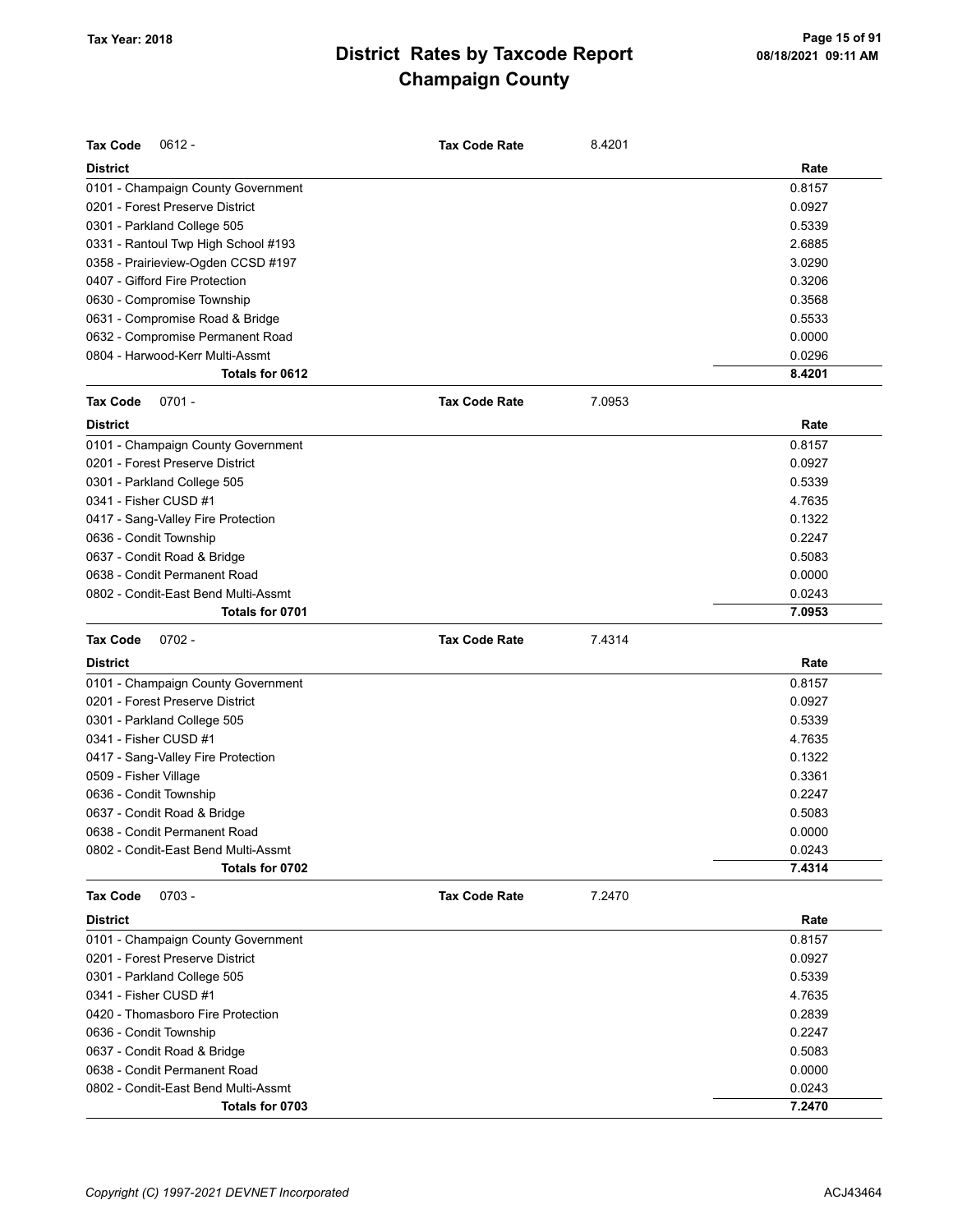| <b>Tax Code</b><br>$0704 -$         | <b>Tax Code Rate</b> | 8.1019  |         |
|-------------------------------------|----------------------|---------|---------|
| <b>District</b>                     |                      |         | Rate    |
| 0101 - Champaign County Government  |                      |         | 0.8157  |
| 0201 - Forest Preserve District     |                      |         | 0.0927  |
| 0301 - Parkland College 505         |                      |         | 0.5339  |
| 0311 - Thomasboro CCSD #130         |                      |         | 2.9299  |
| 0331 - Rantoul Twp High School #193 |                      |         | 2.6885  |
| 0420 - Thomasboro Fire Protection   |                      |         | 0.2839  |
| 0636 - Condit Township              |                      |         | 0.2247  |
| 0637 - Condit Road & Bridge         |                      |         | 0.5083  |
| 0638 - Condit Permanent Road        |                      |         | 0.0000  |
| 0802 - Condit-East Bend Multi-Assmt |                      |         | 0.0243  |
| Totals for 0704                     |                      |         | 8.1019  |
| <b>Tax Code</b><br>$0705 -$         | <b>Tax Code Rate</b> | 7.9502  |         |
| <b>District</b>                     |                      |         | Rate    |
| 0101 - Champaign County Government  |                      |         | 0.8157  |
| 0201 - Forest Preserve District     |                      |         | 0.0927  |
| 0301 - Parkland College 505         |                      |         | 0.5339  |
| 0311 - Thomasboro CCSD #130         |                      |         | 2.9299  |
| 0331 - Rantoul Twp High School #193 |                      |         | 2.6885  |
| 0417 - Sang-Valley Fire Protection  |                      |         | 0.1322  |
| 0636 - Condit Township              |                      |         | 0.2247  |
| 0637 - Condit Road & Bridge         |                      |         | 0.5083  |
| 0638 - Condit Permanent Road        |                      |         | 0.0000  |
| 0802 - Condit-East Bend Multi-Assmt |                      |         | 0.0243  |
| Totals for 0705                     |                      |         | 7.9502  |
|                                     |                      |         |         |
| <b>Tax Code</b><br>$0706 -$         | <b>Tax Code Rate</b> | 10.0634 |         |
| <b>District</b>                     |                      |         | Rate    |
| 0101 - Champaign County Government  |                      |         | 0.8157  |
| 0201 - Forest Preserve District     |                      |         | 0.0927  |
| 0301 - Parkland College 505         |                      |         | 0.5339  |
| 0312 - Rantoul City Schools #137    |                      |         | 4.8914  |
| 0331 - Rantoul Twp High School #193 |                      |         | 2.6885  |
| 0420 - Thomasboro Fire Protection   |                      |         | 0.2839  |
| 0636 - Condit Township              |                      |         | 0.2247  |
| 0637 - Condit Road & Bridge         |                      |         | 0.5083  |
| 0638 - Condit Permanent Road        |                      |         | 0.0000  |
| 0802 - Condit-East Bend Multi-Assmt |                      |         | 0.0243  |
| Totals for 0706                     |                      |         | 10.0634 |
| $0707 -$<br><b>Tax Code</b>         | <b>Tax Code Rate</b> | 9.9117  |         |
| <b>District</b>                     |                      |         | Rate    |
| 0101 - Champaign County Government  |                      |         | 0.8157  |
| 0201 - Forest Preserve District     |                      |         | 0.0927  |
| 0301 - Parkland College 505         |                      |         | 0.5339  |
| 0312 - Rantoul City Schools #137    |                      |         | 4.8914  |
| 0331 - Rantoul Twp High School #193 |                      |         | 2.6885  |
| 0417 - Sang-Valley Fire Protection  |                      |         | 0.1322  |
| 0636 - Condit Township              |                      |         | 0.2247  |
| 0637 - Condit Road & Bridge         |                      |         | 0.5083  |
| 0638 - Condit Permanent Road        |                      |         | 0.0000  |
| 0802 - Condit-East Bend Multi-Assmt |                      |         | 0.0243  |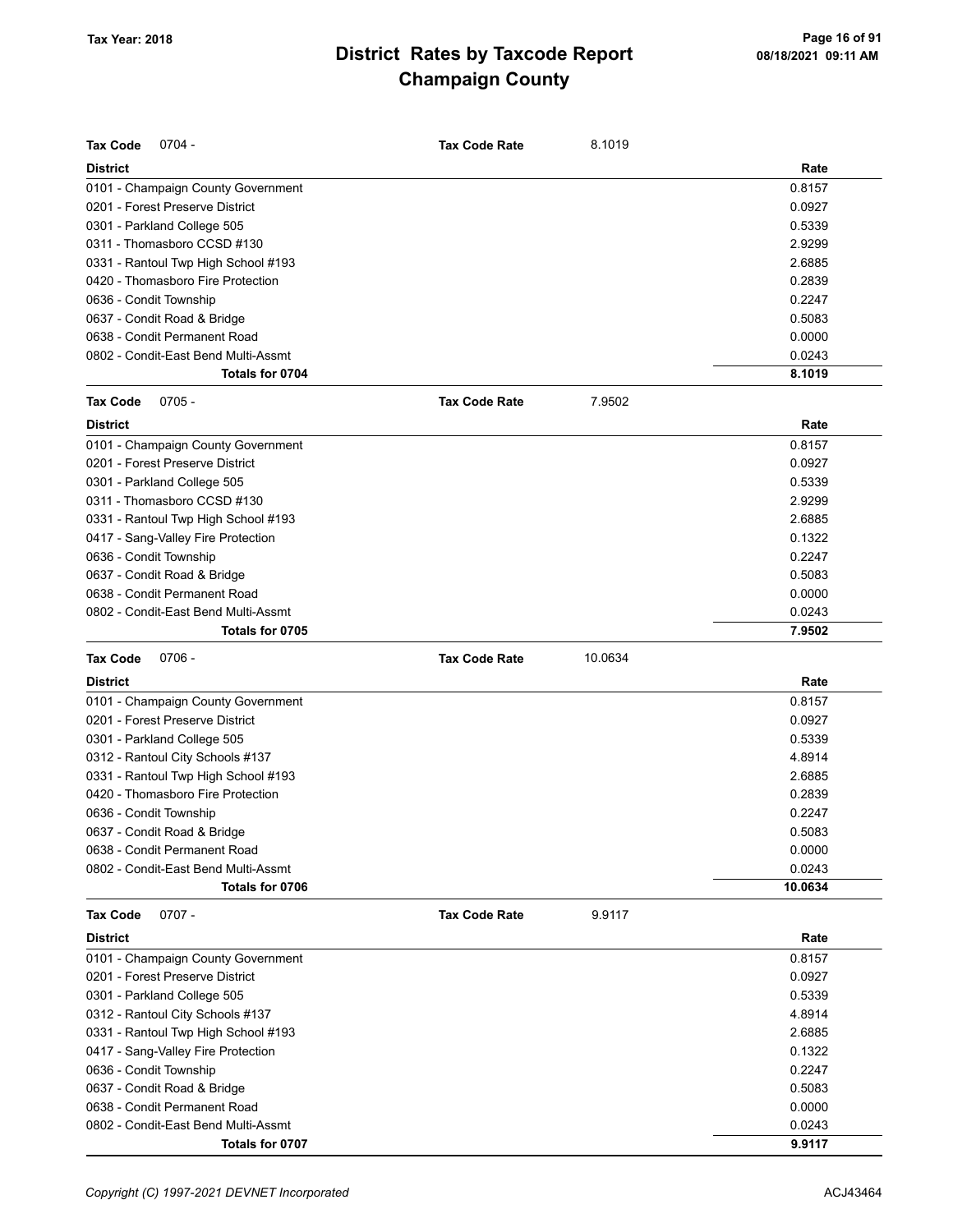| <b>Tax Code</b><br>$0752 -$         | <b>Tax Code Rate</b> | 7.4314 |        |
|-------------------------------------|----------------------|--------|--------|
| <b>District</b>                     |                      |        | Rate   |
| 0101 - Champaign County Government  |                      |        | 0.8157 |
| 0201 - Forest Preserve District     |                      |        | 0.0927 |
| 0301 - Parkland College 505         |                      |        | 0.5339 |
| 0341 - Fisher CUSD #1               |                      |        | 4.7635 |
| 0417 - Sang-Valley Fire Protection  |                      |        | 0.1322 |
| 0509 - Fisher Village               |                      |        | 0.3361 |
| 0636 - Condit Township              |                      |        | 0.2247 |
| 0637 - Condit Road & Bridge         |                      |        | 0.5083 |
| 0638 - Condit Permanent Road        |                      |        | 0.0000 |
| 0802 - Condit-East Bend Multi-Assmt |                      |        | 0.0243 |
| 1010 - Fisher                       |                      |        | 0.0000 |
| Totals for 0752                     |                      |        | 7.4314 |
| <b>Tax Code</b><br>$0801 -$         | <b>Tax Code Rate</b> | 6.4814 |        |
| <b>District</b>                     |                      |        | Rate   |
| 0101 - Champaign County Government  |                      |        | 0.8157 |
| 0201 - Forest Preserve District     |                      |        | 0.0927 |
| 0301 - Parkland College 505         |                      |        | 0.5339 |
| 0348 - Tolono CUSD #7               |                      |        |        |
|                                     |                      |        | 3.9727 |
| 0426 - Tolono Fire Protection       |                      |        | 0.2285 |
| 0642 - Crittenden Township          |                      |        | 0.4168 |
| 0643 - Crittenden Road & Bridge     |                      |        | 0.4057 |
| 0644 - Crittenden Permanent Road    |                      |        | 0.0000 |
| 0807 - Pesotum-Critt Multi-Assmt    |                      |        | 0.0154 |
| Totals for 0801                     |                      |        | 6.4814 |
| <b>Tax Code</b><br>$0802 -$         | <b>Tax Code Rate</b> | 6.5176 |        |
| <b>District</b>                     |                      |        | Rate   |
| 0101 - Champaign County Government  |                      |        | 0.8157 |
| 0201 - Forest Preserve District     |                      |        | 0.0927 |
| 0301 - Parkland College 505         |                      |        | 0.5339 |
| 0348 - Tolono CUSD #7               |                      |        | 3.9727 |
| 0414 - Pesotum Fire Protection      |                      |        | 0.2647 |
| 0642 - Crittenden Township          |                      |        | 0.4168 |
| 0643 - Crittenden Road & Bridge     |                      |        | 0.4057 |
| 0644 - Crittenden Permanent Road    |                      |        | 0.0000 |
| 0807 - Pesotum-Critt Multi-Assmt    |                      |        | 0.0154 |
| Totals for 0802                     |                      |        | 6.5176 |
| Tax Code<br>$0803 -$                | <b>Tax Code Rate</b> | 6.4536 |        |
| <b>District</b>                     |                      |        | Rate   |
| 0101 - Champaign County Government  |                      |        | 0.8157 |
| 0201 - Forest Preserve District     |                      |        | 0.0927 |
| 0301 - Parkland College 505         |                      |        | 0.5339 |
| 0348 - Tolono CUSD #7               |                      |        | 3.9727 |
| 0415 - Philo Fire Protection        |                      |        | 0.2007 |
| 0642 - Crittenden Township          |                      |        | 0.4168 |
| 0643 - Crittenden Road & Bridge     |                      |        | 0.4057 |
| 0644 - Crittenden Permanent Road    |                      |        | 0.0000 |
| 0807 - Pesotum-Critt Multi-Assmt    |                      |        | 0.0154 |
| Totals for 0803                     |                      |        | 6.4536 |
|                                     |                      |        |        |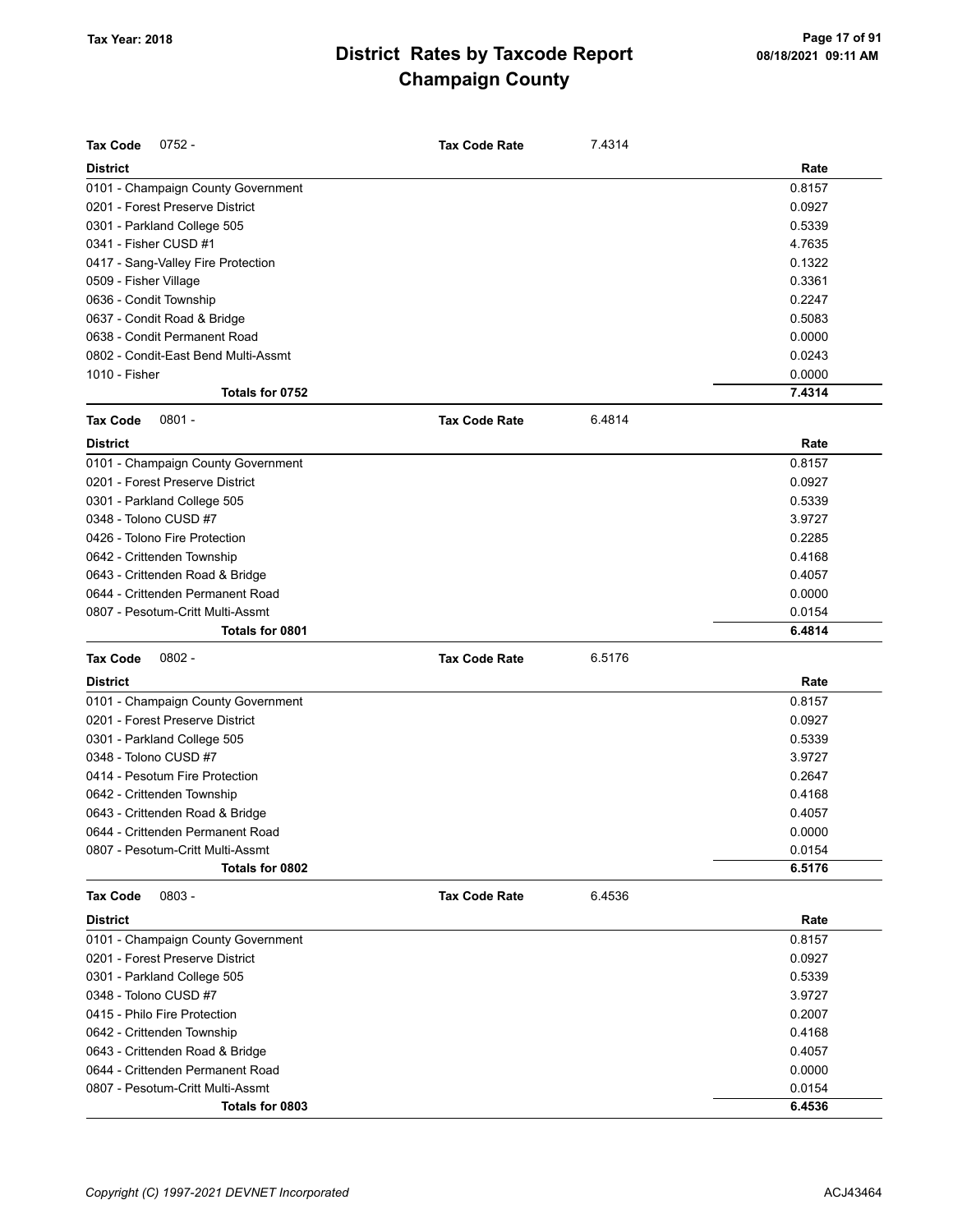| <b>Tax Code</b><br>$0804 -$        | <b>Tax Code Rate</b> | 6.9193 |        |
|------------------------------------|----------------------|--------|--------|
| <b>District</b>                    |                      |        | Rate   |
| 0101 - Champaign County Government |                      |        | 0.8157 |
| 0201 - Forest Preserve District    |                      |        | 0.0927 |
| 0301 - Parkland College 505        |                      |        | 0.5339 |
| 0353 - Villa Grove CUSD #302       |                      |        | 4.1781 |
| 0415 - Philo Fire Protection       |                      |        | 0.2007 |
| 0642 - Crittenden Township         |                      |        | 0.4168 |
| 0643 - Crittenden Road & Bridge    |                      |        | 0.4057 |
| 0644 - Crittenden Permanent Road   |                      |        | 0.0000 |
| 0807 - Pesotum-Critt Multi-Assmt   |                      |        | 0.0154 |
| 0943 - Camargo Library             |                      |        | 0.2603 |
| Totals for 0804                    |                      |        | 6.9193 |
| <b>Tax Code</b><br>$0805 -$        | <b>Tax Code Rate</b> | 7.2218 |        |
| <b>District</b>                    |                      |        | Rate   |
| 0101 - Champaign County Government |                      |        | 0.8157 |
| 0201 - Forest Preserve District    |                      |        | 0.0927 |
| 0301 - Parkland College 505        |                      |        | 0.5339 |
| 0353 - Villa Grove CUSD #302       |                      |        | 4.1781 |
| 0402 - Broadlands Fire Protection  |                      |        | 0.5032 |
| 0642 - Crittenden Township         |                      |        | 0.4168 |
| 0643 - Crittenden Road & Bridge    |                      |        | 0.4057 |
| 0644 - Crittenden Permanent Road   |                      |        | 0.0000 |
| 0807 - Pesotum-Critt Multi-Assmt   |                      |        | 0.0154 |
| 0943 - Camargo Library             |                      |        | 0.2603 |
| Totals for 0805                    |                      |        | 7.2218 |
| <b>Tax Code</b><br>$0806 -$        | <b>Tax Code Rate</b> | 6.9833 |        |
| <b>District</b>                    |                      |        | Rate   |
| 0101 - Champaign County Government |                      |        | 0.8157 |
| 0201 - Forest Preserve District    |                      |        | 0.0927 |
| 0301 - Parkland College 505        |                      |        | 0.5339 |
| 0353 - Villa Grove CUSD #302       |                      |        | 4.1781 |
| 0414 - Pesotum Fire Protection     |                      |        | 0.2647 |
| 0642 - Crittenden Township         |                      |        | 0.4168 |
| 0643 - Crittenden Road & Bridge    |                      |        | 0.4057 |
| 0644 - Crittenden Permanent Road   |                      |        | 0.0000 |
| 0807 - Pesotum-Critt Multi-Assmt   |                      |        | 0.0154 |
| 0943 - Camargo Library             |                      |        | 0.2603 |
| Totals for 0806                    |                      |        | 6.9833 |
| <b>Tax Code</b><br>$0807 -$        | <b>Tax Code Rate</b> | 6.7186 |        |
| <b>District</b>                    |                      |        | Rate   |
| 0101 - Champaign County Government |                      |        | 0.8157 |
| 0201 - Forest Preserve District    |                      |        | 0.0927 |
| 0301 - Parkland College 505        |                      |        | 0.5339 |
| 0353 - Villa Grove CUSD #302       |                      |        | 4.1781 |
| 0642 - Crittenden Township         |                      |        | 0.4168 |
| 0643 - Crittenden Road & Bridge    |                      |        | 0.4057 |
| 0644 - Crittenden Permanent Road   |                      |        | 0.0000 |
| 0807 - Pesotum-Critt Multi-Assmt   |                      |        | 0.0154 |
| 0943 - Camargo Library             |                      |        | 0.2603 |
| Totals for 0807                    |                      |        | 6.7186 |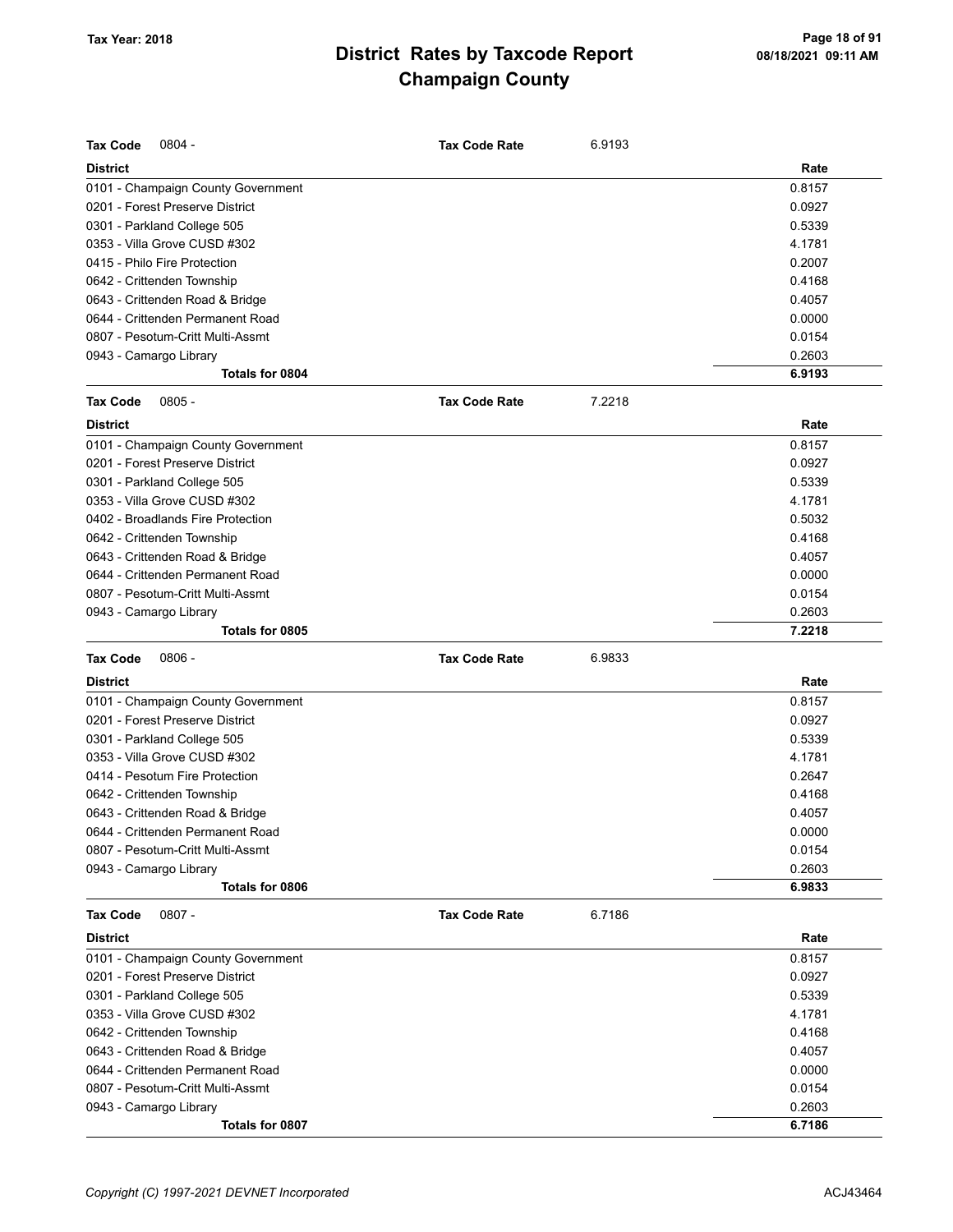| <b>Tax Code</b><br>$1001 -$         | <b>Tax Code Rate</b> | 7.4584  |         |
|-------------------------------------|----------------------|---------|---------|
| <b>District</b>                     |                      |         | Rate    |
| 0101 - Champaign County Government  |                      |         | 0.8157  |
| 0201 - Forest Preserve District     |                      |         | 0.0927  |
| 0301 - Parkland College 505         |                      |         | 0.5339  |
| 0341 - Fisher CUSD #1               |                      |         | 4.7635  |
| 0417 - Sang-Valley Fire Protection  |                      |         | 0.1322  |
| 0653 - East Bend Township           |                      |         | 0.2880  |
| 0654 - East Bend Road & Bridge      |                      |         | 0.8081  |
| 0655 - East Bend Permanent Road     |                      |         | 0.0000  |
| 0802 - Condit-East Bend Multi-Assmt |                      |         | 0.0243  |
| Totals for 1001                     |                      |         | 7.4584  |
| <b>Tax Code</b><br>$1002 -$         | <b>Tax Code Rate</b> | 7.7945  |         |
| <b>District</b>                     |                      |         | Rate    |
| 0101 - Champaign County Government  |                      |         | 0.8157  |
| 0201 - Forest Preserve District     |                      |         | 0.0927  |
| 0301 - Parkland College 505         |                      |         | 0.5339  |
| 0341 - Fisher CUSD #1               |                      |         | 4.7635  |
| 0417 - Sang-Valley Fire Protection  |                      |         | 0.1322  |
| 0509 - Fisher Village               |                      |         | 0.3361  |
| 0653 - East Bend Township           |                      |         | 0.2880  |
| 0654 - East Bend Road & Bridge      |                      |         | 0.8081  |
| 0655 - East Bend Permanent Road     |                      |         | 0.0000  |
| 0802 - Condit-East Bend Multi-Assmt |                      |         | 0.0243  |
| Totals for 1002                     |                      |         | 7.7945  |
| <b>Tax Code</b><br>$1003 -$         | <b>Tax Code Rate</b> | 7.3657  |         |
| <b>District</b>                     |                      |         | Rate    |
| 0101 - Champaign County Government  |                      |         | 0.8157  |
| 0301 - Parkland College 505         |                      |         | 0.5339  |
| 0341 - Fisher CUSD #1               |                      |         | 4.7635  |
| 0417 - Sang-Valley Fire Protection  |                      |         | 0.1322  |
| 0653 - East Bend Township           |                      |         | 0.2880  |
| 0654 - East Bend Road & Bridge      |                      |         | 0.8081  |
| 0655 - East Bend Permanent Road     |                      |         | 0.0000  |
| 0802 - Condit-East Bend Multi-Assmt |                      |         | 0.0243  |
| Totals for 1003                     |                      |         | 7.3657  |
| $1004 -$<br><b>Tax Code</b>         | <b>Tax Code Rate</b> | 10.2748 |         |
| <b>District</b>                     |                      |         | Rate    |
| 0101 - Champaign County Government  |                      |         | 0.8157  |
| 0201 - Forest Preserve District     |                      |         | 0.0927  |
| 0301 - Parkland College 505         |                      |         | 0.5339  |
| 0312 - Rantoul City Schools #137    |                      |         | 4.8914  |
| 0331 - Rantoul Twp High School #193 |                      |         | 2.6885  |
| 0417 - Sang-Valley Fire Protection  |                      |         | 0.1322  |
| 0653 - East Bend Township           |                      |         | 0.2880  |
| 0654 - East Bend Road & Bridge      |                      |         | 0.8081  |
| 0655 - East Bend Permanent Road     |                      |         | 0.0000  |
| 0802 - Condit-East Bend Multi-Assmt |                      |         | 0.0243  |
| Totals for 1004                     |                      |         | 10.2748 |
| $1005 -$<br><b>Tax Code</b>         | <b>Tax Code Rate</b> | 8.6268  |         |
| <b>District</b>                     |                      |         | Rate    |
| 0101 - Champaign County Government  |                      |         | 0.8157  |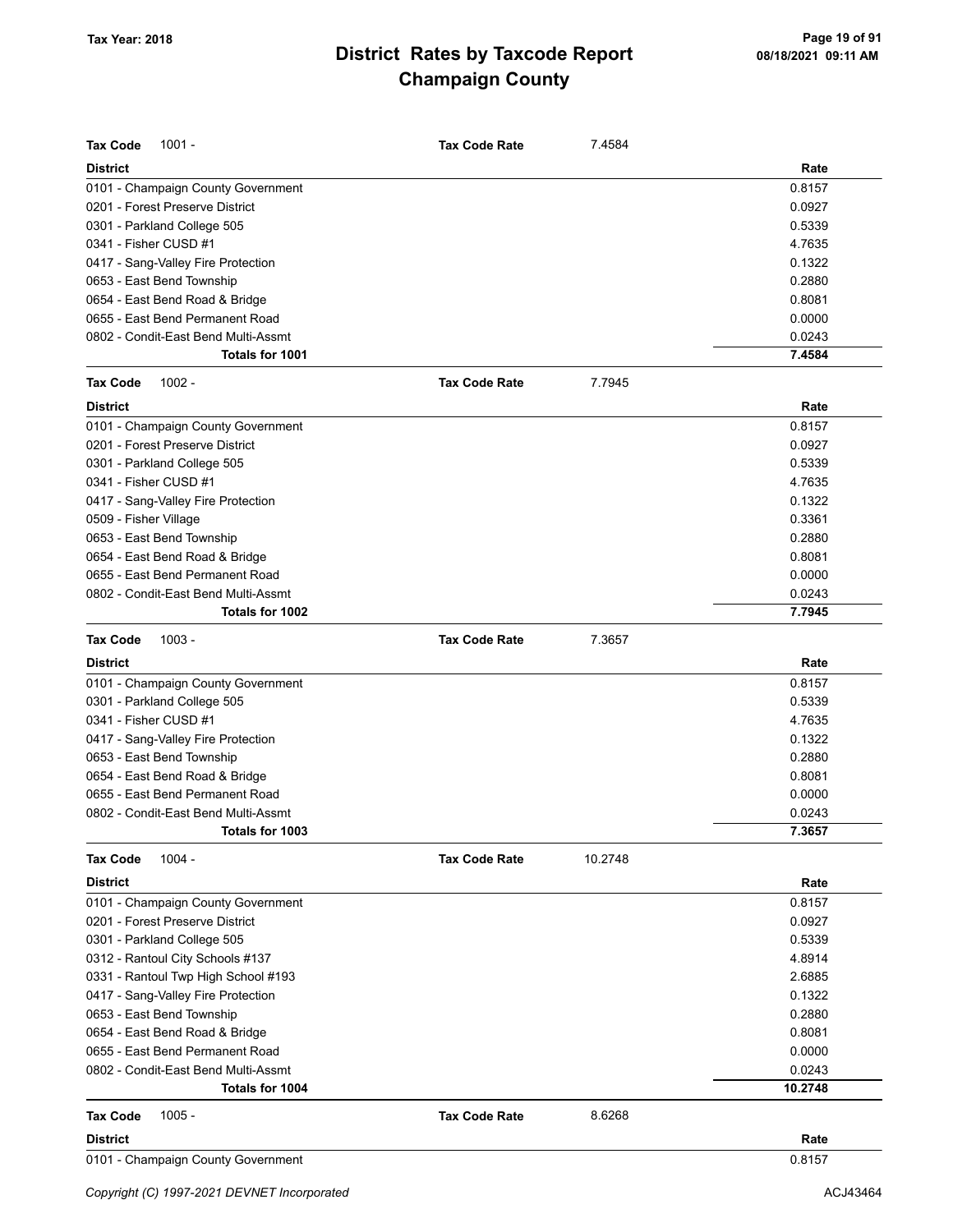| <b>Tax Code</b><br>$1005 -$         | <b>Tax Code Rate</b> | 8.6268 |        |
|-------------------------------------|----------------------|--------|--------|
| District                            |                      |        | Rate   |
| 0201 - Forest Preserve District     |                      |        | 0.0927 |
| 0301 - Parkland College 505         |                      |        | 0.5339 |
| 0356 - GC-M-S CUSD #5               |                      |        | 5.7290 |
| 0417 - Sang-Valley Fire Protection  |                      |        | 0.1322 |
| 0653 - East Bend Township           |                      |        | 0.2880 |
| 0654 - East Bend Road & Bridge      |                      |        | 0.8081 |
| 0655 - East Bend Permanent Road     |                      |        | 0.0000 |
| 0802 - Condit-East Bend Multi-Assmt |                      |        | 0.0243 |
| 0946 - Moyer Library                |                      |        | 0.2029 |
| Totals for 1005                     |                      |        | 8.6268 |
| <b>Tax Code</b><br>$1052 -$         | <b>Tax Code Rate</b> | 7.7945 |        |
| <b>District</b>                     |                      |        | Rate   |
| 0101 - Champaign County Government  |                      |        | 0.8157 |
| 0201 - Forest Preserve District     |                      |        | 0.0927 |
| 0301 - Parkland College 505         |                      |        | 0.5339 |
| 0341 - Fisher CUSD #1               |                      |        | 4.7635 |
| 0417 - Sang-Valley Fire Protection  |                      |        | 0.1322 |
| 0509 - Fisher Village               |                      |        | 0.3361 |
| 0653 - East Bend Township           |                      |        | 0.2880 |
| 0654 - East Bend Road & Bridge      |                      |        | 0.8081 |
| 0655 - East Bend Permanent Road     |                      |        | 0.0000 |
| 0802 - Condit-East Bend Multi-Assmt |                      |        | 0.0243 |
| Totals for 1052                     |                      |        | 7.7945 |
| <b>Tax Code</b><br>1054 -           | <b>Tax Code Rate</b> | 7.7945 |        |
| <b>District</b>                     |                      |        | Rate   |
| 0101 - Champaign County Government  |                      |        | 0.8157 |
| 0201 - Forest Preserve District     |                      |        | 0.0927 |
| 0301 - Parkland College 505         |                      |        | 0.5339 |
| 0341 - Fisher CUSD #1               |                      |        | 4.7635 |
| 0417 - Sang-Valley Fire Protection  |                      |        |        |
|                                     |                      |        | 0.1322 |
| 0509 - Fisher Village               |                      |        | 0.3361 |
| 0653 - East Bend Township           |                      |        | 0.2880 |
| 0654 - East Bend Road & Bridge      |                      |        | 0.8081 |
| 0655 - East Bend Permanent Road     |                      |        | 0.0000 |
| 0802 - Condit-East Bend Multi-Assmt |                      |        | 0.0243 |
| 1012 - Fisher II                    |                      |        | 0.0000 |
| Totals for 1054                     |                      |        | 7.7945 |
| <b>Tax Code</b><br>$1101 -$         | <b>Tax Code Rate</b> | 9.1015 |        |
| <b>District</b>                     |                      |        | Rate   |
| 0101 - Champaign County Government  |                      |        | 0.8157 |
| 0201 - Forest Preserve District     |                      |        | 0.0927 |
| 0301 - Parkland College 505         |                      |        | 0.5339 |
| 0355 - P-B-L CUSD #10               |                      |        | 6.2028 |
| 0411 - Ludlow Fire Protection       |                      |        | 0.4459 |
| 0659 - Harwood Township             |                      |        | 0.2521 |
| 0660 - Harwood Road & Bridge        |                      |        | 0.7288 |
| 0661 - Harwood Permanent Road       |                      |        | 0.0000 |
| 0804 - Harwood-Kerr Multi-Assmt     |                      |        | 0.0296 |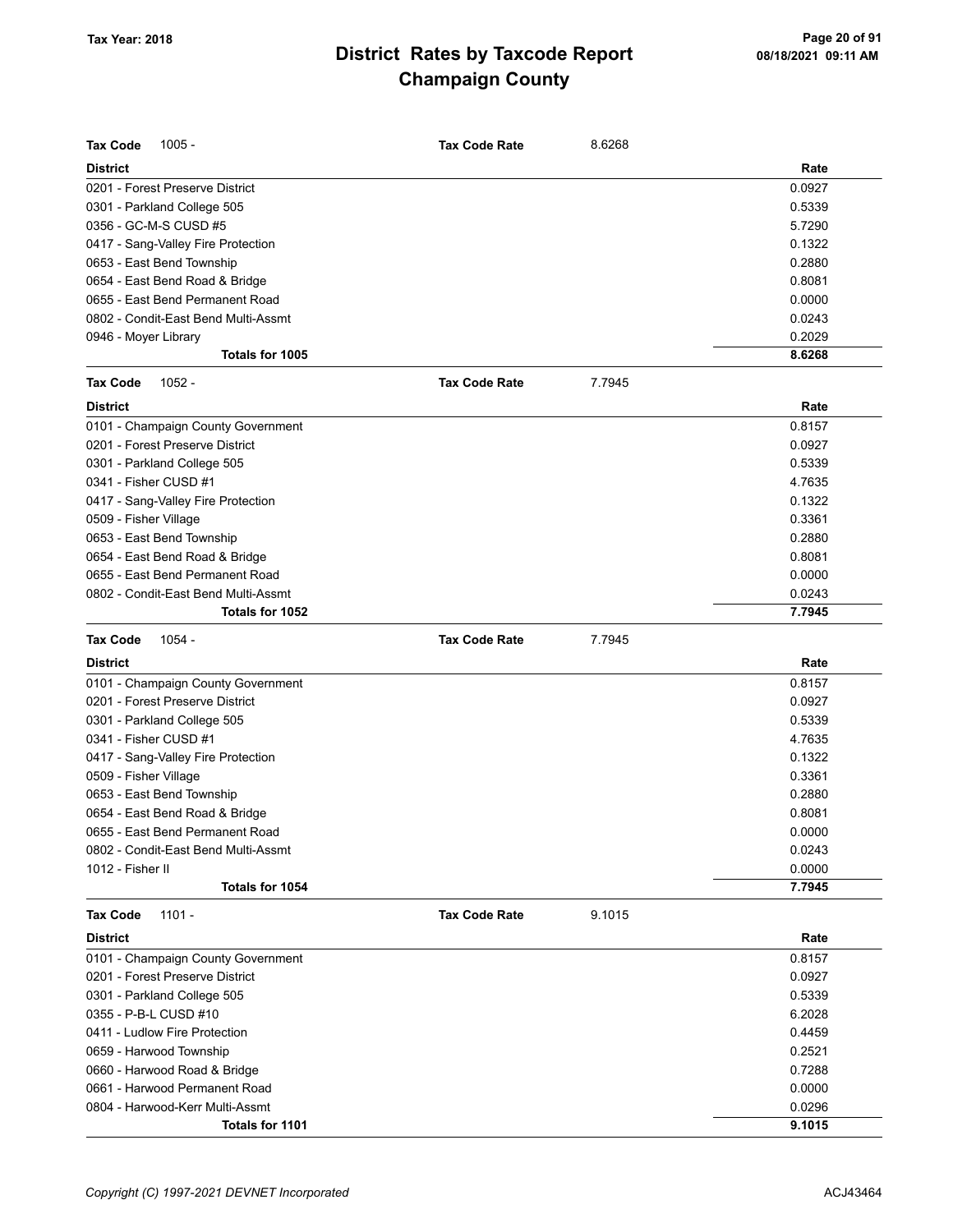| <b>Tax Code</b><br>$1102 -$         | <b>Tax Code Rate</b> | 8.9762 |        |
|-------------------------------------|----------------------|--------|--------|
| <b>District</b>                     |                      |        | Rate   |
| 0101 - Champaign County Government  |                      |        | 0.8157 |
| 0201 - Forest Preserve District     |                      |        | 0.0927 |
| 0301 - Parkland College 505         |                      |        | 0.5339 |
| 0355 - P-B-L CUSD #10               |                      |        | 6.2028 |
| 0407 - Gifford Fire Protection      |                      |        | 0.3206 |
| 0659 - Harwood Township             |                      |        | 0.2521 |
| 0660 - Harwood Road & Bridge        |                      |        | 0.7288 |
| 0661 - Harwood Permanent Road       |                      |        | 0.0000 |
| 0804 - Harwood-Kerr Multi-Assmt     |                      |        | 0.0296 |
| Totals for 1102                     |                      |        | 8.9762 |
| <b>Tax Code</b><br>$1103 -$         | <b>Tax Code Rate</b> | 8.5927 |        |
| <b>District</b>                     |                      |        | Rate   |
| 0101 - Champaign County Government  |                      |        | 0.8157 |
| 0201 - Forest Preserve District     |                      |        | 0.0927 |
| 0301 - Parkland College 505         |                      |        | 0.5339 |
| 0313 - Ludlow CCSD #142             |                      |        | 3.4514 |
| 0331 - Rantoul Twp High School #193 |                      |        | 2.6885 |
| 0659 - Harwood Township             |                      |        | 0.2521 |
| 0660 - Harwood Road & Bridge        |                      |        | 0.7288 |
| 0661 - Harwood Permanent Road       |                      |        | 0.0000 |
| 0804 - Harwood-Kerr Multi-Assmt     |                      |        | 0.0296 |
| Totals for 1103                     |                      |        | 8.5927 |
|                                     |                      |        |        |
| <b>Tax Code</b><br>1104 -           | <b>Tax Code Rate</b> | 9.0386 |        |
| <b>District</b>                     |                      |        | Rate   |
| 0101 - Champaign County Government  |                      |        | 0.8157 |
| 0201 - Forest Preserve District     |                      |        | 0.0927 |
| 0301 - Parkland College 505         |                      |        | 0.5339 |
| 0313 - Ludlow CCSD #142             |                      |        | 3.4514 |
| 0331 - Rantoul Twp High School #193 |                      |        | 2.6885 |
| 0411 - Ludlow Fire Protection       |                      |        | 0.4459 |
| 0659 - Harwood Township             |                      |        | 0.2521 |
| 0660 - Harwood Road & Bridge        |                      |        | 0.7288 |
| 0661 - Harwood Permanent Road       |                      |        | 0.0000 |
| 0804 - Harwood-Kerr Multi-Assmt     |                      |        | 0.0296 |
| Totals for 1104                     |                      |        | 9.0386 |
| 1105 -<br><b>Tax Code</b>           | <b>Tax Code Rate</b> | 8.0627 |        |
| <b>District</b>                     |                      |        | Rate   |
| 0101 - Champaign County Government  |                      |        | 0.8157 |
| 0201 - Forest Preserve District     |                      |        | 0.0927 |
| 0301 - Parkland College 505         |                      |        | 0.5339 |
| 0315 - Gifford CCSD #188            |                      |        | 2.6008 |
| 0331 - Rantoul Twp High School #193 |                      |        | 2.6885 |
| 0407 - Gifford Fire Protection      |                      |        | 0.3206 |
| 0659 - Harwood Township             |                      |        | 0.2521 |
| 0660 - Harwood Road & Bridge        |                      |        | 0.7288 |
| 0661 - Harwood Permanent Road       |                      |        | 0.0000 |
| 0804 - Harwood-Kerr Multi-Assmt     |                      |        | 0.0296 |
| Totals for 1105                     |                      |        | 8.0627 |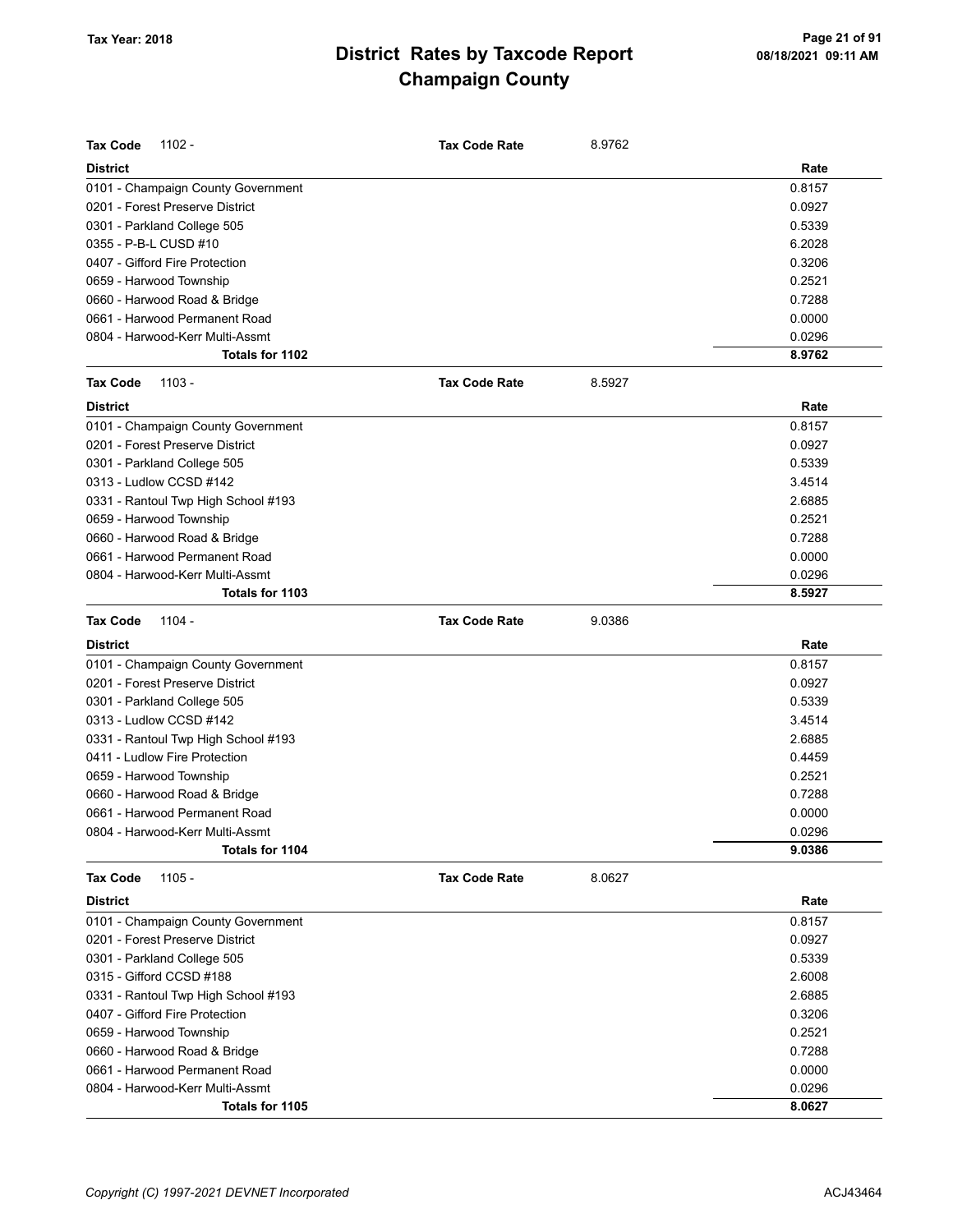| <b>Tax Code</b><br>1106 -             |                                       | <b>Tax Code Rate</b> | 7.5512 |        |
|---------------------------------------|---------------------------------------|----------------------|--------|--------|
| <b>District</b>                       |                                       |                      |        | Rate   |
| 0101 - Champaign County Government    |                                       |                      |        | 0.8157 |
| 0201 - Forest Preserve District       |                                       |                      |        | 0.0927 |
| 0302 - Danville Community College 507 |                                       |                      |        | 0.6074 |
| 0315 - Gifford CCSD #188              |                                       |                      |        | 2.6008 |
|                                       | 0332 - Armstrong Twp High School #225 |                      |        | 2.1035 |
| 0407 - Gifford Fire Protection        |                                       |                      |        | 0.3206 |
| 0659 - Harwood Township               |                                       |                      |        | 0.2521 |
| 0660 - Harwood Road & Bridge          |                                       |                      |        | 0.7288 |
| 0661 - Harwood Permanent Road         |                                       |                      |        | 0.0000 |
| 0804 - Harwood-Kerr Multi-Assmt       |                                       |                      |        | 0.0296 |
|                                       | Totals for 1106                       |                      |        | 7.5512 |
| $1107 -$<br><b>Tax Code</b>           |                                       | <b>Tax Code Rate</b> | 7.6765 |        |
| <b>District</b>                       |                                       |                      |        | Rate   |
| 0101 - Champaign County Government    |                                       |                      |        | 0.8157 |
| 0201 - Forest Preserve District       |                                       |                      |        | 0.0927 |
| 0302 - Danville Community College 507 |                                       |                      |        | 0.6074 |
| 0315 - Gifford CCSD #188              |                                       |                      |        | 2.6008 |
|                                       | 0332 - Armstrong Twp High School #225 |                      |        | 2.1035 |
| 0411 - Ludlow Fire Protection         |                                       |                      |        | 0.4459 |
| 0659 - Harwood Township               |                                       |                      |        | 0.2521 |
| 0660 - Harwood Road & Bridge          |                                       |                      |        | 0.7288 |
| 0661 - Harwood Permanent Road         |                                       |                      |        | 0.0000 |
| 0804 - Harwood-Kerr Multi-Assmt       |                                       |                      |        | 0.0296 |
|                                       | Totals for 1107                       |                      |        | 7.6765 |
|                                       |                                       |                      |        |        |
| <b>Tax Code</b><br>$1108 -$           |                                       | <b>Tax Code Rate</b> | 8.9133 |        |
| <b>District</b>                       |                                       |                      |        | Rate   |
| 0101 - Champaign County Government    |                                       |                      |        | 0.8157 |
| 0201 - Forest Preserve District       |                                       |                      |        | 0.0927 |
| 0301 - Parkland College 505           |                                       |                      |        | 0.5339 |
| 0313 - Ludlow CCSD #142               |                                       |                      |        | 3.4514 |
| 0331 - Rantoul Twp High School #193   |                                       |                      |        | 2.6885 |
| 0407 - Gifford Fire Protection        |                                       |                      |        | 0.3206 |
| 0659 - Harwood Township               |                                       |                      |        | 0.2521 |
| 0660 - Harwood Road & Bridge          |                                       |                      |        | 0.7288 |
| 0661 - Harwood Permanent Road         |                                       |                      |        | 0.0000 |
| 0804 - Harwood-Kerr Multi-Assmt       |                                       |                      |        | 0.0296 |
|                                       | Totals for 1108                       |                      |        | 8.9133 |
| <b>Tax Code</b><br>1109 -             |                                       | <b>Tax Code Rate</b> | 8.5074 |        |
| <b>District</b>                       |                                       |                      |        | Rate   |
| 0101 - Champaign County Government    |                                       |                      |        | 0.8157 |
| 0201 - Forest Preserve District       |                                       |                      |        | 0.0927 |
| 0301 - Parkland College 505           |                                       |                      |        | 0.5339 |
| 0315 - Gifford CCSD #188              |                                       |                      |        | 2.6008 |
| 0331 - Rantoul Twp High School #193   |                                       |                      |        | 2.6885 |
| 0407 - Gifford Fire Protection        |                                       |                      |        | 0.3206 |
| 0511 - Gifford Village                |                                       |                      |        | 0.4447 |
| 0659 - Harwood Township               |                                       |                      |        | 0.2521 |
| 0660 - Harwood Road & Bridge          |                                       |                      |        | 0.7288 |
| 0661 - Harwood Permanent Road         |                                       |                      |        | 0.0000 |
| 0804 - Harwood-Kerr Multi-Assmt       |                                       |                      |        | 0.0296 |

Copyright (C) 1997-2021 DEVNET Incorporated **ACJ43464** ACJ43464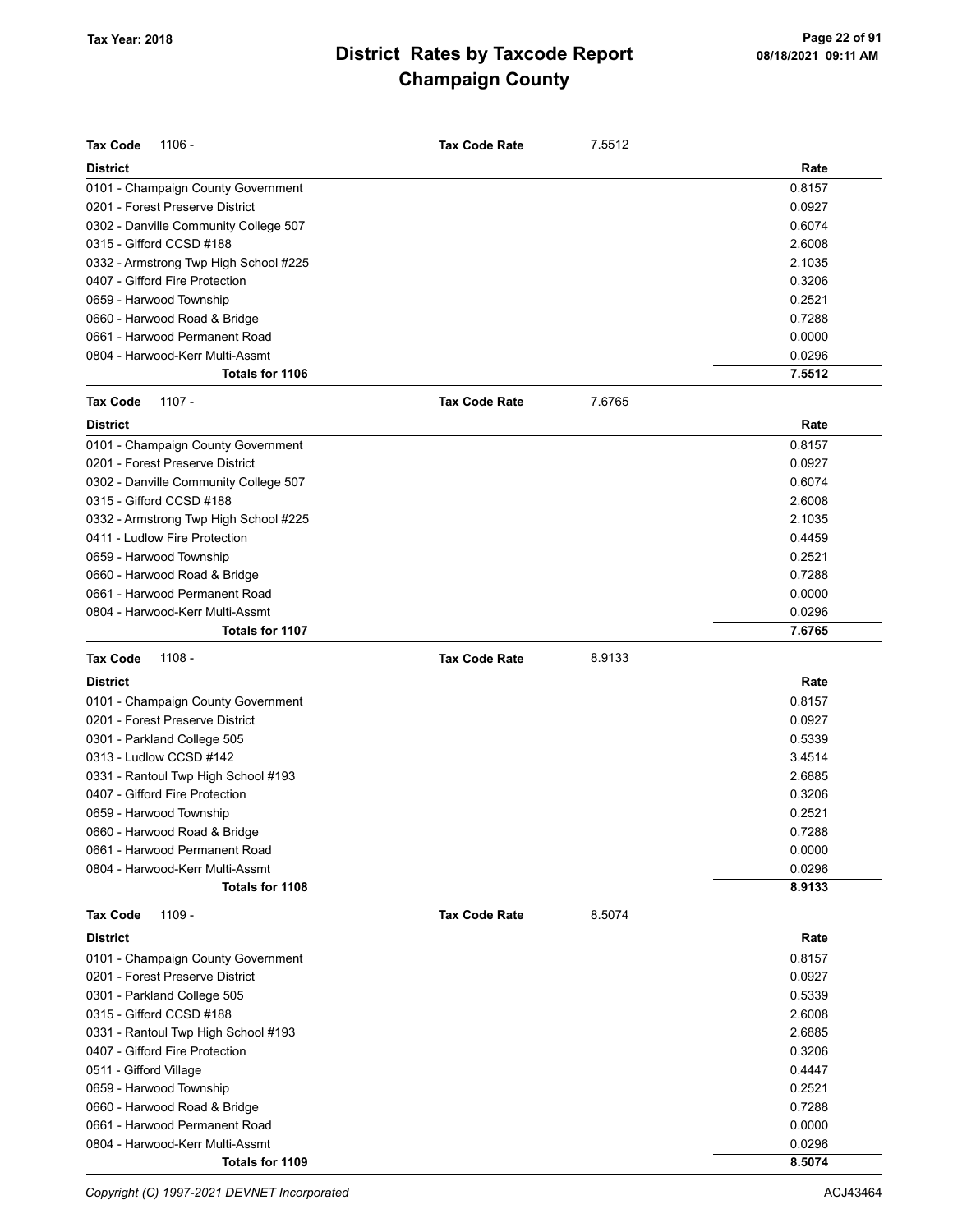| <b>Tax Code</b><br>$1201 -$         | <b>Tax Code Rate</b> | 7.2362 |        |
|-------------------------------------|----------------------|--------|--------|
| <b>District</b>                     |                      |        | Rate   |
| 0101 - Champaign County Government  |                      |        | 0.8157 |
| 0201 - Forest Preserve District     |                      |        | 0.0927 |
| 0301 - Parkland College 505         |                      |        | 0.5339 |
| 0345 - Champaign Unit 4 Schools     |                      |        | 5.0510 |
| 0665 - Hensley Township             |                      |        | 0.1719 |
| 0666 - Hensley Road & Bridge        |                      |        | 0.5467 |
| 0667 - Hensley Permanent Road       |                      |        | 0.0000 |
| 0802 - Condit-East Bend Multi-Assmt |                      |        | 0.0243 |
| 0901 - Urbana-Champaign Sanit Distr |                      |        | 0.0000 |
| Totals for 1201                     |                      |        | 7.2362 |
| <b>Tax Code</b><br>$1202 -$         | <b>Tax Code Rate</b> | 7.2362 |        |
| <b>District</b>                     |                      |        | Rate   |
| 0101 - Champaign County Government  |                      |        | 0.8157 |
| 0201 - Forest Preserve District     |                      |        | 0.0927 |
| 0301 - Parkland College 505         |                      |        | 0.5339 |
| 0345 - Champaign Unit 4 Schools     |                      |        | 5.0510 |
| 0665 - Hensley Township             |                      |        | 0.1719 |
| 0666 - Hensley Road & Bridge        |                      |        | 0.5467 |
| 0667 - Hensley Permanent Road       |                      |        | 0.0000 |
| 0802 - Condit-East Bend Multi-Assmt |                      |        | 0.0243 |
| Totals for 1202                     |                      |        | 7.2362 |
| <b>Tax Code</b><br>$1202A -$        | <b>Tax Code Rate</b> | 7.6384 |        |
| <b>District</b>                     |                      |        | Rate   |
| 0101 - Champaign County Government  |                      |        | 0.8157 |
| 0201 - Forest Preserve District     |                      |        | 0.0927 |
| 0301 - Parkland College 505         |                      |        | 0.5339 |
| 0345 - Champaign Unit 4 Schools     |                      |        | 5.0510 |
| 0405 - East-Prairie Fire Protection |                      |        | 0.4022 |
| 0665 - Hensley Township             |                      |        | 0.1719 |
| 0666 - Hensley Road & Bridge        |                      |        | 0.5467 |
| 0667 - Hensley Permanent Road       |                      |        | 0.0000 |
| 0802 - Condit-East Bend Multi-Assmt |                      |        | 0.0243 |
| Totals for 1202A                    |                      |        | 7.6384 |
| <b>Tax Code</b><br>$1203 -$         | <b>Tax Code Rate</b> | 7.5201 |        |
| <b>District</b>                     |                      |        | Rate   |
| 0101 - Champaign County Government  |                      |        | 0.8157 |
| 0201 - Forest Preserve District     |                      |        | 0.0927 |
| 0301 - Parkland College 505         |                      |        | 0.5339 |
| 0345 - Champaign Unit 4 Schools     |                      |        | 5.0510 |
| 0420 - Thomasboro Fire Protection   |                      |        | 0.2839 |
| 0665 - Hensley Township             |                      |        | 0.1719 |
| 0666 - Hensley Road & Bridge        |                      |        | 0.5467 |
| 0667 - Hensley Permanent Road       |                      |        | 0.0000 |
| 0802 - Condit-East Bend Multi-Assmt |                      |        | 0.0243 |
| Totals for 1203                     |                      |        | 7.5201 |
| <b>Tax Code</b><br>$1204 -$         | <b>Tax Code Rate</b> | 7.9697 |        |
| <b>District</b>                     |                      |        | Rate   |
| 0101 - Champaign County Government  |                      |        | 0.8157 |
| 0201 - Forest Preserve District     |                      |        | 0.0927 |
| 0301 - Parkland College 505         |                      |        | 0.5339 |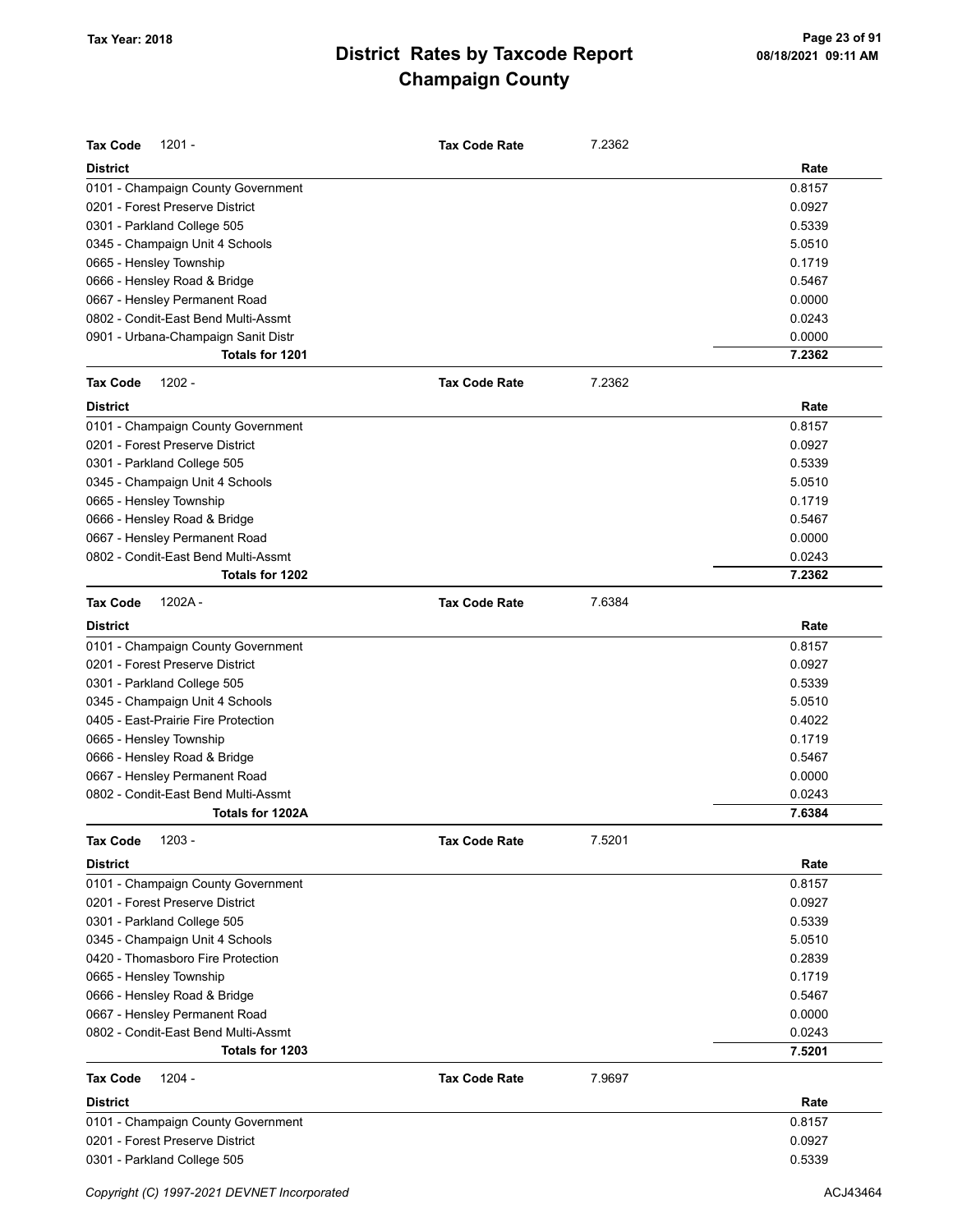| <b>Tax Code</b>         | $1204 -$                             | <b>Tax Code Rate</b> | 7.9697 |        |
|-------------------------|--------------------------------------|----------------------|--------|--------|
| <b>District</b>         |                                      |                      |        | Rate   |
|                         | 0345 - Champaign Unit 4 Schools      |                      |        | 5.0510 |
|                         | 0405 - East-Prairie Fire Protection  |                      |        | 0.4022 |
| 0665 - Hensley Township |                                      |                      |        | 0.1719 |
|                         | 0666 - Hensley Road & Bridge         |                      |        | 0.5467 |
|                         | 0667 - Hensley Permanent Road        |                      |        | 0.0000 |
|                         | 0802 - Condit-East Bend Multi-Assmt  |                      |        | 0.0243 |
|                         | 0901 - Urbana-Champaign Sanit Distr  |                      |        | 0.0000 |
|                         | 0921 - Champaign-Urbana Mass Transit |                      |        | 0.3313 |
|                         | Totals for 1204                      |                      |        | 7.9697 |
| <b>Tax Code</b>         | 1206A-                               | <b>Tax Code Rate</b> | 7.9697 |        |
| <b>District</b>         |                                      |                      |        | Rate   |
|                         | 0101 - Champaign County Government   |                      |        | 0.8157 |
|                         | 0201 - Forest Preserve District      |                      |        | 0.0927 |
|                         | 0301 - Parkland College 505          |                      |        | 0.5339 |
|                         | 0345 - Champaign Unit 4 Schools      |                      |        | 5.0510 |
|                         | 0405 - East-Prairie Fire Protection  |                      |        | 0.4022 |
| 0665 - Hensley Township |                                      |                      |        | 0.1719 |
|                         | 0666 - Hensley Road & Bridge         |                      |        | 0.5467 |
|                         | 0667 - Hensley Permanent Road        |                      |        | 0.0000 |
|                         | 0802 - Condit-East Bend Multi-Assmt  |                      |        | 0.0243 |
|                         | 0921 - Champaign-Urbana Mass Transit |                      |        | 0.3313 |
|                         | Totals for 1206A                     |                      |        | 7.9697 |
| <b>Tax Code</b>         | $1207 -$                             | <b>Tax Code Rate</b> | 7.1175 |        |
| <b>District</b>         |                                      |                      |        | Rate   |
|                         | 0101 - Champaign County Government   |                      |        | 0.8157 |
|                         | 0201 - Forest Preserve District      |                      |        | 0.0927 |
|                         | 0301 - Parkland College 505          |                      |        | 0.5339 |
|                         | 0344 - Mahomet-Seymour CUSD #3       |                      |        | 4.5752 |
|                         | 0404 - Cornbelt Fire Protection      |                      |        | 0.3571 |
| 0665 - Hensley Township |                                      |                      |        | 0.1719 |
|                         | 0666 - Hensley Road & Bridge         |                      |        | 0.5467 |
|                         | 0667 - Hensley Permanent Road        |                      |        | 0.0000 |
|                         | 0802 - Condit-East Bend Multi-Assmt  |                      |        | 0.0243 |
|                         | Totals for 1207                      |                      |        | 7.1175 |
| <b>Tax Code</b>         | $1208 -$                             | <b>Tax Code Rate</b> | 8.6846 |        |
| <b>District</b>         |                                      |                      |        | Rate   |
|                         | 0101 - Champaign County Government   |                      |        | 0.8157 |
|                         | 0201 - Forest Preserve District      |                      |        | 0.0927 |
|                         | 0301 - Parkland College 505          |                      |        | 0.5339 |
|                         | 0345 - Champaign Unit 4 Schools      |                      |        | 5.0510 |
|                         | 0405 - East-Prairie Fire Protection  |                      |        | 0.4022 |
| 0665 - Hensley Township |                                      |                      |        | 0.1719 |
|                         | 0666 - Hensley Road & Bridge         |                      |        | 0.5467 |
|                         | 0667 - Hensley Permanent Road        |                      |        | 0.0000 |
|                         | 0802 - Condit-East Bend Multi-Assmt  |                      |        | 0.0243 |
|                         | 0901 - Urbana-Champaign Sanit Distr  |                      |        | 0.0000 |
|                         | 0911 - Champaign Park District       |                      |        | 0.7149 |
|                         | 0921 - Champaign-Urbana Mass Transit |                      |        | 0.3313 |
|                         | Totals for 1208                      |                      |        | 8.6846 |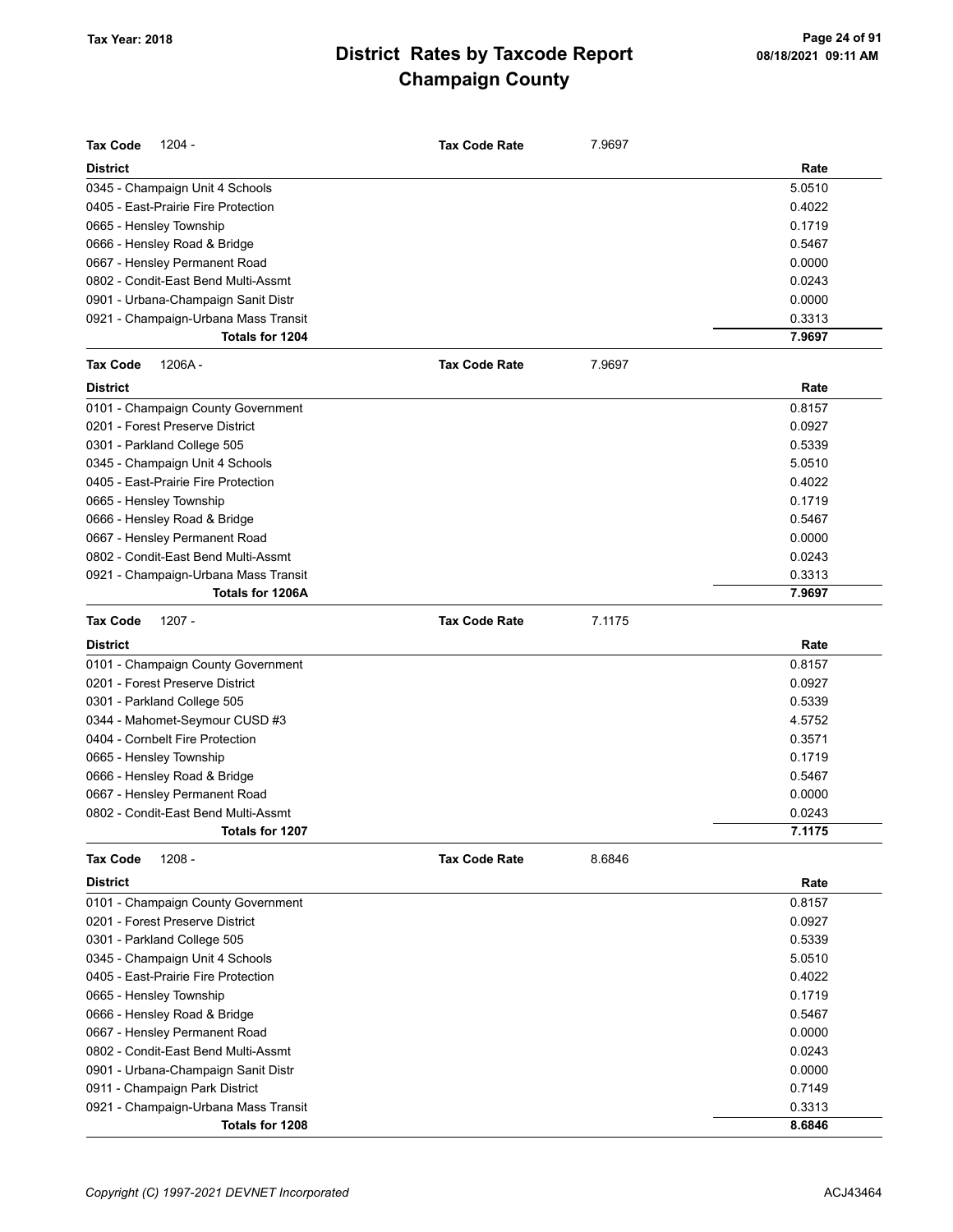| <b>Tax Code</b><br>$1209 -$          | <b>Tax Code Rate</b> | 7.5933 |        |
|--------------------------------------|----------------------|--------|--------|
| <b>District</b>                      |                      |        | Rate   |
| 0101 - Champaign County Government   |                      |        | 0.8157 |
| 0201 - Forest Preserve District      |                      |        | 0.0927 |
| 0301 - Parkland College 505          |                      |        | 0.5339 |
| 0345 - Champaign Unit 4 Schools      |                      |        | 5.0510 |
| 0404 - Cornbelt Fire Protection      |                      |        | 0.3571 |
| 0665 - Hensley Township              |                      |        | 0.1719 |
| 0666 - Hensley Road & Bridge         |                      |        | 0.5467 |
| 0667 - Hensley Permanent Road        |                      |        | 0.0000 |
| 0802 - Condit-East Bend Multi-Assmt  |                      |        | 0.0243 |
| Totals for 1209                      |                      |        | 7.5933 |
| <b>Tax Code</b><br>$1210 -$          | <b>Tax Code Rate</b> | 7.5675 |        |
| <b>District</b>                      |                      |        | Rate   |
| 0101 - Champaign County Government   |                      |        | 0.8157 |
| 0201 - Forest Preserve District      |                      |        | 0.0927 |
| 0301 - Parkland College 505          |                      |        | 0.5339 |
| 0345 - Champaign Unit 4 Schools      |                      |        | 5.0510 |
| 0665 - Hensley Township              |                      |        | 0.1719 |
| 0666 - Hensley Road & Bridge         |                      |        | 0.5467 |
| 0667 - Hensley Permanent Road        |                      |        | 0.0000 |
| 0802 - Condit-East Bend Multi-Assmt  |                      |        | 0.0243 |
| 0901 - Urbana-Champaign Sanit Distr  |                      |        | 0.0000 |
| 0921 - Champaign-Urbana Mass Transit |                      |        | 0.3313 |
| Totals for 1210                      |                      |        | 7.5675 |
| <b>Tax Code</b><br>$1211 -$          | <b>Tax Code Rate</b> | 7.4675 |        |
| <b>District</b>                      |                      |        | Rate   |
| 0101 - Champaign County Government   |                      |        | 0.8157 |
| 0201 - Forest Preserve District      |                      |        | 0.0927 |
| 0301 - Parkland College 505          |                      |        | 0.5339 |
| 0345 - Champaign Unit 4 Schools      |                      |        | 5.0510 |
| 0424 - Scott Fire Protection         |                      |        | 0.2313 |
| 0665 - Hensley Township              |                      |        | 0.1719 |
| 0666 - Hensley Road & Bridge         |                      |        | 0.5467 |
| 0667 - Hensley Permanent Road        |                      |        | 0.0000 |
| 0802 - Condit-East Bend Multi-Assmt  |                      |        | 0.0243 |
| Totals for 1211                      |                      |        | 7.4675 |
| $1212 -$<br><b>Tax Code</b>          | <b>Tax Code Rate</b> | 6.8926 |        |
| <b>District</b>                      |                      |        | Rate   |
| 0101 - Champaign County Government   |                      |        | 0.8157 |
| 0201 - Forest Preserve District      |                      |        | 0.0927 |
| 0301 - Parkland College 505          |                      |        | 0.5339 |
| 0344 - Mahomet-Seymour CUSD #3       |                      |        | 4.5752 |
| 0417 - Sang-Valley Fire Protection   |                      |        | 0.1322 |
| 0665 - Hensley Township              |                      |        | 0.1719 |
| 0666 - Hensley Road & Bridge         |                      |        | 0.5467 |
| 0667 - Hensley Permanent Road        |                      |        | 0.0000 |
| 0802 - Condit-East Bend Multi-Assmt  |                      |        | 0.0243 |
| Totals for 1212                      |                      |        | 6.8926 |
| $1213 -$<br><b>Tax Code</b>          | <b>Tax Code Rate</b> | 7.9533 |        |
| <b>District</b>                      |                      |        |        |
|                                      |                      |        | Rate   |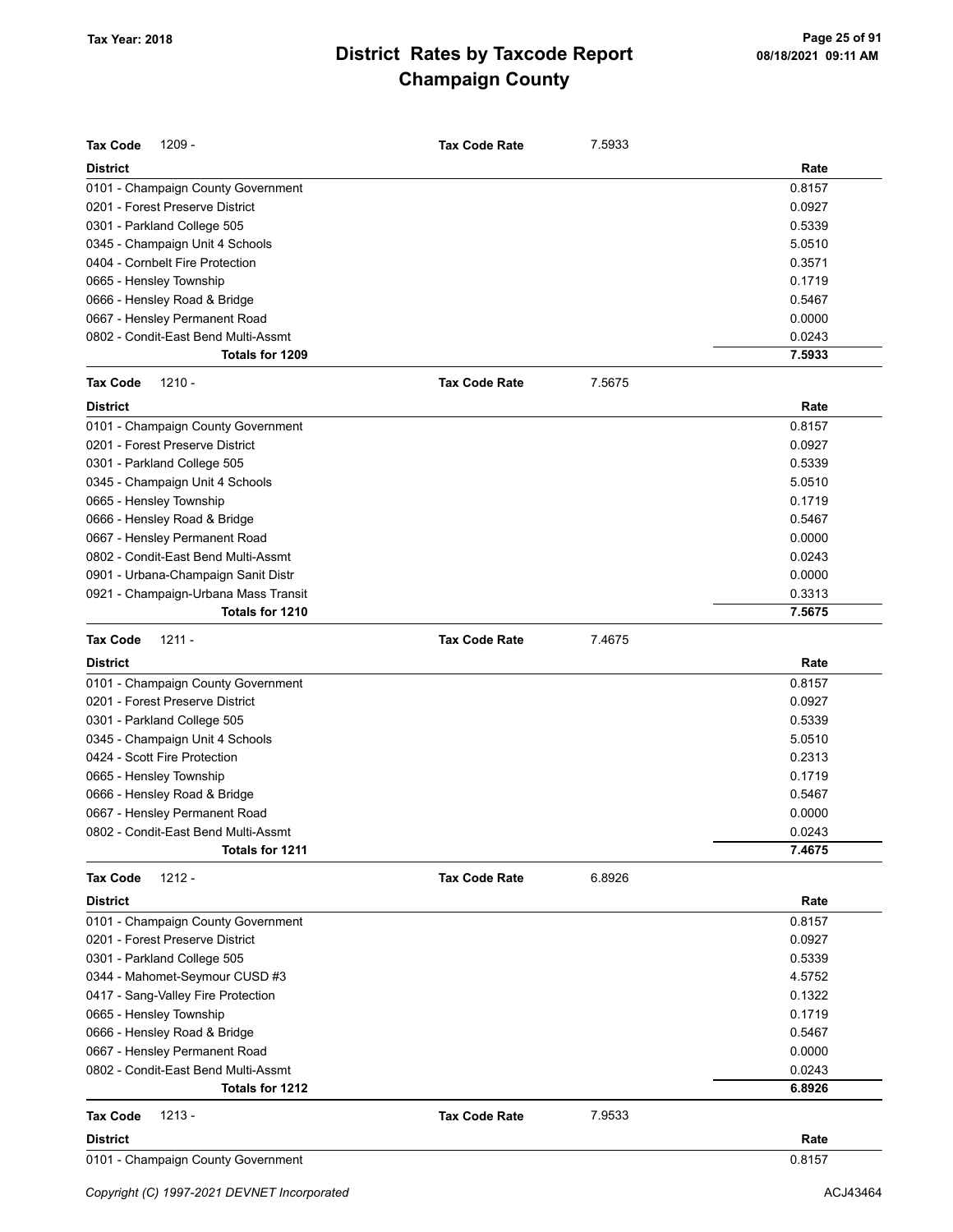| <b>District</b><br>Rate<br>0201 - Forest Preserve District<br>0.0927<br>0301 - Parkland College 505<br>0.5339<br>0344 - Mahomet-Seymour CUSD #3<br>4.5752<br>0404 - Cornbelt Fire Protection<br>0.3571<br>0516 - Mahomet Village<br>0.8358<br>0665 - Hensley Township<br>0.1719<br>0666 - Hensley Road & Bridge<br>0.5467<br>0.0000<br>0667 - Hensley Permanent Road<br>0802 - Condit-East Bend Multi-Assmt<br>0.0243<br>7.9533<br>Totals for 1213<br>Tax Code<br>$1214 -$<br><b>Tax Code Rate</b><br>7.5675<br><b>District</b><br>Rate<br>0101 - Champaign County Government<br>0.8157<br>0201 - Forest Preserve District<br>0.0927<br>0301 - Parkland College 505<br>0.5339<br>5.0510<br>0345 - Champaign Unit 4 Schools | Tax Code<br>$1213 -$    | <b>Tax Code Rate</b> | 7.9533 |        |
|----------------------------------------------------------------------------------------------------------------------------------------------------------------------------------------------------------------------------------------------------------------------------------------------------------------------------------------------------------------------------------------------------------------------------------------------------------------------------------------------------------------------------------------------------------------------------------------------------------------------------------------------------------------------------------------------------------------------------|-------------------------|----------------------|--------|--------|
|                                                                                                                                                                                                                                                                                                                                                                                                                                                                                                                                                                                                                                                                                                                            |                         |                      |        |        |
|                                                                                                                                                                                                                                                                                                                                                                                                                                                                                                                                                                                                                                                                                                                            |                         |                      |        |        |
|                                                                                                                                                                                                                                                                                                                                                                                                                                                                                                                                                                                                                                                                                                                            |                         |                      |        |        |
|                                                                                                                                                                                                                                                                                                                                                                                                                                                                                                                                                                                                                                                                                                                            |                         |                      |        |        |
|                                                                                                                                                                                                                                                                                                                                                                                                                                                                                                                                                                                                                                                                                                                            |                         |                      |        |        |
|                                                                                                                                                                                                                                                                                                                                                                                                                                                                                                                                                                                                                                                                                                                            |                         |                      |        |        |
|                                                                                                                                                                                                                                                                                                                                                                                                                                                                                                                                                                                                                                                                                                                            |                         |                      |        |        |
|                                                                                                                                                                                                                                                                                                                                                                                                                                                                                                                                                                                                                                                                                                                            |                         |                      |        |        |
|                                                                                                                                                                                                                                                                                                                                                                                                                                                                                                                                                                                                                                                                                                                            |                         |                      |        |        |
|                                                                                                                                                                                                                                                                                                                                                                                                                                                                                                                                                                                                                                                                                                                            |                         |                      |        |        |
|                                                                                                                                                                                                                                                                                                                                                                                                                                                                                                                                                                                                                                                                                                                            |                         |                      |        |        |
|                                                                                                                                                                                                                                                                                                                                                                                                                                                                                                                                                                                                                                                                                                                            |                         |                      |        |        |
|                                                                                                                                                                                                                                                                                                                                                                                                                                                                                                                                                                                                                                                                                                                            |                         |                      |        |        |
|                                                                                                                                                                                                                                                                                                                                                                                                                                                                                                                                                                                                                                                                                                                            |                         |                      |        |        |
|                                                                                                                                                                                                                                                                                                                                                                                                                                                                                                                                                                                                                                                                                                                            |                         |                      |        |        |
|                                                                                                                                                                                                                                                                                                                                                                                                                                                                                                                                                                                                                                                                                                                            |                         |                      |        |        |
|                                                                                                                                                                                                                                                                                                                                                                                                                                                                                                                                                                                                                                                                                                                            |                         |                      |        |        |
|                                                                                                                                                                                                                                                                                                                                                                                                                                                                                                                                                                                                                                                                                                                            | 0665 - Hensley Township |                      |        | 0.1719 |
| 0666 - Hensley Road & Bridge<br>0.5467                                                                                                                                                                                                                                                                                                                                                                                                                                                                                                                                                                                                                                                                                     |                         |                      |        |        |
| 0667 - Hensley Permanent Road<br>0.0000                                                                                                                                                                                                                                                                                                                                                                                                                                                                                                                                                                                                                                                                                    |                         |                      |        |        |
| 0802 - Condit-East Bend Multi-Assmt<br>0.0243                                                                                                                                                                                                                                                                                                                                                                                                                                                                                                                                                                                                                                                                              |                         |                      |        |        |
| 0921 - Champaign-Urbana Mass Transit<br>0.3313                                                                                                                                                                                                                                                                                                                                                                                                                                                                                                                                                                                                                                                                             |                         |                      |        |        |
| Totals for 1214<br>7.5675                                                                                                                                                                                                                                                                                                                                                                                                                                                                                                                                                                                                                                                                                                  |                         |                      |        |        |
| 7.5201<br><b>Tax Code</b><br>$1215 -$<br><b>Tax Code Rate</b>                                                                                                                                                                                                                                                                                                                                                                                                                                                                                                                                                                                                                                                              |                         |                      |        |        |
| Rate<br><b>District</b>                                                                                                                                                                                                                                                                                                                                                                                                                                                                                                                                                                                                                                                                                                    |                         |                      |        |        |
| 0101 - Champaign County Government<br>0.8157                                                                                                                                                                                                                                                                                                                                                                                                                                                                                                                                                                                                                                                                               |                         |                      |        |        |
| 0201 - Forest Preserve District<br>0.0927                                                                                                                                                                                                                                                                                                                                                                                                                                                                                                                                                                                                                                                                                  |                         |                      |        |        |
| 0301 - Parkland College 505<br>0.5339                                                                                                                                                                                                                                                                                                                                                                                                                                                                                                                                                                                                                                                                                      |                         |                      |        |        |
| 0345 - Champaign Unit 4 Schools<br>5.0510                                                                                                                                                                                                                                                                                                                                                                                                                                                                                                                                                                                                                                                                                  |                         |                      |        |        |
| 0420 - Thomasboro Fire Protection<br>0.2839                                                                                                                                                                                                                                                                                                                                                                                                                                                                                                                                                                                                                                                                                |                         |                      |        |        |
| 0.1719<br>0665 - Hensley Township                                                                                                                                                                                                                                                                                                                                                                                                                                                                                                                                                                                                                                                                                          |                         |                      |        |        |
| 0666 - Hensley Road & Bridge<br>0.5467                                                                                                                                                                                                                                                                                                                                                                                                                                                                                                                                                                                                                                                                                     |                         |                      |        |        |
| 0667 - Hensley Permanent Road<br>0.0000                                                                                                                                                                                                                                                                                                                                                                                                                                                                                                                                                                                                                                                                                    |                         |                      |        |        |
| 0802 - Condit-East Bend Multi-Assmt<br>0.0243                                                                                                                                                                                                                                                                                                                                                                                                                                                                                                                                                                                                                                                                              |                         |                      |        |        |
| 0.0000<br>0901 - Urbana-Champaign Sanit Distr                                                                                                                                                                                                                                                                                                                                                                                                                                                                                                                                                                                                                                                                              |                         |                      |        |        |
| Totals for 1215<br>7.5201                                                                                                                                                                                                                                                                                                                                                                                                                                                                                                                                                                                                                                                                                                  |                         |                      |        |        |
| $1216 -$<br>7.6384<br><b>Tax Code</b><br><b>Tax Code Rate</b>                                                                                                                                                                                                                                                                                                                                                                                                                                                                                                                                                                                                                                                              |                         |                      |        |        |
| <b>District</b><br>Rate                                                                                                                                                                                                                                                                                                                                                                                                                                                                                                                                                                                                                                                                                                    |                         |                      |        |        |
| 0.8157<br>0101 - Champaign County Government                                                                                                                                                                                                                                                                                                                                                                                                                                                                                                                                                                                                                                                                               |                         |                      |        |        |
| 0201 - Forest Preserve District<br>0.0927                                                                                                                                                                                                                                                                                                                                                                                                                                                                                                                                                                                                                                                                                  |                         |                      |        |        |
| 0301 - Parkland College 505<br>0.5339                                                                                                                                                                                                                                                                                                                                                                                                                                                                                                                                                                                                                                                                                      |                         |                      |        |        |
| 0345 - Champaign Unit 4 Schools<br>5.0510                                                                                                                                                                                                                                                                                                                                                                                                                                                                                                                                                                                                                                                                                  |                         |                      |        |        |
| 0405 - East-Prairie Fire Protection<br>0.4022                                                                                                                                                                                                                                                                                                                                                                                                                                                                                                                                                                                                                                                                              |                         |                      |        |        |
| 0665 - Hensley Township<br>0.1719                                                                                                                                                                                                                                                                                                                                                                                                                                                                                                                                                                                                                                                                                          |                         |                      |        |        |
| 0666 - Hensley Road & Bridge<br>0.5467                                                                                                                                                                                                                                                                                                                                                                                                                                                                                                                                                                                                                                                                                     |                         |                      |        |        |
| 0667 - Hensley Permanent Road<br>0.0000                                                                                                                                                                                                                                                                                                                                                                                                                                                                                                                                                                                                                                                                                    |                         |                      |        |        |
| 0802 - Condit-East Bend Multi-Assmt<br>0.0243                                                                                                                                                                                                                                                                                                                                                                                                                                                                                                                                                                                                                                                                              |                         |                      |        |        |
| 0901 - Urbana-Champaign Sanit Distr<br>0.0000                                                                                                                                                                                                                                                                                                                                                                                                                                                                                                                                                                                                                                                                              |                         |                      |        |        |
| Totals for 1216<br>7.6384                                                                                                                                                                                                                                                                                                                                                                                                                                                                                                                                                                                                                                                                                                  |                         |                      |        |        |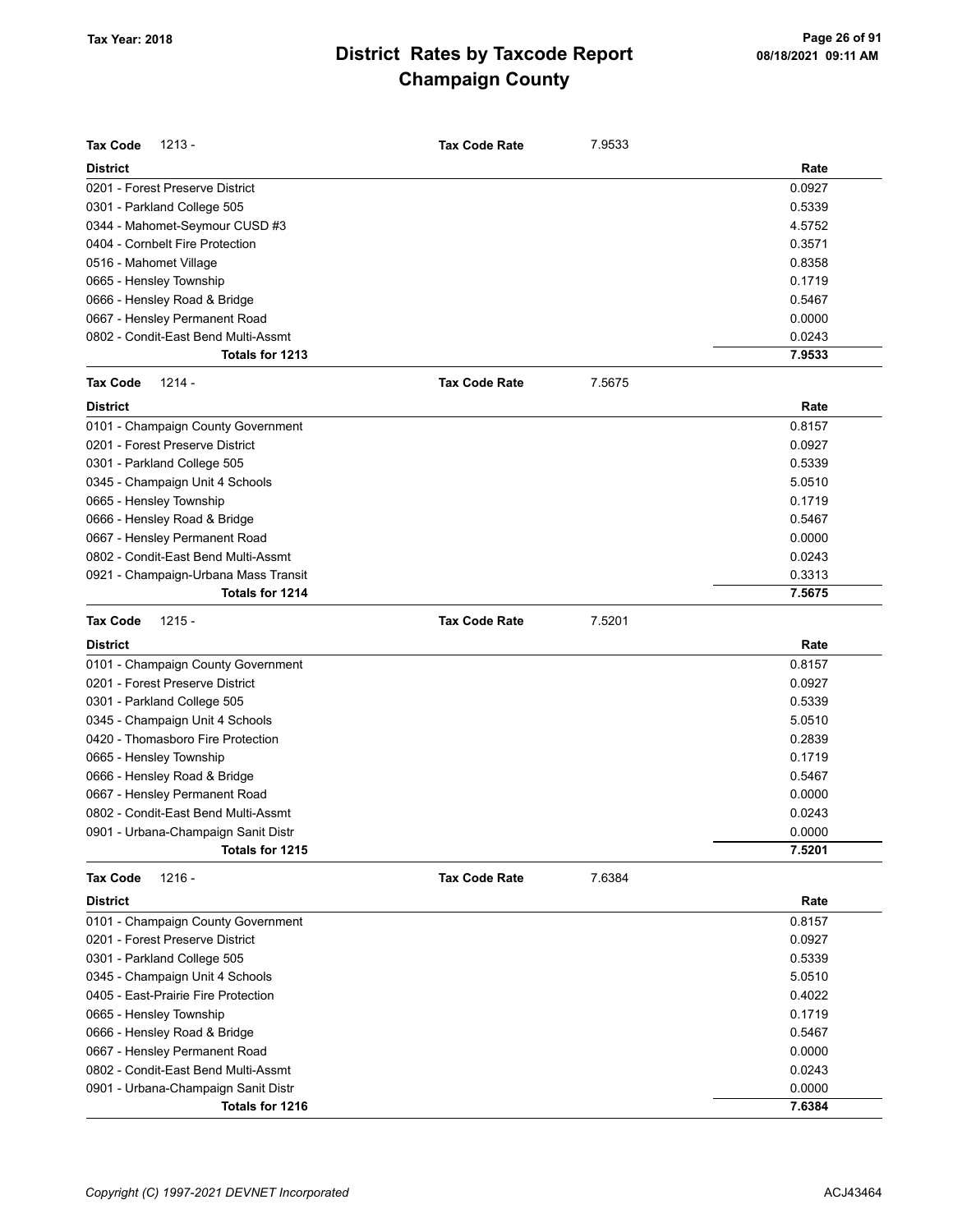| <b>Tax Code</b><br>$1217 -$           | <b>Tax Code Rate</b> | 7.5933 |        |
|---------------------------------------|----------------------|--------|--------|
| <b>District</b>                       |                      |        | Rate   |
| 0101 - Champaign County Government    |                      |        | 0.8157 |
| 0201 - Forest Preserve District       |                      |        | 0.0927 |
| 0301 - Parkland College 505           |                      |        | 0.5339 |
| 0345 - Champaign Unit 4 Schools       |                      |        | 5.0510 |
| 0404 - Cornbelt Fire Protection       |                      |        | 0.3571 |
| 0665 - Hensley Township               |                      |        | 0.1719 |
| 0666 - Hensley Road & Bridge          |                      |        | 0.5467 |
| 0667 - Hensley Permanent Road         |                      |        | 0.0000 |
| 0802 - Condit-East Bend Multi-Assmt   |                      |        | 0.0243 |
| 0901 - Urbana-Champaign Sanit Distr   |                      |        | 0.0000 |
| Totals for 1217                       |                      |        | 7.5933 |
| <b>Tax Code</b><br>$1250 -$           | <b>Tax Code Rate</b> | 7.9533 |        |
| <b>District</b>                       |                      |        | Rate   |
| 0101 - Champaign County Government    |                      |        | 0.8157 |
| 0201 - Forest Preserve District       |                      |        | 0.0927 |
| 0301 - Parkland College 505           |                      |        | 0.5339 |
| 0344 - Mahomet-Seymour CUSD #3        |                      |        | 4.5752 |
| 0404 - Cornbelt Fire Protection       |                      |        | 0.3571 |
| 0516 - Mahomet Village                |                      |        | 0.8358 |
| 0665 - Hensley Township               |                      |        | 0.1719 |
| 0666 - Hensley Road & Bridge          |                      |        | 0.5467 |
| 0667 - Hensley Permanent Road         |                      |        | 0.0000 |
| 0802 - Condit-East Bend Multi-Assmt   |                      |        | 0.0243 |
| 1030 - Mahomet                        |                      |        | 0.0000 |
| Totals for 1250                       |                      |        | 7.9533 |
| <b>Tax Code</b><br>1302 -             | <b>Tax Code Rate</b> | 7.3762 |        |
| <b>District</b>                       |                      |        | Rate   |
| 0101 - Champaign County Government    |                      |        | 0.8157 |
| 0201 - Forest Preserve District       |                      |        | 0.0927 |
| 0302 - Danville Community College 507 |                      |        | 0.6074 |
| 0315 - Gifford CCSD #188              |                      |        | 2.6008 |
| 0332 - Armstrong Twp High School #225 |                      |        | 2.1035 |
| 0407 - Gifford Fire Protection        |                      |        | 0.3206 |
| 0671 - Kerr Township                  |                      |        | 0.2877 |
| 0672 - Kerr Road & Bridge             |                      |        | 0.5182 |
| 0673 - Kerr Permanent Road            |                      |        | 0.0000 |
| 0804 - Harwood-Kerr Multi-Assmt       |                      |        | 0.0296 |
| Totals for 1302                       |                      |        | 7.3762 |
| 1304 -<br><b>Tax Code</b>             | <b>Tax Code Rate</b> | 7.2469 |        |
| <b>District</b>                       |                      |        | Rate   |
| 0101 - Champaign County Government    |                      |        | 0.8157 |
| 0201 - Forest Preserve District       |                      |        | 0.0927 |
| 0302 - Danville Community College 507 |                      |        | 0.6074 |
| 0320 - Armstrong-Ellis CCSD #61       |                      |        | 2.4715 |
| 0332 - Armstrong Twp High School #225 |                      |        | 2.1035 |
| 0407 - Gifford Fire Protection        |                      |        | 0.3206 |
| 0671 - Kerr Township                  |                      |        | 0.2877 |
| 0672 - Kerr Road & Bridge             |                      |        | 0.5182 |
| 0673 - Kerr Permanent Road            |                      |        | 0.0000 |
| 0804 - Harwood-Kerr Multi-Assmt       |                      |        | 0.0296 |
| Totals for 1304                       |                      |        | 7.2469 |

Copyright (C) 1997-2021 DEVNET Incorporated **ACJ43464** ACJ43464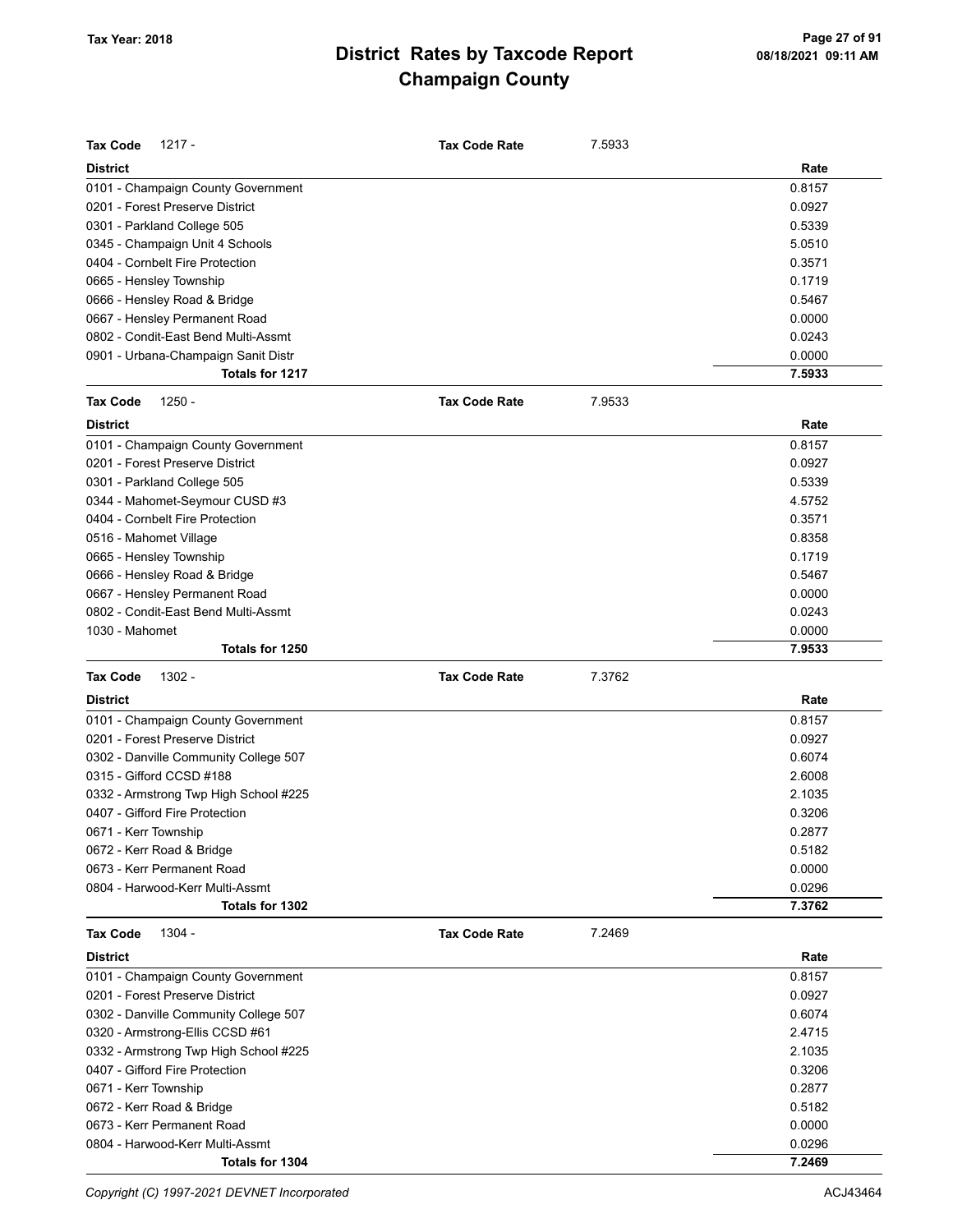| <b>Tax Code</b><br>$1305 -$                       | <b>Tax Code Rate</b> | 8.8012 |                  |
|---------------------------------------------------|----------------------|--------|------------------|
| <b>District</b>                                   |                      |        | Rate             |
| 0101 - Champaign County Government                |                      |        | 0.8157           |
| 0201 - Forest Preserve District                   |                      |        | 0.0927           |
| 0301 - Parkland College 505                       |                      |        | 0.5339           |
| 0355 - P-B-L CUSD #10                             |                      |        | 6.2028           |
| 0407 - Gifford Fire Protection                    |                      |        | 0.3206           |
| 0671 - Kerr Township                              |                      |        | 0.2877           |
| 0672 - Kerr Road & Bridge                         |                      |        | 0.5182           |
| 0673 - Kerr Permanent Road                        |                      |        | 0.0000           |
| 0804 - Harwood-Kerr Multi-Assmt                   |                      |        | 0.0296           |
| Totals for 1305                                   |                      |        | 8.8012           |
| <b>Tax Code</b><br>1306 -                         | <b>Tax Code Rate</b> | 7.8877 |                  |
| <b>District</b>                                   |                      |        | Rate             |
| 0101 - Champaign County Government                |                      |        | 0.8157           |
| 0201 - Forest Preserve District                   |                      |        | 0.0927           |
| 0301 - Parkland College 505                       |                      |        | 0.5339           |
| 0315 - Gifford CCSD #188                          |                      |        | 2.6008           |
| 0331 - Rantoul Twp High School #193               |                      |        | 2.6885           |
| 0407 - Gifford Fire Protection                    |                      |        | 0.3206           |
| 0671 - Kerr Township                              |                      |        | 0.2877           |
| 0672 - Kerr Road & Bridge                         |                      |        | 0.5182           |
| 0673 - Kerr Permanent Road                        |                      |        | 0.0000           |
| 0804 - Harwood-Kerr Multi-Assmt                   |                      |        | 0.0296           |
| Totals for 1306                                   |                      |        | 7.8877           |
|                                                   |                      |        |                  |
| <b>Tax Code</b><br>1401 -                         | <b>Tax Code Rate</b> | 8.8967 |                  |
| <b>District</b>                                   |                      |        | Rate             |
|                                                   |                      |        |                  |
| 0101 - Champaign County Government                |                      |        | 0.8157           |
| 0301 - Parkland College 505                       |                      |        | 0.5339           |
| 0355 - P-B-L CUSD #10                             |                      |        | 6.2028           |
| 0411 - Ludlow Fire Protection                     |                      |        | 0.4459           |
| 0677 - Ludlow Township                            |                      |        | 0.2620           |
| 0678 - Ludlow Road & Bridge                       |                      |        | 0.5239           |
| 0679 - Ludlow Permanent Road                      |                      |        | 0.0000           |
| 0803 - Rantoul-Ludlow Multi-Assmt                 |                      |        | 0.0405           |
| 0961 - Rantoul-Ludlow Cemetery<br>Totals for 1401 |                      |        | 0.0720<br>8.8967 |
| 1402 -                                            |                      | 8.9894 |                  |
| <b>Tax Code</b>                                   | <b>Tax Code Rate</b> |        |                  |
| <b>District</b>                                   |                      |        | Rate             |
| 0101 - Champaign County Government                |                      |        | 0.8157           |
| 0201 - Forest Preserve District                   |                      |        | 0.0927           |
| 0301 - Parkland College 505                       |                      |        | 0.5339           |
| 0355 - P-B-L CUSD #10                             |                      |        | 6.2028           |
| 0411 - Ludlow Fire Protection                     |                      |        | 0.4459           |
| 0677 - Ludlow Township                            |                      |        | 0.2620           |
| 0678 - Ludlow Road & Bridge                       |                      |        | 0.5239           |
| 0679 - Ludlow Permanent Road                      |                      |        | 0.0000           |
| 0803 - Rantoul-Ludlow Multi-Assmt                 |                      |        | 0.0405           |
| 0961 - Rantoul-Ludlow Cemetery<br>Totals for 1402 |                      |        | 0.0720<br>8.9894 |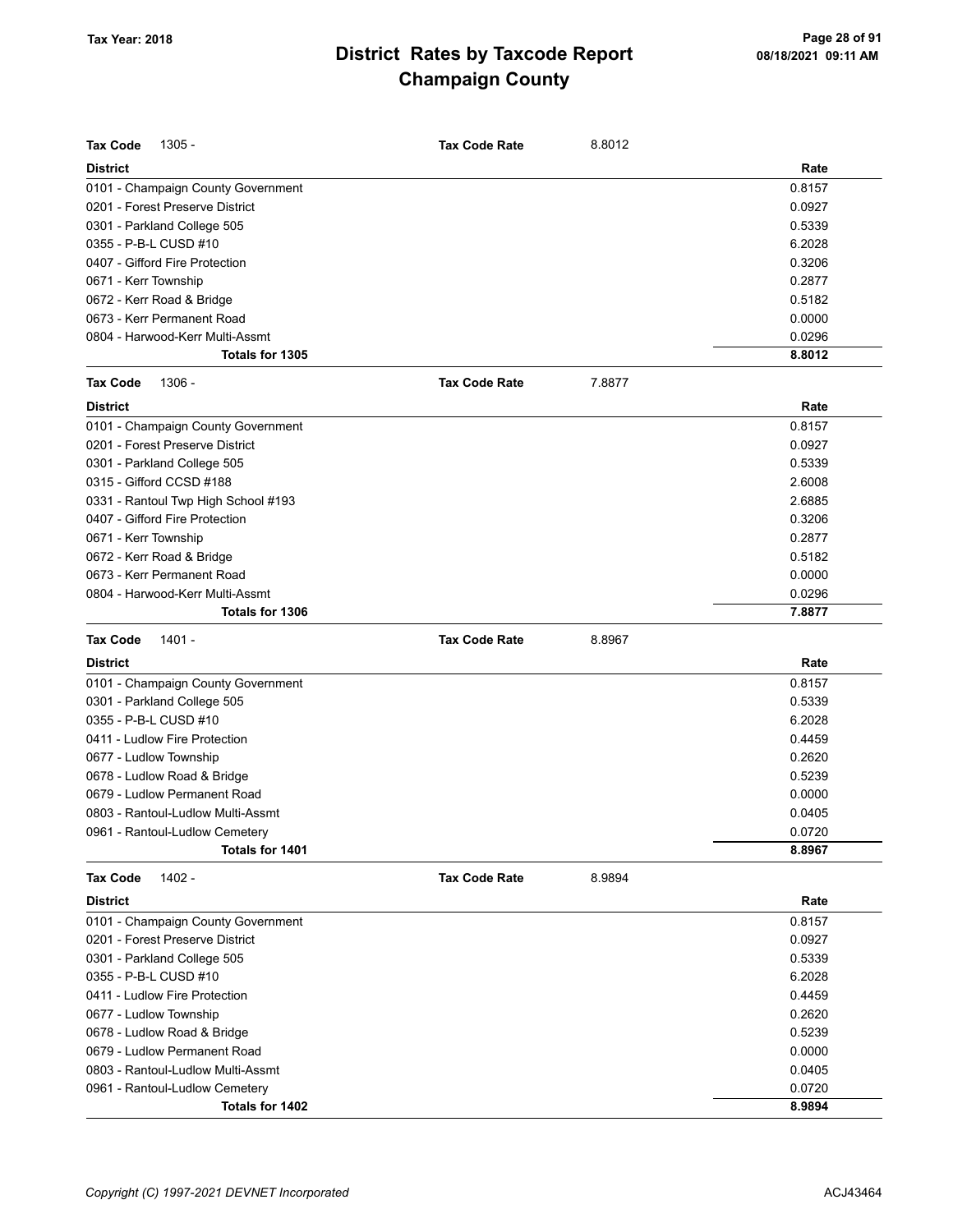| <b>Tax Code</b><br>1403 -                         | <b>Tax Code Rate</b> | 10.1622 |                   |
|---------------------------------------------------|----------------------|---------|-------------------|
| <b>District</b>                                   |                      |         | Rate              |
| 0101 - Champaign County Government                |                      |         | 0.8157            |
| 0201 - Forest Preserve District                   |                      |         | 0.0927            |
| 0301 - Parkland College 505                       |                      |         | 0.5339            |
| 0312 - Rantoul City Schools #137                  |                      |         | 4.8914            |
| 0331 - Rantoul Twp High School #193               |                      |         | 2.6885            |
| 0677 - Ludlow Township                            |                      |         | 0.2620            |
| 0678 - Ludlow Road & Bridge                       |                      |         | 0.5239            |
| 0679 - Ludlow Permanent Road                      |                      |         | 0.0000            |
| 0803 - Rantoul-Ludlow Multi-Assmt                 |                      |         | 0.0405            |
| 0912 - Rantoul Park District                      |                      |         | 0.2416            |
| 0961 - Rantoul-Ludlow Cemetery<br>Totals for 1403 |                      |         | 0.0720<br>10.1622 |
|                                                   |                      |         |                   |
| <b>Tax Code</b><br>1404 -                         | <b>Tax Code Rate</b> | 9.9206  |                   |
| <b>District</b>                                   |                      |         | Rate              |
| 0101 - Champaign County Government                |                      |         | 0.8157            |
| 0201 - Forest Preserve District                   |                      |         | 0.0927            |
| 0301 - Parkland College 505                       |                      |         | 0.5339            |
| 0312 - Rantoul City Schools #137                  |                      |         | 4.8914            |
| 0331 - Rantoul Twp High School #193               |                      |         | 2.6885            |
| 0677 - Ludlow Township                            |                      |         | 0.2620            |
| 0678 - Ludlow Road & Bridge                       |                      |         | 0.5239            |
| 0679 - Ludlow Permanent Road                      |                      |         | 0.0000            |
| 0803 - Rantoul-Ludlow Multi-Assmt                 |                      |         | 0.0405            |
| 0961 - Rantoul-Ludlow Cemetery                    |                      |         | 0.0720            |
| Totals for 1404                                   |                      |         | 9.9206            |
| <b>Tax Code</b><br>1405 -                         | <b>Tax Code Rate</b> | 11.7474 |                   |
| <b>District</b>                                   |                      |         | Rate              |
| 0101 - Champaign County Government                |                      |         | 0.8157            |
| 0201 - Forest Preserve District                   |                      |         | 0.0927            |
| 0301 - Parkland College 505                       |                      |         | 0.5339            |
| 0312 - Rantoul City Schools #137                  |                      |         | 4.8914            |
| 0331 - Rantoul Twp High School #193               |                      |         | 2.6885            |
| 0520 - Rantoul Village                            |                      |         | 1.5852            |
| 0677 - Ludlow Township                            |                      |         | 0.2620            |
| 0678 - Ludlow Road & Bridge                       |                      |         | 0.5239            |
| 0679 - Ludlow Permanent Road                      |                      |         | 0.0000            |
| 0803 - Rantoul-Ludlow Multi-Assmt                 |                      |         | 0.0405            |
| 0912 - Rantoul Park District                      |                      |         | 0.2416            |
| 0961 - Rantoul-Ludlow Cemetery                    |                      |         | 0.0720            |
| Totals for 1405                                   |                      |         | 11.7474           |
| <b>Tax Code</b><br>1406 -                         | <b>Tax Code Rate</b> | 11.5058 |                   |
| <b>District</b>                                   |                      |         | Rate              |
| 0101 - Champaign County Government                |                      |         | 0.8157            |
| 0201 - Forest Preserve District                   |                      |         | 0.0927            |
| 0301 - Parkland College 505                       |                      |         | 0.5339            |
| 0312 - Rantoul City Schools #137                  |                      |         | 4.8914            |
| 0331 - Rantoul Twp High School #193               |                      |         | 2.6885            |
| 0520 - Rantoul Village                            |                      |         | 1.5852            |
| 0677 - Ludlow Township                            |                      |         | 0.2620            |
|                                                   |                      |         |                   |

0678 - Ludlow Road & Bridge 0.5239 0679 - Ludlow Permanent Road 0.0000

Copyright (C) 1997-2021 DEVNET Incorporated **ACJ43464** ACJ43464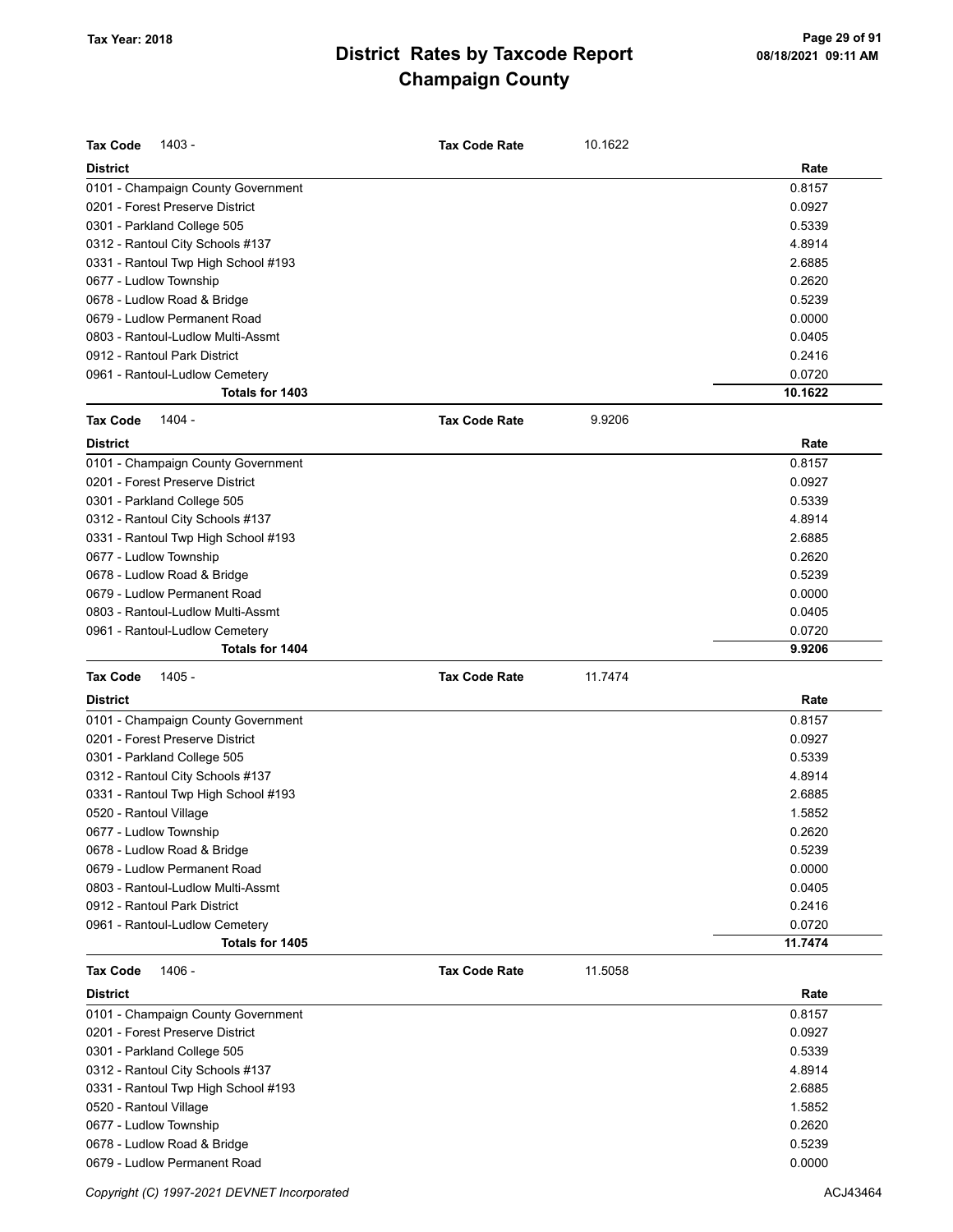| <b>District</b><br>Rate<br>0803 - Rantoul-Ludlow Multi-Assmt<br>0.0405<br>0961 - Rantoul-Ludlow Cemetery<br>0.0720<br>11.5058<br>Totals for 1406<br>1408 -<br>8.8338<br><b>Tax Code</b><br><b>Tax Code Rate</b><br><b>District</b><br>Rate<br>0101 - Champaign County Government<br>0.8157<br>0301 - Parkland College 505<br>0.5339<br>0313 - Ludlow CCSD #142<br>3.4514<br>0331 - Rantoul Twp High School #193<br>2.6885<br>0411 - Ludlow Fire Protection<br>0.4459<br>0677 - Ludlow Township<br>0.2620<br>0.5239<br>0678 - Ludlow Road & Bridge<br>0679 - Ludlow Permanent Road<br>0.0000<br>0803 - Rantoul-Ludlow Multi-Assmt<br>0.0405<br>0.0720<br>0961 - Rantoul-Ludlow Cemetery<br>8.8338<br>Totals for 1408<br>1409 -<br><b>Tax Code</b><br><b>Tax Code Rate</b><br>8.9265<br><b>District</b><br>Rate<br>0101 - Champaign County Government<br>0.8157<br>0201 - Forest Preserve District<br>0.0927<br>0.5339<br>0301 - Parkland College 505<br>3.4514<br>0313 - Ludlow CCSD #142<br>0331 - Rantoul Twp High School #193<br>2.6885<br>0411 - Ludlow Fire Protection<br>0.4459<br>0677 - Ludlow Township<br>0.2620<br>0678 - Ludlow Road & Bridge<br>0.5239<br>0679 - Ludlow Permanent Road<br>0.0000<br>0803 - Rantoul-Ludlow Multi-Assmt<br>0.0405<br>0.0720<br>0961 - Rantoul-Ludlow Cemetery<br>Totals for 1409<br>8.9265<br><b>Tax Code</b><br>1410 -<br><b>Tax Code Rate</b><br>9.2266<br><b>District</b><br>Rate<br>0101 - Champaign County Government<br>0.8157<br>0201 - Forest Preserve District<br>0.0927<br>0.5339<br>0313 - Ludlow CCSD #142<br>3.4514<br>2.6885<br>0411 - Ludlow Fire Protection<br>0.4459<br>0.3001<br>0.2620<br>0.5239<br>0679 - Ludlow Permanent Road<br>0.0000<br>0803 - Rantoul-Ludlow Multi-Assmt<br>0.0405<br>0961 - Rantoul-Ludlow Cemetery<br>0.0720<br>Totals for 1410<br>9.2266<br><b>Tax Code</b><br>1411 -<br><b>Tax Code Rate</b><br>8.4806<br><b>District</b><br>Rate<br>0101 - Champaign County Government<br>0.8157<br>0201 - Forest Preserve District<br>0.0927<br>0301 - Parkland College 505<br>0.5339 | <b>Tax Code</b><br>1406 -           | <b>Tax Code Rate</b> | 11.5058 |  |
|----------------------------------------------------------------------------------------------------------------------------------------------------------------------------------------------------------------------------------------------------------------------------------------------------------------------------------------------------------------------------------------------------------------------------------------------------------------------------------------------------------------------------------------------------------------------------------------------------------------------------------------------------------------------------------------------------------------------------------------------------------------------------------------------------------------------------------------------------------------------------------------------------------------------------------------------------------------------------------------------------------------------------------------------------------------------------------------------------------------------------------------------------------------------------------------------------------------------------------------------------------------------------------------------------------------------------------------------------------------------------------------------------------------------------------------------------------------------------------------------------------------------------------------------------------------------------------------------------------------------------------------------------------------------------------------------------------------------------------------------------------------------------------------------------------------------------------------------------------------------------------------------------------------------------------------------------------------------------------------------------------------------------------------------------------------|-------------------------------------|----------------------|---------|--|
|                                                                                                                                                                                                                                                                                                                                                                                                                                                                                                                                                                                                                                                                                                                                                                                                                                                                                                                                                                                                                                                                                                                                                                                                                                                                                                                                                                                                                                                                                                                                                                                                                                                                                                                                                                                                                                                                                                                                                                                                                                                                |                                     |                      |         |  |
|                                                                                                                                                                                                                                                                                                                                                                                                                                                                                                                                                                                                                                                                                                                                                                                                                                                                                                                                                                                                                                                                                                                                                                                                                                                                                                                                                                                                                                                                                                                                                                                                                                                                                                                                                                                                                                                                                                                                                                                                                                                                |                                     |                      |         |  |
|                                                                                                                                                                                                                                                                                                                                                                                                                                                                                                                                                                                                                                                                                                                                                                                                                                                                                                                                                                                                                                                                                                                                                                                                                                                                                                                                                                                                                                                                                                                                                                                                                                                                                                                                                                                                                                                                                                                                                                                                                                                                |                                     |                      |         |  |
|                                                                                                                                                                                                                                                                                                                                                                                                                                                                                                                                                                                                                                                                                                                                                                                                                                                                                                                                                                                                                                                                                                                                                                                                                                                                                                                                                                                                                                                                                                                                                                                                                                                                                                                                                                                                                                                                                                                                                                                                                                                                |                                     |                      |         |  |
|                                                                                                                                                                                                                                                                                                                                                                                                                                                                                                                                                                                                                                                                                                                                                                                                                                                                                                                                                                                                                                                                                                                                                                                                                                                                                                                                                                                                                                                                                                                                                                                                                                                                                                                                                                                                                                                                                                                                                                                                                                                                |                                     |                      |         |  |
|                                                                                                                                                                                                                                                                                                                                                                                                                                                                                                                                                                                                                                                                                                                                                                                                                                                                                                                                                                                                                                                                                                                                                                                                                                                                                                                                                                                                                                                                                                                                                                                                                                                                                                                                                                                                                                                                                                                                                                                                                                                                |                                     |                      |         |  |
|                                                                                                                                                                                                                                                                                                                                                                                                                                                                                                                                                                                                                                                                                                                                                                                                                                                                                                                                                                                                                                                                                                                                                                                                                                                                                                                                                                                                                                                                                                                                                                                                                                                                                                                                                                                                                                                                                                                                                                                                                                                                |                                     |                      |         |  |
|                                                                                                                                                                                                                                                                                                                                                                                                                                                                                                                                                                                                                                                                                                                                                                                                                                                                                                                                                                                                                                                                                                                                                                                                                                                                                                                                                                                                                                                                                                                                                                                                                                                                                                                                                                                                                                                                                                                                                                                                                                                                |                                     |                      |         |  |
|                                                                                                                                                                                                                                                                                                                                                                                                                                                                                                                                                                                                                                                                                                                                                                                                                                                                                                                                                                                                                                                                                                                                                                                                                                                                                                                                                                                                                                                                                                                                                                                                                                                                                                                                                                                                                                                                                                                                                                                                                                                                |                                     |                      |         |  |
|                                                                                                                                                                                                                                                                                                                                                                                                                                                                                                                                                                                                                                                                                                                                                                                                                                                                                                                                                                                                                                                                                                                                                                                                                                                                                                                                                                                                                                                                                                                                                                                                                                                                                                                                                                                                                                                                                                                                                                                                                                                                |                                     |                      |         |  |
|                                                                                                                                                                                                                                                                                                                                                                                                                                                                                                                                                                                                                                                                                                                                                                                                                                                                                                                                                                                                                                                                                                                                                                                                                                                                                                                                                                                                                                                                                                                                                                                                                                                                                                                                                                                                                                                                                                                                                                                                                                                                |                                     |                      |         |  |
|                                                                                                                                                                                                                                                                                                                                                                                                                                                                                                                                                                                                                                                                                                                                                                                                                                                                                                                                                                                                                                                                                                                                                                                                                                                                                                                                                                                                                                                                                                                                                                                                                                                                                                                                                                                                                                                                                                                                                                                                                                                                |                                     |                      |         |  |
|                                                                                                                                                                                                                                                                                                                                                                                                                                                                                                                                                                                                                                                                                                                                                                                                                                                                                                                                                                                                                                                                                                                                                                                                                                                                                                                                                                                                                                                                                                                                                                                                                                                                                                                                                                                                                                                                                                                                                                                                                                                                |                                     |                      |         |  |
|                                                                                                                                                                                                                                                                                                                                                                                                                                                                                                                                                                                                                                                                                                                                                                                                                                                                                                                                                                                                                                                                                                                                                                                                                                                                                                                                                                                                                                                                                                                                                                                                                                                                                                                                                                                                                                                                                                                                                                                                                                                                |                                     |                      |         |  |
|                                                                                                                                                                                                                                                                                                                                                                                                                                                                                                                                                                                                                                                                                                                                                                                                                                                                                                                                                                                                                                                                                                                                                                                                                                                                                                                                                                                                                                                                                                                                                                                                                                                                                                                                                                                                                                                                                                                                                                                                                                                                |                                     |                      |         |  |
|                                                                                                                                                                                                                                                                                                                                                                                                                                                                                                                                                                                                                                                                                                                                                                                                                                                                                                                                                                                                                                                                                                                                                                                                                                                                                                                                                                                                                                                                                                                                                                                                                                                                                                                                                                                                                                                                                                                                                                                                                                                                |                                     |                      |         |  |
|                                                                                                                                                                                                                                                                                                                                                                                                                                                                                                                                                                                                                                                                                                                                                                                                                                                                                                                                                                                                                                                                                                                                                                                                                                                                                                                                                                                                                                                                                                                                                                                                                                                                                                                                                                                                                                                                                                                                                                                                                                                                |                                     |                      |         |  |
|                                                                                                                                                                                                                                                                                                                                                                                                                                                                                                                                                                                                                                                                                                                                                                                                                                                                                                                                                                                                                                                                                                                                                                                                                                                                                                                                                                                                                                                                                                                                                                                                                                                                                                                                                                                                                                                                                                                                                                                                                                                                |                                     |                      |         |  |
|                                                                                                                                                                                                                                                                                                                                                                                                                                                                                                                                                                                                                                                                                                                                                                                                                                                                                                                                                                                                                                                                                                                                                                                                                                                                                                                                                                                                                                                                                                                                                                                                                                                                                                                                                                                                                                                                                                                                                                                                                                                                |                                     |                      |         |  |
|                                                                                                                                                                                                                                                                                                                                                                                                                                                                                                                                                                                                                                                                                                                                                                                                                                                                                                                                                                                                                                                                                                                                                                                                                                                                                                                                                                                                                                                                                                                                                                                                                                                                                                                                                                                                                                                                                                                                                                                                                                                                |                                     |                      |         |  |
|                                                                                                                                                                                                                                                                                                                                                                                                                                                                                                                                                                                                                                                                                                                                                                                                                                                                                                                                                                                                                                                                                                                                                                                                                                                                                                                                                                                                                                                                                                                                                                                                                                                                                                                                                                                                                                                                                                                                                                                                                                                                |                                     |                      |         |  |
|                                                                                                                                                                                                                                                                                                                                                                                                                                                                                                                                                                                                                                                                                                                                                                                                                                                                                                                                                                                                                                                                                                                                                                                                                                                                                                                                                                                                                                                                                                                                                                                                                                                                                                                                                                                                                                                                                                                                                                                                                                                                |                                     |                      |         |  |
|                                                                                                                                                                                                                                                                                                                                                                                                                                                                                                                                                                                                                                                                                                                                                                                                                                                                                                                                                                                                                                                                                                                                                                                                                                                                                                                                                                                                                                                                                                                                                                                                                                                                                                                                                                                                                                                                                                                                                                                                                                                                |                                     |                      |         |  |
|                                                                                                                                                                                                                                                                                                                                                                                                                                                                                                                                                                                                                                                                                                                                                                                                                                                                                                                                                                                                                                                                                                                                                                                                                                                                                                                                                                                                                                                                                                                                                                                                                                                                                                                                                                                                                                                                                                                                                                                                                                                                |                                     |                      |         |  |
|                                                                                                                                                                                                                                                                                                                                                                                                                                                                                                                                                                                                                                                                                                                                                                                                                                                                                                                                                                                                                                                                                                                                                                                                                                                                                                                                                                                                                                                                                                                                                                                                                                                                                                                                                                                                                                                                                                                                                                                                                                                                |                                     |                      |         |  |
|                                                                                                                                                                                                                                                                                                                                                                                                                                                                                                                                                                                                                                                                                                                                                                                                                                                                                                                                                                                                                                                                                                                                                                                                                                                                                                                                                                                                                                                                                                                                                                                                                                                                                                                                                                                                                                                                                                                                                                                                                                                                |                                     |                      |         |  |
|                                                                                                                                                                                                                                                                                                                                                                                                                                                                                                                                                                                                                                                                                                                                                                                                                                                                                                                                                                                                                                                                                                                                                                                                                                                                                                                                                                                                                                                                                                                                                                                                                                                                                                                                                                                                                                                                                                                                                                                                                                                                |                                     |                      |         |  |
|                                                                                                                                                                                                                                                                                                                                                                                                                                                                                                                                                                                                                                                                                                                                                                                                                                                                                                                                                                                                                                                                                                                                                                                                                                                                                                                                                                                                                                                                                                                                                                                                                                                                                                                                                                                                                                                                                                                                                                                                                                                                |                                     |                      |         |  |
|                                                                                                                                                                                                                                                                                                                                                                                                                                                                                                                                                                                                                                                                                                                                                                                                                                                                                                                                                                                                                                                                                                                                                                                                                                                                                                                                                                                                                                                                                                                                                                                                                                                                                                                                                                                                                                                                                                                                                                                                                                                                |                                     |                      |         |  |
|                                                                                                                                                                                                                                                                                                                                                                                                                                                                                                                                                                                                                                                                                                                                                                                                                                                                                                                                                                                                                                                                                                                                                                                                                                                                                                                                                                                                                                                                                                                                                                                                                                                                                                                                                                                                                                                                                                                                                                                                                                                                |                                     |                      |         |  |
|                                                                                                                                                                                                                                                                                                                                                                                                                                                                                                                                                                                                                                                                                                                                                                                                                                                                                                                                                                                                                                                                                                                                                                                                                                                                                                                                                                                                                                                                                                                                                                                                                                                                                                                                                                                                                                                                                                                                                                                                                                                                |                                     |                      |         |  |
|                                                                                                                                                                                                                                                                                                                                                                                                                                                                                                                                                                                                                                                                                                                                                                                                                                                                                                                                                                                                                                                                                                                                                                                                                                                                                                                                                                                                                                                                                                                                                                                                                                                                                                                                                                                                                                                                                                                                                                                                                                                                |                                     |                      |         |  |
|                                                                                                                                                                                                                                                                                                                                                                                                                                                                                                                                                                                                                                                                                                                                                                                                                                                                                                                                                                                                                                                                                                                                                                                                                                                                                                                                                                                                                                                                                                                                                                                                                                                                                                                                                                                                                                                                                                                                                                                                                                                                |                                     |                      |         |  |
|                                                                                                                                                                                                                                                                                                                                                                                                                                                                                                                                                                                                                                                                                                                                                                                                                                                                                                                                                                                                                                                                                                                                                                                                                                                                                                                                                                                                                                                                                                                                                                                                                                                                                                                                                                                                                                                                                                                                                                                                                                                                |                                     |                      |         |  |
|                                                                                                                                                                                                                                                                                                                                                                                                                                                                                                                                                                                                                                                                                                                                                                                                                                                                                                                                                                                                                                                                                                                                                                                                                                                                                                                                                                                                                                                                                                                                                                                                                                                                                                                                                                                                                                                                                                                                                                                                                                                                |                                     |                      |         |  |
|                                                                                                                                                                                                                                                                                                                                                                                                                                                                                                                                                                                                                                                                                                                                                                                                                                                                                                                                                                                                                                                                                                                                                                                                                                                                                                                                                                                                                                                                                                                                                                                                                                                                                                                                                                                                                                                                                                                                                                                                                                                                | 0301 - Parkland College 505         |                      |         |  |
|                                                                                                                                                                                                                                                                                                                                                                                                                                                                                                                                                                                                                                                                                                                                                                                                                                                                                                                                                                                                                                                                                                                                                                                                                                                                                                                                                                                                                                                                                                                                                                                                                                                                                                                                                                                                                                                                                                                                                                                                                                                                |                                     |                      |         |  |
|                                                                                                                                                                                                                                                                                                                                                                                                                                                                                                                                                                                                                                                                                                                                                                                                                                                                                                                                                                                                                                                                                                                                                                                                                                                                                                                                                                                                                                                                                                                                                                                                                                                                                                                                                                                                                                                                                                                                                                                                                                                                | 0331 - Rantoul Twp High School #193 |                      |         |  |
|                                                                                                                                                                                                                                                                                                                                                                                                                                                                                                                                                                                                                                                                                                                                                                                                                                                                                                                                                                                                                                                                                                                                                                                                                                                                                                                                                                                                                                                                                                                                                                                                                                                                                                                                                                                                                                                                                                                                                                                                                                                                |                                     |                      |         |  |
|                                                                                                                                                                                                                                                                                                                                                                                                                                                                                                                                                                                                                                                                                                                                                                                                                                                                                                                                                                                                                                                                                                                                                                                                                                                                                                                                                                                                                                                                                                                                                                                                                                                                                                                                                                                                                                                                                                                                                                                                                                                                | 0515 - Ludlow Village               |                      |         |  |
|                                                                                                                                                                                                                                                                                                                                                                                                                                                                                                                                                                                                                                                                                                                                                                                                                                                                                                                                                                                                                                                                                                                                                                                                                                                                                                                                                                                                                                                                                                                                                                                                                                                                                                                                                                                                                                                                                                                                                                                                                                                                | 0677 - Ludlow Township              |                      |         |  |
|                                                                                                                                                                                                                                                                                                                                                                                                                                                                                                                                                                                                                                                                                                                                                                                                                                                                                                                                                                                                                                                                                                                                                                                                                                                                                                                                                                                                                                                                                                                                                                                                                                                                                                                                                                                                                                                                                                                                                                                                                                                                | 0678 - Ludlow Road & Bridge         |                      |         |  |
|                                                                                                                                                                                                                                                                                                                                                                                                                                                                                                                                                                                                                                                                                                                                                                                                                                                                                                                                                                                                                                                                                                                                                                                                                                                                                                                                                                                                                                                                                                                                                                                                                                                                                                                                                                                                                                                                                                                                                                                                                                                                |                                     |                      |         |  |
|                                                                                                                                                                                                                                                                                                                                                                                                                                                                                                                                                                                                                                                                                                                                                                                                                                                                                                                                                                                                                                                                                                                                                                                                                                                                                                                                                                                                                                                                                                                                                                                                                                                                                                                                                                                                                                                                                                                                                                                                                                                                |                                     |                      |         |  |
|                                                                                                                                                                                                                                                                                                                                                                                                                                                                                                                                                                                                                                                                                                                                                                                                                                                                                                                                                                                                                                                                                                                                                                                                                                                                                                                                                                                                                                                                                                                                                                                                                                                                                                                                                                                                                                                                                                                                                                                                                                                                |                                     |                      |         |  |
|                                                                                                                                                                                                                                                                                                                                                                                                                                                                                                                                                                                                                                                                                                                                                                                                                                                                                                                                                                                                                                                                                                                                                                                                                                                                                                                                                                                                                                                                                                                                                                                                                                                                                                                                                                                                                                                                                                                                                                                                                                                                |                                     |                      |         |  |
|                                                                                                                                                                                                                                                                                                                                                                                                                                                                                                                                                                                                                                                                                                                                                                                                                                                                                                                                                                                                                                                                                                                                                                                                                                                                                                                                                                                                                                                                                                                                                                                                                                                                                                                                                                                                                                                                                                                                                                                                                                                                |                                     |                      |         |  |
|                                                                                                                                                                                                                                                                                                                                                                                                                                                                                                                                                                                                                                                                                                                                                                                                                                                                                                                                                                                                                                                                                                                                                                                                                                                                                                                                                                                                                                                                                                                                                                                                                                                                                                                                                                                                                                                                                                                                                                                                                                                                |                                     |                      |         |  |
|                                                                                                                                                                                                                                                                                                                                                                                                                                                                                                                                                                                                                                                                                                                                                                                                                                                                                                                                                                                                                                                                                                                                                                                                                                                                                                                                                                                                                                                                                                                                                                                                                                                                                                                                                                                                                                                                                                                                                                                                                                                                |                                     |                      |         |  |
|                                                                                                                                                                                                                                                                                                                                                                                                                                                                                                                                                                                                                                                                                                                                                                                                                                                                                                                                                                                                                                                                                                                                                                                                                                                                                                                                                                                                                                                                                                                                                                                                                                                                                                                                                                                                                                                                                                                                                                                                                                                                |                                     |                      |         |  |
|                                                                                                                                                                                                                                                                                                                                                                                                                                                                                                                                                                                                                                                                                                                                                                                                                                                                                                                                                                                                                                                                                                                                                                                                                                                                                                                                                                                                                                                                                                                                                                                                                                                                                                                                                                                                                                                                                                                                                                                                                                                                |                                     |                      |         |  |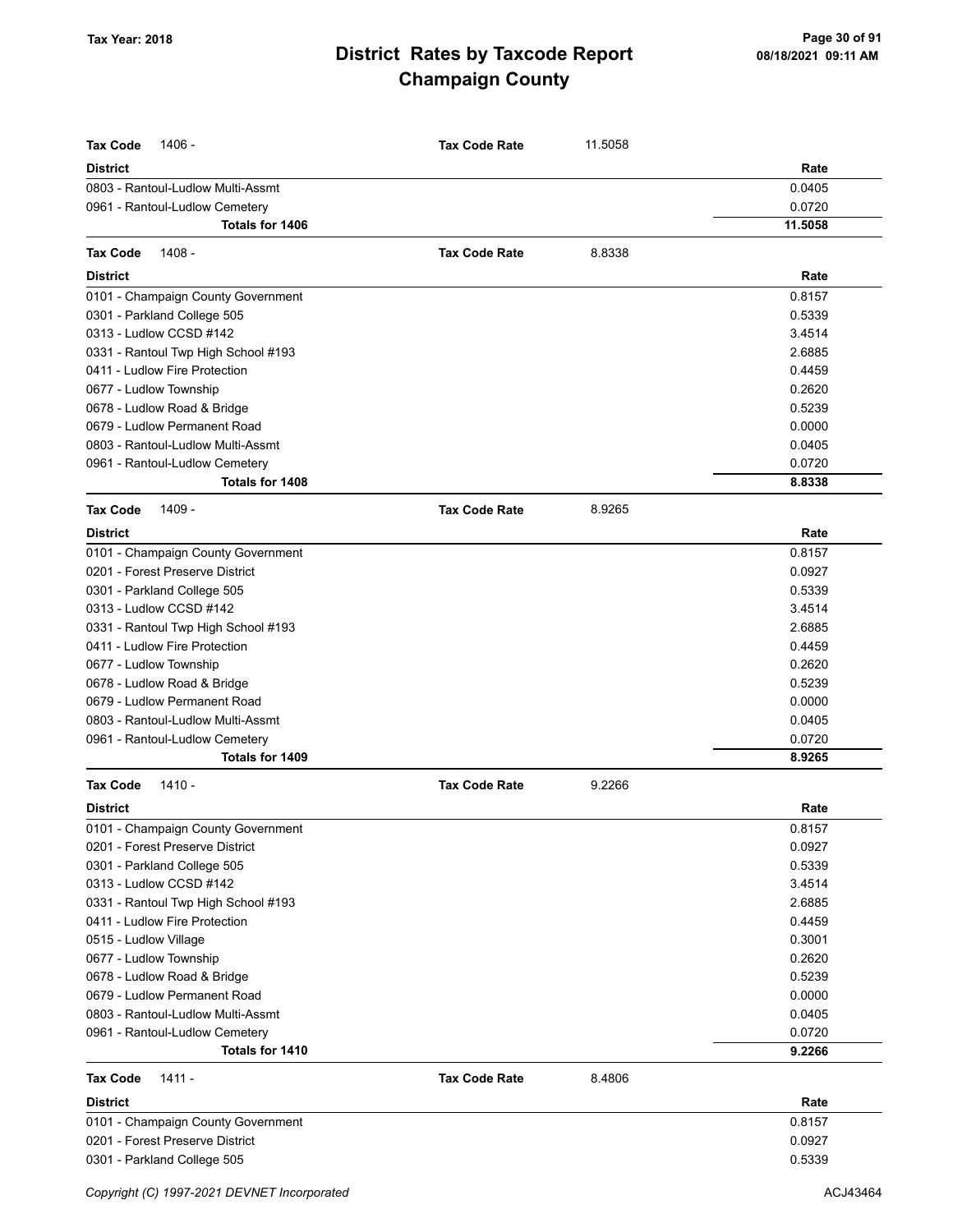| <b>Tax Code</b><br>$1411 -$         | <b>Tax Code Rate</b> | 8.4806  |         |
|-------------------------------------|----------------------|---------|---------|
| <b>District</b>                     |                      |         | Rate    |
| 0313 - Ludlow CCSD #142             |                      |         | 3.4514  |
| 0331 - Rantoul Twp High School #193 |                      |         | 2.6885  |
| 0677 - Ludlow Township              |                      |         | 0.2620  |
| 0678 - Ludlow Road & Bridge         |                      |         | 0.5239  |
| 0679 - Ludlow Permanent Road        |                      |         | 0.0000  |
| 0803 - Rantoul-Ludlow Multi-Assmt   |                      |         | 0.0405  |
| 0961 - Rantoul-Ludlow Cemetery      |                      |         | 0.0720  |
| Totals for 1411                     |                      |         | 8.4806  |
| <b>Tax Code</b><br>1450 -           | <b>Tax Code Rate</b> | 11.5058 |         |
| <b>District</b>                     |                      |         | Rate    |
| 0101 - Champaign County Government  |                      |         | 0.8157  |
| 0201 - Forest Preserve District     |                      |         | 0.0927  |
| 0301 - Parkland College 505         |                      |         | 0.5339  |
| 0312 - Rantoul City Schools #137    |                      |         | 4.8914  |
| 0331 - Rantoul Twp High School #193 |                      |         | 2.6885  |
| 0520 - Rantoul Village              |                      |         | 1.5852  |
| 0677 - Ludlow Township              |                      |         | 0.2620  |
| 0678 - Ludlow Road & Bridge         |                      |         | 0.5239  |
| 0679 - Ludlow Permanent Road        |                      |         | 0.0000  |
| 0803 - Rantoul-Ludlow Multi-Assmt   |                      |         | 0.0405  |
| 0961 - Rantoul-Ludlow Cemetery      |                      |         | 0.0720  |
| 1043 - Rantoul III                  |                      |         | 0.0000  |
| Totals for 1450                     |                      |         | 11.5058 |
|                                     |                      |         |         |
| <b>Tax Code</b><br>1451 -           | <b>Tax Code Rate</b> | 11.7474 |         |
| <b>District</b>                     |                      |         | Rate    |
| 0101 - Champaign County Government  |                      |         | 0.8157  |
| 0201 - Forest Preserve District     |                      |         | 0.0927  |
| 0301 - Parkland College 505         |                      |         | 0.5339  |
| 0312 - Rantoul City Schools #137    |                      |         | 4.8914  |
| 0331 - Rantoul Twp High School #193 |                      |         | 2.6885  |
| 0520 - Rantoul Village              |                      |         | 1.5852  |
| 0677 - Ludlow Township              |                      |         | 0.2620  |
| 0678 - Ludlow Road & Bridge         |                      |         | 0.5239  |
| 0679 - Ludlow Permanent Road        |                      |         | 0.0000  |
| 0803 - Rantoul-Ludlow Multi-Assmt   |                      |         | 0.0405  |
| 0912 - Rantoul Park District        |                      |         | 0.2416  |
| 0961 - Rantoul-Ludlow Cemetery      |                      |         | 0.0720  |
| Totals for 1451                     |                      |         | 11.7474 |
| Tax Code<br>1460 -                  | <b>Tax Code Rate</b> | 11.7474 |         |
| District                            |                      |         | Rate    |
| 0101 - Champaign County Government  |                      |         | 0.8157  |
| 0201 - Forest Preserve District     |                      |         | 0.0927  |
| 0301 - Parkland College 505         |                      |         | 0.5339  |
| 0312 - Rantoul City Schools #137    |                      |         | 4.8914  |
| 0331 - Rantoul Twp High School #193 |                      |         | 2.6885  |
| 0520 - Rantoul Village              |                      |         | 1.5852  |
| 0677 - Ludlow Township              |                      |         | 0.2620  |
| 0678 - Ludlow Road & Bridge         |                      |         | 0.5239  |
| 0679 - Ludlow Permanent Road        |                      |         |         |
|                                     |                      |         | 0.0000  |
| 0803 - Rantoul-Ludlow Multi-Assmt   |                      |         | 0.0405  |

Copyright (C) 1997-2021 DEVNET Incorporated **ACJ43464** ACJ43464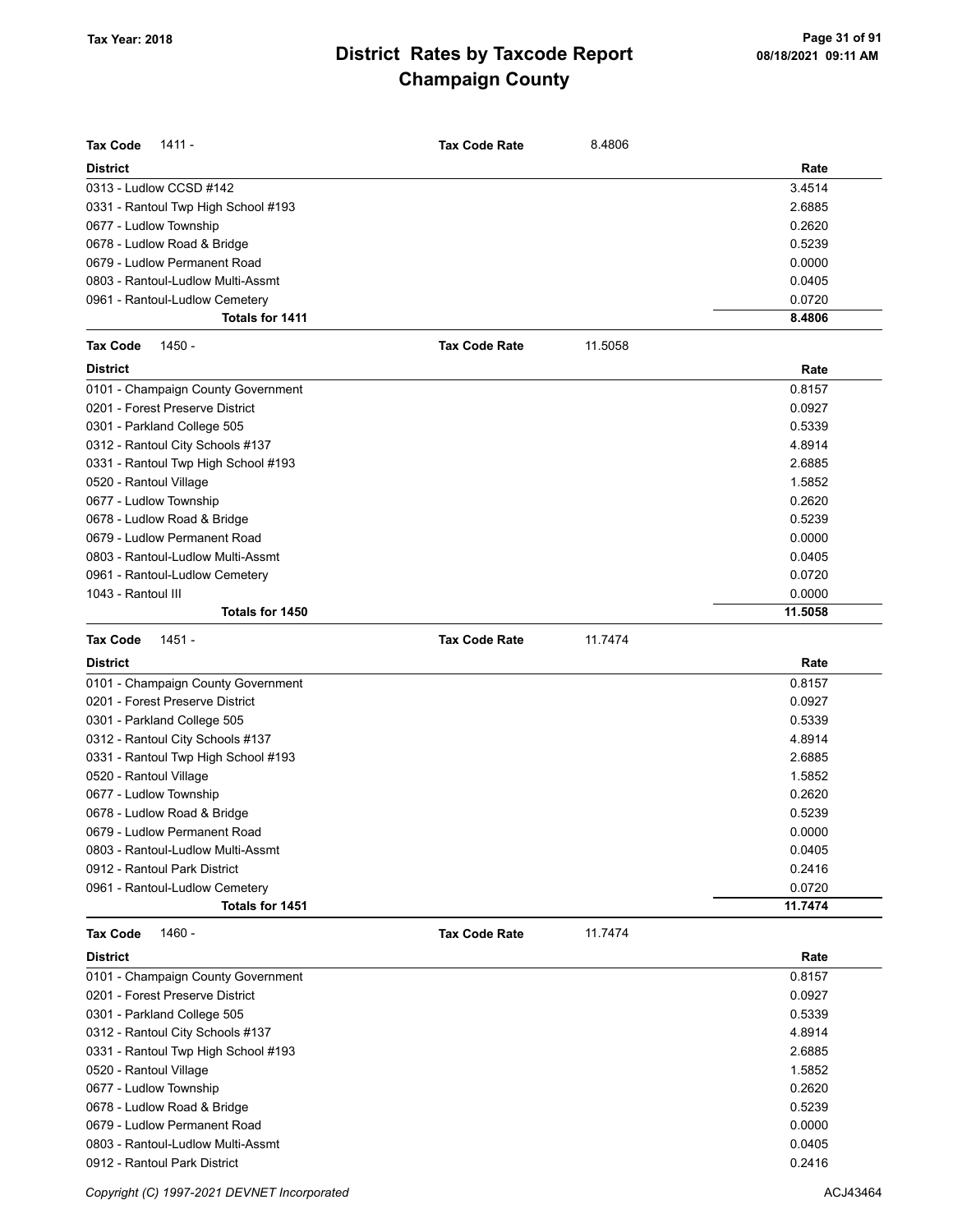| <b>Tax Code</b><br>1460 -                         | <b>Tax Code Rate</b> |         |                   |
|---------------------------------------------------|----------------------|---------|-------------------|
|                                                   |                      | 11.7474 |                   |
| <b>District</b>                                   |                      |         | Rate              |
| 0961 - Rantoul-Ludlow Cemetery<br>Totals for 1460 |                      |         | 0.0720<br>11.7474 |
|                                                   |                      |         |                   |
| $1501 -$<br><b>Tax Code</b>                       | <b>Tax Code Rate</b> | 7.1111  |                   |
| <b>District</b>                                   |                      |         | Rate              |
| 0101 - Champaign County Government                |                      |         | 0.8157            |
| 0201 - Forest Preserve District                   |                      |         | 0.0927            |
| 0301 - Parkland College 505                       |                      |         | 0.5339            |
| 0344 - Mahomet-Seymour CUSD #3                    |                      |         | 4.5752            |
| 0404 - Cornbelt Fire Protection                   |                      |         | 0.3571            |
| 0683 - Mahomet Township                           |                      |         | 0.1193            |
| 0684 - Mahomet Road & Bridge                      |                      |         | 0.3099            |
| 0685 - Mahomet Permanent Road                     |                      |         | 0.0000            |
| 0944 - Mahomet Library                            |                      |         | 0.3073            |
| Totals for 1501                                   |                      |         | 7.1111            |
| <b>Tax Code</b><br>$1502 -$                       | <b>Tax Code Rate</b> | 7.9469  |                   |
|                                                   |                      |         |                   |
| <b>District</b>                                   |                      |         | Rate              |
| 0101 - Champaign County Government                |                      |         | 0.8157            |
| 0201 - Forest Preserve District                   |                      |         | 0.0927            |
| 0301 - Parkland College 505                       |                      |         | 0.5339            |
| 0344 - Mahomet-Seymour CUSD #3                    |                      |         | 4.5752            |
| 0404 - Cornbelt Fire Protection                   |                      |         | 0.3571            |
| 0516 - Mahomet Village                            |                      |         | 0.8358            |
| 0683 - Mahomet Township                           |                      |         | 0.1193            |
| 0684 - Mahomet Road & Bridge                      |                      |         | 0.3099            |
| 0685 - Mahomet Permanent Road                     |                      |         | 0.0000            |
| 0944 - Mahomet Library                            |                      |         | 0.3073            |
| Totals for 1502                                   |                      |         | 7.9469            |
| <b>Tax Code</b><br>$1503 -$                       | <b>Tax Code Rate</b> | 7.0504  |                   |
| <b>District</b>                                   |                      |         | Rate              |
| 0101 - Champaign County Government                |                      |         | 0.8157            |
| 0201 - Forest Preserve District                   |                      |         | 0.0927            |
| 0301 - Parkland College 505                       |                      |         | 0.5339            |
| 0344 - Mahomet-Seymour CUSD #3                    |                      |         | 4.5752            |
| 0412 - Northern Piatt Fire Protection             |                      |         | 0.2964            |
| 0683 - Mahomet Township                           |                      |         | 0.1193            |
| 0684 - Mahomet Road & Bridge                      |                      |         | 0.3099            |
| 0685 - Mahomet Permanent Road                     |                      |         | 0.0000            |
| 0944 - Mahomet Library                            |                      |         | 0.3073            |
| Totals for 1503                                   |                      |         | 7.0504            |
| <b>Tax Code</b><br>$1505 -$                       | <b>Tax Code Rate</b> | 6.9853  |                   |
| <b>District</b>                                   |                      |         | Rate              |
| 0101 - Champaign County Government                |                      |         | 0.8157            |
| 0201 - Forest Preserve District                   |                      |         | 0.0927            |
| 0301 - Parkland College 505                       |                      |         | 0.5339            |
| 0344 - Mahomet-Seymour CUSD #3                    |                      |         | 4.5752            |
| 0424 - Scott Fire Protection                      |                      |         | 0.2313            |
| 0683 - Mahomet Township                           |                      |         | 0.1193            |
| 0684 - Mahomet Road & Bridge                      |                      |         | 0.3099            |
| 0685 - Mahomet Permanent Road                     |                      |         | 0.0000            |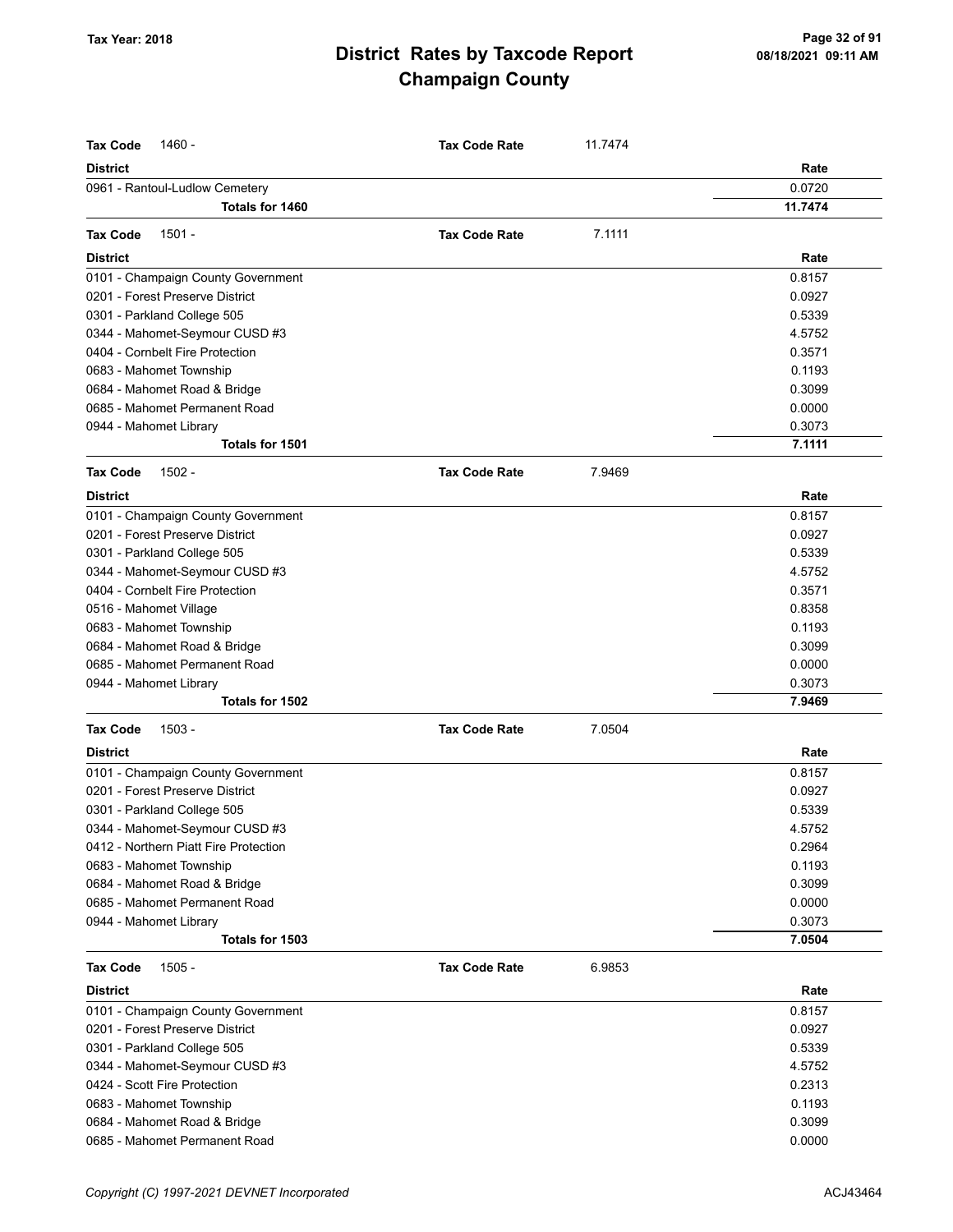| <b>Tax Code</b><br>$1505 -$           | <b>Tax Code Rate</b> | 6.9853 |        |
|---------------------------------------|----------------------|--------|--------|
| <b>District</b>                       |                      |        | Rate   |
| 0944 - Mahomet Library                |                      |        | 0.3073 |
| Totals for 1505                       |                      |        | 6.9853 |
| $1550 -$<br><b>Tax Code</b>           | <b>Tax Code Rate</b> | 7.9469 |        |
|                                       |                      |        |        |
| <b>District</b>                       |                      |        | Rate   |
| 0101 - Champaign County Government    |                      |        | 0.8157 |
| 0201 - Forest Preserve District       |                      |        | 0.0927 |
| 0301 - Parkland College 505           |                      |        | 0.5339 |
| 0344 - Mahomet-Seymour CUSD #3        |                      |        | 4.5752 |
| 0404 - Cornbelt Fire Protection       |                      |        | 0.3571 |
| 0516 - Mahomet Village                |                      |        | 0.8358 |
| 0683 - Mahomet Township               |                      |        | 0.1193 |
| 0684 - Mahomet Road & Bridge          |                      |        | 0.3099 |
| 0685 - Mahomet Permanent Road         |                      |        | 0.0000 |
| 0944 - Mahomet Library                |                      |        | 0.3073 |
| 1030 - Mahomet                        |                      |        | 0.0000 |
| Totals for 1550                       |                      |        | 7.9469 |
| $1601 -$<br><b>Tax Code</b>           | <b>Tax Code Rate</b> | 7.0460 |        |
| <b>District</b>                       |                      |        | Rate   |
| 0101 - Champaign County Government    |                      |        | 0.8157 |
| 0201 - Forest Preserve District       |                      |        | 0.0927 |
| 0301 - Parkland College 505           |                      |        | 0.5339 |
| 0341 - Fisher CUSD #1                 |                      |        | 4.7635 |
| 0417 - Sang-Valley Fire Protection    |                      |        | 0.1322 |
| 0689 - Newcomb Township               |                      |        | 0.2505 |
| 0690 - Newcomb Road & Bridge          |                      |        | 0.4332 |
| 0691 - Newcomb Permanent Road         |                      |        | 0.0000 |
| 0802 - Condit-East Bend Multi-Assmt   |                      |        | 0.0243 |
| Totals for 1601                       |                      |        | 7.0460 |
| $1602 -$<br><b>Tax Code</b>           | <b>Tax Code Rate</b> | 7.2102 |        |
| <b>District</b>                       |                      |        | Rate   |
| 0101 - Champaign County Government    |                      |        | 0.8157 |
| 0201 - Forest Preserve District       |                      |        | 0.0927 |
| 0301 - Parkland College 505           |                      |        | 0.5339 |
| 0341 - Fisher CUSD #1                 |                      |        | 4.7635 |
| 0412 - Northern Piatt Fire Protection |                      |        | 0.2964 |
| 0689 - Newcomb Township               |                      |        | 0.2505 |
| 0690 - Newcomb Road & Bridge          |                      |        | 0.4332 |
| 0691 - Newcomb Permanent Road         |                      |        | 0.0000 |
| 0802 - Condit-East Bend Multi-Assmt   |                      |        | 0.0243 |
| Totals for 1602                       |                      |        | 7.2102 |
| <b>Tax Code</b><br>$1603 -$           | <b>Tax Code Rate</b> | 7.0826 |        |
| <b>District</b>                       |                      |        | Rate   |
| 0101 - Champaign County Government    |                      |        | 0.8157 |
| 0201 - Forest Preserve District       |                      |        | 0.0927 |
| 0301 - Parkland College 505           |                      |        | 0.5339 |
| 0344 - Mahomet-Seymour CUSD #3        |                      |        | 4.5752 |
| 0404 - Cornbelt Fire Protection       |                      |        | 0.3571 |
| 0689 - Newcomb Township               |                      |        | 0.2505 |
| 0690 - Newcomb Road & Bridge          |                      |        | 0.4332 |
| 0691 - Newcomb Permanent Road         |                      |        | 0.0000 |
|                                       |                      |        |        |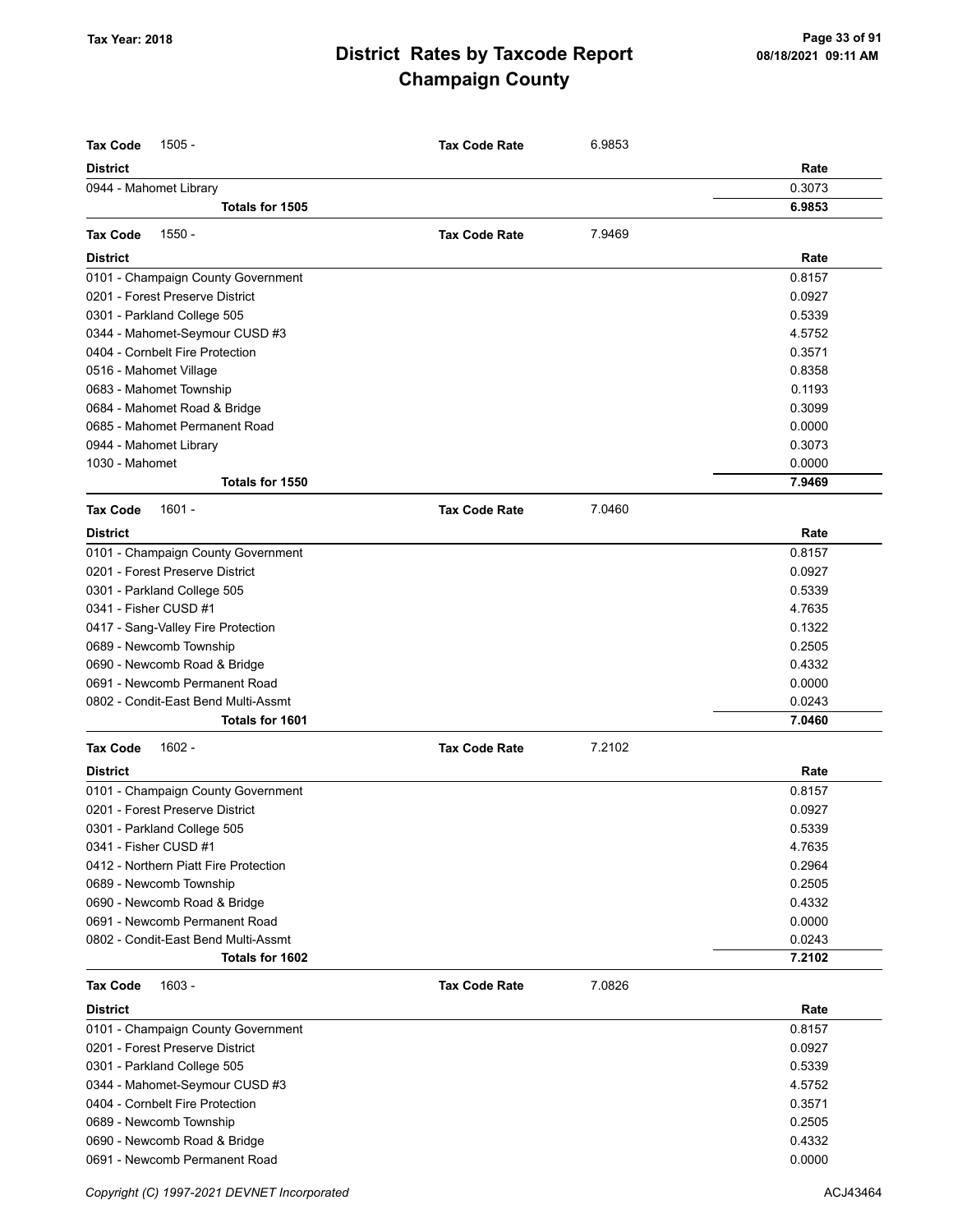| <b>Tax Code</b><br>$1603 -$                                           | <b>Tax Code Rate</b> | 7.0826 |                  |
|-----------------------------------------------------------------------|----------------------|--------|------------------|
| <b>District</b>                                                       |                      |        | Rate             |
| 0802 - Condit-East Bend Multi-Assmt                                   |                      |        | 0.0243           |
| Totals for 1603                                                       |                      |        | 7.0826           |
| $1604 -$<br><b>Tax Code</b>                                           | <b>Tax Code Rate</b> | 7.0219 |                  |
| <b>District</b>                                                       |                      |        | Rate             |
|                                                                       |                      |        | 0.8157           |
| 0101 - Champaign County Government<br>0201 - Forest Preserve District |                      |        | 0.0927           |
| 0301 - Parkland College 505                                           |                      |        | 0.5339           |
| 0344 - Mahomet-Seymour CUSD #3                                        |                      |        | 4.5752           |
| 0412 - Northern Piatt Fire Protection                                 |                      |        | 0.2964           |
| 0689 - Newcomb Township                                               |                      |        | 0.2505           |
| 0690 - Newcomb Road & Bridge                                          |                      |        | 0.4332           |
| 0691 - Newcomb Permanent Road                                         |                      |        | 0.0000           |
| 0802 - Condit-East Bend Multi-Assmt                                   |                      |        |                  |
| Totals for 1604                                                       |                      |        | 0.0243<br>7.0219 |
|                                                                       |                      |        |                  |
| <b>Tax Code</b><br>$1605 -$                                           | <b>Tax Code Rate</b> | 7.3821 |                  |
| <b>District</b>                                                       |                      |        | Rate             |
| 0101 - Champaign County Government                                    |                      |        | 0.8157           |
| 0201 - Forest Preserve District                                       |                      |        | 0.0927           |
| 0301 - Parkland College 505                                           |                      |        | 0.5339           |
| 0341 - Fisher CUSD #1                                                 |                      |        | 4.7635           |
| 0417 - Sang-Valley Fire Protection                                    |                      |        | 0.1322           |
| 0509 - Fisher Village                                                 |                      |        | 0.3361           |
| 0689 - Newcomb Township                                               |                      |        | 0.2505           |
| 0690 - Newcomb Road & Bridge                                          |                      |        | 0.4332           |
| 0691 - Newcomb Permanent Road                                         |                      |        | 0.0000           |
| 0802 - Condit-East Bend Multi-Assmt                                   |                      |        | 0.0243           |
| Totals for 1605                                                       |                      |        | 7.3821           |
| <b>Tax Code</b><br>1606 -                                             | <b>Tax Code Rate</b> | 6.8577 |                  |
| <b>District</b>                                                       |                      |        | Rate             |
| 0101 - Champaign County Government                                    |                      |        | 0.8157           |
| 0201 - Forest Preserve District                                       |                      |        | 0.0927           |
| 0301 - Parkland College 505                                           |                      |        | 0.5339           |
| 0344 - Mahomet-Seymour CUSD #3                                        |                      |        | 4.5752           |
| 0417 - Sang-Valley Fire Protection                                    |                      |        | 0.1322           |
| 0689 - Newcomb Township                                               |                      |        | 0.2505           |
| 0690 - Newcomb Road & Bridge                                          |                      |        | 0.4332           |
| 0691 - Newcomb Permanent Road                                         |                      |        | 0.0000           |
| 0802 - Condit-East Bend Multi-Assmt                                   |                      |        | 0.0243           |
| Totals for 1606                                                       |                      |        | 6.8577           |
| $1607 -$<br><b>Tax Code</b>                                           | <b>Tax Code Rate</b> | 7.9184 |                  |
| <b>District</b>                                                       |                      |        | Rate             |
| 0101 - Champaign County Government                                    |                      |        | 0.8157           |
| 0201 - Forest Preserve District                                       |                      |        | 0.0927           |
|                                                                       |                      |        | 0.5339           |
| 0301 - Parkland College 505<br>0344 - Mahomet-Seymour CUSD #3         |                      |        | 4.5752           |
| 0404 - Cornbelt Fire Protection                                       |                      |        | 0.3571           |
|                                                                       |                      |        | 0.8358           |
| 0516 - Mahomet Village                                                |                      |        |                  |
| 0689 - Newcomb Township                                               |                      |        | 0.2505           |
| 0690 - Newcomb Road & Bridge                                          |                      |        | 0.4332           |
| 0691 - Newcomb Permanent Road                                         |                      |        | 0.0000           |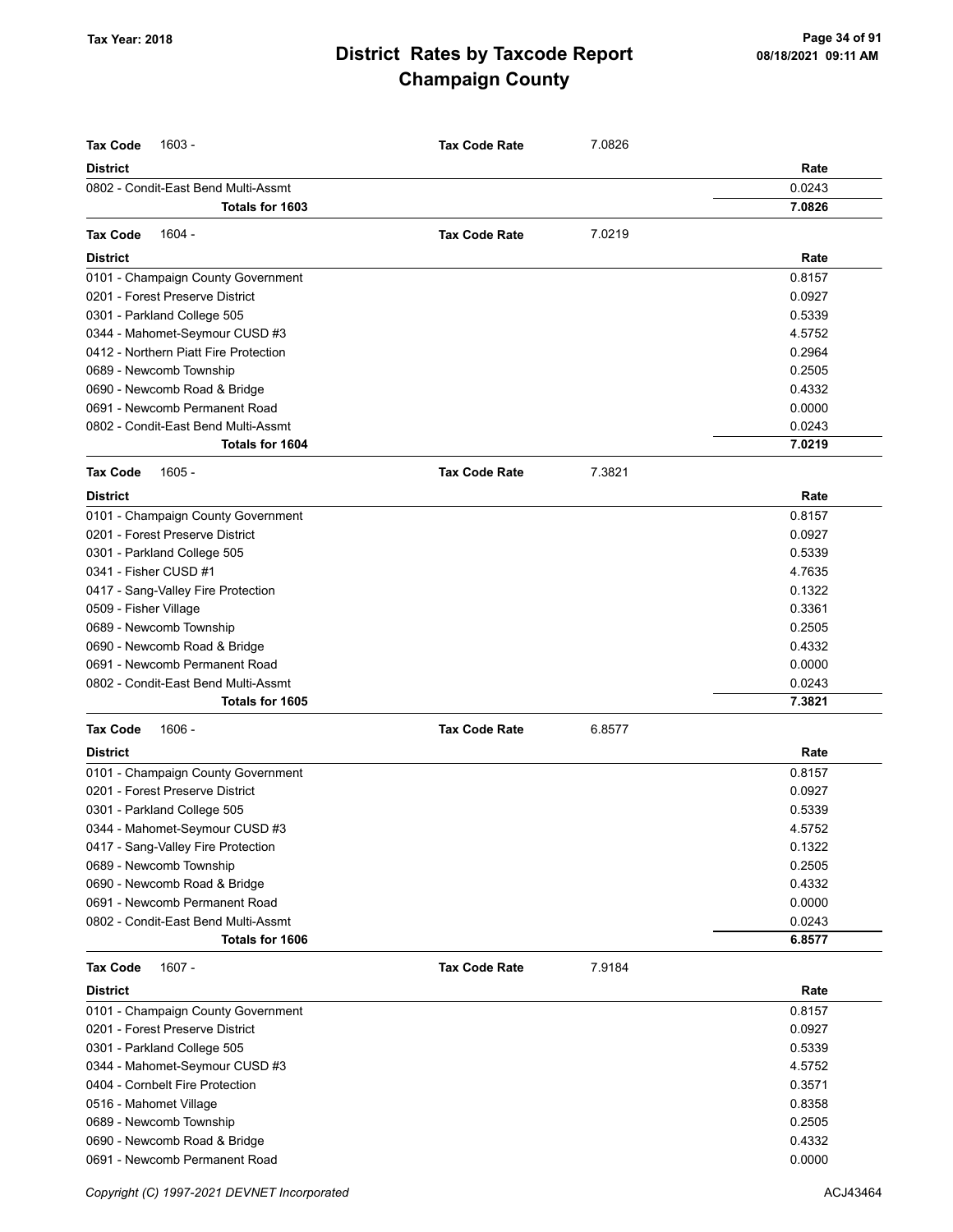| <b>Tax Code</b><br>$1607 -$            | <b>Tax Code Rate</b> | 7.9184 |        |
|----------------------------------------|----------------------|--------|--------|
| <b>District</b>                        |                      |        | Rate   |
| 0802 - Condit-East Bend Multi-Assmt    |                      |        | 0.0243 |
| Totals for 1607                        |                      |        | 7.9184 |
|                                        |                      |        |        |
| $1608 -$<br><b>Tax Code</b>            | <b>Tax Code Rate</b> | 7.2709 |        |
| <b>District</b>                        |                      |        | Rate   |
| 0101 - Champaign County Government     |                      |        | 0.8157 |
| 0201 - Forest Preserve District        |                      |        | 0.0927 |
| 0301 - Parkland College 505            |                      |        | 0.5339 |
| 0341 - Fisher CUSD #1                  |                      |        | 4.7635 |
| 0404 - Cornbelt Fire Protection        |                      |        | 0.3571 |
| 0689 - Newcomb Township                |                      |        | 0.2505 |
| 0690 - Newcomb Road & Bridge           |                      |        | 0.4332 |
| 0691 - Newcomb Permanent Road          |                      |        | 0.0000 |
| 0802 - Condit-East Bend Multi-Assmt    |                      |        | 0.0243 |
| Totals for 1608                        |                      |        | 7.2709 |
| <b>Tax Code</b><br>$1655 -$            | <b>Tax Code Rate</b> | 7.3821 |        |
| <b>District</b>                        |                      |        | Rate   |
| 0101 - Champaign County Government     |                      |        | 0.8157 |
| 0201 - Forest Preserve District        |                      |        | 0.0927 |
| 0301 - Parkland College 505            |                      |        | 0.5339 |
| 0341 - Fisher CUSD #1                  |                      |        | 4.7635 |
| 0417 - Sang-Valley Fire Protection     |                      |        | 0.1322 |
| 0509 - Fisher Village                  |                      |        | 0.3361 |
| 0689 - Newcomb Township                |                      |        | 0.2505 |
| 0690 - Newcomb Road & Bridge           |                      |        | 0.4332 |
| 0691 - Newcomb Permanent Road          |                      |        | 0.0000 |
| 0802 - Condit-East Bend Multi-Assmt    |                      |        | 0.0243 |
| 1010 - Fisher                          |                      |        | 0.0000 |
| Totals for 1655                        |                      |        | 7.3821 |
| <b>Tax Code</b><br>1656 -              | <b>Tax Code Rate</b> | 7.3821 |        |
| <b>District</b>                        |                      |        | Rate   |
| 0101 - Champaign County Government     |                      |        | 0.8157 |
| 0201 - Forest Preserve District        |                      |        | 0.0927 |
| 0301 - Parkland College 505            |                      |        | 0.5339 |
| 0341 - Fisher CUSD #1                  |                      |        | 4.7635 |
| 0417 - Sang-Valley Fire Protection     |                      |        | 0.1322 |
| 0509 - Fisher Village                  |                      |        | 0.3361 |
| 0689 - Newcomb Township                |                      |        | 0.2505 |
| 0690 - Newcomb Road & Bridge           |                      |        | 0.4332 |
| 0691 - Newcomb Permanent Road          |                      |        | 0.0000 |
| 0802 - Condit-East Bend Multi-Assmt    |                      |        | 0.0243 |
| 1013 - Fisher III                      |                      |        | 0.0000 |
| Totals for 1656                        |                      |        | 7.3821 |
| $1701 -$<br><b>Tax Code</b>            | <b>Tax Code Rate</b> | 7.1510 |        |
| <b>District</b>                        |                      |        | Rate   |
| 0101 - Champaign County Government     |                      |        | 0.8157 |
| 0201 - Forest Preserve District        |                      |        | 0.0927 |
| 0301 - Parkland College 505            |                      |        | 0.5339 |
| 0314 - St. Joseph CCSD #169            |                      |        | 2.6832 |
| 0333 - St.Jos-Ogden High School #305   |                      |        | 1.9964 |
| 0419 - St. Jos-Stanton Fire Protection |                      |        | 0.2923 |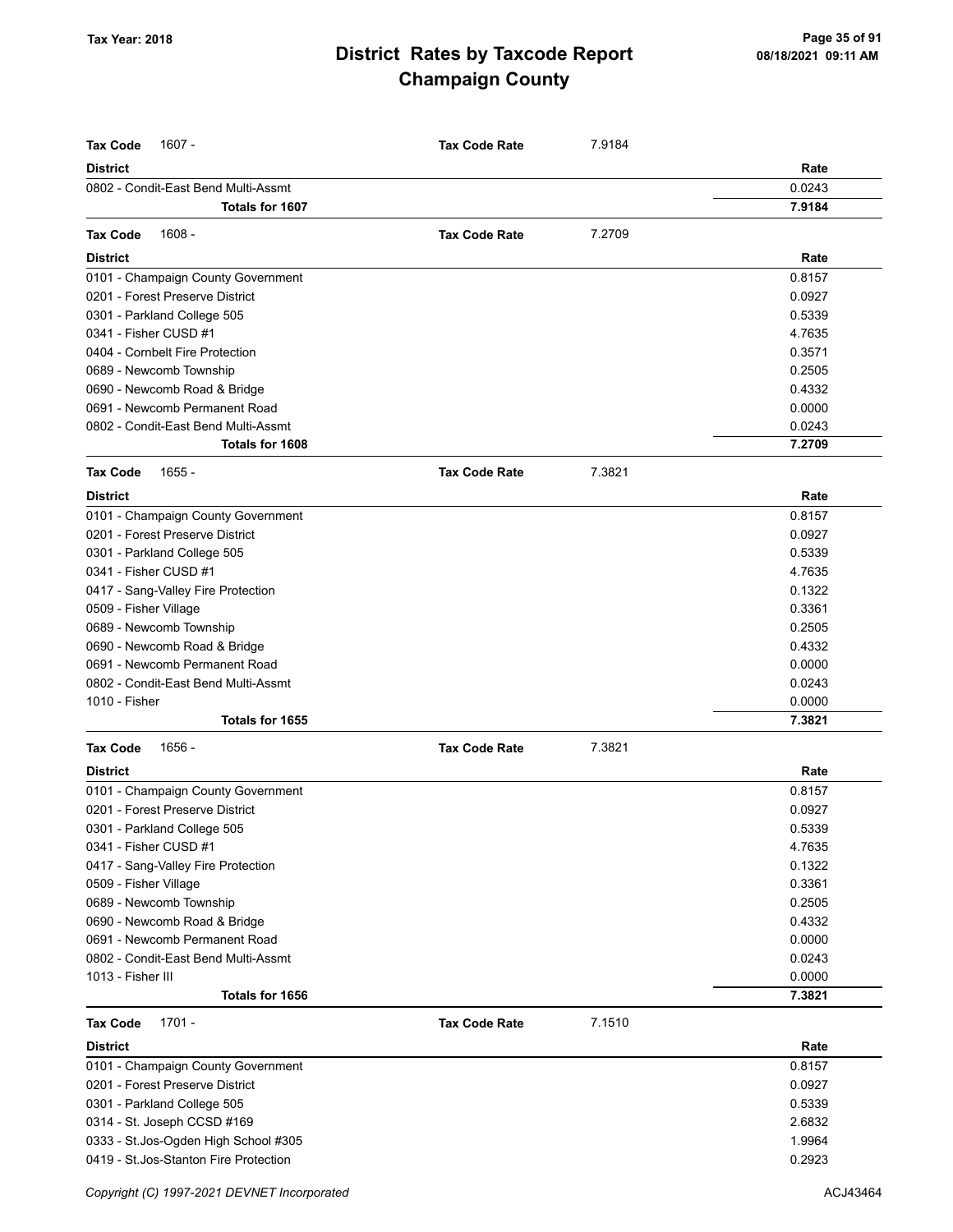| <b>Tax Code</b><br>$1701 -$                         | <b>Tax Code Rate</b> | 7.1510 |                  |
|-----------------------------------------------------|----------------------|--------|------------------|
| <b>District</b>                                     |                      |        | Rate             |
| 0695 - Ogden Township                               |                      |        | 0.3262           |
| 0696 - Ogden Road & Bridge                          |                      |        | 0.3748           |
| 0697 - Ogden Permanent Road                         |                      |        | 0.0000           |
| 0805 - Ogden-Stanton Multi-Assmt<br>Totals for 1701 |                      |        | 0.0358<br>7.1510 |
|                                                     |                      |        |                  |
| <b>Tax Code</b><br>1708 -                           | <b>Tax Code Rate</b> | 7.5332 |                  |
| <b>District</b>                                     |                      |        | Rate             |
| 0101 - Champaign County Government                  |                      |        | 0.8157           |
| 0201 - Forest Preserve District                     |                      |        | 0.0927           |
| 0301 - Parkland College 505                         |                      |        | 0.5339           |
| 0357 - Oakwood CUSD #76                             |                      |        | 5.1942           |
| 0413 - Ogden-Royal Fire Protection                  |                      |        | 0.1599           |
| 0695 - Ogden Township                               |                      |        | 0.3262           |
| 0696 - Ogden Road & Bridge                          |                      |        | 0.3748           |
| 0697 - Ogden Permanent Road                         |                      |        | 0.0000           |
| 0805 - Ogden-Stanton Multi-Assmt                    |                      |        | 0.0358           |
| Totals for 1708                                     |                      |        | 7.5332           |
| <b>Tax Code</b><br>1709 -                           | <b>Tax Code Rate</b> | 7.3644 |                  |
| <b>District</b>                                     |                      |        | Rate             |
| 0101 - Champaign County Government                  |                      |        | 0.8157           |
| 0201 - Forest Preserve District                     |                      |        | 0.0927           |
| 0301 - Parkland College 505                         |                      |        | 0.5339           |
| 0333 - St.Jos-Ogden High School #305                |                      |        | 1.9964           |
| 0358 - Prairieview-Ogden CCSD #197                  |                      |        | 3.0290           |
| 0413 - Ogden-Royal Fire Protection                  |                      |        | 0.1599           |
| 0695 - Ogden Township                               |                      |        | 0.3262           |
| 0696 - Ogden Road & Bridge                          |                      |        | 0.3748           |
| 0697 - Ogden Permanent Road                         |                      |        | 0.0000           |
| 0805 - Ogden-Stanton Multi-Assmt                    |                      |        | 0.0358           |
| Totals for 1709                                     |                      |        | 7.3644           |
| $1710 -$<br><b>Tax Code</b>                         | <b>Tax Code Rate</b> | 7.4968 |                  |
| <b>District</b>                                     |                      |        | Rate             |
| 0101 - Champaign County Government                  |                      |        | 0.8157           |
| 0201 - Forest Preserve District                     |                      |        | 0.0927           |
| 0301 - Parkland College 505                         |                      |        | 0.5339           |
| 0333 - St.Jos-Ogden High School #305                |                      |        | 1.9964           |
| 0358 - Prairieview-Ogden CCSD #197                  |                      |        | 3.0290           |
| 0419 - St.Jos-Stanton Fire Protection               |                      |        | 0.2923           |
| 0695 - Ogden Township                               |                      |        | 0.3262           |
| 0696 - Ogden Road & Bridge                          |                      |        | 0.3748           |
| 0697 - Ogden Permanent Road                         |                      |        | 0.0000           |
| 0805 - Ogden-Stanton Multi-Assmt                    |                      |        | 0.0358           |
| Totals for 1710                                     |                      |        | 7.4968           |
| <b>Tax Code</b><br>$1711 -$                         | <b>Tax Code Rate</b> | 8.0467 |                  |
| <b>District</b>                                     |                      |        | Rate             |
| 0101 - Champaign County Government                  |                      |        | 0.8157           |
| 0201 - Forest Preserve District                     |                      |        | 0.0927           |
| 0301 - Parkland College 505                         |                      |        | 0.5339           |
| 0333 - St.Jos-Ogden High School #305                |                      |        | 1.9964           |
| 0358 - Prairieview-Ogden CCSD #197                  |                      |        | 3.0290           |

#### Copyright (C) 1997-2021 DEVNET Incorporated **ACJ43464** ACJ43464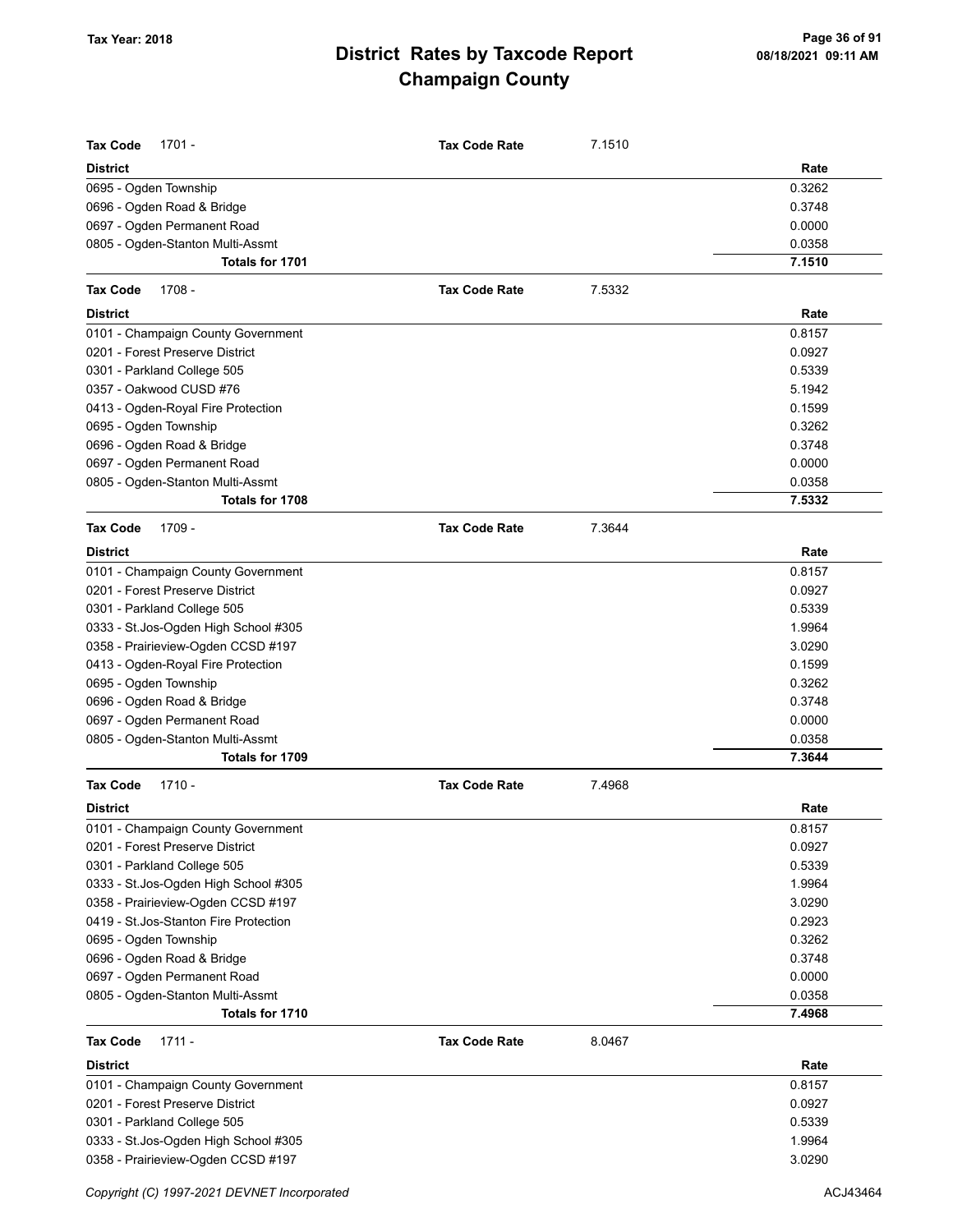| <b>Tax Code</b><br>$1711 -$           | <b>Tax Code Rate</b> | 8.0467 |        |
|---------------------------------------|----------------------|--------|--------|
| <b>District</b>                       |                      |        | Rate   |
| 0413 - Ogden-Royal Fire Protection    |                      |        | 0.1599 |
| 0517 - Ogden Village                  |                      |        | 0.6823 |
| 0695 - Ogden Township                 |                      |        | 0.3262 |
| 0696 - Ogden Road & Bridge            |                      |        | 0.3748 |
| 0697 - Ogden Permanent Road           |                      |        | 0.0000 |
| 0805 - Ogden-Stanton Multi-Assmt      |                      |        | 0.0358 |
| Totals for 1711                       |                      |        | 8.0467 |
| <b>Tax Code</b><br>$1712 -$           | <b>Tax Code Rate</b> | 7.4298 |        |
| <b>District</b>                       |                      |        | Rate   |
| 0101 - Champaign County Government    |                      |        | 0.8157 |
| 0201 - Forest Preserve District       |                      |        | 0.0927 |
| 0301 - Parkland College 505           |                      |        | 0.5339 |
| 0333 - St. Jos-Ogden High School #305 |                      |        | 1.9964 |
| 0358 - Prairieview-Ogden CCSD #197    |                      |        | 3.0290 |
| 0413 - Ogden-Royal Fire Protection    |                      |        | 0.1599 |
| 0522 - Royal Village                  |                      |        | 0.0654 |
| 0695 - Ogden Township                 |                      |        | 0.3262 |
| 0696 - Ogden Road & Bridge            |                      |        | 0.3748 |
| 0697 - Ogden Permanent Road           |                      |        | 0.0000 |
| 0805 - Ogden-Stanton Multi-Assmt      |                      |        | 0.0358 |
| Totals for 1712                       |                      |        | 7.4298 |
| $1801 -$<br><b>Tax Code</b>           | <b>Tax Code Rate</b> | 6.3611 |        |
| <b>District</b>                       |                      |        | Rate   |
| 0101 - Champaign County Government    |                      |        | 0.8157 |
| 0201 - Forest Preserve District       |                      |        | 0.0927 |
| 0301 - Parkland College 505           |                      |        | 0.5339 |
| 0348 - Tolono CUSD #7                 |                      |        | 3.9727 |
| 0414 - Pesotum Fire Protection        |                      |        | 0.2647 |
| 0701 - Pesotum Township               |                      |        | 0.2402 |
| 0702 - Pesotum Road & Bridge          |                      |        | 0.4258 |
| 0703 - Pesotum Permanent Road         |                      |        | 0.0000 |
| 0807 - Pesotum-Critt Multi-Assmt      |                      |        | 0.0154 |
| Totals for 1801                       |                      |        | 6.3611 |
| Tax Code<br>1802 -                    | <b>Tax Code Rate</b> | 6.6097 |        |
| <b>District</b>                       |                      |        | Rate   |
| 0101 - Champaign County Government    |                      |        | 0.8157 |
| 0201 - Forest Preserve District       |                      |        | 0.0927 |
| 0301 - Parkland College 505           |                      |        | 0.5339 |
| 0348 - Tolono CUSD #7                 |                      |        | 3.9727 |
| 0414 - Pesotum Fire Protection        |                      |        | 0.2647 |
| 0518 - Pesotum Village                |                      |        | 0.2486 |
| 0701 - Pesotum Township               |                      |        | 0.2402 |
| 0702 - Pesotum Road & Bridge          |                      |        | 0.4258 |
| 0703 - Pesotum Permanent Road         |                      |        | 0.0000 |
| 0807 - Pesotum-Critt Multi-Assmt      |                      |        | 0.0154 |
| Totals for 1802                       |                      |        | 6.6097 |
| <b>Tax Code</b><br>1803 -             | <b>Tax Code Rate</b> | 6.4017 |        |
| <b>District</b>                       |                      |        | Rate   |
| 0101 - Champaign County Government    |                      |        | 0.8157 |
| 0201 - Forest Preserve District       |                      |        | 0.0927 |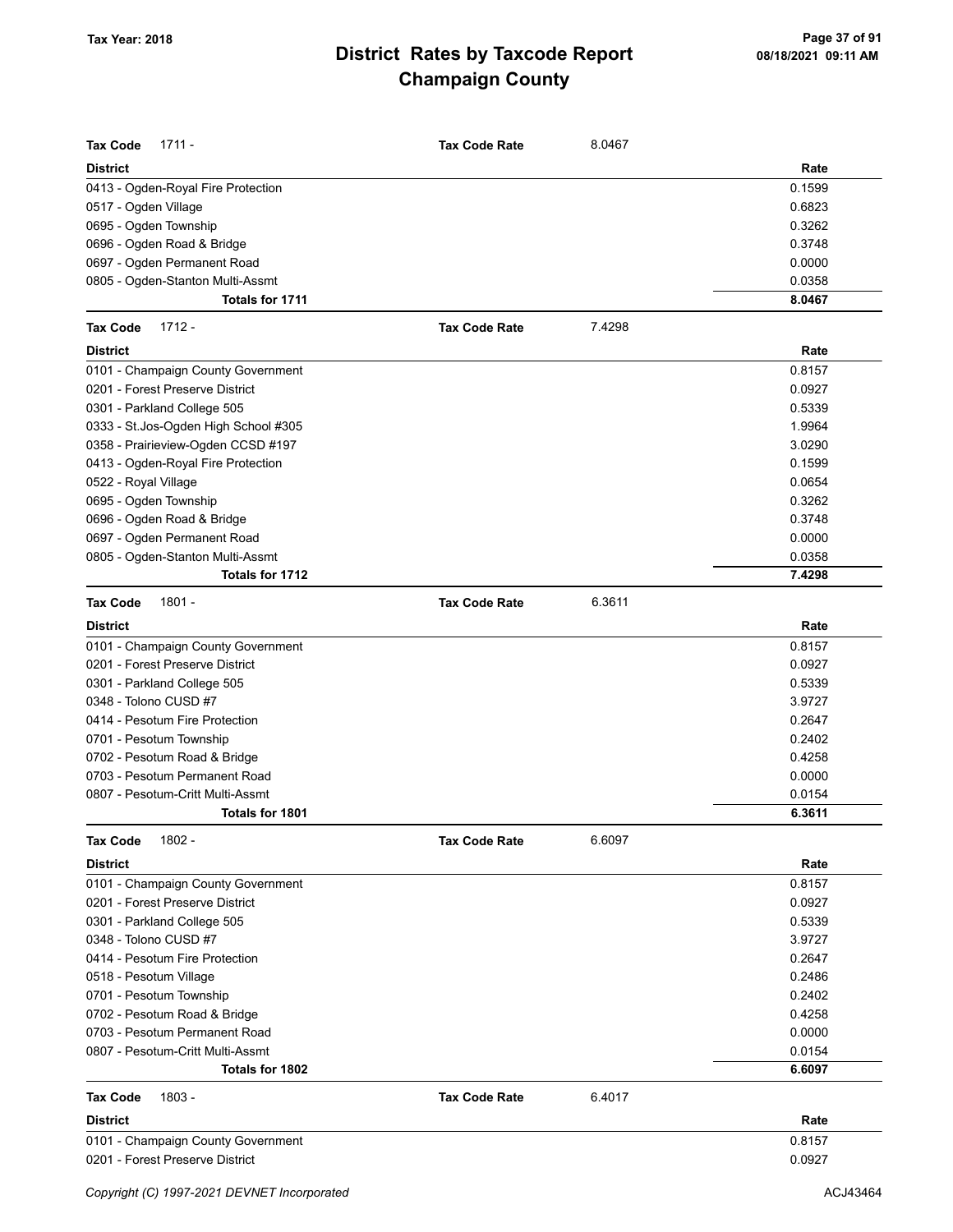| <b>Tax Code</b><br>1803 -          | <b>Tax Code Rate</b> | 6.4017 |        |
|------------------------------------|----------------------|--------|--------|
| <b>District</b>                    |                      |        | Rate   |
| 0301 - Parkland College 505        |                      |        | 0.5339 |
| 0352 - Tuscola CUSD #301           |                      |        | 4.0133 |
| 0414 - Pesotum Fire Protection     |                      |        | 0.2647 |
| 0701 - Pesotum Township            |                      |        | 0.2402 |
| 0702 - Pesotum Road & Bridge       |                      |        | 0.4258 |
| 0703 - Pesotum Permanent Road      |                      |        | 0.0000 |
| 0807 - Pesotum-Critt Multi-Assmt   |                      |        | 0.0154 |
| Totals for 1803                    |                      |        | 6.4017 |
| 1804 -<br><b>Tax Code</b>          | <b>Tax Code Rate</b> | 6.8268 |        |
| <b>District</b>                    |                      |        | Rate   |
| 0101 - Champaign County Government |                      |        | 0.8157 |
| 0201 - Forest Preserve District    |                      |        | 0.0927 |
| 0301 - Parkland College 505        |                      |        | 0.5339 |
| 0353 - Villa Grove CUSD #302       |                      |        | 4.1781 |
| 0414 - Pesotum Fire Protection     |                      |        | 0.2647 |
| 0701 - Pesotum Township            |                      |        | 0.2402 |
| 0702 - Pesotum Road & Bridge       |                      |        | 0.4258 |
| 0703 - Pesotum Permanent Road      |                      |        | 0.0000 |
| 0807 - Pesotum-Critt Multi-Assmt   |                      |        | 0.0154 |
| 0943 - Camargo Library             |                      |        | 0.2603 |
| <b>Totals for 1804</b>             |                      |        | 6.8268 |
| $1805 -$<br><b>Tax Code</b>        | <b>Tax Code Rate</b> | 6.3249 |        |
| <b>District</b>                    |                      |        | Rate   |
| 0101 - Champaign County Government |                      |        | 0.8157 |
| 0201 - Forest Preserve District    |                      |        | 0.0927 |
| 0301 - Parkland College 505        |                      |        | 0.5339 |
| 0348 - Tolono CUSD #7              |                      |        | 3.9727 |
| 0426 - Tolono Fire Protection      |                      |        | 0.2285 |
| 0701 - Pesotum Township            |                      |        | 0.2402 |
| 0702 - Pesotum Road & Bridge       |                      |        | 0.4258 |
| 0703 - Pesotum Permanent Road      |                      |        | 0.0000 |
| 0807 - Pesotum-Critt Multi-Assmt   |                      |        | 0.0154 |
| Totals for 1805                    |                      |        | 6.3249 |
| <b>Tax Code</b><br>1806 -          | <b>Tax Code Rate</b> | 6.3722 |        |
| <b>District</b>                    |                      |        | Rate   |
| 0101 - Champaign County Government |                      |        | 0.8157 |
| 0201 - Forest Preserve District    |                      |        | 0.0927 |
| 0301 - Parkland College 505        |                      |        | 0.5339 |
| 0348 - Tolono CUSD #7              |                      |        | 3.9727 |
| 0425 - Sadorus Fire Protection     |                      |        | 0.2758 |
| 0701 - Pesotum Township            |                      |        | 0.2402 |
| 0702 - Pesotum Road & Bridge       |                      |        | 0.4258 |
| 0703 - Pesotum Permanent Road      |                      |        | 0.0000 |
| 0807 - Pesotum-Critt Multi-Assmt   |                      |        | 0.0154 |
| Totals for 1806                    |                      |        | 6.3722 |
| <b>Tax Code</b><br>1901 -          | <b>Tax Code Rate</b> | 6.7388 |        |
| <b>District</b>                    |                      |        | Rate   |
| 0101 - Champaign County Government |                      |        | 0.8157 |
| 0201 - Forest Preserve District    |                      |        | 0.0927 |
| 0301 - Parkland College 505        |                      |        | 0.5339 |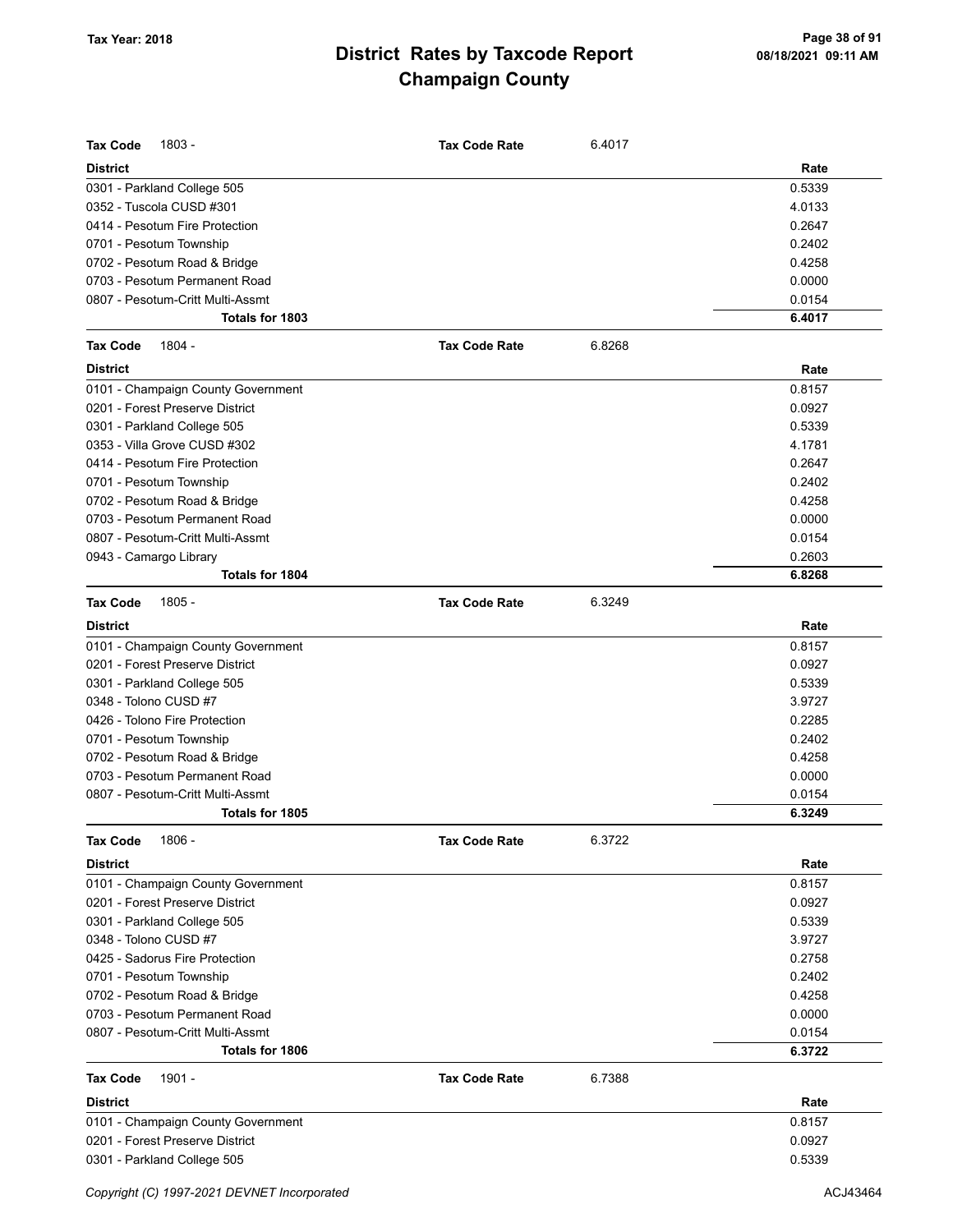| <b>Tax Code</b><br>$1901 -$         | <b>Tax Code Rate</b> | 6.7388 |        |
|-------------------------------------|----------------------|--------|--------|
| <b>District</b>                     |                      |        | Rate   |
| 0348 - Tolono CUSD #7               |                      |        | 3.9727 |
| 0415 - Philo Fire Protection        |                      |        | 0.2007 |
| 0707 - Philo Township               |                      |        | 0.2208 |
| 0708 - Philo Road & Bridge          |                      |        | 0.7234 |
| 0709 - Philo Permanent Road         |                      |        | 0.0000 |
| 0942 - Philo Library                |                      |        | 0.1789 |
| Totals for 1901                     |                      |        | 6.7388 |
| <b>Tax Code</b><br>1902 -           | <b>Tax Code Rate</b> | 7.0944 |        |
| <b>District</b>                     |                      |        | Rate   |
| 0101 - Champaign County Government  |                      |        | 0.8157 |
| 0201 - Forest Preserve District     |                      |        | 0.0927 |
| 0301 - Parkland College 505         |                      |        | 0.5339 |
| 0348 - Tolono CUSD #7               |                      |        | 3.9727 |
| 0415 - Philo Fire Protection        |                      |        | 0.2007 |
| 0519 - Philo Village                |                      |        | 0.3556 |
| 0707 - Philo Township               |                      |        | 0.2208 |
| 0708 - Philo Road & Bridge          |                      |        | 0.7234 |
| 0709 - Philo Permanent Road         |                      |        | 0.0000 |
| 0942 - Philo Library                |                      |        | 0.1789 |
| Totals for 1902                     |                      |        | 7.0944 |
| <b>Tax Code</b><br>1903 -           | <b>Tax Code Rate</b> | 6.7666 |        |
| <b>District</b>                     |                      |        | Rate   |
| 0101 - Champaign County Government  |                      |        | 0.8157 |
| 0201 - Forest Preserve District     |                      |        | 0.0927 |
| 0301 - Parkland College 505         |                      |        | 0.5339 |
| 0348 - Tolono CUSD #7               |                      |        | 3.9727 |
| 0426 - Tolono Fire Protection       |                      |        | 0.2285 |
| 0707 - Philo Township               |                      |        | 0.2208 |
| 0708 - Philo Road & Bridge          |                      |        | 0.7234 |
| 0709 - Philo Permanent Road         |                      |        | 0.0000 |
| 0942 - Philo Library                |                      |        | 0.1789 |
| <b>Totals for 1903</b>              |                      |        | 6.7666 |
| <b>Tax Code</b><br>$2001 -$         | <b>Tax Code Rate</b> | 8.1122 |        |
| <b>District</b>                     |                      |        | Rate   |
| 0101 - Champaign County Government  |                      |        | 0.8157 |
| 0201 - Forest Preserve District     |                      |        | 0.0927 |
| 0301 - Parkland College 505         |                      |        | 0.5339 |
| 0311 - Thomasboro CCSD #130         |                      |        | 2.9299 |
| 0331 - Rantoul Twp High School #193 |                      |        | 2.6885 |
| 0420 - Thomasboro Fire Protection   |                      |        | 0.2839 |
| 0713 - Rantoul Township             |                      |        | 0.1699 |
| 0714 - Rantoul Road & Bridge        |                      |        | 0.4852 |
| 0715 - Rantoul Permanent Road       |                      |        | 0.0000 |
| 0803 - Rantoul-Ludlow Multi-Assmt   |                      |        | 0.0405 |
| 0961 - Rantoul-Ludlow Cemetery      |                      |        | 0.0720 |
| Totals for 2001                     |                      |        | 8.1122 |
| <b>Tax Code</b><br>$2002 -$         | <b>Tax Code Rate</b> | 9.0086 |        |
| <b>District</b>                     |                      |        | Rate   |
| 0101 - Champaign County Government  |                      |        | 0.8157 |
| 0201 - Forest Preserve District     |                      |        | 0.0927 |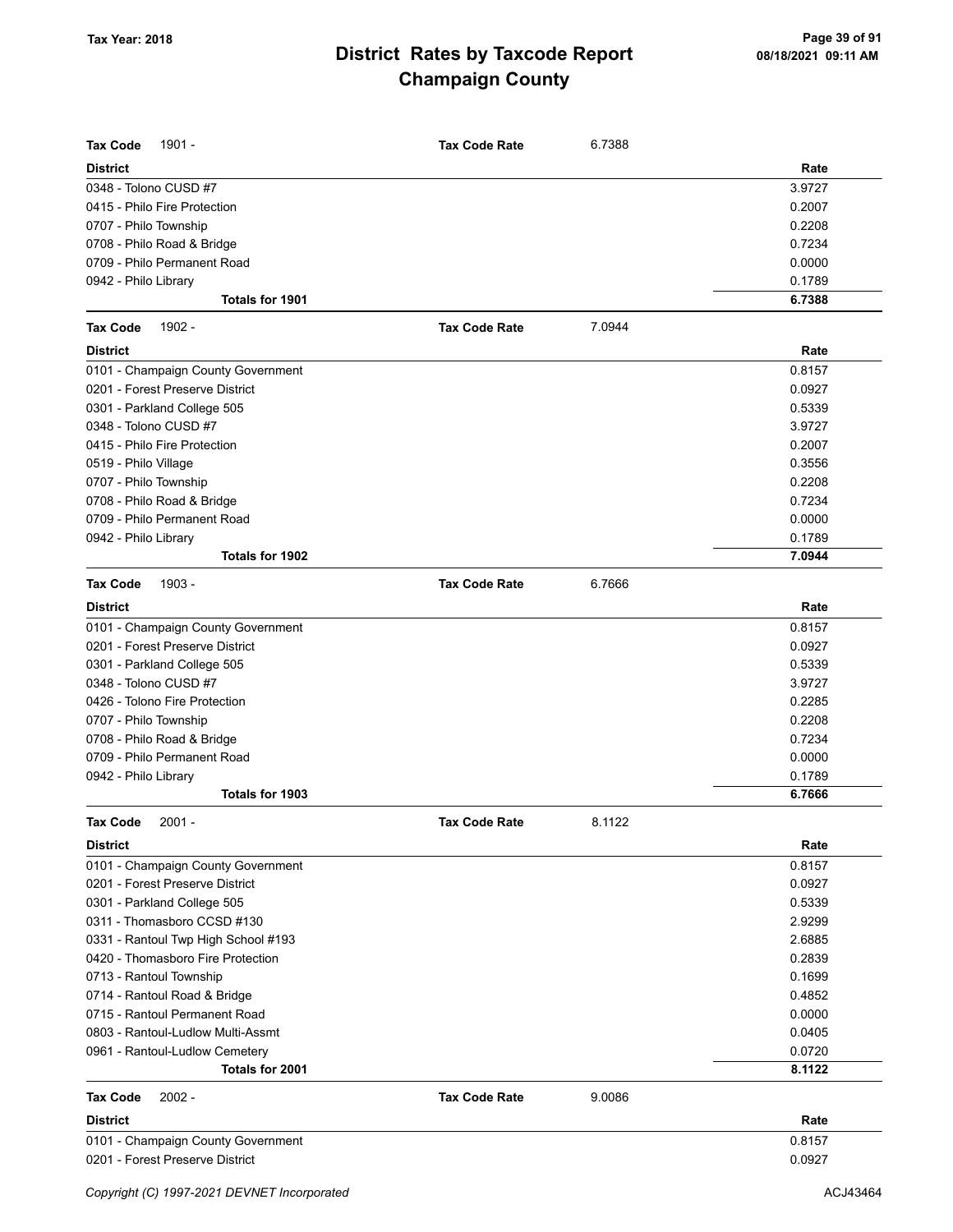| <b>Tax Code</b><br>$2002 -$         | <b>Tax Code Rate</b> | 9.0086  |         |
|-------------------------------------|----------------------|---------|---------|
| <b>District</b>                     |                      |         | Rate    |
| 0301 - Parkland College 505         |                      |         | 0.5339  |
| 0311 - Thomasboro CCSD #130         |                      |         | 2.9299  |
| 0331 - Rantoul Twp High School #193 |                      |         | 2.6885  |
| 0420 - Thomasboro Fire Protection   |                      |         | 0.2839  |
| 0527 - Thomasboro Village           |                      |         | 0.8964  |
| 0713 - Rantoul Township             |                      |         | 0.1699  |
| 0714 - Rantoul Road & Bridge        |                      |         | 0.4852  |
| 0715 - Rantoul Permanent Road       |                      |         | 0.0000  |
| 0803 - Rantoul-Ludlow Multi-Assmt   |                      |         | 0.0405  |
| 0961 - Rantoul-Ludlow Cemetery      |                      |         | 0.0720  |
| Totals for 2002                     |                      |         | 9.0086  |
| <b>Tax Code</b><br>$2003 -$         | <b>Tax Code Rate</b> | 9.7898  |         |
| <b>District</b>                     |                      |         | Rate    |
| 0101 - Champaign County Government  |                      |         | 0.8157  |
| 0201 - Forest Preserve District     |                      |         | 0.0927  |
| 0301 - Parkland College 505         |                      |         | 0.5339  |
| 0312 - Rantoul City Schools #137    |                      |         | 4.8914  |
| 0331 - Rantoul Twp High School #193 |                      |         | 2.6885  |
| 0713 - Rantoul Township             |                      |         | 0.1699  |
| 0714 - Rantoul Road & Bridge        |                      |         | 0.4852  |
| 0715 - Rantoul Permanent Road       |                      |         | 0.0000  |
| 0803 - Rantoul-Ludlow Multi-Assmt   |                      |         | 0.0405  |
| 0961 - Rantoul-Ludlow Cemetery      |                      |         | 0.0720  |
| Totals for 2003                     |                      |         | 9.7898  |
| <b>Tax Code</b><br>$2004 -$         | <b>Tax Code Rate</b> | 11.3750 |         |
|                                     |                      |         |         |
| <b>District</b>                     |                      |         | Rate    |
| 0101 - Champaign County Government  |                      |         | 0.8157  |
| 0201 - Forest Preserve District     |                      |         | 0.0927  |
| 0301 - Parkland College 505         |                      |         | 0.5339  |
| 0312 - Rantoul City Schools #137    |                      |         | 4.8914  |
| 0331 - Rantoul Twp High School #193 |                      |         | 2.6885  |
| 0520 - Rantoul Village              |                      |         | 1.5852  |
| 0713 - Rantoul Township             |                      |         | 0.1699  |
| 0714 - Rantoul Road & Bridge        |                      |         | 0.4852  |
| 0715 - Rantoul Permanent Road       |                      |         | 0.0000  |
| 0803 - Rantoul-Ludlow Multi-Assmt   |                      |         | 0.0405  |
| 0961 - Rantoul-Ludlow Cemetery      |                      |         | 0.0720  |
| Totals for 2004                     |                      |         | 11.3750 |
| <b>Tax Code</b><br>$2005 -$         | <b>Tax Code Rate</b> | 11.6166 |         |
| <b>District</b>                     |                      |         | Rate    |
| 0101 - Champaign County Government  |                      |         | 0.8157  |
| 0201 - Forest Preserve District     |                      |         | 0.0927  |
| 0301 - Parkland College 505         |                      |         | 0.5339  |
| 0312 - Rantoul City Schools #137    |                      |         | 4.8914  |
| 0331 - Rantoul Twp High School #193 |                      |         | 2.6885  |
| 0520 - Rantoul Village              |                      |         | 1.5852  |
| 0713 - Rantoul Township             |                      |         | 0.1699  |
| 0714 - Rantoul Road & Bridge        |                      |         | 0.4852  |
| 0715 - Rantoul Permanent Road       |                      |         | 0.0000  |
| 0803 - Rantoul-Ludlow Multi-Assmt   |                      |         | 0.0405  |

Copyright (C) 1997-2021 DEVNET Incorporated **ACJ43464** ACJ43464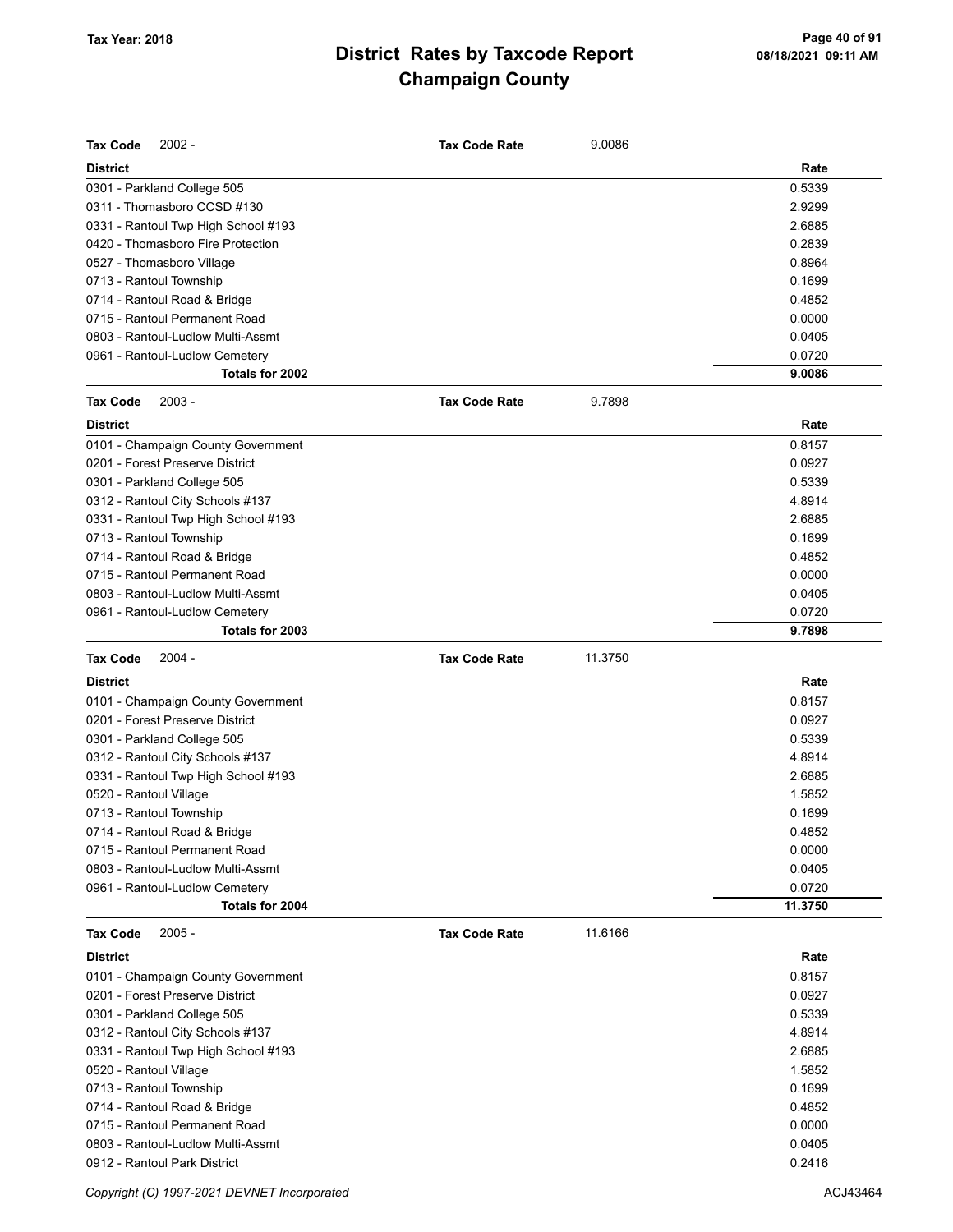| <b>Tax Code</b><br>$2005 -$                                           | <b>Tax Code Rate</b> | 11.6166 |         |
|-----------------------------------------------------------------------|----------------------|---------|---------|
| <b>District</b>                                                       |                      |         | Rate    |
| 0961 - Rantoul-Ludlow Cemetery                                        |                      |         | 0.0720  |
| Totals for 2005                                                       |                      |         | 11.6166 |
| $2007 -$<br><b>Tax Code</b>                                           | <b>Tax Code Rate</b> | 7.4992  |         |
| District                                                              |                      |         | Rate    |
|                                                                       |                      |         | 0.8157  |
| 0101 - Champaign County Government<br>0201 - Forest Preserve District |                      |         | 0.0927  |
|                                                                       |                      |         | 0.5339  |
| 0301 - Parkland College 505<br>0315 - Gifford CCSD #188               |                      |         | 2.6008  |
|                                                                       |                      |         | 2.6885  |
| 0331 - Rantoul Twp High School #193                                   |                      |         |         |
| 0713 - Rantoul Township                                               |                      |         | 0.1699  |
| 0714 - Rantoul Road & Bridge                                          |                      |         | 0.4852  |
| 0715 - Rantoul Permanent Road                                         |                      |         | 0.0000  |
| 0803 - Rantoul-Ludlow Multi-Assmt                                     |                      |         | 0.0405  |
| 0961 - Rantoul-Ludlow Cemetery                                        |                      |         | 0.0720  |
| Totals for 2007                                                       |                      |         | 7.4992  |
| $2008 -$<br><b>Tax Code</b>                                           | <b>Tax Code Rate</b> | 9.6551  |         |
| District                                                              |                      |         | Rate    |
| 0101 - Champaign County Government                                    |                      |         | 0.8157  |
| 0201 - Forest Preserve District                                       |                      |         | 0.0927  |
| 0301 - Parkland College 505                                           |                      |         | 0.5339  |
| 0311 - Thomasboro CCSD #130                                           |                      |         | 2.9299  |
| 0331 - Rantoul Twp High School #193                                   |                      |         | 2.6885  |
| 0520 - Rantoul Village                                                |                      |         | 1.5852  |
| 0713 - Rantoul Township                                               |                      |         | 0.1699  |
| 0714 - Rantoul Road & Bridge                                          |                      |         | 0.4852  |
| 0715 - Rantoul Permanent Road                                         |                      |         | 0.0000  |
| 0803 - Rantoul-Ludlow Multi-Assmt                                     |                      |         | 0.0405  |
| 0912 - Rantoul Park District                                          |                      |         | 0.2416  |
| 0961 - Rantoul-Ludlow Cemetery                                        |                      |         | 0.0720  |
| Totals for 2008                                                       |                      |         | 9.6551  |
| <b>Tax Code</b><br>$2009 -$                                           | <b>Tax Code Rate</b> | 7.8283  |         |
| District                                                              |                      |         | Rate    |
| 0101 - Champaign County Government                                    |                      |         | 0.8157  |
| 0201 - Forest Preserve District                                       |                      |         | 0.0927  |
| 0301 - Parkland College 505                                           |                      |         | 0.5339  |
| 0311 - Thomasboro CCSD #130                                           |                      |         | 2.9299  |
| 0331 - Rantoul Twp High School #193                                   |                      |         | 2.6885  |
| 0713 - Rantoul Township                                               |                      |         | 0.1699  |
| 0714 - Rantoul Road & Bridge                                          |                      |         | 0.4852  |
| 0715 - Rantoul Permanent Road                                         |                      |         | 0.0000  |
| 0803 - Rantoul-Ludlow Multi-Assmt                                     |                      |         | 0.0405  |
| 0961 - Rantoul-Ludlow Cemetery                                        |                      |         | 0.0720  |
| Totals for 2009                                                       |                      |         | 7.8283  |
|                                                                       |                      |         |         |
| <b>Tax Code</b><br>$2010 -$                                           | <b>Tax Code Rate</b> | 10.0737 |         |
| <b>District</b>                                                       |                      |         | Rate    |
| 0101 - Champaign County Government                                    |                      |         | 0.8157  |
| 0201 - Forest Preserve District                                       |                      |         | 0.0927  |
| 0301 - Parkland College 505                                           |                      |         | 0.5339  |
| 0312 - Rantoul City Schools #137                                      |                      |         | 4.8914  |
| 0331 - Rantoul Twp High School #193                                   |                      |         | 2.6885  |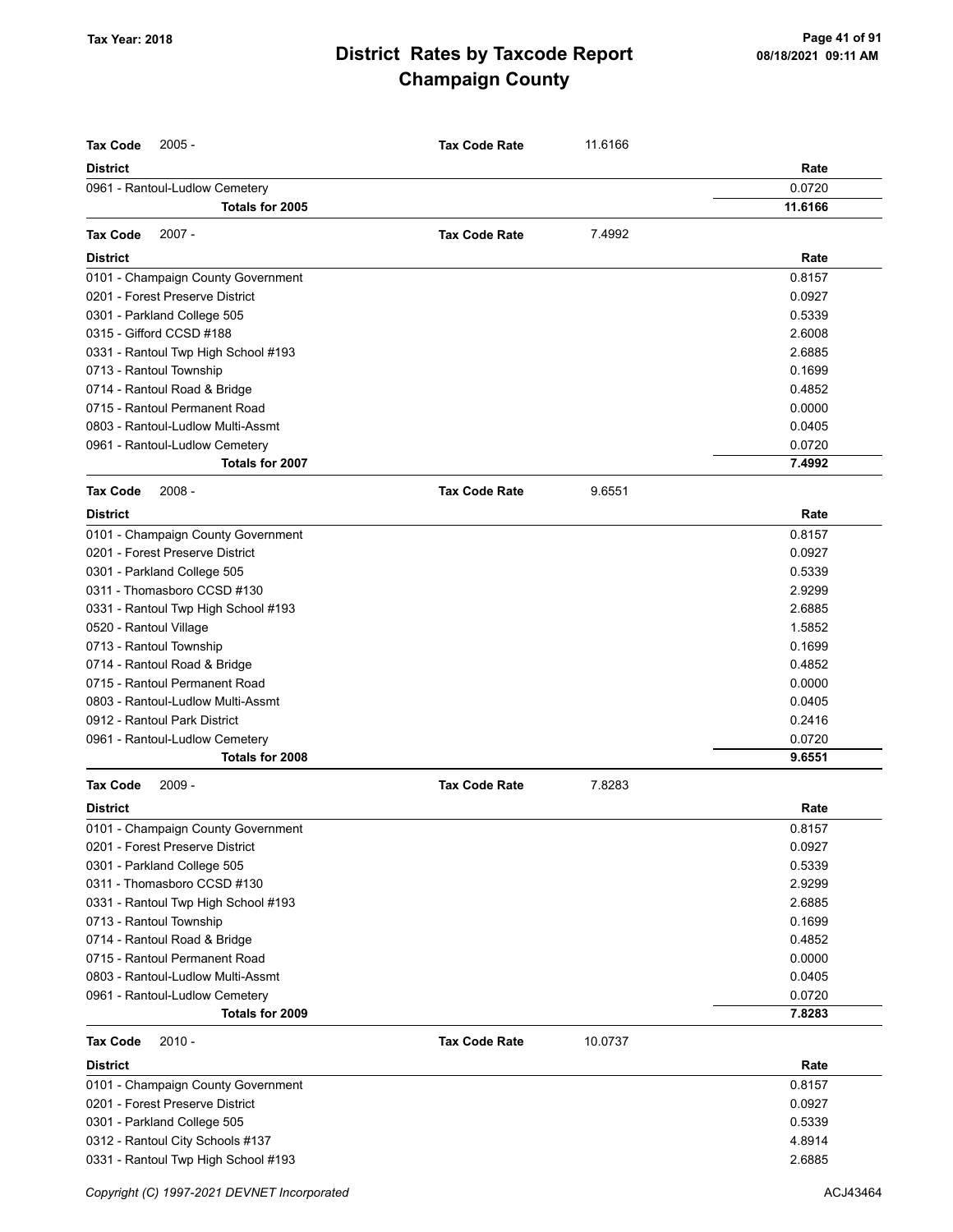| Tax Code<br>$2010 -$                | <b>Tax Code Rate</b> | 10.0737 |         |
|-------------------------------------|----------------------|---------|---------|
| <b>District</b>                     |                      |         | Rate    |
| 0420 - Thomasboro Fire Protection   |                      |         | 0.2839  |
| 0713 - Rantoul Township             |                      |         | 0.1699  |
| 0714 - Rantoul Road & Bridge        |                      |         | 0.4852  |
| 0715 - Rantoul Permanent Road       |                      |         | 0.0000  |
| 0803 - Rantoul-Ludlow Multi-Assmt   |                      |         | 0.0405  |
| 0961 - Rantoul-Ludlow Cemetery      |                      |         | 0.0720  |
| Totals for 2010                     |                      |         | 10.0737 |
| <b>Tax Code</b><br>$2011 -$         | <b>Tax Code Rate</b> | 7.8198  |         |
| <b>District</b>                     |                      |         | Rate    |
| 0101 - Champaign County Government  |                      |         | 0.8157  |
| 0201 - Forest Preserve District     |                      |         | 0.0927  |
| 0301 - Parkland College 505         |                      |         | 0.5339  |
| 0315 - Gifford CCSD #188            |                      |         | 2.6008  |
| 0331 - Rantoul Twp High School #193 |                      |         | 2.6885  |
| 0407 - Gifford Fire Protection      |                      |         | 0.3206  |
| 0713 - Rantoul Township             |                      |         | 0.1699  |
| 0714 - Rantoul Road & Bridge        |                      |         | 0.4852  |
| 0715 - Rantoul Permanent Road       |                      |         | 0.0000  |
| 0803 - Rantoul-Ludlow Multi-Assmt   |                      |         | 0.0405  |
| 0961 - Rantoul-Ludlow Cemetery      |                      |         | 0.0720  |
| Totals for 2011                     |                      |         | 7.8198  |
| $2012 -$<br>Tax Code                | <b>Tax Code Rate</b> | 9.4135  |         |
| <b>District</b>                     |                      |         | Rate    |
| 0101 - Champaign County Government  |                      |         | 0.8157  |
| 0201 - Forest Preserve District     |                      |         | 0.0927  |
| 0301 - Parkland College 505         |                      |         | 0.5339  |
| 0311 - Thomasboro CCSD #130         |                      |         | 2.9299  |
| 0331 - Rantoul Twp High School #193 |                      |         | 2.6885  |
| 0520 - Rantoul Village              |                      |         | 1.5852  |
| 0713 - Rantoul Township             |                      |         | 0.1699  |
| 0714 - Rantoul Road & Bridge        |                      |         | 0.4852  |
| 0715 - Rantoul Permanent Road       |                      |         | 0.0000  |
| 0803 - Rantoul-Ludlow Multi-Assmt   |                      |         | 0.0405  |
| 0961 - Rantoul-Ludlow Cemetery      |                      |         | 0.0720  |
| Totals for 2012                     |                      |         | 9.4135  |
| $2013 -$<br><b>Tax Code</b>         | <b>Tax Code Rate</b> | 8.2113  |         |
| <b>District</b>                     |                      |         | Rate    |
| 0101 - Champaign County Government  |                      |         | 0.8157  |
| 0201 - Forest Preserve District     |                      |         | 0.0927  |
| 0301 - Parkland College 505         |                      |         | 0.5339  |
| 0331 - Rantoul Twp High School #193 |                      |         | 2.6885  |
| 0358 - Prairieview-Ogden CCSD #197  |                      |         | 3.0290  |
| 0420 - Thomasboro Fire Protection   |                      |         | 0.2839  |
| 0713 - Rantoul Township             |                      |         | 0.1699  |
| 0714 - Rantoul Road & Bridge        |                      |         | 0.4852  |
| 0715 - Rantoul Permanent Road       |                      |         | 0.0000  |
| 0803 - Rantoul-Ludlow Multi-Assmt   |                      |         | 0.0405  |
| 0961 - Rantoul-Ludlow Cemetery      |                      |         | 0.0720  |
| Totals for 2013                     |                      |         | 8.2113  |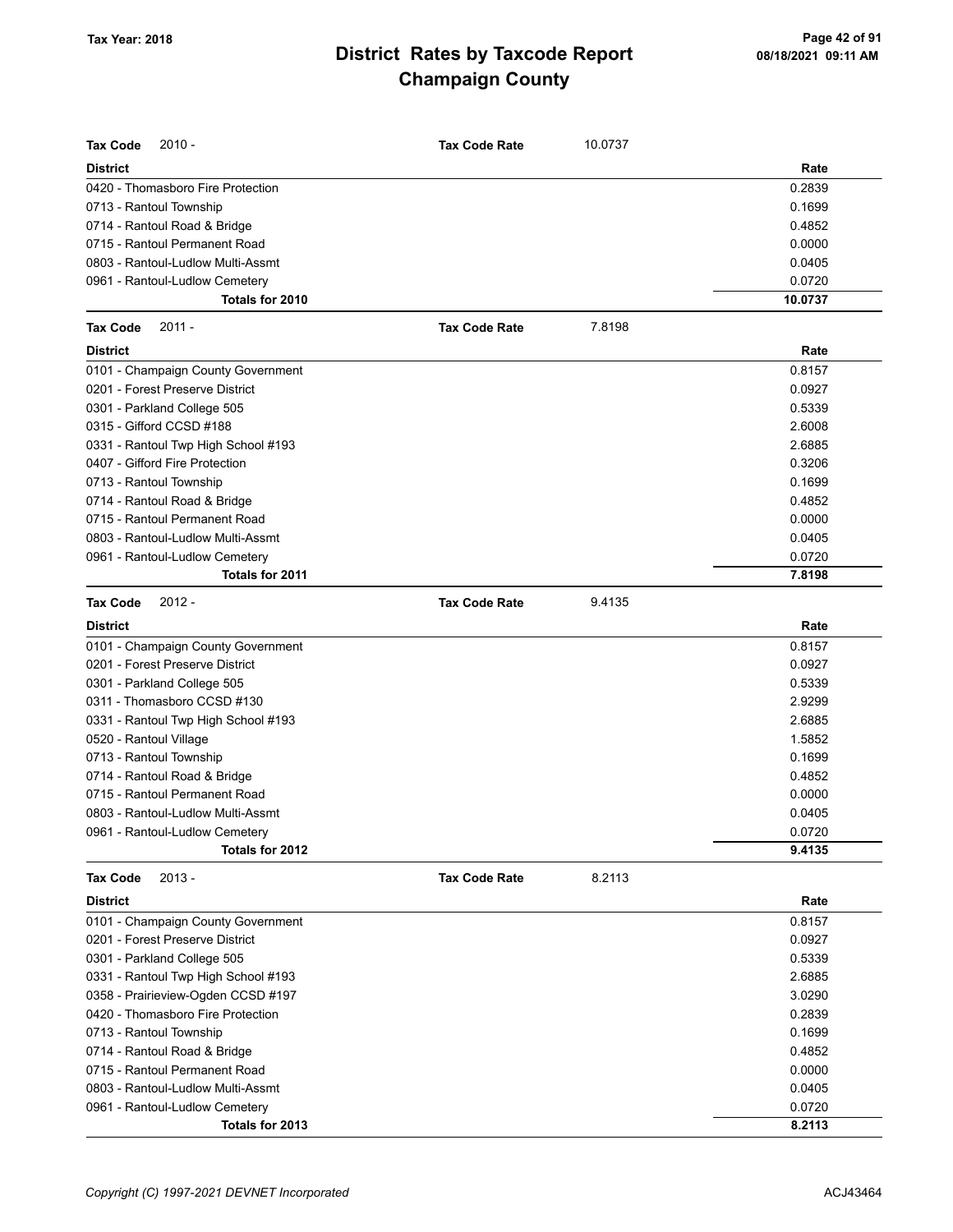| <b>Tax Code</b><br>$2014 -$         | <b>Tax Code Rate</b> | 10.0314 |         |
|-------------------------------------|----------------------|---------|---------|
| <b>District</b>                     |                      |         | Rate    |
| 0101 - Champaign County Government  |                      |         | 0.8157  |
| 0201 - Forest Preserve District     |                      |         | 0.0927  |
| 0301 - Parkland College 505         |                      |         | 0.5339  |
| 0312 - Rantoul City Schools #137    |                      |         | 4.8914  |
| 0331 - Rantoul Twp High School #193 |                      |         | 2.6885  |
| 0713 - Rantoul Township             |                      |         | 0.1699  |
| 0714 - Rantoul Road & Bridge        |                      |         | 0.4852  |
| 0715 - Rantoul Permanent Road       |                      |         | 0.0000  |
| 0803 - Rantoul-Ludlow Multi-Assmt   |                      |         | 0.0405  |
| 0912 - Rantoul Park District        |                      |         | 0.2416  |
| 0961 - Rantoul-Ludlow Cemetery      |                      |         | 0.0720  |
| Totals for 2014                     |                      |         | 10.0314 |
| <b>Tax Code</b><br>$2050 -$         | <b>Tax Code Rate</b> | 11.6166 |         |
| <b>District</b>                     |                      |         | Rate    |
| 0101 - Champaign County Government  |                      |         | 0.8157  |
| 0201 - Forest Preserve District     |                      |         | 0.0927  |
| 0301 - Parkland College 505         |                      |         | 0.5339  |
| 0312 - Rantoul City Schools #137    |                      |         | 4.8914  |
| 0331 - Rantoul Twp High School #193 |                      |         | 2.6885  |
| 0520 - Rantoul Village              |                      |         | 1.5852  |
| 0713 - Rantoul Township             |                      |         | 0.1699  |
| 0714 - Rantoul Road & Bridge        |                      |         | 0.4852  |
| 0715 - Rantoul Permanent Road       |                      |         | 0.0000  |
| 0803 - Rantoul-Ludlow Multi-Assmt   |                      |         | 0.0405  |
| 0912 - Rantoul Park District        |                      |         | 0.2416  |
| 0961 - Rantoul-Ludlow Cemetery      |                      |         | 0.0720  |
| 1044 - Rantoul IV                   |                      |         | 0.0000  |
| Totals for 2050                     |                      |         | 11.6166 |
| <b>Tax Code</b><br>$2051 -$         | <b>Tax Code Rate</b> | 11.6166 |         |
| <b>District</b>                     |                      |         | Rate    |
| 0101 - Champaign County Government  |                      |         | 0.8157  |
| 0201 - Forest Preserve District     |                      |         | 0.0927  |
| 0301 - Parkland College 505         |                      |         | 0.5339  |
| 0312 - Rantoul City Schools #137    |                      |         | 4.8914  |
| 0331 - Rantoul Twp High School #193 |                      |         | 2.6885  |
| 0520 - Rantoul Village              |                      |         | 1.5852  |
| 0713 - Rantoul Township             |                      |         | 0.1699  |
| 0714 - Rantoul Road & Bridge        |                      |         | 0.4852  |
| 0715 - Rantoul Permanent Road       |                      |         | 0.0000  |
| 0803 - Rantoul-Ludlow Multi-Assmt   |                      |         | 0.0405  |
| 0912 - Rantoul Park District        |                      |         | 0.2416  |
| 0961 - Rantoul-Ludlow Cemetery      |                      |         | 0.0720  |
| 1042 - Rantoul II                   |                      |         | 0.0000  |
| Totals for 2051                     |                      |         | 11.6166 |
| Tax Code<br>$2052 -$                | <b>Tax Code Rate</b> | 11.3750 |         |
| <b>District</b>                     |                      |         | Rate    |

| 0101 - Champaign County Government  | 0.8157 |
|-------------------------------------|--------|
| 0201 - Forest Preserve District     | 0.0927 |
| 0301 - Parkland College 505         | 0.5339 |
| 0312 - Rantoul City Schools #137    | 4.8914 |
| 0331 - Rantoul Twp High School #193 | 2.6885 |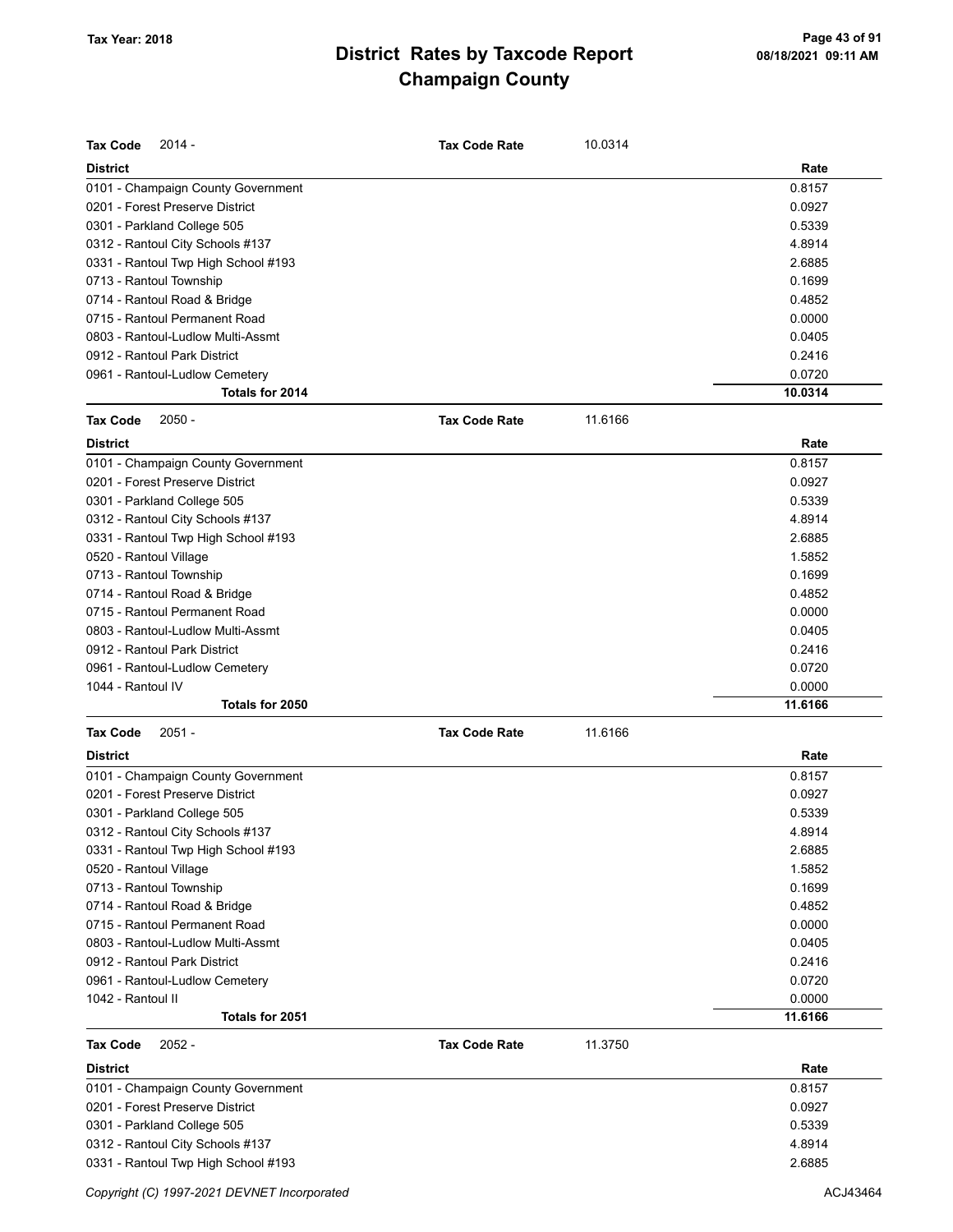| Tax Code<br>$2052 -$                                               | <b>Tax Code Rate</b> | 11.3750 |                  |
|--------------------------------------------------------------------|----------------------|---------|------------------|
| <b>District</b>                                                    |                      |         | Rate             |
| 0520 - Rantoul Village                                             |                      |         | 1.5852           |
| 0713 - Rantoul Township                                            |                      |         | 0.1699           |
| 0714 - Rantoul Road & Bridge                                       |                      |         | 0.4852           |
| 0715 - Rantoul Permanent Road                                      |                      |         | 0.0000           |
| 0803 - Rantoul-Ludlow Multi-Assmt                                  |                      |         | 0.0405           |
| 0961 - Rantoul-Ludlow Cemetery                                     |                      |         | 0.0720           |
| 1042 - Rantoul II                                                  |                      |         | 0.0000           |
| Totals for 2052                                                    |                      |         | 11.3750          |
| <b>Tax Code</b><br>$2054 -$                                        | <b>Tax Code Rate</b> | 11.3750 |                  |
| <b>District</b>                                                    |                      |         | Rate             |
| 0101 - Champaign County Government                                 |                      |         | 0.8157           |
| 0201 - Forest Preserve District                                    |                      |         | 0.0927           |
| 0301 - Parkland College 505                                        |                      |         | 0.5339           |
| 0312 - Rantoul City Schools #137                                   |                      |         | 4.8914           |
| 0331 - Rantoul Twp High School #193                                |                      |         | 2.6885           |
| 0520 - Rantoul Village                                             |                      |         | 1.5852           |
| 0713 - Rantoul Township                                            |                      |         | 0.1699           |
| 0714 - Rantoul Road & Bridge                                       |                      |         | 0.4852           |
| 0715 - Rantoul Permanent Road                                      |                      |         | 0.0000           |
| 0803 - Rantoul-Ludlow Multi-Assmt                                  |                      |         | 0.0405           |
| 0961 - Rantoul-Ludlow Cemetery                                     |                      |         | 0.0720           |
| 1044 - Rantoul IV                                                  |                      |         | 0.0000           |
| Totals for 2054                                                    |                      |         | 11.3750          |
| <b>Tax Code</b><br>$2055 -$                                        | <b>Tax Code Rate</b> | 11.6166 |                  |
|                                                                    |                      |         |                  |
|                                                                    |                      |         |                  |
| <b>District</b>                                                    |                      |         | Rate             |
| 0101 - Champaign County Government                                 |                      |         | 0.8157           |
| 0201 - Forest Preserve District                                    |                      |         | 0.0927           |
| 0301 - Parkland College 505                                        |                      |         | 0.5339           |
| 0312 - Rantoul City Schools #137                                   |                      |         | 4.8914           |
| 0331 - Rantoul Twp High School #193                                |                      |         | 2.6885           |
| 0520 - Rantoul Village                                             |                      |         | 1.5852           |
| 0713 - Rantoul Township                                            |                      |         | 0.1699           |
| 0714 - Rantoul Road & Bridge                                       |                      |         | 0.4852           |
| 0715 - Rantoul Permanent Road                                      |                      |         | 0.0000           |
| 0803 - Rantoul-Ludlow Multi-Assmt                                  |                      |         | 0.0405           |
| 0912 - Rantoul Park District                                       |                      |         | 0.2416           |
| 0961 - Rantoul-Ludlow Cemetery                                     |                      |         | 0.0720           |
| 1041 - Rantoul I                                                   |                      |         | 0.0000           |
| Totals for 2055                                                    |                      |         | 11.6166          |
| <b>Tax Code</b><br>$2058 -$                                        | <b>Tax Code Rate</b> | 9.6551  |                  |
| <b>District</b>                                                    |                      |         | Rate             |
| 0101 - Champaign County Government                                 |                      |         | 0.8157           |
| 0201 - Forest Preserve District                                    |                      |         | 0.0927           |
| 0301 - Parkland College 505                                        |                      |         | 0.5339           |
|                                                                    |                      |         |                  |
| 0311 - Thomasboro CCSD #130<br>0331 - Rantoul Twp High School #193 |                      |         | 2.9299<br>2.6885 |

0713 - Rantoul Township 0.1699 0714 - Rantoul Road & Bridge 0.4852 0715 - Rantoul Permanent Road 0.0000 0803 - Rantoul-Ludlow Multi-Assmt 0.0405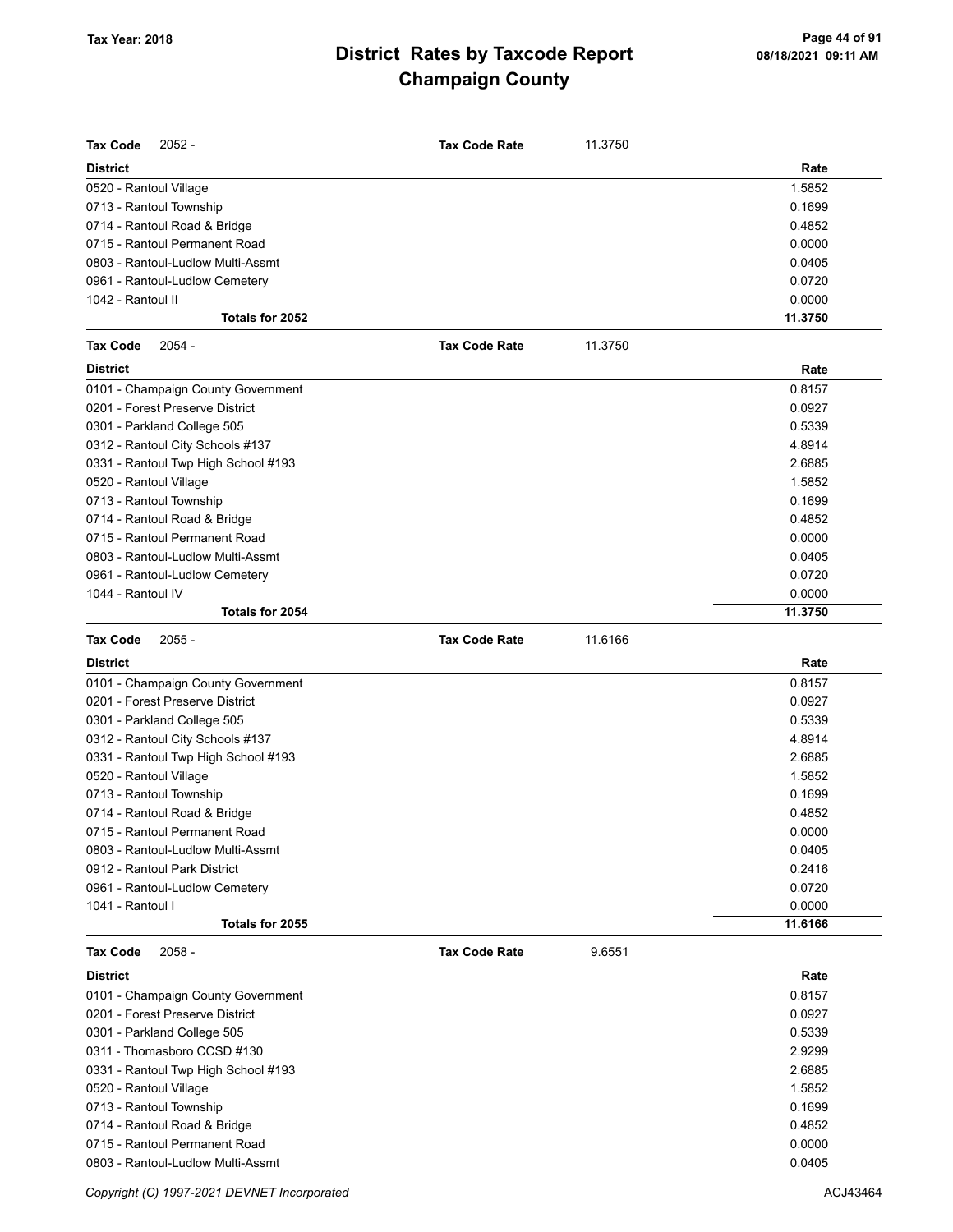| <b>Tax Code</b><br>$2058 -$         | <b>Tax Code Rate</b> | 9.6551  |         |
|-------------------------------------|----------------------|---------|---------|
| <b>District</b>                     |                      |         | Rate    |
| 0912 - Rantoul Park District        |                      |         | 0.2416  |
| 0961 - Rantoul-Ludlow Cemetery      |                      |         | 0.0720  |
| 1041 - Rantoul I                    |                      |         | 0.0000  |
| Totals for 2058                     |                      |         | 9.6551  |
| $2060 -$<br><b>Tax Code</b>         | <b>Tax Code Rate</b> | 11.6166 |         |
| <b>District</b>                     |                      |         | Rate    |
| 0101 - Champaign County Government  |                      |         | 0.8157  |
| 0201 - Forest Preserve District     |                      |         | 0.0927  |
| 0301 - Parkland College 505         |                      |         | 0.5339  |
| 0312 - Rantoul City Schools #137    |                      |         | 4.8914  |
| 0331 - Rantoul Twp High School #193 |                      |         | 2.6885  |
| 0520 - Rantoul Village              |                      |         | 1.5852  |
| 0713 - Rantoul Township             |                      |         | 0.1699  |
| 0714 - Rantoul Road & Bridge        |                      |         | 0.4852  |
| 0715 - Rantoul Permanent Road       |                      |         | 0.0000  |
| 0803 - Rantoul-Ludlow Multi-Assmt   |                      |         | 0.0405  |
| 0912 - Rantoul Park District        |                      |         | 0.2416  |
| 0961 - Rantoul-Ludlow Cemetery      |                      |         | 0.0720  |
| Totals for 2060                     |                      |         | 11.6166 |
| <b>Tax Code</b><br>$2101 -$         | <b>Tax Code Rate</b> | 7.6984  |         |
| <b>District</b>                     |                      |         | Rate    |
| 0101 - Champaign County Government  |                      |         | 0.8157  |
| 0201 - Forest Preserve District     |                      |         | 0.0927  |
| 0301 - Parkland College 505         |                      |         | 0.5339  |
| 0354 - Heritage CUSD #8             |                      |         | 4.9470  |
| 0402 - Broadlands Fire Protection   |                      |         | 0.5032  |
| 0719 - Raymond Township             |                      |         | 0.3317  |
| 0720 - Raymond Road & Bridge        |                      |         | 0.4368  |
| 0721 - Raymond Permanent Road       |                      |         | 0.0000  |
| 0808 - Ayers-Raymond Multi-Assmt    |                      |         | 0.0374  |
| Totals for 2101                     |                      |         | 7.6984  |
| <b>Tax Code</b><br>$2102 -$         | <b>Tax Code Rate</b> | 8.7503  |         |
| <b>District</b>                     |                      |         | Rate    |
| 0101 - Champaign County Government  |                      |         | 0.8157  |
| 0201 - Forest Preserve District     |                      |         | 0.0927  |
| 0301 - Parkland College 505         |                      |         | 0.5339  |
| 0354 - Heritage CUSD #8             |                      |         | 4.9470  |
| 0402 - Broadlands Fire Protection   |                      |         | 0.5032  |
| 0514 - Longview Village             |                      |         | 1.0519  |
| 0719 - Raymond Township             |                      |         | 0.3317  |
| 0720 - Raymond Road & Bridge        |                      |         | 0.4368  |
| 0721 - Raymond Permanent Road       |                      |         | 0.0000  |
| 0808 - Ayers-Raymond Multi-Assmt    |                      |         | 0.0374  |
| Totals for 2102                     |                      |         | 8.7503  |
| <b>Tax Code</b><br>$2103 -$         | <b>Tax Code Rate</b> | 7.1898  |         |
| <b>District</b>                     |                      |         | Rate    |
| 0101 - Champaign County Government  |                      |         | 0.8157  |
| 0201 - Forest Preserve District     |                      |         | 0.0927  |
| 0301 - Parkland College 505         |                      |         | 0.5339  |
| 0353 - Villa Grove CUSD #302        |                      |         | 4.1781  |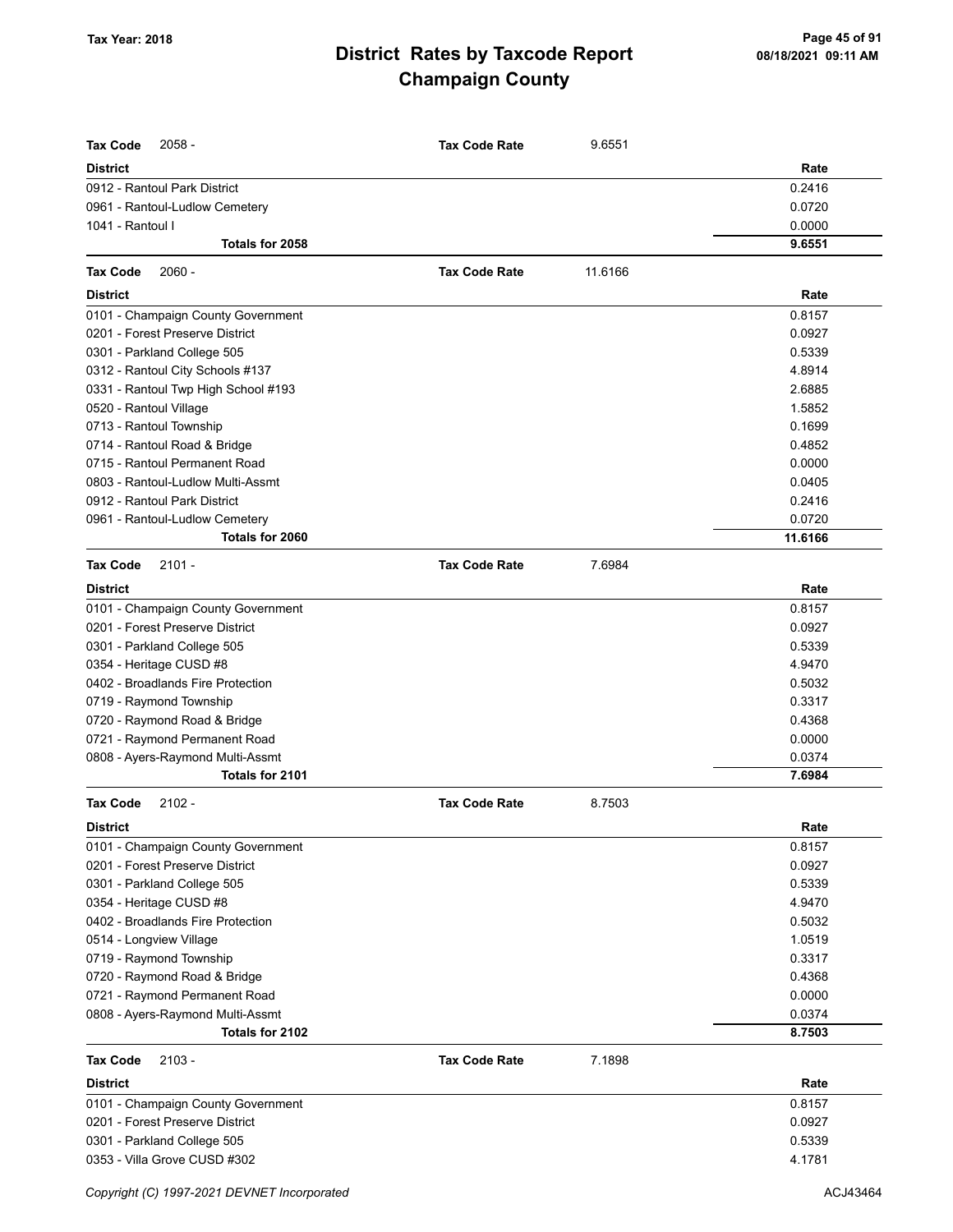| <b>Tax Code</b><br>$2103 -$        | <b>Tax Code Rate</b> | 7.1898 |        |
|------------------------------------|----------------------|--------|--------|
| <b>District</b>                    |                      |        | Rate   |
| 0402 - Broadlands Fire Protection  |                      |        | 0.5032 |
| 0719 - Raymond Township            |                      |        | 0.3317 |
| 0720 - Raymond Road & Bridge       |                      |        | 0.4368 |
| 0721 - Raymond Permanent Road      |                      |        | 0.0000 |
| 0808 - Ayers-Raymond Multi-Assmt   |                      |        | 0.0374 |
| 0943 - Camargo Library             |                      |        | 0.2603 |
| Totals for 2103                    |                      |        | 7.1898 |
| <b>Tax Code</b><br>$2104 -$        | <b>Tax Code Rate</b> | 7.9587 |        |
| <b>District</b>                    |                      |        | Rate   |
| 0101 - Champaign County Government |                      |        | 0.8157 |
| 0201 - Forest Preserve District    |                      |        | 0.0927 |
| 0301 - Parkland College 505        |                      |        | 0.5339 |
| 0354 - Heritage CUSD #8            |                      |        | 4.9470 |
| 0402 - Broadlands Fire Protection  |                      |        | 0.5032 |
| 0719 - Raymond Township            |                      |        | 0.3317 |
| 0720 - Raymond Road & Bridge       |                      |        | 0.4368 |
| 0721 - Raymond Permanent Road      |                      |        | 0.0000 |
| 0808 - Ayers-Raymond Multi-Assmt   |                      |        | 0.0374 |
| 0943 - Camargo Library             |                      |        | 0.2603 |
| Totals for 2104                    |                      |        | 7.9587 |
| <b>Tax Code</b><br>$2105 -$        | <b>Tax Code Rate</b> | 6.9295 |        |
| <b>District</b>                    |                      |        | Rate   |
| 0101 - Champaign County Government |                      |        | 0.8157 |
| 0201 - Forest Preserve District    |                      |        | 0.0927 |
| 0301 - Parkland College 505        |                      |        | 0.5339 |
| 0353 - Villa Grove CUSD #302       |                      |        | 4.1781 |
| 0402 - Broadlands Fire Protection  |                      |        | 0.5032 |
| 0719 - Raymond Township            |                      |        | 0.3317 |
| 0720 - Raymond Road & Bridge       |                      |        | 0.4368 |
| 0721 - Raymond Permanent Road      |                      |        | 0.0000 |
| 0808 - Ayers-Raymond Multi-Assmt   |                      |        | 0.0374 |
| Totals for 2105                    |                      |        | 6.9295 |
| $2201 -$<br><b>Tax Code</b>        | <b>Tax Code Rate</b> | 6.7862 |        |
| District                           |                      |        | Rate   |
| 0101 - Champaign County Government |                      |        | 0.8157 |
| 0201 - Forest Preserve District    |                      |        | 0.0927 |
| 0301 - Parkland College 505        |                      |        | 0.5339 |
| 0348 - Tolono CUSD #7              |                      |        | 3.9727 |
| 0425 - Sadorus Fire Protection     |                      |        | 0.2758 |
| 0725 - Sadorus Township            |                      |        | 0.3498 |
| 0726 - Sadorus Road & Bridge       |                      |        | 0.7456 |
| 0727 - Sadorus Permanent Road      |                      |        | 0.0000 |
| 0806 - Sadorus-Colfax MA           |                      |        | 0.0000 |
| Totals for 2201                    |                      |        | 6.7862 |
| <b>Tax Code</b><br>$2202 -$        | <b>Tax Code Rate</b> | 7.0676 |        |
| <b>District</b>                    |                      |        | Rate   |
| 0101 - Champaign County Government |                      |        | 0.8157 |
| 0201 - Forest Preserve District    |                      |        | 0.0927 |
| 0301 - Parkland College 505        |                      |        | 0.5339 |
| 0348 - Tolono CUSD #7              |                      |        | 3.9727 |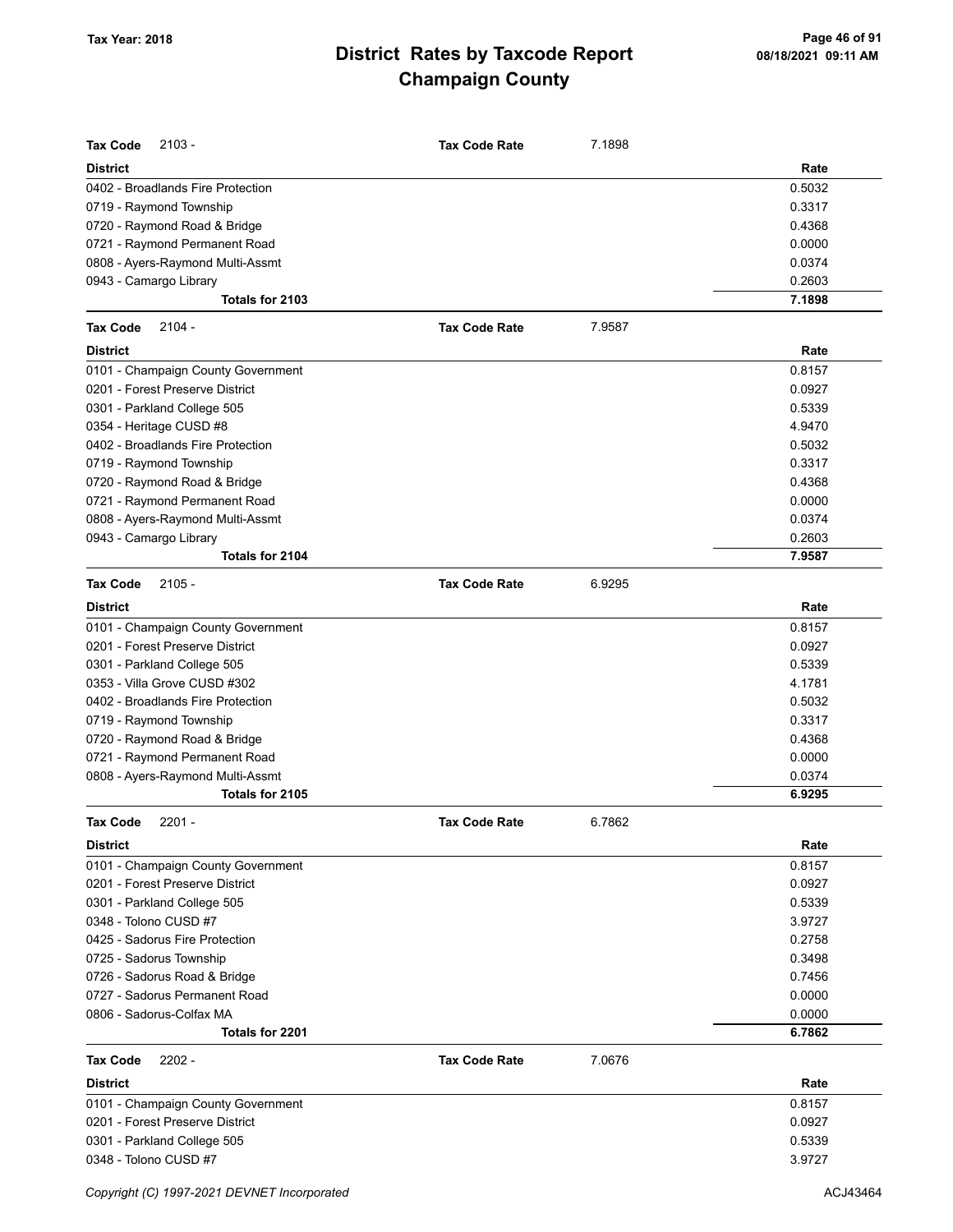| <b>Tax Code</b><br>$2202 -$              | <b>Tax Code Rate</b> | 7.0676 |                  |
|------------------------------------------|----------------------|--------|------------------|
| <b>District</b>                          |                      |        | Rate             |
| 0409 - Ivesdale Fire Protection          |                      |        | 0.5572           |
| 0725 - Sadorus Township                  |                      |        | 0.3498           |
| 0726 - Sadorus Road & Bridge             |                      |        | 0.7456           |
| 0727 - Sadorus Permanent Road            |                      |        | 0.0000           |
| 0806 - Sadorus-Colfax MA                 |                      |        | 0.0000           |
| Totals for 2202                          |                      |        | 7.0676           |
| <b>Tax Code</b><br>$2203 -$              | <b>Tax Code Rate</b> | 7.2064 |                  |
| <b>District</b>                          |                      |        | Rate             |
| 0101 - Champaign County Government       |                      |        | 0.8157           |
| 0201 - Forest Preserve District          |                      |        | 0.0927           |
| 0301 - Parkland College 505              |                      |        | 0.5339           |
| 0348 - Tolono CUSD #7                    |                      |        | 3.9727           |
| 0425 - Sadorus Fire Protection           |                      |        | 0.2758           |
| 0523 - Sadorus Village                   |                      |        | 0.2899           |
| 0725 - Sadorus Township                  |                      |        | 0.3498           |
| 0726 - Sadorus Road & Bridge             |                      |        | 0.7456           |
| 0727 - Sadorus Permanent Road            |                      |        | 0.0000           |
| 0806 - Sadorus-Colfax MA                 |                      |        | 0.0000           |
| 0941 - Tolono Library                    |                      |        | 0.1303           |
| Totals for 2203                          |                      |        | 7.2064           |
| <b>Tax Code</b><br>$2203B -$             | <b>Tax Code Rate</b> | 7.0761 |                  |
| <b>District</b>                          |                      |        | Rate             |
| 0101 - Champaign County Government       |                      |        | 0.8157           |
| 0201 - Forest Preserve District          |                      |        | 0.0927           |
| 0301 - Parkland College 505              |                      |        | 0.5339           |
| 0348 - Tolono CUSD #7                    |                      |        | 3.9727           |
| 0425 - Sadorus Fire Protection           |                      |        | 0.2758           |
| 0523 - Sadorus Village                   |                      |        | 0.2899           |
| 0725 - Sadorus Township                  |                      |        | 0.3498           |
| 0726 - Sadorus Road & Bridge             |                      |        | 0.7456           |
| 0727 - Sadorus Permanent Road            |                      |        | 0.0000           |
| 0806 - Sadorus-Colfax MA                 |                      |        | 0.0000           |
| Totals for 2203B                         |                      |        | 7.0761           |
| <b>Tax Code</b><br>$2204 -$              | <b>Tax Code Rate</b> | 8.3713 |                  |
| <b>District</b>                          |                      |        | Rate             |
| 0101 - Champaign County Government       |                      |        | 0.8157           |
| 0201 - Forest Preserve District          |                      |        | 0.0927           |
| 0301 - Parkland College 505              |                      |        | 0.5339           |
| 0346 - Bement CUSD #5                    |                      |        | 5.0149           |
| 0409 - Ivesdale Fire Protection          |                      |        | 0.5572           |
| 0725 - Sadorus Township                  |                      |        | 0.3498           |
| 0726 - Sadorus Road & Bridge             |                      |        | 0.7456           |
| 0727 - Sadorus Permanent Road            |                      |        | 0.0000           |
| 0806 - Sadorus-Colfax MA                 |                      |        | 0.0000           |
| 0945 - Bement Library<br>Totals for 2204 |                      |        | 0.2615<br>8.3713 |
|                                          |                      |        |                  |
| <b>Tax Code</b><br>$2205 -$              | <b>Tax Code Rate</b> | 8.8321 |                  |
| <b>District</b>                          |                      |        | Rate             |
| 0101 - Champaign County Government       |                      |        | 0.8157           |
| 0201 - Forest Preserve District          |                      |        | 0.0927           |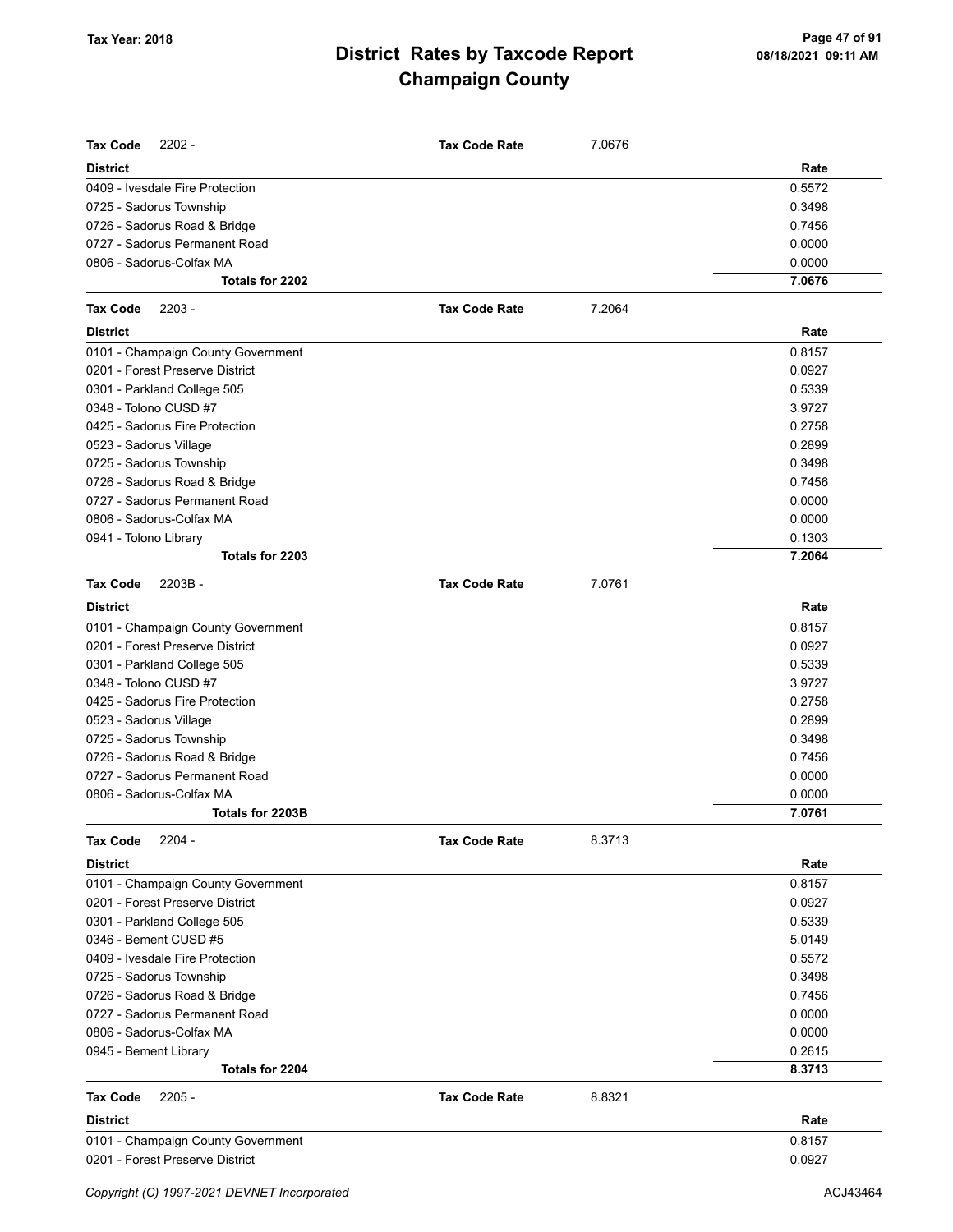| <b>Tax Code</b><br>$2205 -$        | <b>Tax Code Rate</b> | 8.8321 |        |
|------------------------------------|----------------------|--------|--------|
| <b>District</b>                    |                      |        | Rate   |
| 0301 - Parkland College 505        |                      |        | 0.5339 |
| 0346 - Bement CUSD #5              |                      |        | 5.0149 |
| 0409 - Ivesdale Fire Protection    |                      |        | 0.5572 |
| 0513 - Ivesdale Village            |                      |        | 0.4608 |
| 0725 - Sadorus Township            |                      |        | 0.3498 |
| 0726 - Sadorus Road & Bridge       |                      |        | 0.7456 |
| 0727 - Sadorus Permanent Road      |                      |        | 0.0000 |
| 0806 - Sadorus-Colfax MA           |                      |        | 0.0000 |
| 0945 - Bement Library              |                      |        | 0.2615 |
| Totals for 2205                    |                      |        | 8.8321 |
| <b>Tax Code</b><br>$2207 -$        | <b>Tax Code Rate</b> | 6.8268 |        |
| <b>District</b>                    |                      |        | Rate   |
| 0101 - Champaign County Government |                      |        | 0.8157 |
| 0201 - Forest Preserve District    |                      |        | 0.0927 |
| 0301 - Parkland College 505        |                      |        | 0.5339 |
| 0352 - Tuscola CUSD #301           |                      |        | 4.0133 |
| 0425 - Sadorus Fire Protection     |                      |        | 0.2758 |
| 0725 - Sadorus Township            |                      |        | 0.3498 |
| 0726 - Sadorus Road & Bridge       |                      |        | 0.7456 |
| 0727 - Sadorus Permanent Road      |                      |        | 0.0000 |
| 0806 - Sadorus-Colfax MA           |                      |        | 0.0000 |
| Totals for 2207                    |                      |        | 6.8268 |
| $2208 -$<br><b>Tax Code</b>        | <b>Tax Code Rate</b> | 7.1082 |        |
| <b>District</b>                    |                      |        | Rate   |
| 0101 - Champaign County Government |                      |        | 0.8157 |
| 0201 - Forest Preserve District    |                      |        | 0.0927 |
| 0301 - Parkland College 505        |                      |        | 0.5339 |
| 0352 - Tuscola CUSD #301           |                      |        | 4.0133 |
| 0409 - Ivesdale Fire Protection    |                      |        | 0.5572 |
| 0725 - Sadorus Township            |                      |        | 0.3498 |
| 0726 - Sadorus Road & Bridge       |                      |        | 0.7456 |
| 0727 - Sadorus Permanent Road      |                      |        | 0.0000 |
| 0806 - Sadorus-Colfax MA           |                      |        | 0.0000 |
| Totals for 2208                    |                      |        | 7.1082 |
| $2209 -$<br><b>Tax Code</b>        | <b>Tax Code Rate</b> | 6.7751 |        |
| <b>District</b>                    |                      |        | Rate   |
| 0101 - Champaign County Government |                      |        | 0.8157 |
| 0201 - Forest Preserve District    |                      |        | 0.0927 |
| 0301 - Parkland College 505        |                      |        | 0.5339 |
| 0348 - Tolono CUSD #7              |                      |        | 3.9727 |
| 0414 - Pesotum Fire Protection     |                      |        | 0.2647 |
| 0725 - Sadorus Township            |                      |        | 0.3498 |
| 0726 - Sadorus Road & Bridge       |                      |        | 0.7456 |
| 0727 - Sadorus Permanent Road      |                      |        | 0.0000 |
| 0806 - Sadorus-Colfax MA           |                      |        | 0.0000 |
| Totals for 2209                    |                      |        | 6.7751 |
| <b>Tax Code</b><br>$2210 -$        | <b>Tax Code Rate</b> | 7.2935 |        |
| <b>District</b>                    |                      |        | Rate   |
| 0101 - Champaign County Government |                      |        | 0.8157 |
| 0201 - Forest Preserve District    |                      |        | 0.0927 |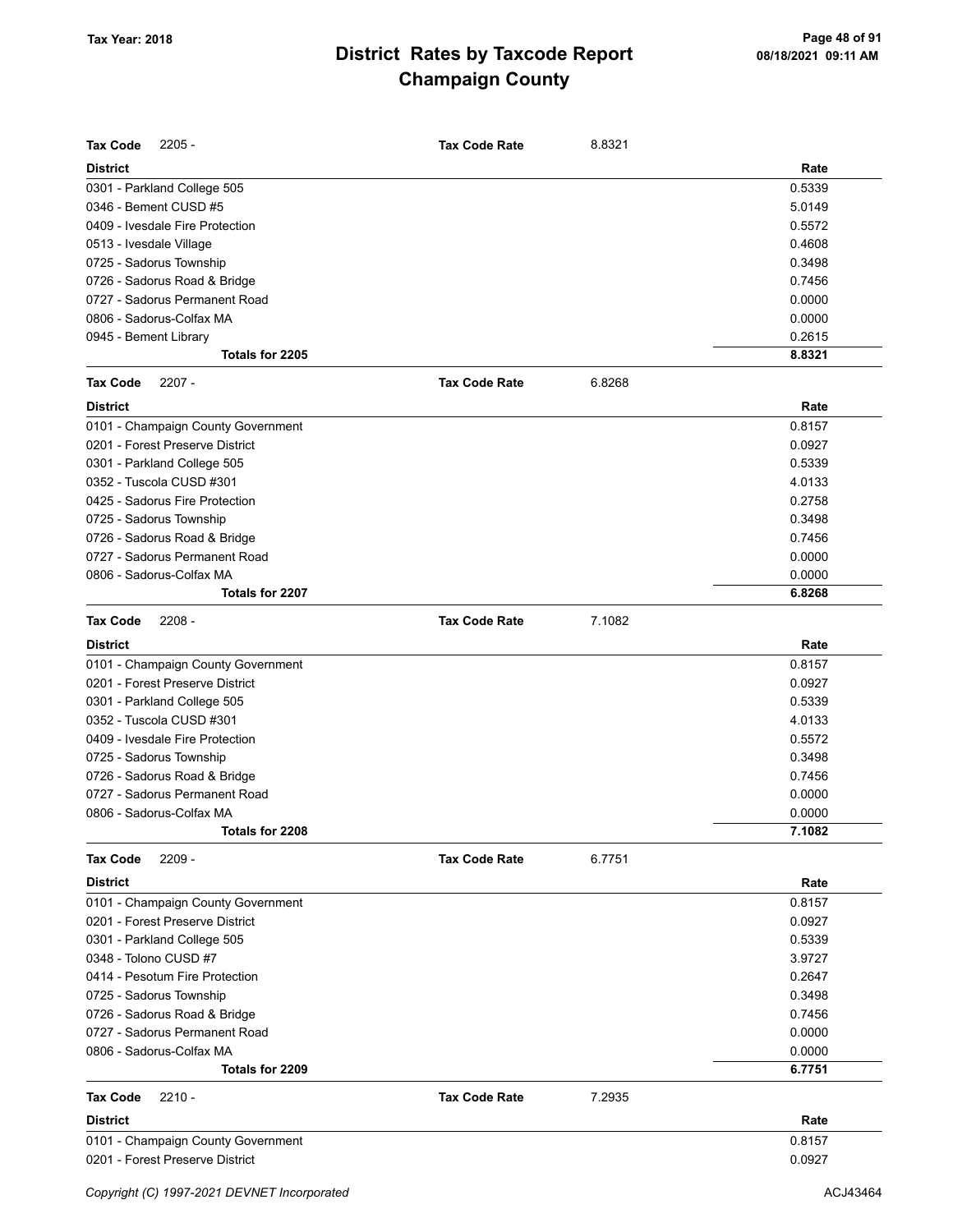| <b>Tax Code</b><br>$2210 -$         | <b>Tax Code Rate</b> | 7.2935 |        |
|-------------------------------------|----------------------|--------|--------|
| <b>District</b>                     |                      |        | Rate   |
| 0301 - Parkland College 505         |                      |        | 0.5339 |
| 0350 - Atwood-Hammond School # 39-P |                      |        | 0.6767 |
| 0359 - Arthur CUSD #305             |                      |        | 3.5219 |
| 0409 - Ivesdale Fire Protection     |                      |        | 0.5572 |
| 0725 - Sadorus Township             |                      |        | 0.3498 |
| 0726 - Sadorus Road & Bridge        |                      |        | 0.7456 |
| 0727 - Sadorus Permanent Road       |                      |        | 0.0000 |
| 0806 - Sadorus-Colfax MA            |                      |        | 0.0000 |
| Totals for 2210                     |                      |        | 7.2935 |
| $2301 -$<br><b>Tax Code</b>         | <b>Tax Code Rate</b> | 6.8895 |        |
| <b>District</b>                     |                      |        | Rate   |
| 0101 - Champaign County Government  |                      |        | 0.8157 |
| 0201 - Forest Preserve District     |                      |        | 0.0927 |
| 0301 - Parkland College 505         |                      |        | 0.5339 |
| 0344 - Mahomet-Seymour CUSD #3      |                      |        | 4.5752 |
| 0424 - Scott Fire Protection        |                      |        | 0.2313 |
| 0731 - Scott Township               |                      |        | 0.2199 |
| 0732 - Scott Road & Bridge          |                      |        | 0.4208 |
| 0733 - Scott Permanent Road         |                      |        | 0.0000 |
| Totals for 2301                     |                      |        | 6.8895 |
| <b>Tax Code</b><br>$2302 -$         | <b>Tax Code Rate</b> | 7.3653 |        |
| <b>District</b>                     |                      |        | Rate   |
| 0101 - Champaign County Government  |                      |        | 0.8157 |
| 0201 - Forest Preserve District     |                      |        | 0.0927 |
| 0301 - Parkland College 505         |                      |        | 0.5339 |
| 0345 - Champaign Unit 4 Schools     |                      |        | 5.0510 |
| 0424 - Scott Fire Protection        |                      |        | 0.2313 |
| 0731 - Scott Township               |                      |        | 0.2199 |
| 0732 - Scott Road & Bridge          |                      |        | 0.4208 |
| 0733 - Scott Permanent Road         |                      |        | 0.0000 |
| Totals for 2302                     |                      |        | 7.3653 |
| $2303 -$<br><b>Tax Code</b>         | <b>Tax Code Rate</b> | 6.0705 |        |
| <b>District</b>                     |                      |        | Rate   |
| 0101 - Champaign County Government  |                      |        | 0.8157 |
| 0201 - Forest Preserve District     |                      |        | 0.0927 |
| 0301 - Parkland College 505         |                      |        | 0.5339 |
| 0349 - Monticello CUSD #25          |                      |        | 3.7562 |
| 0424 - Scott Fire Protection        |                      |        | 0.2313 |
| 0731 - Scott Township               |                      |        | 0.2199 |
| 0732 - Scott Road & Bridge          |                      |        | 0.4208 |
| 0733 - Scott Permanent Road         |                      |        | 0.0000 |
| Totals for 2303                     |                      |        | 6.0705 |
| 2304 -<br><b>Tax Code</b>           | <b>Tax Code Rate</b> | 7.0153 |        |
| <b>District</b>                     |                      |        | Rate   |
| 0101 - Champaign County Government  |                      |        | 0.8157 |
| 0201 - Forest Preserve District     |                      |        | 0.0927 |
| 0301 - Parkland College 505         |                      |        | 0.5339 |
| 0344 - Mahomet-Seymour CUSD #3      |                      |        | 4.5752 |
| 0404 - Cornbelt Fire Protection     |                      |        | 0.3571 |
| 0731 - Scott Township               |                      |        | 0.2199 |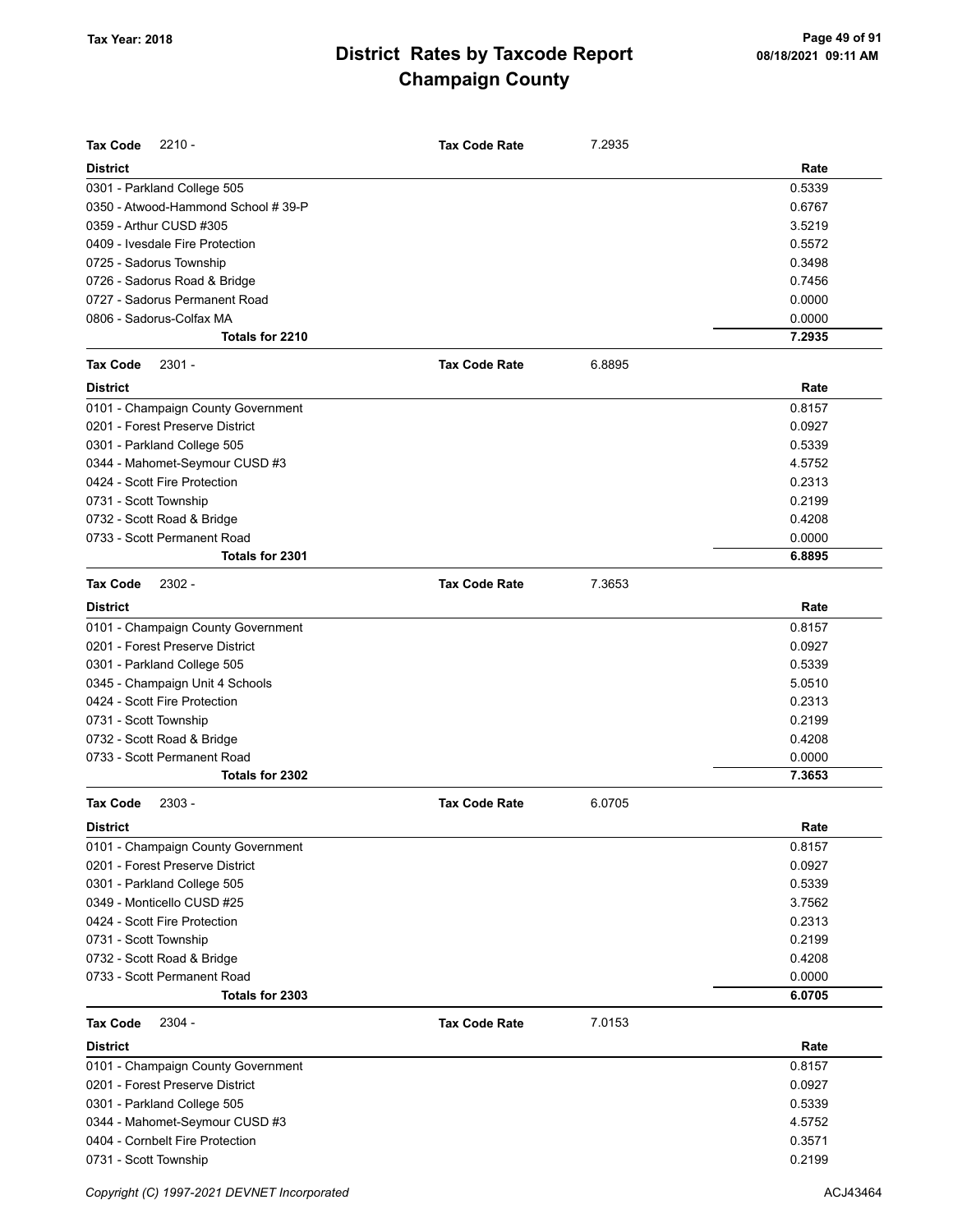| <b>Tax Code</b><br>2304 -          | <b>Tax Code Rate</b> | 7.0153 |        |
|------------------------------------|----------------------|--------|--------|
| <b>District</b>                    |                      |        | Rate   |
| 0732 - Scott Road & Bridge         |                      |        | 0.4208 |
| 0733 - Scott Permanent Road        |                      |        | 0.0000 |
| <b>Totals for 2304</b>             |                      |        | 7.0153 |
| <b>Tax Code</b><br>$2305 -$        | <b>Tax Code Rate</b> | 7.5882 |        |
| <b>District</b>                    |                      |        | Rate   |
| 0101 - Champaign County Government |                      |        | 0.8157 |
| 0201 - Forest Preserve District    |                      |        | 0.0927 |
| 0301 - Parkland College 505        |                      |        | 0.5339 |
| 0345 - Champaign Unit 4 Schools    |                      |        | 5.0510 |
| 0424 - Scott Fire Protection       |                      |        | 0.2313 |
| 0502 - Bondville Village           |                      |        | 0.2229 |
| 0731 - Scott Township              |                      |        | 0.2199 |
| 0732 - Scott Road & Bridge         |                      |        | 0.4208 |
| 0733 - Scott Permanent Road        |                      |        | 0.0000 |
| Totals for 2305                    |                      |        | 7.5882 |
| $2401 -$<br><b>Tax Code</b>        | <b>Tax Code Rate</b> | 6.3049 |        |
| <b>District</b>                    |                      |        | Rate   |
| 0101 - Champaign County Government |                      |        | 0.8157 |
| 0201 - Forest Preserve District    |                      |        | 0.0927 |
| 0301 - Parkland College 505        |                      |        | 0.5339 |
| 0348 - Tolono CUSD #7              |                      |        | 3.9727 |
| 0418 - Sidney Fire Protection      |                      |        | 0.2633 |
| 0737 - Sidney Township             |                      |        | 0.2278 |
| 0738 - Sidney Road & Bridge        |                      |        | 0.3988 |
| 0739 - Sidney Permanent Road       |                      |        | 0.0000 |
| 0740 - Sidney Cemetery             |                      |        | 0.0000 |
| Totals for 2401                    |                      |        | 6.3049 |
| <b>Tax Code</b><br>2402 -          | <b>Tax Code Rate</b> | 6.6259 |        |
| <b>District</b>                    |                      |        | Rate   |
| 0101 - Champaign County Government |                      |        | 0.8157 |
| 0201 - Forest Preserve District    |                      |        | 0.0927 |
| 0301 - Parkland College 505        |                      |        | 0.5339 |
| 0348 - Tolono CUSD #7              |                      |        | 3.9727 |
| 0418 - Sidney Fire Protection      |                      |        | 0.2633 |
| 0526 - Sidney Village              |                      |        | 0.3210 |
| 0737 - Sidney Township             |                      |        | 0.2278 |
| 0738 - Sidney Road & Bridge        |                      |        | 0.3988 |
| 0739 - Sidney Permanent Road       |                      |        | 0.0000 |
| 0740 - Sidney Cemetery             |                      |        | 0.0000 |
| Totals for 2402                    |                      |        | 6.6259 |
| <b>Tax Code</b><br>2403 -          | <b>Tax Code Rate</b> | 7.2792 |        |
| <b>District</b>                    |                      |        | Rate   |
| 0101 - Champaign County Government |                      |        | 0.8157 |
| 0201 - Forest Preserve District    |                      |        | 0.0927 |
| 0301 - Parkland College 505        |                      |        | 0.5339 |
| 0354 - Heritage CUSD #8            |                      |        | 4.9470 |
| 0418 - Sidney Fire Protection      |                      |        | 0.2633 |
| 0737 - Sidney Township             |                      |        | 0.2278 |
| 0738 - Sidney Road & Bridge        |                      |        | 0.3988 |
| 0739 - Sidney Permanent Road       |                      |        | 0.0000 |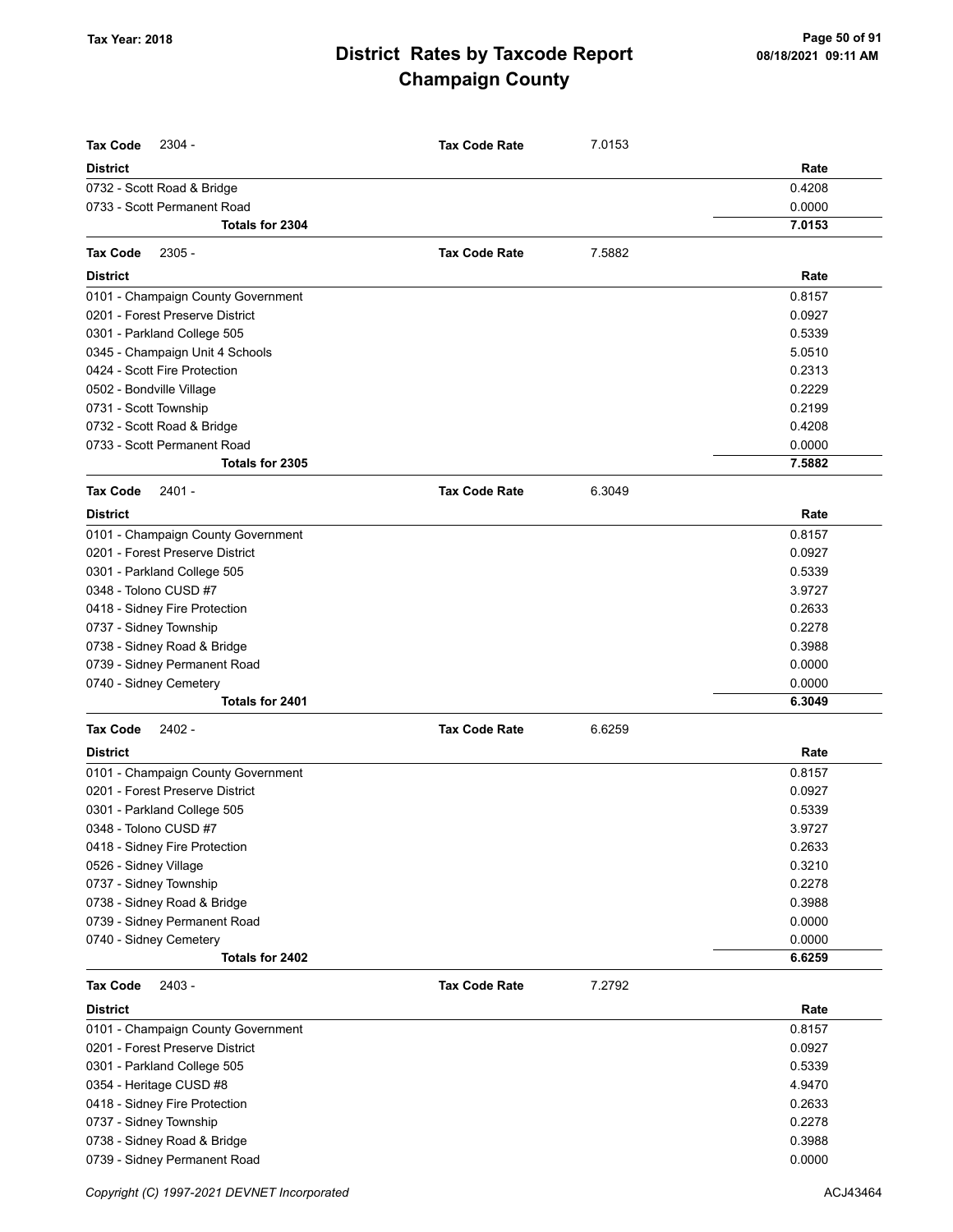| <b>Tax Code</b><br>2403 -                              | <b>Tax Code Rate</b> | 7.2792 |        |
|--------------------------------------------------------|----------------------|--------|--------|
| <b>District</b>                                        |                      |        | Rate   |
| 0740 - Sidney Cemetery                                 |                      |        | 0.0000 |
| Totals for 2403                                        |                      |        | 7.2792 |
| <b>Tax Code</b><br>$2501 -$                            | <b>Tax Code Rate</b> | 7.8767 |        |
| <b>District</b>                                        |                      |        | Rate   |
| 0101 - Champaign County Government                     |                      |        | 0.8157 |
| 0201 - Forest Preserve District                        |                      |        | 0.0927 |
| 0301 - Parkland College 505                            |                      |        | 0.5339 |
| 0351 - Urbana Unit 116 Schools                         |                      |        | 5.6722 |
| 0403 - Carroll Fire Protection                         |                      |        | 0.3087 |
| 0743 - Somer Township                                  |                      |        | 0.1129 |
| 0744 - Somer Road & Bridge                             |                      |        | 0.3406 |
| 0745 - Somer Permanent Road                            |                      |        | 0.0000 |
|                                                        |                      |        | 0.0000 |
| 0901 - Urbana-Champaign Sanit Distr<br>Totals for 2501 |                      |        | 7.8767 |
|                                                        |                      |        |        |
| <b>Tax Code</b><br>$2501A -$                           | <b>Tax Code Rate</b> | 7.3490 |        |
| <b>District</b>                                        |                      |        | Rate   |
| 0101 - Champaign County Government                     |                      |        | 0.8157 |
| 0201 - Forest Preserve District                        |                      |        | 0.0927 |
| 0301 - Parkland College 505                            |                      |        | 0.5339 |
| 0345 - Champaign Unit 4 Schools                        |                      |        | 5.0510 |
| 0405 - East-Prairie Fire Protection                    |                      |        | 0.4022 |
| 0743 - Somer Township                                  |                      |        | 0.1129 |
| 0744 - Somer Road & Bridge                             |                      |        | 0.3406 |
| 0745 - Somer Permanent Road                            |                      |        | 0.0000 |
| Totals for 2501A                                       |                      |        | 7.3490 |
| <b>Tax Code</b><br>$2502 -$                            | <b>Tax Code Rate</b> | 7.8767 |        |
| <b>District</b>                                        |                      |        | Rate   |
| 0101 - Champaign County Government                     |                      |        | 0.8157 |
| 0201 - Forest Preserve District                        |                      |        | 0.0927 |
| 0301 - Parkland College 505                            |                      |        | 0.5339 |
| 0351 - Urbana Unit 116 Schools                         |                      |        | 5.6722 |
| 0403 - Carroll Fire Protection                         |                      |        | 0.3087 |
| 0743 - Somer Township                                  |                      |        | 0.1129 |
| 0744 - Somer Road & Bridge                             |                      |        | 0.3406 |
| 0745 - Somer Permanent Road                            |                      |        | 0.0000 |
| Totals for 2502                                        |                      |        | 7.8767 |
| 2502A-<br><b>Tax Code</b>                              | <b>Tax Code Rate</b> | 7.9702 |        |
| <b>District</b>                                        |                      |        | Rate   |
| 0101 - Champaign County Government                     |                      |        | 0.8157 |
| 0201 - Forest Preserve District                        |                      |        | 0.0927 |
| 0301 - Parkland College 505                            |                      |        | 0.5339 |
| 0351 - Urbana Unit 116 Schools                         |                      |        | 5.6722 |
| 0405 - East-Prairie Fire Protection                    |                      |        | 0.4022 |
| 0743 - Somer Township                                  |                      |        | 0.1129 |
| 0744 - Somer Road & Bridge                             |                      |        | 0.3406 |
| 0745 - Somer Permanent Road                            |                      |        | 0.0000 |
| Totals for 2502A                                       |                      |        | 7.9702 |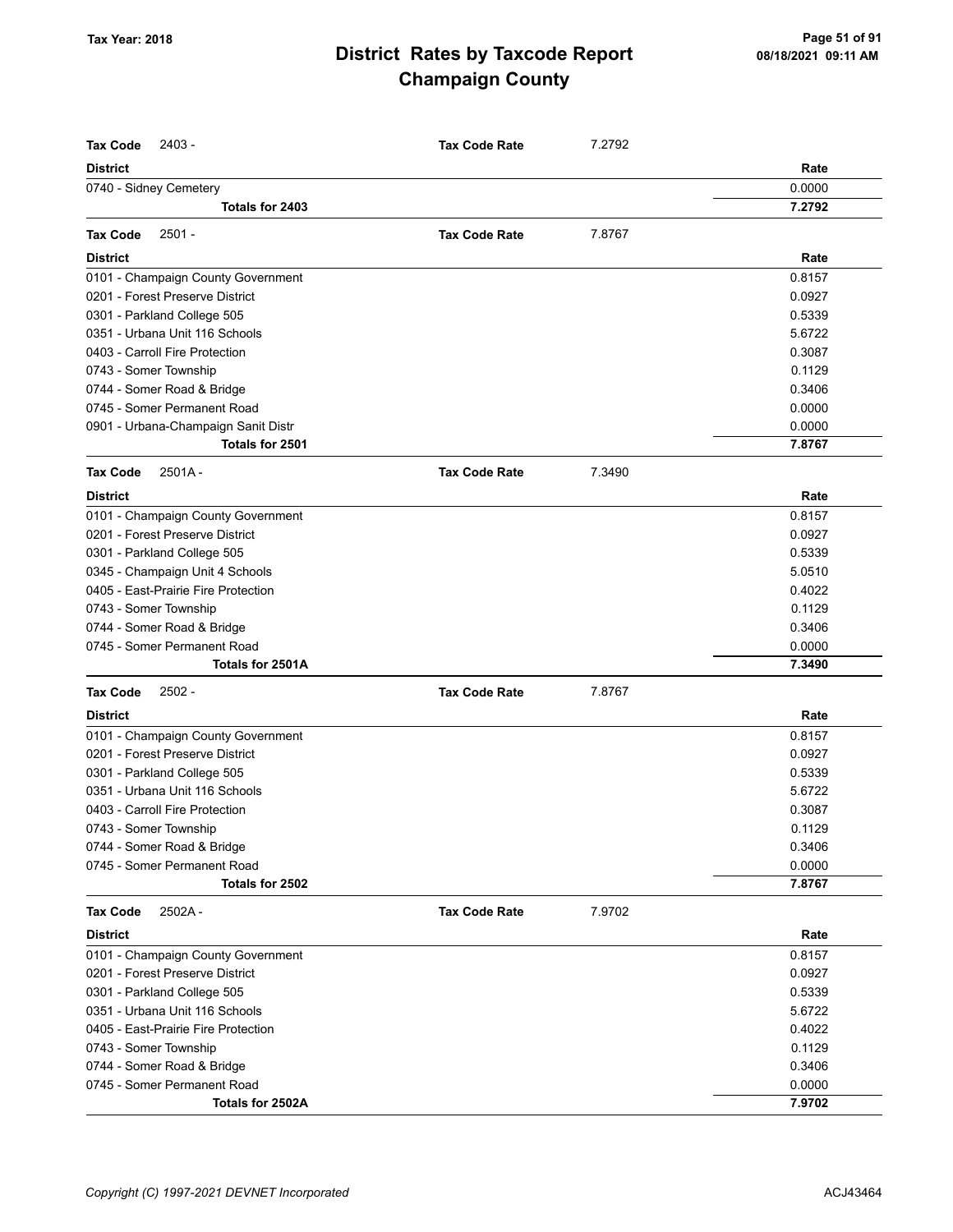| <b>Tax Code</b><br>- 2503             | <b>Tax Code Rate</b> | 7.1060 |        |
|---------------------------------------|----------------------|--------|--------|
| <b>District</b>                       |                      |        | Rate   |
| 0101 - Champaign County Government    |                      |        | 0.8157 |
| 0201 - Forest Preserve District       |                      |        | 0.0927 |
| 0301 - Parkland College 505           |                      |        | 0.5339 |
| 0311 - Thomasboro CCSD #130           |                      |        | 2.9299 |
| 0333 - St.Jos-Ogden High School #305  |                      |        | 1.9964 |
| 0420 - Thomasboro Fire Protection     |                      |        | 0.2839 |
| 0743 - Somer Township                 |                      |        | 0.1129 |
| 0744 - Somer Road & Bridge            |                      |        | 0.3406 |
| 0745 - Somer Permanent Road           |                      |        | 0.0000 |
| Totals for 2503                       |                      |        | 7.1060 |
| <b>Tax Code</b><br>$2504 -$           | <b>Tax Code Rate</b> | 6.8841 |        |
| <b>District</b>                       |                      |        | Rate   |
| 0101 - Champaign County Government    |                      |        | 0.8157 |
| 0201 - Forest Preserve District       |                      |        | 0.0927 |
| 0301 - Parkland College 505           |                      |        | 0.5339 |
| 0314 - St. Joseph CCSD #169           |                      |        | 2.6832 |
| 0333 - St. Jos-Ogden High School #305 |                      |        | 1.9964 |
| 0403 - Carroll Fire Protection        |                      |        | 0.3087 |
| 0743 - Somer Township                 |                      |        | 0.1129 |
| 0744 - Somer Road & Bridge            |                      |        | 0.3406 |
| 0745 - Somer Permanent Road           |                      |        | 0.0000 |
| Totals for 2504                       |                      |        | 6.8841 |
| <b>Tax Code</b><br>$2505 -$           | <b>Tax Code Rate</b> | 7.7981 |        |
| <b>District</b>                       |                      |        | Rate   |
| 0101 - Champaign County Government    |                      |        | 0.8157 |
| 0201 - Forest Preserve District       |                      |        | 0.0927 |
| 0301 - Parkland College 505           |                      |        | 0.5339 |
| 0311 - Thomasboro CCSD #130           |                      |        | 2.9299 |
| 0331 - Rantoul Twp High School #193   |                      |        | 2.6885 |
| 0420 - Thomasboro Fire Protection     |                      |        | 0.2839 |
| 0743 - Somer Township                 |                      |        | 0.1129 |
| 0744 - Somer Road & Bridge            |                      |        | 0.3406 |
| 0745 - Somer Permanent Road           |                      |        | 0.0000 |
| Totals for 2505                       |                      |        | 7.7981 |
| $2507 -$<br><b>Tax Code</b>           | <b>Tax Code Rate</b> | 7.2307 |        |
| <b>District</b>                       |                      |        | Rate   |
| 0101 - Champaign County Government    |                      |        | 0.8157 |
| 0201 - Forest Preserve District       |                      |        | 0.0927 |
| 0301 - Parkland College 505           |                      |        | 0.5339 |
| 0345 - Champaign Unit 4 Schools       |                      |        | 5.0510 |
| 0420 - Thomasboro Fire Protection     |                      |        | 0.2839 |
| 0743 - Somer Township                 |                      |        | 0.1129 |
| 0744 - Somer Road & Bridge            |                      |        | 0.3406 |
| 0745 - Somer Permanent Road           |                      |        | 0.0000 |
| Totals for 2507                       |                      |        | 7.2307 |
| <b>Tax Code</b><br>$2508 -$           | <b>Tax Code Rate</b> | 7.8519 |        |
| <b>District</b>                       |                      |        | Rate   |
| 0101 - Champaign County Government    |                      |        | 0.8157 |
| 0201 - Forest Preserve District       |                      |        | 0.0927 |
| 0301 - Parkland College 505           |                      |        | 0.5339 |
|                                       |                      |        |        |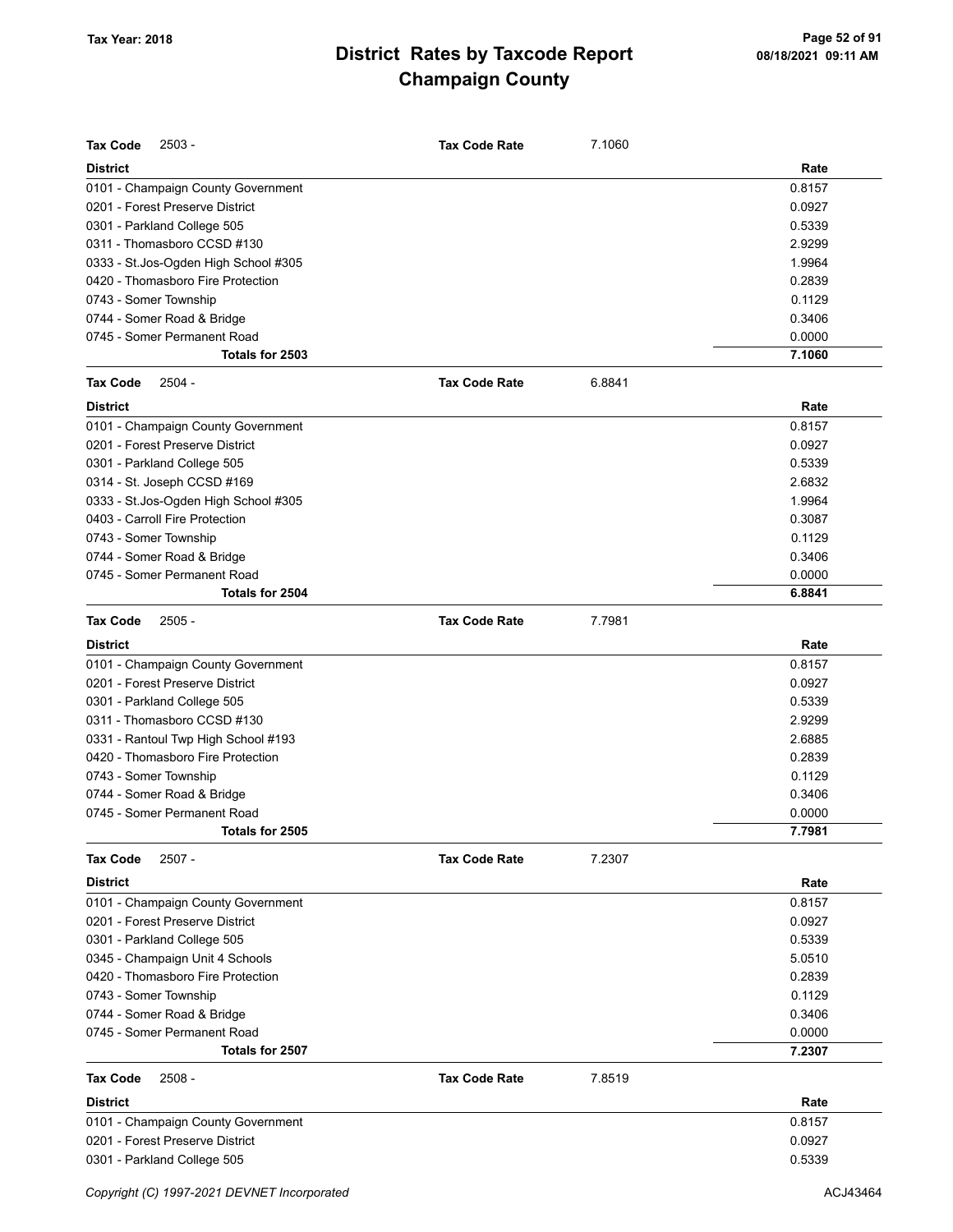| <b>Tax Code</b><br>$2508 -$                                            | <b>Tax Code Rate</b> | 7.8519 |                  |
|------------------------------------------------------------------------|----------------------|--------|------------------|
| <b>District</b>                                                        |                      |        | Rate             |
| 0351 - Urbana Unit 116 Schools                                         |                      |        | 5.6722           |
| 0420 - Thomasboro Fire Protection                                      |                      |        | 0.2839           |
| 0743 - Somer Township                                                  |                      |        | 0.1129           |
| 0744 - Somer Road & Bridge                                             |                      |        | 0.3406           |
| 0745 - Somer Permanent Road                                            |                      |        | 0.0000           |
| Totals for 2508                                                        |                      |        | 7.8519           |
| <b>Tax Code</b><br>$2509 -$                                            | <b>Tax Code Rate</b> | 7.3490 |                  |
| <b>District</b>                                                        |                      |        | Rate             |
| 0101 - Champaign County Government                                     |                      |        | 0.8157           |
| 0201 - Forest Preserve District                                        |                      |        | 0.0927           |
| 0301 - Parkland College 505                                            |                      |        | 0.5339           |
| 0345 - Champaign Unit 4 Schools                                        |                      |        | 5.0510           |
| 0405 - East-Prairie Fire Protection                                    |                      |        | 0.4022           |
| 0743 - Somer Township                                                  |                      |        | 0.1129           |
| 0744 - Somer Road & Bridge                                             |                      |        | 0.3406           |
| 0745 - Somer Permanent Road                                            |                      |        | 0.0000           |
| 0901 - Urbana-Champaign Sanit Distr                                    |                      |        | 0.0000           |
| Totals for 2509                                                        |                      |        | 7.3490           |
| <b>Tax Code</b><br>$2510 -$                                            | <b>Tax Code Rate</b> | 6.8677 |                  |
| <b>District</b>                                                        |                      |        | Rate             |
| 0101 - Champaign County Government                                     |                      |        | 0.8157           |
| 0201 - Forest Preserve District                                        |                      |        | 0.0927           |
| 0301 - Parkland College 505                                            |                      |        | 0.5339           |
| 0314 - St. Joseph CCSD #169                                            |                      |        | 2.6832           |
| 0333 - St.Jos-Ogden High School #305                                   |                      |        | 1.9964           |
| 0419 - St. Jos-Stanton Fire Protection                                 |                      |        | 0.2923           |
| 0743 - Somer Township                                                  |                      |        | 0.1129           |
| 0744 - Somer Road & Bridge                                             |                      |        | 0.3406           |
| 0745 - Somer Permanent Road                                            |                      |        | 0.0000           |
| Totals for 2510                                                        |                      |        | 6.8677           |
| <b>Tax Code</b><br>$2511 -$                                            | <b>Tax Code Rate</b> | 7.9702 |                  |
| District                                                               |                      |        | Rate             |
| 0101 - Champaign County Government                                     |                      |        | 0.8157           |
| 0201 - Forest Preserve District                                        |                      |        | 0.0927           |
| 0301 - Parkland College 505                                            |                      |        | 0.5339           |
| 0351 - Urbana Unit 116 Schools                                         |                      |        | 5.6722           |
| 0405 - East-Prairie Fire Protection                                    |                      |        | 0.4022           |
| 0743 - Somer Township                                                  |                      |        | 0.1129           |
| 0744 - Somer Road & Bridge                                             |                      |        | 0.3406           |
| 0745 - Somer Permanent Road                                            |                      |        | 0.0000           |
| 0901 - Urbana-Champaign Sanit Distr                                    |                      |        | 0.0000           |
| Totals for 2511                                                        |                      |        | 7.9702           |
| $2512 -$<br><b>Tax Code</b>                                            | <b>Tax Code Rate</b> | 7.6803 |                  |
| <b>District</b>                                                        |                      |        | Rate             |
| 0101 - Champaign County Government                                     |                      |        | 0.8157           |
| 0201 - Forest Preserve District                                        |                      |        | 0.0927           |
| 0301 - Parkland College 505                                            |                      |        | 0.5339           |
| 0345 - Champaign Unit 4 Schools<br>0405 - East-Prairie Fire Protection |                      |        | 5.0510<br>0.4022 |
| 0743 - Somer Township                                                  |                      |        | 0.1129           |
|                                                                        |                      |        |                  |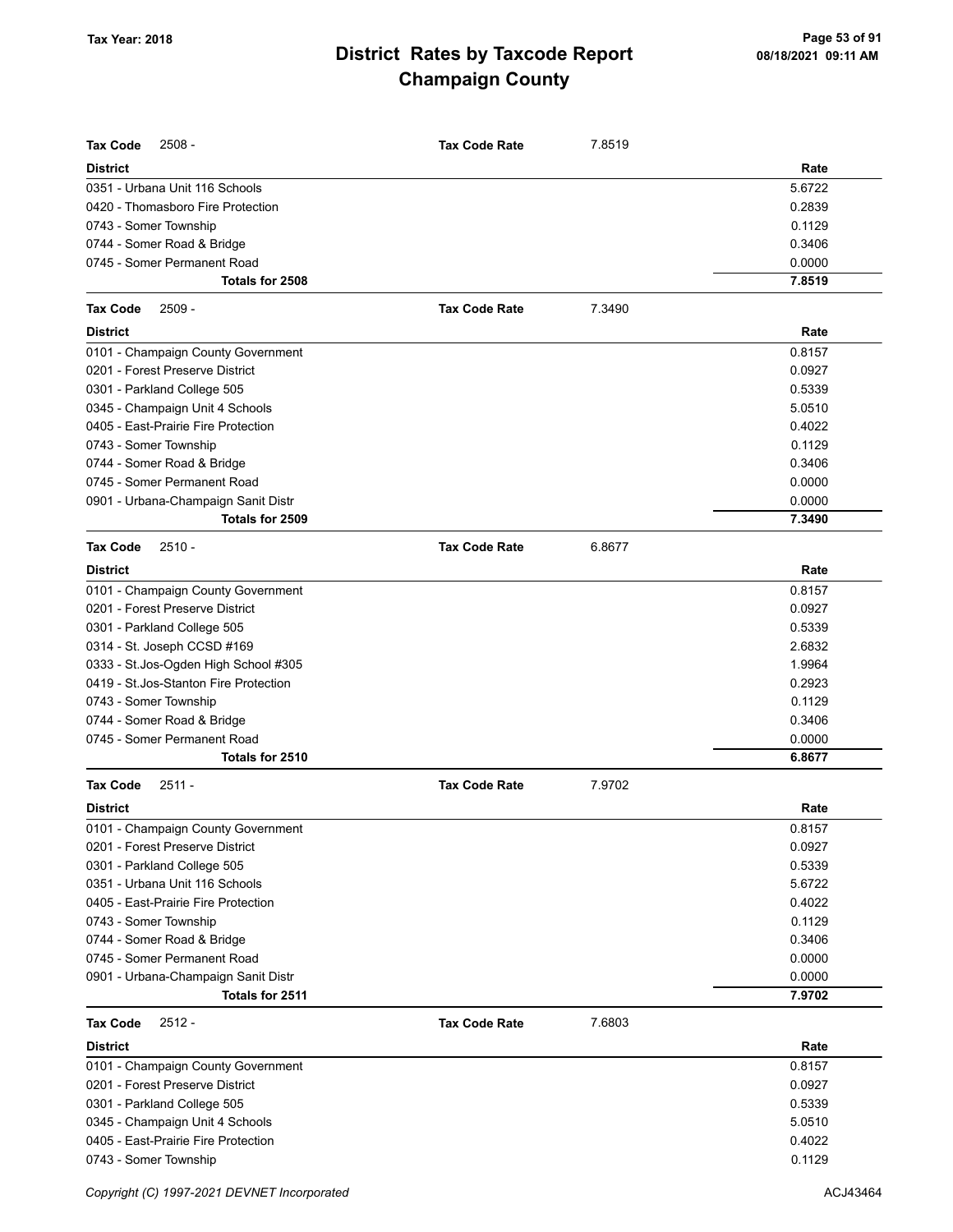| <b>Tax Code</b><br>$2512 -$<br>District | <b>Tax Code Rate</b> | 7.6803 | Rate   |
|-----------------------------------------|----------------------|--------|--------|
| 0744 - Somer Road & Bridge              |                      |        | 0.3406 |
| 0745 - Somer Permanent Road             |                      |        | 0.0000 |
| 0901 - Urbana-Champaign Sanit Distr     |                      |        | 0.0000 |
| 0921 - Champaign-Urbana Mass Transit    |                      |        | 0.3313 |
| Totals for 2512                         |                      |        | 7.6803 |
|                                         |                      |        |        |
| Tax Code<br>$2513 -$<br><b>District</b> | <b>Tax Code Rate</b> | 7.2051 | Rate   |
|                                         |                      |        |        |
| 0101 - Champaign County Government      |                      |        | 0.8157 |
| 0201 - Forest Preserve District         |                      |        | 0.0927 |
| 0301 - Parkland College 505             |                      |        | 0.5339 |
| 0333 - St.Jos-Ogden High School #305    |                      |        | 1.9964 |
| 0358 - Prairieview-Ogden CCSD #197      |                      |        | 3.0290 |
| 0420 - Thomasboro Fire Protection       |                      |        | 0.2839 |
| 0743 - Somer Township                   |                      |        | 0.1129 |
| 0744 - Somer Road & Bridge              |                      |        | 0.3406 |
| 0745 - Somer Permanent Road             |                      |        | 0.0000 |
| Totals for 2513                         |                      |        | 7.2051 |
| <b>Tax Code</b><br>$2562 -$             | <b>Tax Code Rate</b> | 7.6803 |        |
| <b>District</b>                         |                      |        | Rate   |
| 0101 - Champaign County Government      |                      |        | 0.8157 |
| 0201 - Forest Preserve District         |                      |        | 0.0927 |
| 0301 - Parkland College 505             |                      |        | 0.5339 |
| 0345 - Champaign Unit 4 Schools         |                      |        | 5.0510 |
| 0405 - East-Prairie Fire Protection     |                      |        | 0.4022 |
| 0743 - Somer Township                   |                      |        | 0.1129 |
| 0744 - Somer Road & Bridge              |                      |        | 0.3406 |
| 0745 - Somer Permanent Road             |                      |        | 0.0000 |
| 0901 - Urbana-Champaign Sanit Distr     |                      |        | 0.0000 |
| 0921 - Champaign-Urbana Mass Transit    |                      |        | 0.3313 |
| Totals for 2562                         |                      |        | 7.6803 |
| <b>Tax Code</b><br>$2601 -$             | <b>Tax Code Rate</b> | 7.1547 |        |
| District                                |                      |        | Rate   |
| 0101 - Champaign County Government      |                      |        | 0.8157 |
| 0201 - Forest Preserve District         |                      |        | 0.0927 |
| 0301 - Parkland College 505             |                      |        | 0.5339 |
| 0314 - St. Joseph CCSD #169             |                      |        | 2.6832 |
| 0333 - St. Jos-Ogden High School #305   |                      |        | 1.9964 |
| 0408 - Homer Fire Protection            |                      |        | 0.3831 |
| 0749 - South Homer Township             |                      |        | 0.2596 |
| 0750 - South Homer Road & Bridge        |                      |        | 0.3527 |
| 0751 - South Homer Permanent Road       |                      |        | 0.0000 |
| 0808 - Ayers-Raymond Multi-Assmt        |                      |        | 0.0374 |
| Totals for 2601                         |                      |        | 7.1547 |
| <b>Tax Code</b><br>$2602 -$             | <b>Tax Code Rate</b> | 8.6872 |        |
| District                                |                      |        | Rate   |
| 0101 - Champaign County Government      |                      |        | 0.8157 |
| 0201 - Forest Preserve District         |                      |        | 0.0927 |
| 0301 - Parkland College 505             |                      |        | 0.5339 |
| 0354 - Heritage CUSD #8                 |                      |        | 4.9470 |
| 0408 - Homer Fire Protection            |                      |        | 0.3831 |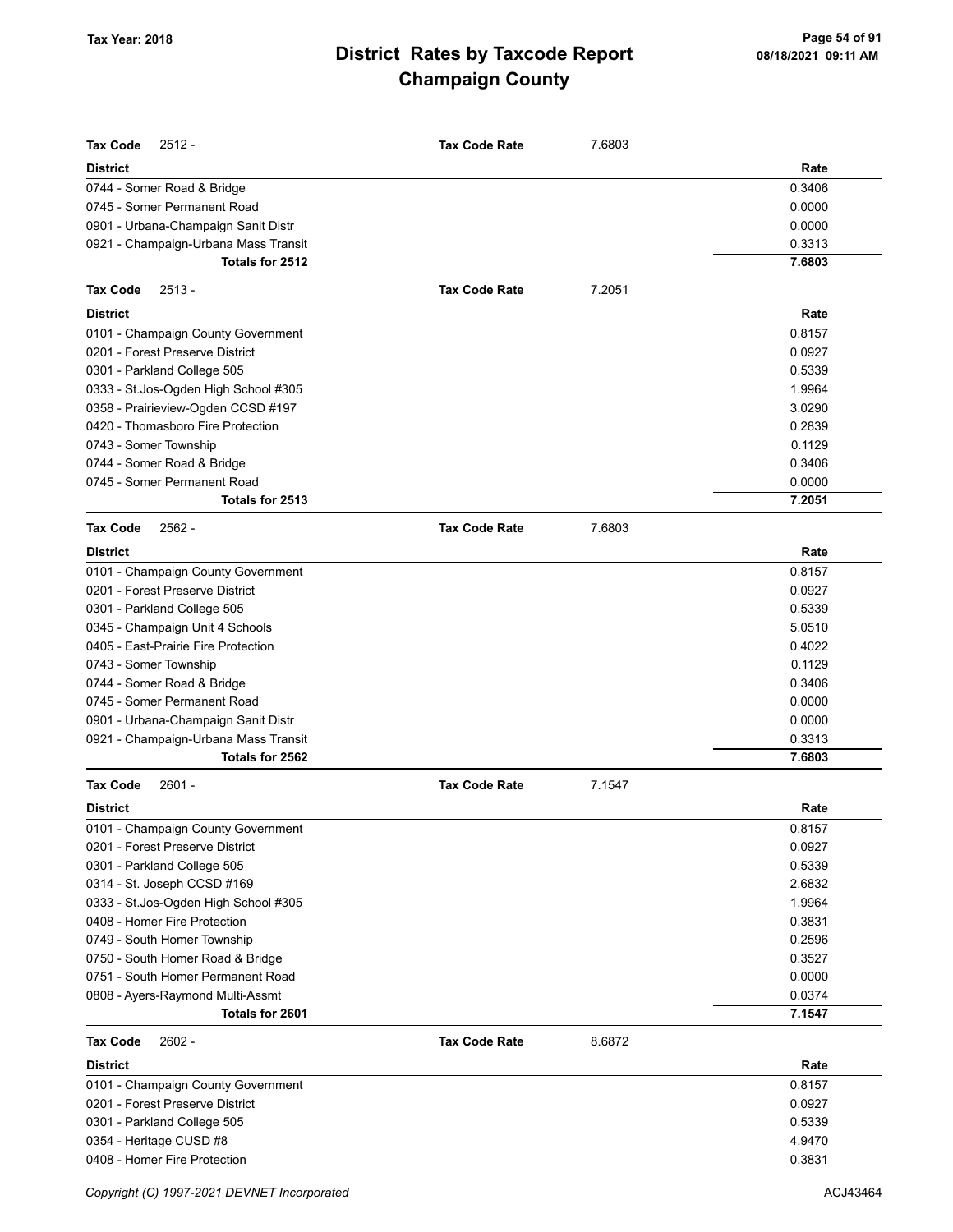| <b>Tax Code</b><br>$2602 -$           | <b>Tax Code Rate</b> | 8.6872 |        |
|---------------------------------------|----------------------|--------|--------|
| <b>District</b>                       |                      |        | Rate   |
| 0512 - Homer Village                  |                      |        | 1.2651 |
| 0749 - South Homer Township           |                      |        | 0.2596 |
| 0750 - South Homer Road & Bridge      |                      |        | 0.3527 |
| 0751 - South Homer Permanent Road     |                      |        | 0.0000 |
| 0808 - Ayers-Raymond Multi-Assmt      |                      |        | 0.0374 |
| Totals for 2602                       |                      |        | 8.6872 |
| <b>Tax Code</b><br>$2603 -$           | <b>Tax Code Rate</b> | 7.4221 |        |
| <b>District</b>                       |                      |        | Rate   |
| 0101 - Champaign County Government    |                      |        | 0.8157 |
| 0201 - Forest Preserve District       |                      |        | 0.0927 |
| 0301 - Parkland College 505           |                      |        | 0.5339 |
| 0354 - Heritage CUSD #8               |                      |        | 4.9470 |
| 0408 - Homer Fire Protection          |                      |        | 0.3831 |
| 0749 - South Homer Township           |                      |        | 0.2596 |
| 0750 - South Homer Road & Bridge      |                      |        | 0.3527 |
| 0751 - South Homer Permanent Road     |                      |        | 0.0000 |
| 0808 - Ayers-Raymond Multi-Assmt      |                      |        | 0.0374 |
| Totals for 2603                       |                      |        | 7.4221 |
| <b>Tax Code</b><br>$2605 -$           | <b>Tax Code Rate</b> | 7.5005 |        |
| <b>District</b>                       |                      |        | Rate   |
| 0101 - Champaign County Government    |                      |        | 0.8157 |
| 0201 - Forest Preserve District       |                      |        | 0.0927 |
| 0301 - Parkland College 505           |                      |        | 0.5339 |
| 0333 - St. Jos-Ogden High School #305 |                      |        | 1.9964 |
| 0358 - Prairieview-Ogden CCSD #197    |                      |        | 3.0290 |
| 0408 - Homer Fire Protection          |                      |        | 0.3831 |
| 0749 - South Homer Township           |                      |        | 0.2596 |
| 0750 - South Homer Road & Bridge      |                      |        | 0.3527 |
| 0751 - South Homer Permanent Road     |                      |        | 0.0000 |
| 0808 - Ayers-Raymond Multi-Assmt      |                      |        | 0.0374 |
| Totals for 2605                       |                      |        | 7.5005 |
| $2650 -$<br><b>Tax Code</b>           | <b>Tax Code Rate</b> | 8.6872 |        |
| <b>District</b>                       |                      |        | Rate   |
| 0101 - Champaign County Government    |                      |        | 0.8157 |
| 0201 - Forest Preserve District       |                      |        | 0.0927 |
| 0301 - Parkland College 505           |                      |        | 0.5339 |
| 0354 - Heritage CUSD #8               |                      |        | 4.9470 |
| 0408 - Homer Fire Protection          |                      |        | 0.3831 |
| 0512 - Homer Village                  |                      |        | 1.2651 |
| 0749 - South Homer Township           |                      |        | 0.2596 |
| 0750 - South Homer Road & Bridge      |                      |        | 0.3527 |
| 0751 - South Homer Permanent Road     |                      |        | 0.0000 |
| 0808 - Ayers-Raymond Multi-Assmt      |                      |        | 0.0374 |
| 1020 - Homer                          |                      |        | 0.0000 |
| Totals for 2650                       |                      |        | 8.6872 |
| <b>Tax Code</b><br>$2702 -$           | <b>Tax Code Rate</b> | 7.1347 |        |
| <b>District</b>                       |                      |        | Rate   |
| 0101 - Champaign County Government    |                      |        | 0.8157 |
| 0201 - Forest Preserve District       |                      |        | 0.0927 |
| 0301 - Parkland College 505           |                      |        | 0.5339 |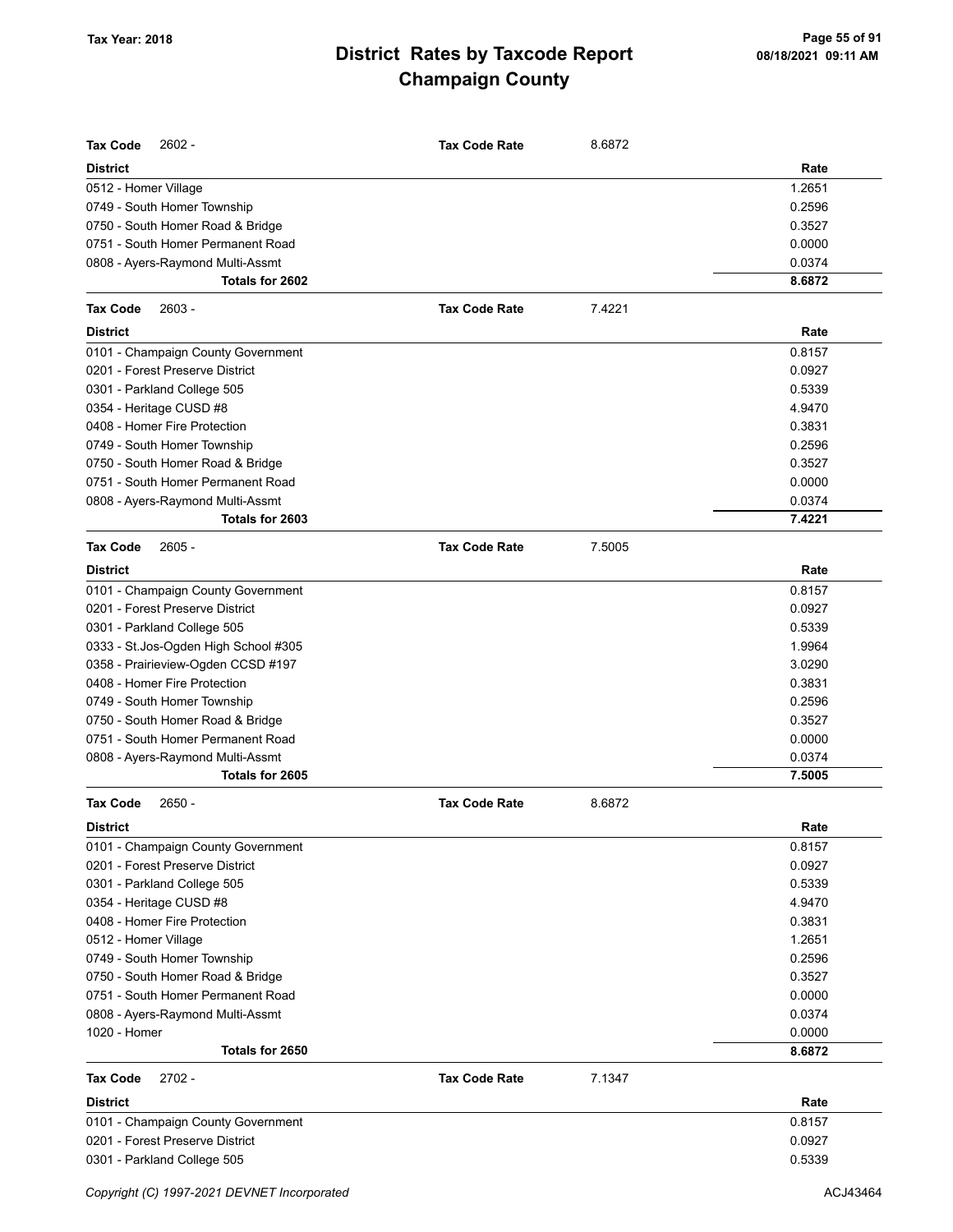| <b>Tax Code</b><br>$2702 -$            | <b>Tax Code Rate</b> | 7.1347 |        |
|----------------------------------------|----------------------|--------|--------|
| <b>District</b>                        |                      |        | Rate   |
| 0314 - St. Joseph CCSD #169            |                      |        | 2.6832 |
| 0333 - St.Jos-Ogden High School #305   |                      |        | 1.9964 |
| 0419 - St. Jos-Stanton Fire Protection |                      |        | 0.2923 |
| 0755 - Stanton Township                |                      |        | 0.2975 |
| 0756 - Stanton Road & Bridge           |                      |        | 0.3872 |
| 0757 - Stanton Permanent Road          |                      |        | 0.0000 |
| 0805 - Ogden-Stanton Multi-Assmt       |                      |        | 0.0358 |
| Totals for 2702                        |                      |        | 7.1347 |
| $2707 -$<br><b>Tax Code</b>            | <b>Tax Code Rate</b> | 7.3481 |        |
| <b>District</b>                        |                      |        | Rate   |
| 0101 - Champaign County Government     |                      |        | 0.8157 |
| 0201 - Forest Preserve District        |                      |        | 0.0927 |
| 0301 - Parkland College 505            |                      |        | 0.5339 |
| 0333 - St. Jos-Ogden High School #305  |                      |        | 1.9964 |
| 0358 - Prairieview-Ogden CCSD #197     |                      |        | 3.0290 |
| 0413 - Ogden-Royal Fire Protection     |                      |        | 0.1599 |
| 0755 - Stanton Township                |                      |        | 0.2975 |
| 0756 - Stanton Road & Bridge           |                      |        | 0.3872 |
| 0757 - Stanton Permanent Road          |                      |        | 0.0000 |
| 0805 - Ogden-Stanton Multi-Assmt       |                      |        | 0.0358 |
| Totals for 2707                        |                      |        | 7.3481 |
| $2708 -$<br><b>Tax Code</b>            | <b>Tax Code Rate</b> | 7.4805 |        |
| <b>District</b>                        |                      |        | Rate   |
| 0101 - Champaign County Government     |                      |        | 0.8157 |
| 0201 - Forest Preserve District        |                      |        | 0.0927 |
| 0301 - Parkland College 505            |                      |        | 0.5339 |
| 0333 - St. Jos-Ogden High School #305  |                      |        | 1.9964 |
| 0358 - Prairieview-Ogden CCSD #197     |                      |        | 3.0290 |
| 0419 - St. Jos-Stanton Fire Protection |                      |        | 0.2923 |
| 0755 - Stanton Township                |                      |        | 0.2975 |
| 0756 - Stanton Road & Bridge           |                      |        | 0.3872 |
| 0757 - Stanton Permanent Road          |                      |        | 0.0000 |
| 0805 - Ogden-Stanton Multi-Assmt       |                      |        | 0.0358 |
| Totals for 2708                        |                      |        | 7.4805 |
| $2709 -$<br><b>Tax Code</b>            | <b>Tax Code Rate</b> | 7.4721 |        |
| <b>District</b>                        |                      |        | Rate   |
| 0101 - Champaign County Government     |                      |        | 0.8157 |
| 0201 - Forest Preserve District        |                      |        | 0.0927 |
| 0301 - Parkland College 505            |                      |        | 0.5339 |
| 0333 - St. Jos-Ogden High School #305  |                      |        | 1.9964 |
| 0358 - Prairieview-Ogden CCSD #197     |                      |        | 3.0290 |
| 0420 - Thomasboro Fire Protection      |                      |        | 0.2839 |
| 0755 - Stanton Township                |                      |        | 0.2975 |
| 0756 - Stanton Road & Bridge           |                      |        | 0.3872 |
| 0757 - Stanton Permanent Road          |                      |        | 0.0000 |
| 0805 - Ogden-Stanton Multi-Assmt       |                      |        | 0.0358 |
| Totals for 2709                        |                      |        | 7.4721 |
| $2801 -$<br><b>Tax Code</b>            | <b>Tax Code Rate</b> | 7.0047 |        |
| <b>District</b>                        |                      |        | Rate   |
| 0101 - Champaign County Government     |                      |        | 0.8157 |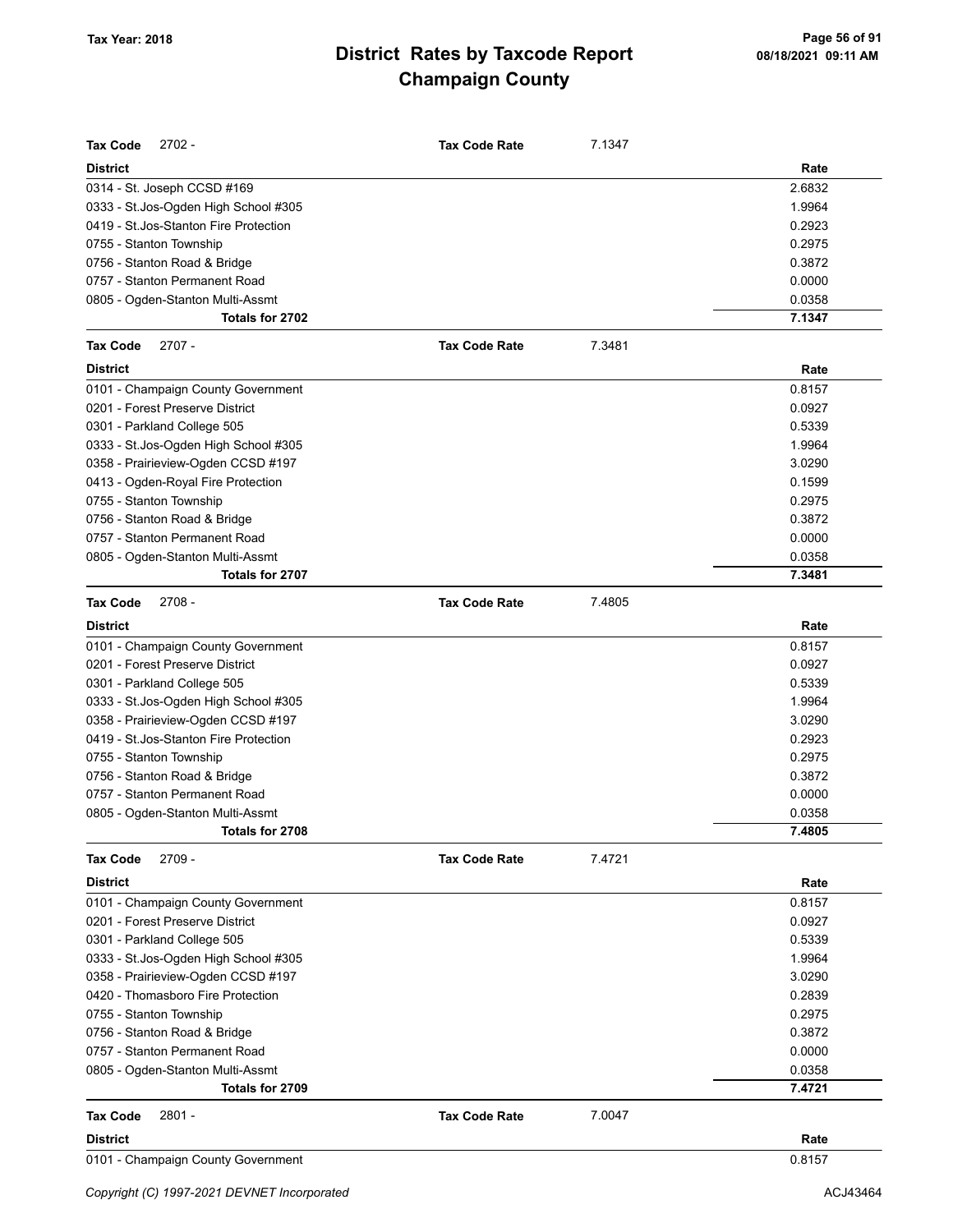| <b>Tax Code</b><br>$2801 -$                 | <b>Tax Code Rate</b> | 7.0047 |          |
|---------------------------------------------|----------------------|--------|----------|
| <b>District</b>                             |                      |        | Rate     |
| 0201 - Forest Preserve District             |                      |        | 0.0927   |
| 0301 - Parkland College 505                 |                      |        | 0.5339   |
| 0314 - St. Joseph CCSD #169                 |                      |        | 2.6832   |
| 0333 - St.Jos-Ogden High School #305        |                      |        | 1.9964   |
| 0419 - St. Jos-Stanton Fire Protection      |                      |        | 0.2923   |
| 0761 - St. Joseph Township                  |                      |        | 0.2812   |
| 0762 - St. Joseph Road & Bridge             |                      |        | 0.3093   |
| 0763 - St. Joseph Permanent Road            |                      |        | 0.0000   |
| Totals for 2801                             |                      |        | 7.0047   |
| $2803 -$<br><b>Tax Code</b>                 | <b>Tax Code Rate</b> | 7.4401 |          |
| <b>District</b>                             |                      |        | Rate     |
| 0101 - Champaign County Government          |                      |        | 0.8157   |
| 0201 - Forest Preserve District             |                      |        | 0.0927   |
| 0301 - Parkland College 505                 |                      |        | 0.5339   |
| 0314 - St. Joseph CCSD #169                 |                      |        | 2.6832   |
| 0333 - St.Jos-Ogden High School #305        |                      |        | 1.9964   |
| 0419 - St. Jos-Stanton Fire Protection      |                      |        | 0.2923   |
| 0524 - St. Joseph Village                   |                      |        | 0.4354   |
| 0761 - St. Joseph Township                  |                      |        | 0.2812   |
| 0762 - St. Joseph Road & Bridge             |                      |        | 0.3093   |
| 0763 - St. Joseph Permanent Road            |                      |        | 0.0000   |
| Totals for 2803                             |                      |        | 7.4401   |
| 2865 -<br><b>Tax Code</b>                   | <b>Tax Code Rate</b> | 7.4401 |          |
| <b>District</b>                             |                      |        | Rate     |
| 0101 - Champaign County Government          |                      |        | 0.8157   |
| 0201 - Forest Preserve District             |                      |        | 0.0927   |
| 0301 - Parkland College 505                 |                      |        | 0.5339   |
| 0314 - St. Joseph CCSD #169                 |                      |        | 2.6832   |
| 0333 - St.Jos-Ogden High School #305        |                      |        | 1.9964   |
| 0419 - St. Jos-Stanton Fire Protection      |                      |        | 0.2923   |
| 0524 - St. Joseph Village                   |                      |        | 0.4354   |
| 0761 - St. Joseph Township                  |                      |        | 0.2812   |
| 0762 - St. Joseph Road & Bridge             |                      |        | 0.3093   |
| 0763 - St. Joseph Permanent Road            |                      |        | 0.0000   |
| Totals for 2865                             |                      |        | 7.4401   |
| $2901 -$<br><b>Tax Code</b>                 | <b>Tax Code Rate</b> | 7.2178 |          |
| <b>District</b>                             |                      |        | Rate     |
| 0101 - Champaign County Government          |                      |        | 0.8157   |
| 0201 - Forest Preserve District             |                      |        | 0.0927   |
| 0301 - Parkland College 505                 |                      |        | 0.5339   |
| 0345 - Champaign Unit 4 Schools             |                      |        | 5.0510   |
| 0767 - Tolono Township                      |                      |        | 0.2072   |
| 0768 - Tolono Road & Bridge                 |                      |        | 0.3870   |
| 0769 - Tolono Permanent Road                |                      |        | 0.0000   |
| 0941 - Tolono Library                       |                      |        | 0.1303   |
| Totals for 2901                             |                      |        | 7.2178   |
| <b>Tax Code</b><br>$2902 -$                 | <b>Tax Code Rate</b> | 6.3680 |          |
| <b>District</b>                             |                      |        | Rate     |
| 0101 - Champaign County Government          |                      |        | 0.8157   |
| 0201 - Forest Preserve District             |                      |        | 0.0927   |
| Copyright (C) 1997-2021 DEVNET Incorporated |                      |        | ACJ43464 |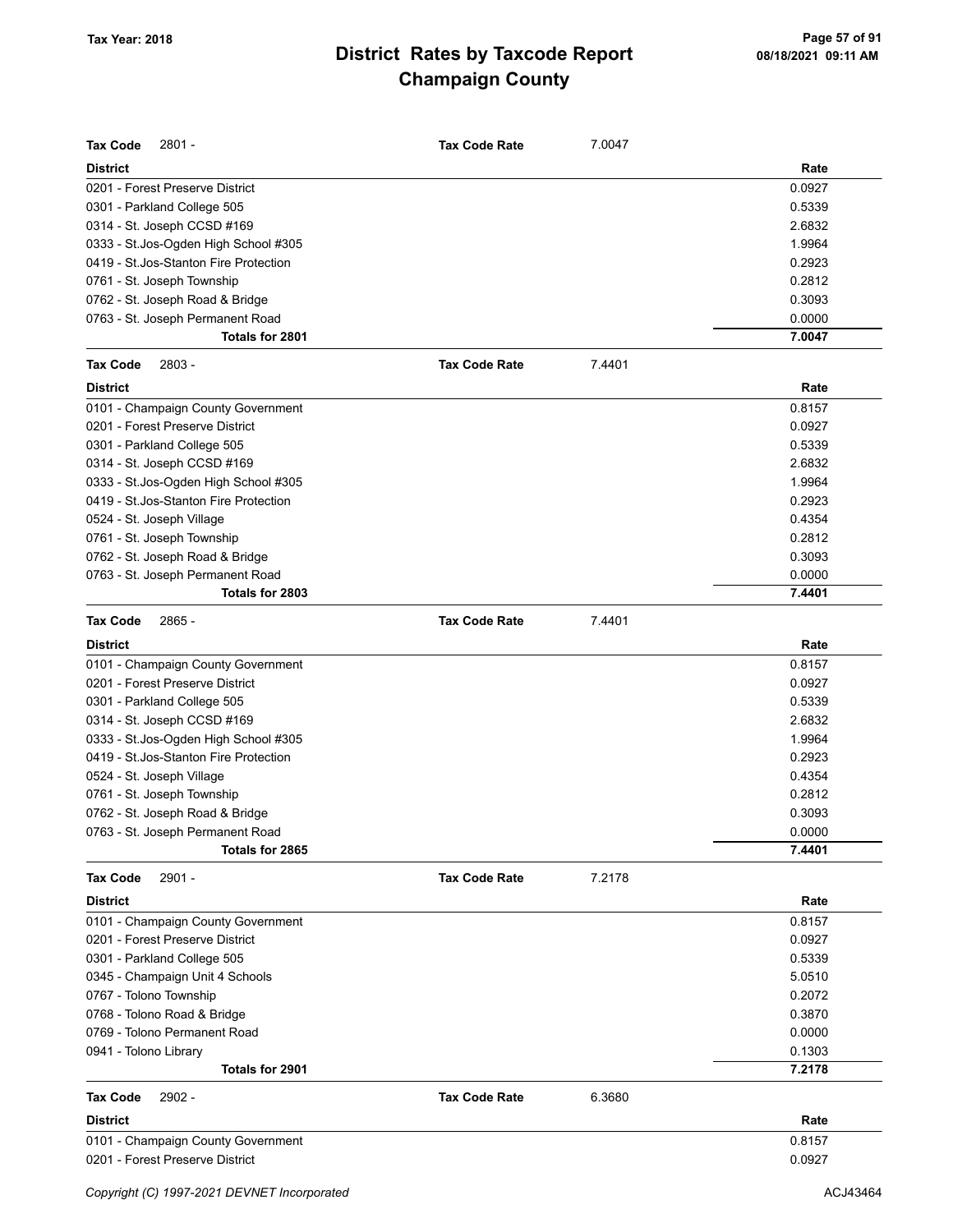| <b>Tax Code</b><br>2902 -          | <b>Tax Code Rate</b> | 6.3680 |        |
|------------------------------------|----------------------|--------|--------|
| <b>District</b>                    |                      |        | Rate   |
| 0301 - Parkland College 505        |                      |        | 0.5339 |
| 0348 - Tolono CUSD #7              |                      |        | 3.9727 |
| 0426 - Tolono Fire Protection      |                      |        | 0.2285 |
| 0767 - Tolono Township             |                      |        | 0.2072 |
| 0768 - Tolono Road & Bridge        |                      |        | 0.3870 |
| 0769 - Tolono Permanent Road       |                      |        | 0.0000 |
| 0941 - Tolono Library              |                      |        | 0.1303 |
| Totals for 2902                    |                      |        | 6.3680 |
| $2903 -$<br><b>Tax Code</b>        | <b>Tax Code Rate</b> | 7.1319 |        |
| <b>District</b>                    |                      |        | Rate   |
| 0101 - Champaign County Government |                      |        | 0.8157 |
| 0201 - Forest Preserve District    |                      |        | 0.0927 |
| 0301 - Parkland College 505        |                      |        | 0.5339 |
| 0348 - Tolono CUSD #7              |                      |        | 3.9727 |
| 0426 - Tolono Fire Protection      |                      |        | 0.2285 |
| 0528 - Tolono Village              |                      |        | 0.4198 |
| 0767 - Tolono Township             |                      |        | 0.2072 |
| 0768 - Tolono Road & Bridge        |                      |        | 0.3870 |
| 0769 - Tolono Permanent Road       |                      |        | 0.0000 |
| 0913 - Tolono Park District        |                      |        | 0.3441 |
| 0941 - Tolono Library              |                      |        | 0.1303 |
| Totals for 2903                    |                      |        | 7.1319 |
| 2903A-<br><b>Tax Code</b>          | <b>Tax Code Rate</b> | 6.7878 |        |
| <b>District</b>                    |                      |        | Rate   |
| 0101 - Champaign County Government |                      |        | 0.8157 |
| 0201 - Forest Preserve District    |                      |        | 0.0927 |
| 0301 - Parkland College 505        |                      |        | 0.5339 |
| 0348 - Tolono CUSD #7              |                      |        | 3.9727 |
| 0426 - Tolono Fire Protection      |                      |        | 0.2285 |
| 0528 - Tolono Village              |                      |        | 0.4198 |
| 0767 - Tolono Township             |                      |        | 0.2072 |
| 0768 - Tolono Road & Bridge        |                      |        | 0.3870 |
| 0769 - Tolono Permanent Road       |                      |        | 0.0000 |
| 0941 - Tolono Library              |                      |        | 0.1303 |
| Totals for 2903A                   |                      |        | 6.7878 |
| 2904 -<br><b>Tax Code</b>          | <b>Tax Code Rate</b> | 6.7052 |        |
| <b>District</b>                    |                      |        | Rate   |
| 0101 - Champaign County Government |                      |        | 0.8157 |
| 0201 - Forest Preserve District    |                      |        | 0.0927 |
| 0301 - Parkland College 505        |                      |        | 0.5339 |
| 0348 - Tolono CUSD #7              |                      |        | 3.9727 |
| 0425 - Sadorus Fire Protection     |                      |        | 0.2758 |
| 0523 - Sadorus Village             |                      |        | 0.2899 |
| 0767 - Tolono Township             |                      |        | 0.2072 |
| 0768 - Tolono Road & Bridge        |                      |        | 0.3870 |
| 0769 - Tolono Permanent Road       |                      |        | 0.0000 |
| 0941 - Tolono Library              |                      |        | 0.1303 |
| Totals for 2904                    |                      |        | 6.7052 |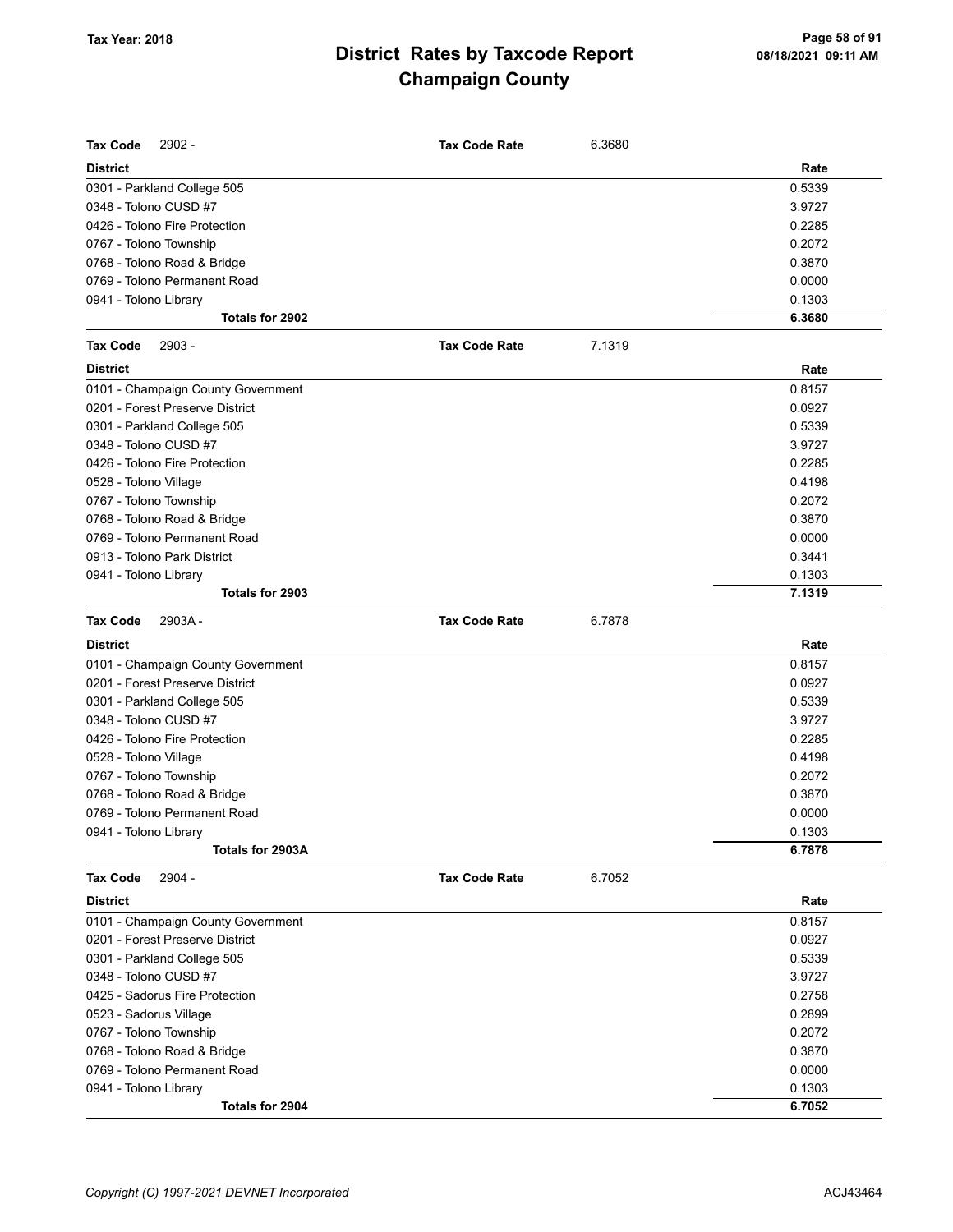| <b>Tax Code</b><br>$2905 -$         | <b>Tax Code Rate</b> | 7.9430 |        |
|-------------------------------------|----------------------|--------|--------|
| <b>District</b>                     |                      |        | Rate   |
| 0101 - Champaign County Government  |                      |        | 0.8157 |
| 0201 - Forest Preserve District     |                      |        | 0.0927 |
| 0301 - Parkland College 505         |                      |        | 0.5339 |
| 0345 - Champaign Unit 4 Schools     |                      |        | 5.0510 |
| 0525 - Savoy Village                |                      |        | 0.7252 |
| 0767 - Tolono Township              |                      |        | 0.2072 |
| 0768 - Tolono Road & Bridge         |                      |        | 0.3870 |
| 0769 - Tolono Permanent Road        |                      |        | 0.0000 |
| 0901 - Urbana-Champaign Sanit Distr |                      |        | 0.0000 |
| 0941 - Tolono Library               |                      |        | 0.1303 |
| Totals for 2905                     |                      |        | 7.9430 |
| <b>Tax Code</b><br>2906 -           | <b>Tax Code Rate</b> | 7.2178 |        |
| <b>District</b>                     |                      |        | Rate   |
| 0101 - Champaign County Government  |                      |        | 0.8157 |
| 0201 - Forest Preserve District     |                      |        | 0.0927 |
| 0301 - Parkland College 505         |                      |        | 0.5339 |
| 0345 - Champaign Unit 4 Schools     |                      |        | 5.0510 |
| 0767 - Tolono Township              |                      |        | 0.2072 |
| 0768 - Tolono Road & Bridge         |                      |        | 0.3870 |
| 0769 - Tolono Permanent Road        |                      |        | 0.0000 |
| 0901 - Urbana-Champaign Sanit Distr |                      |        | 0.0000 |
| 0941 - Tolono Library               |                      |        | 0.1303 |
| Totals for 2906                     |                      |        | 7.2178 |
| <b>Tax Code</b><br>2907 -           | <b>Tax Code Rate</b> | 6.3708 |        |
|                                     |                      |        |        |
| <b>District</b>                     |                      |        | Rate   |
| 0101 - Champaign County Government  |                      |        | 0.8157 |
| 0201 - Forest Preserve District     |                      |        | 0.0927 |
| 0301 - Parkland College 505         |                      |        | 0.5339 |
| 0348 - Tolono CUSD #7               |                      |        | 3.9727 |
| 0424 - Scott Fire Protection        |                      |        | 0.2313 |
| 0767 - Tolono Township              |                      |        | 0.2072 |
| 0768 - Tolono Road & Bridge         |                      |        | 0.3870 |
| 0769 - Tolono Permanent Road        |                      |        | 0.0000 |
| 0941 - Tolono Library               |                      |        | 0.1303 |
| Totals for 2907                     |                      |        | 6.3708 |
| 2908 -<br><b>Tax Code</b>           | <b>Tax Code Rate</b> | 7.4491 |        |
| <b>District</b>                     |                      |        | Rate   |
| 0101 - Champaign County Government  |                      |        | 0.8157 |
| 0201 - Forest Preserve District     |                      |        | 0.0927 |
| 0301 - Parkland College 505         |                      |        | 0.5339 |
| 0345 - Champaign Unit 4 Schools     |                      |        | 5.0510 |
| 0424 - Scott Fire Protection        |                      |        | 0.2313 |
| 0767 - Tolono Township              |                      |        | 0.2072 |
| 0768 - Tolono Road & Bridge         |                      |        | 0.3870 |
| 0769 - Tolono Permanent Road        |                      |        | 0.0000 |
| 0941 - Tolono Library               |                      |        | 0.1303 |
| Totals for 2908                     |                      |        | 7.4491 |
| 2909 -<br><b>Tax Code</b>           | <b>Tax Code Rate</b> | 6.4153 |        |
| District                            |                      |        | Rate   |
| 0101 - Champaign County Government  |                      |        | 0.8157 |
|                                     |                      |        |        |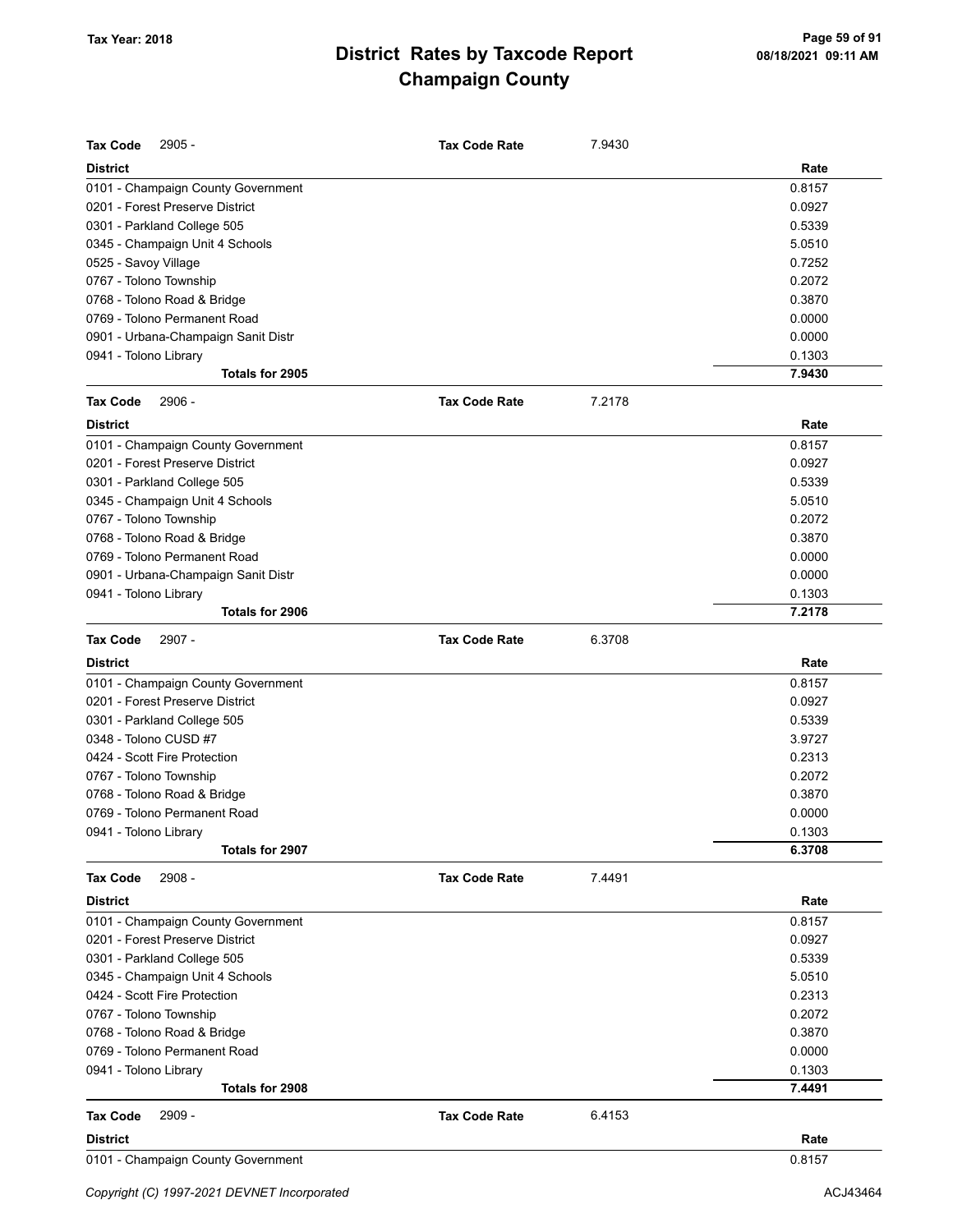| <b>Tax Code</b><br>$2909 -$          | <b>Tax Code Rate</b> | 6.4153 |        |
|--------------------------------------|----------------------|--------|--------|
| <b>District</b>                      |                      |        | Rate   |
| 0201 - Forest Preserve District      |                      |        | 0.0927 |
| 0301 - Parkland College 505          |                      |        | 0.5339 |
| 0348 - Tolono CUSD #7                |                      |        | 3.9727 |
| 0425 - Sadorus Fire Protection       |                      |        | 0.2758 |
| 0767 - Tolono Township               |                      |        | 0.2072 |
| 0768 - Tolono Road & Bridge          |                      |        | 0.3870 |
| 0769 - Tolono Permanent Road         |                      |        | 0.0000 |
| 0941 - Tolono Library                |                      |        | 0.1303 |
| Totals for 2909                      |                      |        | 6.4153 |
| $2910 -$<br><b>Tax Code</b>          | <b>Tax Code Rate</b> | 6.1395 |        |
| <b>District</b>                      |                      |        | Rate   |
| 0101 - Champaign County Government   |                      |        | 0.8157 |
| 0201 - Forest Preserve District      |                      |        | 0.0927 |
| 0301 - Parkland College 505          |                      |        | 0.5339 |
| 0348 - Tolono CUSD #7                |                      |        | 3.9727 |
| 0767 - Tolono Township               |                      |        | 0.2072 |
| 0768 - Tolono Road & Bridge          |                      |        | 0.3870 |
| 0769 - Tolono Permanent Road         |                      |        | 0.0000 |
| 0941 - Tolono Library                |                      |        | 0.1303 |
| Totals for 2910                      |                      |        | 6.1395 |
| <b>Tax Code</b><br>$2911 -$          | <b>Tax Code Rate</b> | 7.9430 |        |
| <b>District</b>                      |                      |        | Rate   |
| 0101 - Champaign County Government   |                      |        | 0.8157 |
| 0201 - Forest Preserve District      |                      |        | 0.0927 |
| 0301 - Parkland College 505          |                      |        | 0.5339 |
| 0345 - Champaign Unit 4 Schools      |                      |        | 5.0510 |
| 0525 - Savoy Village                 |                      |        | 0.7252 |
| 0767 - Tolono Township               |                      |        | 0.2072 |
| 0768 - Tolono Road & Bridge          |                      |        | 0.3870 |
| 0769 - Tolono Permanent Road         |                      |        | 0.0000 |
| 0941 - Tolono Library                |                      |        | 0.1303 |
| Totals for 2911                      |                      |        | 7.9430 |
| 2912 -<br>Tax Code                   | <b>Tax Code Rate</b> | 8.2743 |        |
| <b>District</b>                      |                      |        | Rate   |
| 0101 - Champaign County Government   |                      |        | 0.8157 |
| 0201 - Forest Preserve District      |                      |        | 0.0927 |
| 0301 - Parkland College 505          |                      |        | 0.5339 |
| 0345 - Champaign Unit 4 Schools      |                      |        | 5.0510 |
| 0525 - Savoy Village                 |                      |        | 0.7252 |
| 0767 - Tolono Township               |                      |        | 0.2072 |
| 0768 - Tolono Road & Bridge          |                      |        | 0.3870 |
| 0769 - Tolono Permanent Road         |                      |        | 0.0000 |
| 0901 - Urbana-Champaign Sanit Distr  |                      |        | 0.0000 |
| 0921 - Champaign-Urbana Mass Transit |                      |        | 0.3313 |
| 0941 - Tolono Library                |                      |        | 0.1303 |
| Totals for 2912                      |                      |        | 8.2743 |
| <b>Tax Code</b><br>$2913 -$          | <b>Tax Code Rate</b> | 7.5491 |        |
| <b>District</b>                      |                      |        | Rate   |
| 0101 - Champaign County Government   |                      |        | 0.8157 |
| 0201 - Forest Preserve District      |                      |        | 0.0927 |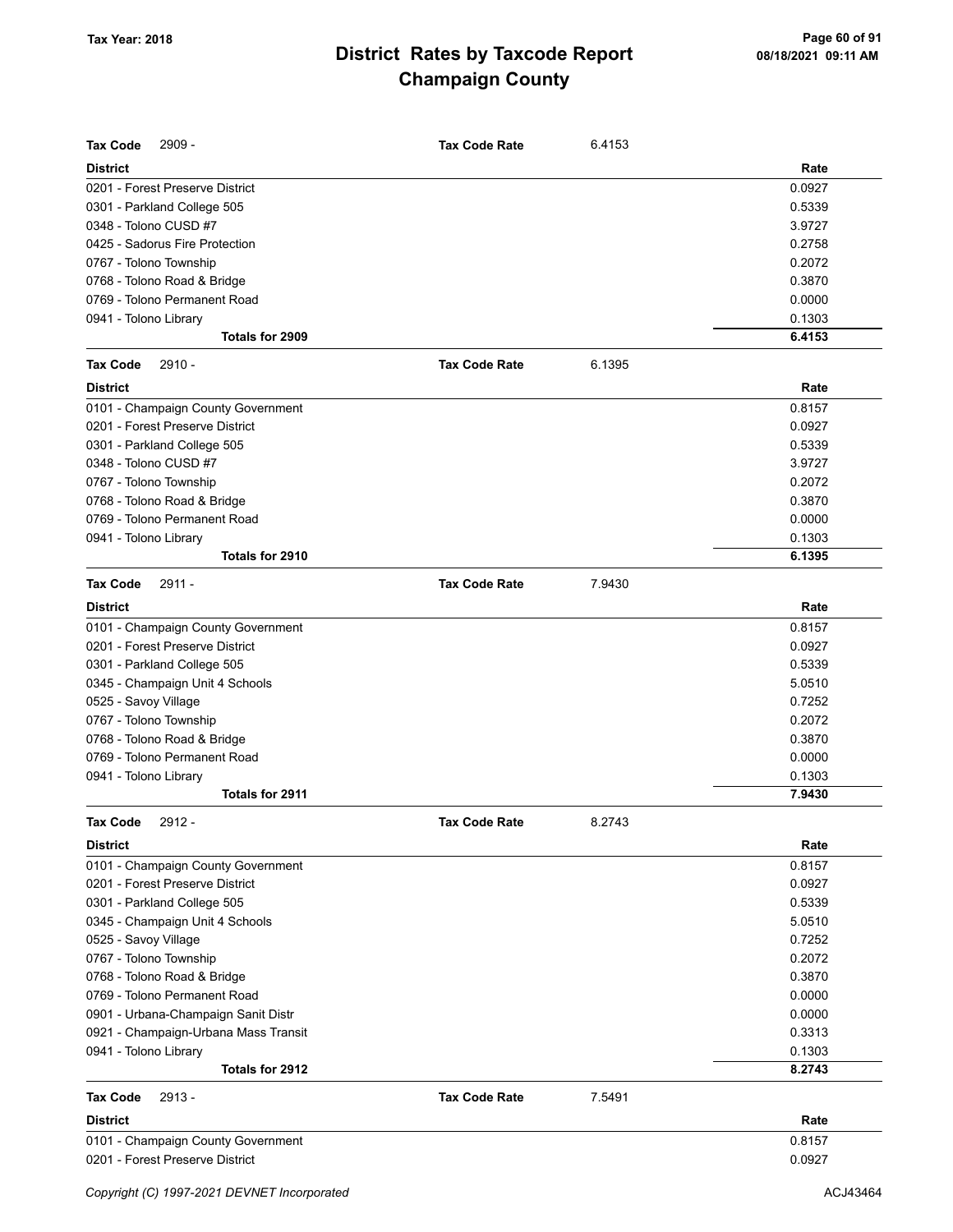| <b>Tax Code</b><br>$2913 -$          | <b>Tax Code Rate</b> | 7.5491 |        |
|--------------------------------------|----------------------|--------|--------|
| <b>District</b>                      |                      |        | Rate   |
| 0301 - Parkland College 505          |                      |        | 0.5339 |
| 0345 - Champaign Unit 4 Schools      |                      |        | 5.0510 |
| 0767 - Tolono Township               |                      |        | 0.2072 |
| 0768 - Tolono Road & Bridge          |                      |        | 0.3870 |
| 0769 - Tolono Permanent Road         |                      |        | 0.0000 |
| 0901 - Urbana-Champaign Sanit Distr  |                      |        | 0.0000 |
| 0921 - Champaign-Urbana Mass Transit |                      |        | 0.3313 |
| 0941 - Tolono Library                |                      |        | 0.1303 |
| Totals for 2913                      |                      |        | 7.5491 |
| 2914 -<br><b>Tax Code</b>            | <b>Tax Code Rate</b> | 7.5491 |        |
| <b>District</b>                      |                      |        | Rate   |
| 0101 - Champaign County Government   |                      |        | 0.8157 |
| 0201 - Forest Preserve District      |                      |        | 0.0927 |
| 0301 - Parkland College 505          |                      |        | 0.5339 |
| 0345 - Champaign Unit 4 Schools      |                      |        | 5.0510 |
| 0767 - Tolono Township               |                      |        | 0.2072 |
| 0768 - Tolono Road & Bridge          |                      |        | 0.3870 |
| 0769 - Tolono Permanent Road         |                      |        | 0.0000 |
| 0921 - Champaign-Urbana Mass Transit |                      |        | 0.3313 |
| 0941 - Tolono Library                |                      |        | 0.1303 |
| Totals for 2914                      |                      |        | 7.5491 |
| <b>Tax Code</b><br>2950 -            | <b>Tax Code Rate</b> | 7.1319 |        |
| <b>District</b>                      |                      |        | Rate   |
| 0101 - Champaign County Government   |                      |        | 0.8157 |
| 0201 - Forest Preserve District      |                      |        | 0.0927 |
| 0301 - Parkland College 505          |                      |        | 0.5339 |
| 0348 - Tolono CUSD #7                |                      |        | 3.9727 |
| 0426 - Tolono Fire Protection        |                      |        | 0.2285 |
| 0528 - Tolono Village                |                      |        | 0.4198 |
| 0767 - Tolono Township               |                      |        | 0.2072 |
| 0768 - Tolono Road & Bridge          |                      |        | 0.3870 |
| 0769 - Tolono Permanent Road         |                      |        | 0.0000 |
| 0913 - Tolono Park District          |                      |        | 0.3441 |
| 0941 - Tolono Library                |                      |        | 0.1303 |
| 1060 - Tolono                        |                      |        | 0.0000 |
| Totals for 2950                      |                      |        | 7.1319 |
| <b>Tax Code</b><br>2955 -            | <b>Tax Code Rate</b> | 7.9430 |        |
| <b>District</b>                      |                      |        | Rate   |
| 0101 - Champaign County Government   |                      |        | 0.8157 |
| 0201 - Forest Preserve District      |                      |        | 0.0927 |
| 0301 - Parkland College 505          |                      |        | 0.5339 |
| 0345 - Champaign Unit 4 Schools      |                      |        | 5.0510 |
| 0525 - Savoy Village                 |                      |        | 0.7252 |
| 0767 - Tolono Township               |                      |        | 0.2072 |
| 0768 - Tolono Road & Bridge          |                      |        | 0.3870 |
| 0769 - Tolono Permanent Road         |                      |        | 0.0000 |
| 0901 - Urbana-Champaign Sanit Distr  |                      |        | 0.0000 |
| 0941 - Tolono Library                |                      |        | 0.1303 |
| 1051 - Savoy I                       |                      |        | 0.0000 |
| Totals for 2955                      |                      |        | 7.9430 |
|                                      |                      |        |        |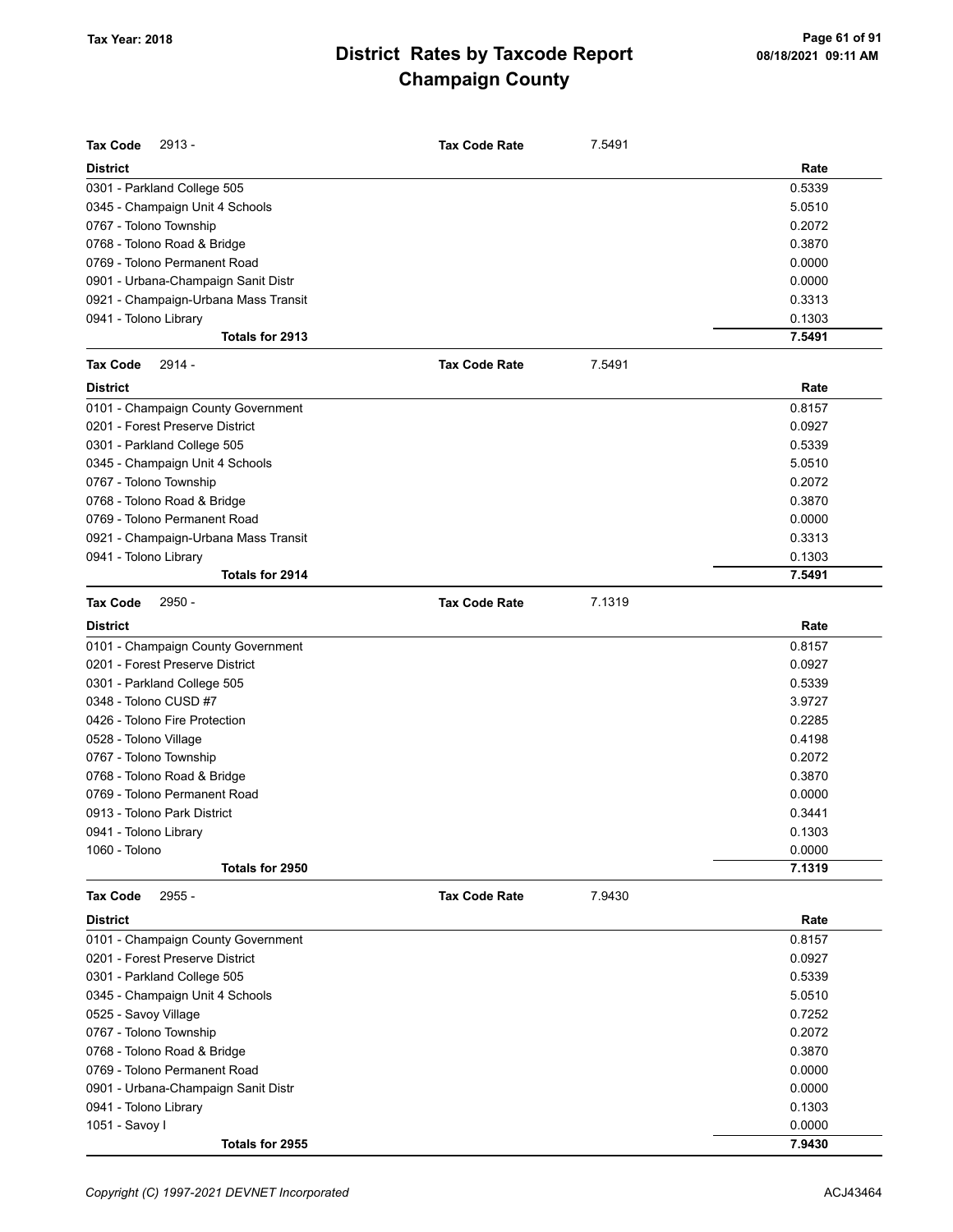| <b>Tax Code</b><br>2956 -              | <b>Tax Code Rate</b> | 8.2743 |        |
|----------------------------------------|----------------------|--------|--------|
| <b>District</b>                        |                      |        | Rate   |
| 0101 - Champaign County Government     |                      |        | 0.8157 |
| 0201 - Forest Preserve District        |                      |        | 0.0927 |
| 0301 - Parkland College 505            |                      |        | 0.5339 |
| 0345 - Champaign Unit 4 Schools        |                      |        | 5.0510 |
| 0525 - Savoy Village                   |                      |        | 0.7252 |
| 0767 - Tolono Township                 |                      |        | 0.2072 |
| 0768 - Tolono Road & Bridge            |                      |        | 0.3870 |
| 0769 - Tolono Permanent Road           |                      |        | 0.0000 |
| 0901 - Urbana-Champaign Sanit Distr    |                      |        | 0.0000 |
| 0921 - Champaign-Urbana Mass Transit   |                      |        | 0.3313 |
| 0941 - Tolono Library                  |                      |        | 0.1303 |
| 1051 - Savoy I                         |                      |        | 0.0000 |
| Totals for 2956                        |                      |        | 8.2743 |
| <b>Tax Code</b><br>$3001 -$            | <b>Tax Code Rate</b> | 7.0962 |        |
| <b>District</b>                        |                      |        | Rate   |
| 0101 - Champaign County Government     |                      |        | 0.8157 |
| 0201 - Forest Preserve District        |                      |        | 0.0927 |
| 0301 - Parkland College 505            |                      |        | 0.5339 |
| 0345 - Champaign Unit 4 Schools        |                      |        | 5.0510 |
| 0773 - Urbana Township                 |                      |        | 0.1943 |
| 0774 - Urbana Road & Bridge            |                      |        | 0.4086 |
| 0775 - Urbana Permanent Road           |                      |        | 0.0000 |
| Totals for 3001                        |                      |        | 7.0962 |
| <b>Tax Code</b><br>$3004 -$            | <b>Tax Code Rate</b> | 8.0097 |        |
|                                        |                      |        |        |
| <b>District</b>                        |                      |        | Rate   |
| 0101 - Champaign County Government     |                      |        | 0.8157 |
| 0201 - Forest Preserve District        |                      |        | 0.0927 |
| 0301 - Parkland College 505            |                      |        | 0.5339 |
| 0351 - Urbana Unit 116 Schools         |                      |        | 5.6722 |
| 0419 - St. Jos-Stanton Fire Protection |                      |        | 0.2923 |
| 0773 - Urbana Township                 |                      |        | 0.1943 |
| 0774 - Urbana Road & Bridge            |                      |        | 0.4086 |
| 0775 - Urbana Permanent Road           |                      |        | 0.0000 |
| Totals for 3004                        |                      |        | 8.0097 |
| $3005 -$<br><b>Tax Code</b>            | <b>Tax Code Rate</b> | 7.7174 |        |
| <b>District</b>                        |                      |        | Rate   |
| 0101 - Champaign County Government     |                      |        | 0.8157 |
| 0201 - Forest Preserve District        |                      |        | 0.0927 |
| 0301 - Parkland College 505            |                      |        | 0.5339 |
| 0351 - Urbana Unit 116 Schools         |                      |        | 5.6722 |
| 0773 - Urbana Township                 |                      |        | 0.1943 |
| 0774 - Urbana Road & Bridge            |                      |        | 0.4086 |
| 0775 - Urbana Permanent Road           |                      |        |        |
|                                        |                      |        | 0.0000 |
| Totals for 3005                        |                      |        | 7.7174 |
| <b>Tax Code</b><br>$3005B -$           | <b>Tax Code Rate</b> | 8.0261 |        |
| <b>District</b>                        |                      |        | Rate   |
| 0101 - Champaign County Government     |                      |        | 0.8157 |
| 0201 - Forest Preserve District        |                      |        | 0.0927 |
| 0301 - Parkland College 505            |                      |        | 0.5339 |
| 0351 - Urbana Unit 116 Schools         |                      |        | 5.6722 |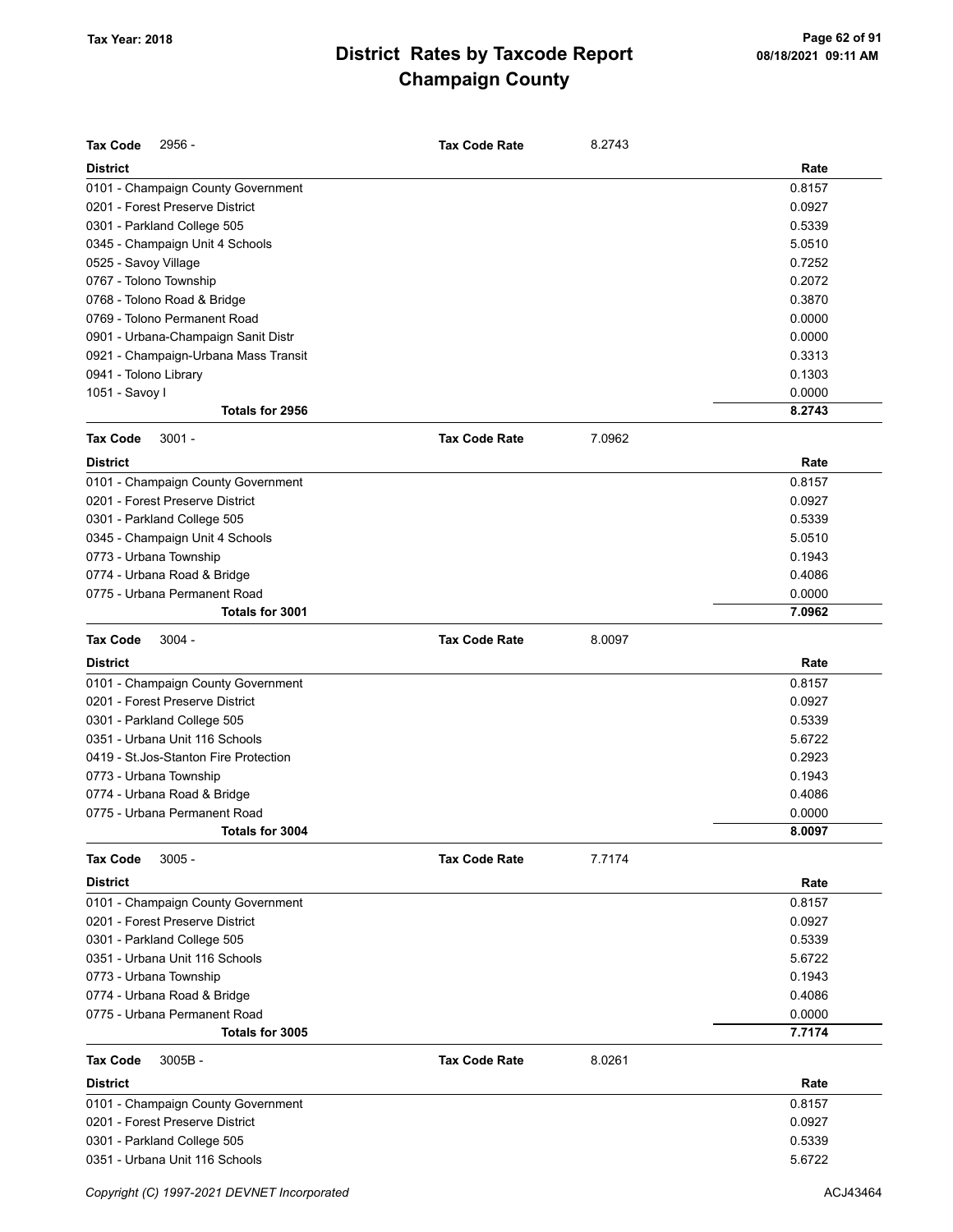| <b>Tax Code</b><br>$3005B -$<br><b>District</b> | <b>Tax Code Rate</b> | 8.0261 | Rate   |
|-------------------------------------------------|----------------------|--------|--------|
| 0403 - Carroll Fire Protection                  |                      |        | 0.3087 |
| 0773 - Urbana Township                          |                      |        | 0.1943 |
| 0774 - Urbana Road & Bridge                     |                      |        | 0.4086 |
| 0775 - Urbana Permanent Road                    |                      |        | 0.0000 |
| Totals for 3005B                                |                      |        | 8.0261 |
| <b>Tax Code</b><br>$3005C -$                    | <b>Tax Code Rate</b> | 8.4872 |        |
| <b>District</b>                                 |                      |        | Rate   |
| 0101 - Champaign County Government              |                      |        | 0.8157 |
| 0201 - Forest Preserve District                 |                      |        | 0.0927 |
| 0301 - Parkland College 505                     |                      |        | 0.5339 |
| 0351 - Urbana Unit 116 Schools                  |                      |        | 5.6722 |
| 0406 - Edge-Scott Fire Protection               |                      |        | 0.4385 |
| 0773 - Urbana Township                          |                      |        | 0.1943 |
| 0774 - Urbana Road & Bridge                     |                      |        | 0.4086 |
| 0775 - Urbana Permanent Road                    |                      |        | 0.0000 |
| 0921 - Champaign-Urbana Mass Transit            |                      |        | 0.3313 |
| Totals for 3005C                                |                      |        | 8.4872 |
| <b>Tax Code</b><br>$3005D -$                    | <b>Tax Code Rate</b> | 9.7155 |        |
| <b>District</b>                                 |                      |        | Rate   |
| 0101 - Champaign County Government              |                      |        | 0.8157 |
| 0201 - Forest Preserve District                 |                      |        | 0.0927 |
| 0301 - Parkland College 505                     |                      |        | 0.5339 |
| 0351 - Urbana Unit 116 Schools                  |                      |        | 5.6722 |
| 0406 - Edge-Scott Fire Protection               |                      |        | 0.4385 |
| 0773 - Urbana Township                          |                      |        | 0.1943 |
| 0774 - Urbana Road & Bridge                     |                      |        | 0.4086 |
| 0775 - Urbana Permanent Road                    |                      |        | 0.0000 |
| 0914 - Urbana Park District                     |                      |        | 1.2283 |
| 0921 - Champaign-Urbana Mass Transit            |                      |        | 0.3313 |
| Totals for 3005D                                |                      |        | 9.7155 |
| <b>Tax Code</b><br>$3006C -$                    | <b>Tax Code Rate</b> | 8.4872 |        |
| <b>District</b>                                 |                      |        | Rate   |
| 0101 - Champaign County Government              |                      |        | 0.8157 |
| 0201 - Forest Preserve District                 |                      |        | 0.0927 |
| 0301 - Parkland College 505                     |                      |        | 0.5339 |
| 0351 - Urbana Unit 116 Schools                  |                      |        | 5.6722 |
| 0406 - Edge-Scott Fire Protection               |                      |        | 0.4385 |
| 0773 - Urbana Township                          |                      |        | 0.1943 |
| 0774 - Urbana Road & Bridge                     |                      |        | 0.4086 |
| 0775 - Urbana Permanent Road                    |                      |        | 0.0000 |
| 0901 - Urbana-Champaign Sanit Distr             |                      |        | 0.0000 |
| 0921 - Champaign-Urbana Mass Transit            |                      |        | 0.3313 |
| Totals for 3006C                                |                      |        | 8.4872 |
| <b>Tax Code</b><br>$3006D -$                    | <b>Tax Code Rate</b> | 9.7155 |        |
| <b>District</b>                                 |                      |        | Rate   |
| 0101 - Champaign County Government              |                      |        | 0.8157 |
| 0201 - Forest Preserve District                 |                      |        | 0.0927 |
| 0301 - Parkland College 505                     |                      |        | 0.5339 |
| 0351 - Urbana Unit 116 Schools                  |                      |        | 5.6722 |
| 0406 - Edge-Scott Fire Protection               |                      |        | 0.4385 |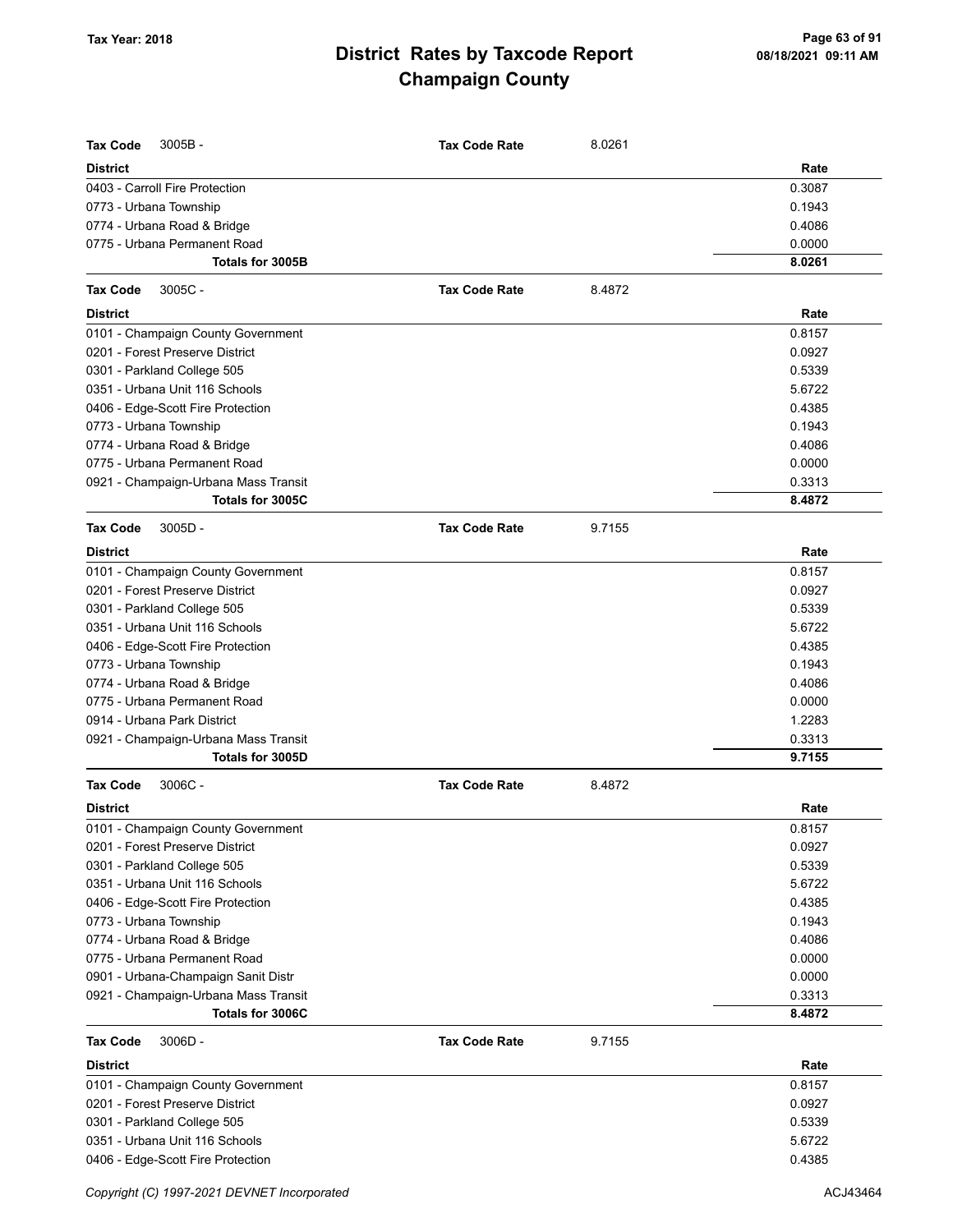| <b>Tax Code</b><br>$3006D -$           | <b>Tax Code Rate</b> | 9.7155 |        |
|----------------------------------------|----------------------|--------|--------|
| <b>District</b>                        |                      |        | Rate   |
| 0773 - Urbana Township                 |                      |        | 0.1943 |
| 0774 - Urbana Road & Bridge            |                      |        | 0.4086 |
| 0775 - Urbana Permanent Road           |                      |        | 0.0000 |
| 0901 - Urbana-Champaign Sanit Distr    |                      |        | 0.0000 |
| 0914 - Urbana Park District            |                      |        | 1.2283 |
| 0921 - Champaign-Urbana Mass Transit   |                      |        | 0.3313 |
| Totals for 3006D                       |                      |        | 9.7155 |
| <b>Tax Code</b><br>$3007 -$            | <b>Tax Code Rate</b> | 9.1464 |        |
| <b>District</b>                        |                      |        | Rate   |
| 0101 - Champaign County Government     |                      |        | 0.8157 |
| 0201 - Forest Preserve District        |                      |        | 0.0927 |
| 0301 - Parkland College 505            |                      |        | 0.5339 |
| 0351 - Urbana Unit 116 Schools         |                      |        | 5.6722 |
| 0415 - Philo Fire Protection           |                      |        | 0.2007 |
| 0773 - Urbana Township                 |                      |        | 0.1943 |
| 0774 - Urbana Road & Bridge            |                      |        | 0.4086 |
| 0775 - Urbana Permanent Road           |                      |        | 0.0000 |
| 0914 - Urbana Park District            |                      |        | 1.2283 |
| Totals for 3007                        |                      |        | 9.1464 |
| <b>Tax Code</b><br>$3009 -$            | <b>Tax Code Rate</b> | 7.0171 |        |
| <b>District</b>                        |                      |        | Rate   |
| 0101 - Champaign County Government     |                      |        | 0.8157 |
| 0201 - Forest Preserve District        |                      |        | 0.0927 |
| 0301 - Parkland College 505            |                      |        | 0.5339 |
| 0314 - St. Joseph CCSD #169            |                      |        | 2.6832 |
| 0333 - St.Jos-Ogden High School #305   |                      |        | 1.9964 |
| 0419 - St. Jos-Stanton Fire Protection |                      |        | 0.2923 |
| 0773 - Urbana Township                 |                      |        | 0.1943 |
| 0774 - Urbana Road & Bridge            |                      |        | 0.4086 |
| 0775 - Urbana Permanent Road           |                      |        | 0.0000 |
| Totals for 3009                        |                      |        | 7.0171 |
| <b>Tax Code</b><br>$3010 -$            | <b>Tax Code Rate</b> | 7.9181 |        |
| <b>District</b>                        |                      |        | Rate   |
| 0101 - Champaign County Government     |                      |        | 0.8157 |
| 0201 - Forest Preserve District        |                      |        | 0.0927 |
| 0301 - Parkland College 505            |                      |        | 0.5339 |
| 0351 - Urbana Unit 116 Schools         |                      |        | 5.6722 |
| 0415 - Philo Fire Protection           |                      |        | 0.2007 |
| 0773 - Urbana Township                 |                      |        | 0.1943 |
| 0774 - Urbana Road & Bridge            |                      |        | 0.4086 |
| 0775 - Urbana Permanent Road           |                      |        | 0.0000 |
| Totals for 3010                        |                      |        | 7.9181 |
| $3011 -$<br><b>Tax Code</b>            | <b>Tax Code Rate</b> | 7.0335 |        |
| <b>District</b>                        |                      |        | Rate   |
| 0101 - Champaign County Government     |                      |        | 0.8157 |
| 0201 - Forest Preserve District        |                      |        | 0.0927 |
| 0301 - Parkland College 505            |                      |        | 0.5339 |
| 0314 - St. Joseph CCSD #169            |                      |        | 2.6832 |
| 0333 - St.Jos-Ogden High School #305   |                      |        | 1.9964 |
| 0403 - Carroll Fire Protection         |                      |        | 0.3087 |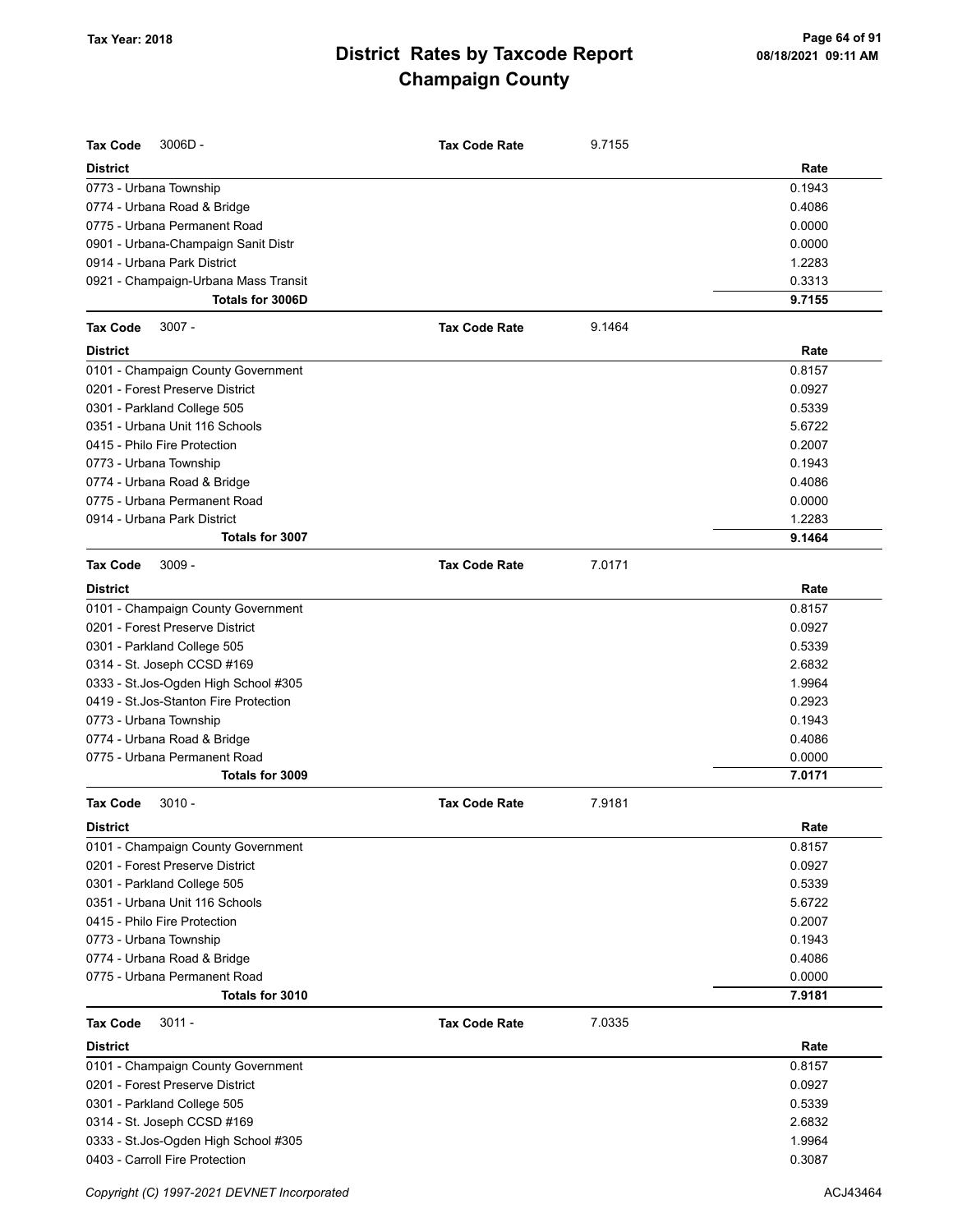| <b>Tax Code</b><br>$3011 -$                     | <b>Tax Code Rate</b> | 7.0335 |                  |
|-------------------------------------------------|----------------------|--------|------------------|
| <b>District</b>                                 |                      |        | Rate             |
| 0773 - Urbana Township                          |                      |        | 0.1943           |
| 0774 - Urbana Road & Bridge                     |                      |        | 0.4086           |
| 0775 - Urbana Permanent Road<br>Totals for 3011 |                      |        | 0.0000<br>7.0335 |
|                                                 |                      |        |                  |
| <b>Tax Code</b><br>$3012 -$                     | <b>Tax Code Rate</b> | 8.3574 |                  |
| <b>District</b>                                 |                      |        | Rate             |
| 0101 - Champaign County Government              |                      |        | 0.8157           |
| 0201 - Forest Preserve District                 |                      |        | 0.0927           |
| 0301 - Parkland College 505                     |                      |        | 0.5339           |
| 0351 - Urbana Unit 116 Schools                  |                      |        | 5.6722           |
| 0403 - Carroll Fire Protection                  |                      |        | 0.3087           |
| 0773 - Urbana Township                          |                      |        | 0.1943           |
| 0774 - Urbana Road & Bridge                     |                      |        | 0.4086           |
| 0775 - Urbana Permanent Road                    |                      |        | 0.0000           |
| 0921 - Champaign-Urbana Mass Transit            |                      |        | 0.3313           |
| Totals for 3012                                 |                      |        | 8.3574           |
| <b>Tax Code</b><br>$3014 -$                     | <b>Tax Code Rate</b> | 8.3574 |                  |
| <b>District</b>                                 |                      |        | Rate             |
| 0101 - Champaign County Government              |                      |        | 0.8157           |
| 0201 - Forest Preserve District                 |                      |        | 0.0927           |
| 0301 - Parkland College 505                     |                      |        | 0.5339           |
| 0351 - Urbana Unit 116 Schools                  |                      |        | 5.6722           |
| 0403 - Carroll Fire Protection                  |                      |        | 0.3087           |
| 0773 - Urbana Township                          |                      |        | 0.1943           |
| 0774 - Urbana Road & Bridge                     |                      |        | 0.4086           |
| 0775 - Urbana Permanent Road                    |                      |        | 0.0000           |
| 0901 - Urbana-Champaign Sanit Distr             |                      |        | 0.0000           |
| 0921 - Champaign-Urbana Mass Transit            |                      |        | 0.3313           |
| Totals for 3014                                 |                      |        | 8.3574           |
| $3016 -$<br><b>Tax Code</b>                     | <b>Tax Code Rate</b> | 8.4509 |                  |
| <b>District</b>                                 |                      |        | Rate             |
| 0101 - Champaign County Government              |                      |        | 0.8157           |
| 0201 - Forest Preserve District                 |                      |        | 0.0927           |
| 0301 - Parkland College 505                     |                      |        | 0.5339           |
| 0351 - Urbana Unit 116 Schools                  |                      |        | 5.6722           |
| 0405 - East-Prairie Fire Protection             |                      |        | 0.4022           |
| 0773 - Urbana Township                          |                      |        | 0.1943           |
| 0774 - Urbana Road & Bridge                     |                      |        | 0.4086           |
| 0775 - Urbana Permanent Road                    |                      |        | 0.0000           |
| 0901 - Urbana-Champaign Sanit Distr             |                      |        | 0.0000           |
| 0921 - Champaign-Urbana Mass Transit            |                      |        | 0.3313           |
| Totals for 3016                                 |                      |        | 8.4509           |
| $3018 -$<br><b>Tax Code</b>                     | <b>Tax Code Rate</b> | 7.1633 |                  |
| <b>District</b>                                 |                      |        | Rate             |
| 0101 - Champaign County Government              |                      |        | 0.8157           |
| 0201 - Forest Preserve District                 |                      |        | 0.0927           |
| 0301 - Parkland College 505                     |                      |        | 0.5339           |
| 0314 - St. Joseph CCSD #169                     |                      |        | 2.6832           |
| 0333 - St. Jos-Ogden High School #305           |                      |        | 1.9964           |
| 0406 - Edge-Scott Fire Protection               |                      |        | 0.4385           |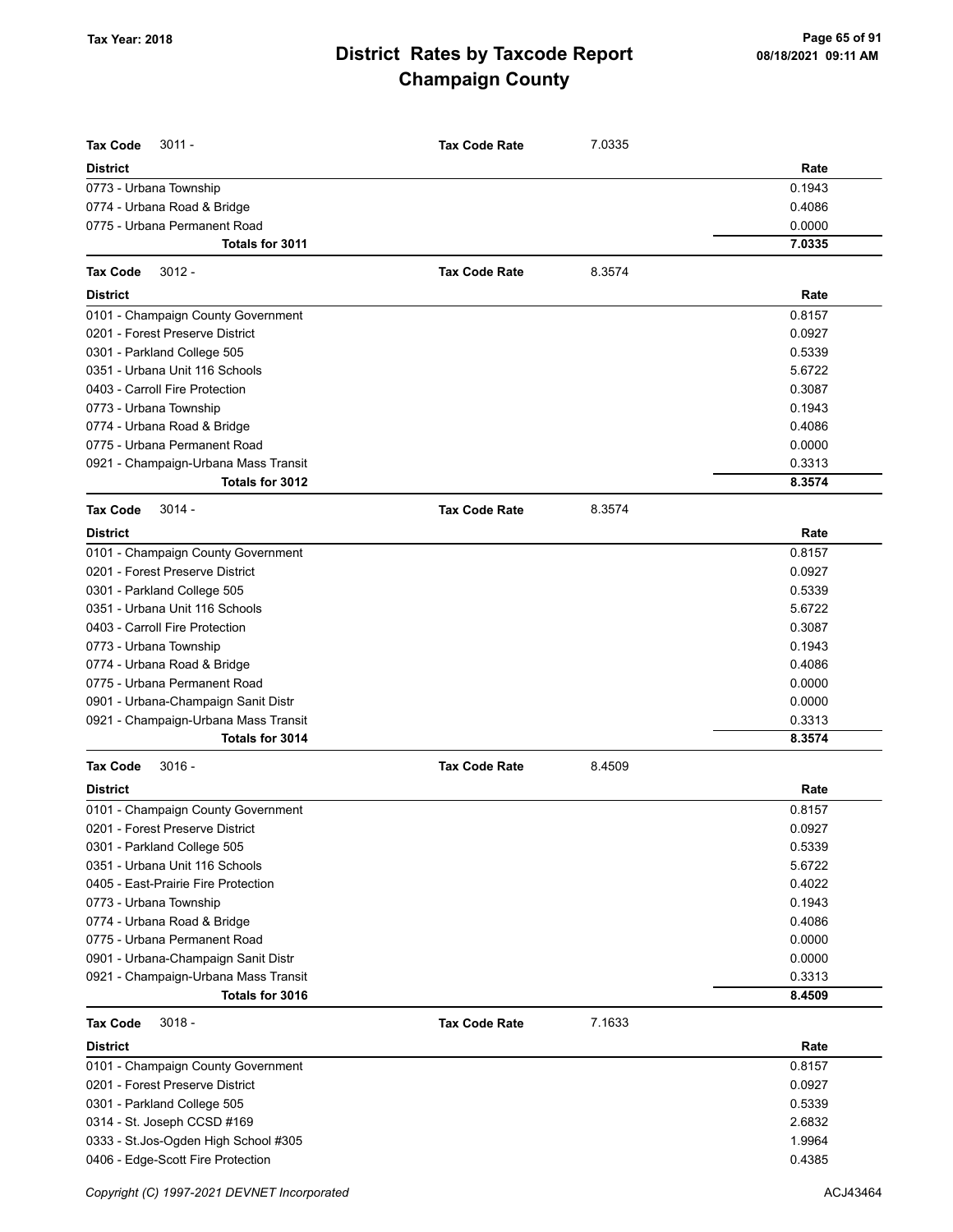| <b>Tax Code</b><br>$3018 -$          | <b>Tax Code Rate</b> | 7.1633 |        |
|--------------------------------------|----------------------|--------|--------|
| <b>District</b>                      |                      |        | Rate   |
| 0773 - Urbana Township               |                      |        | 0.1943 |
| 0774 - Urbana Road & Bridge          |                      |        | 0.4086 |
| 0775 - Urbana Permanent Road         |                      |        | 0.0000 |
| Totals for 3018                      |                      |        | 7.1633 |
| <b>Tax Code</b>                      | <b>Tax Code Rate</b> |        |        |
| $3019 -$                             |                      | 9.6792 |        |
| <b>District</b>                      |                      |        | Rate   |
| 0101 - Champaign County Government   |                      |        | 0.8157 |
| 0201 - Forest Preserve District      |                      |        | 0.0927 |
| 0301 - Parkland College 505          |                      |        | 0.5339 |
| 0351 - Urbana Unit 116 Schools       |                      |        | 5.6722 |
| 0405 - East-Prairie Fire Protection  |                      |        | 0.4022 |
| 0773 - Urbana Township               |                      |        | 0.1943 |
| 0774 - Urbana Road & Bridge          |                      |        | 0.4086 |
| 0775 - Urbana Permanent Road         |                      |        | 0.0000 |
| 0901 - Urbana-Champaign Sanit Distr  |                      |        | 0.0000 |
| 0914 - Urbana Park District          |                      |        | 1.2283 |
| 0921 - Champaign-Urbana Mass Transit |                      |        | 0.3313 |
| Totals for 3019                      |                      |        | 9.6792 |
| <b>Tax Code</b><br>$3022 -$          | <b>Tax Code Rate</b> | 8.0487 |        |
| <b>District</b>                      |                      |        | Rate   |
| 0101 - Champaign County Government   |                      |        | 0.8157 |
| 0201 - Forest Preserve District      |                      |        | 0.0927 |
| 0301 - Parkland College 505          |                      |        | 0.5339 |
| 0351 - Urbana Unit 116 Schools       |                      |        | 5.6722 |
| 0773 - Urbana Township               |                      |        | 0.1943 |
| 0774 - Urbana Road & Bridge          |                      |        | 0.4086 |
| 0775 - Urbana Permanent Road         |                      |        | 0.0000 |
| 0921 - Champaign-Urbana Mass Transit |                      |        | 0.3313 |
| Totals for 3022                      |                      |        | 8.0487 |
| $3023 -$<br><b>Tax Code</b>          | <b>Tax Code Rate</b> | 7.4275 |        |
| <b>District</b>                      |                      |        | Rate   |
| 0101 - Champaign County Government   |                      |        | 0.8157 |
| 0201 - Forest Preserve District      |                      |        | 0.0927 |
| 0301 - Parkland College 505          |                      |        | 0.5339 |
| 0345 - Champaign Unit 4 Schools      |                      |        | 5.0510 |
| 0773 - Urbana Township               |                      |        | 0.1943 |
| 0774 - Urbana Road & Bridge          |                      |        | 0.4086 |
| 0775 - Urbana Permanent Road         |                      |        | 0.0000 |
| 0921 - Champaign-Urbana Mass Transit |                      |        | 0.3313 |
| Totals for 3023                      |                      |        | 7.4275 |
| <b>Tax Code</b><br>$3024 -$          | <b>Tax Code Rate</b> | 8.0487 |        |
| <b>District</b>                      |                      |        | Rate   |
| 0101 - Champaign County Government   |                      |        | 0.8157 |
| 0201 - Forest Preserve District      |                      |        | 0.0927 |
| 0301 - Parkland College 505          |                      |        | 0.5339 |
| 0351 - Urbana Unit 116 Schools       |                      |        | 5.6722 |
| 0773 - Urbana Township               |                      |        | 0.1943 |
| 0774 - Urbana Road & Bridge          |                      |        | 0.4086 |
| 0775 - Urbana Permanent Road         |                      |        | 0.0000 |
| 0901 - Urbana-Champaign Sanit Distr  |                      |        | 0.0000 |

Copyright (C) 1997-2021 DEVNET Incorporated **ACJ43464** ACJ43464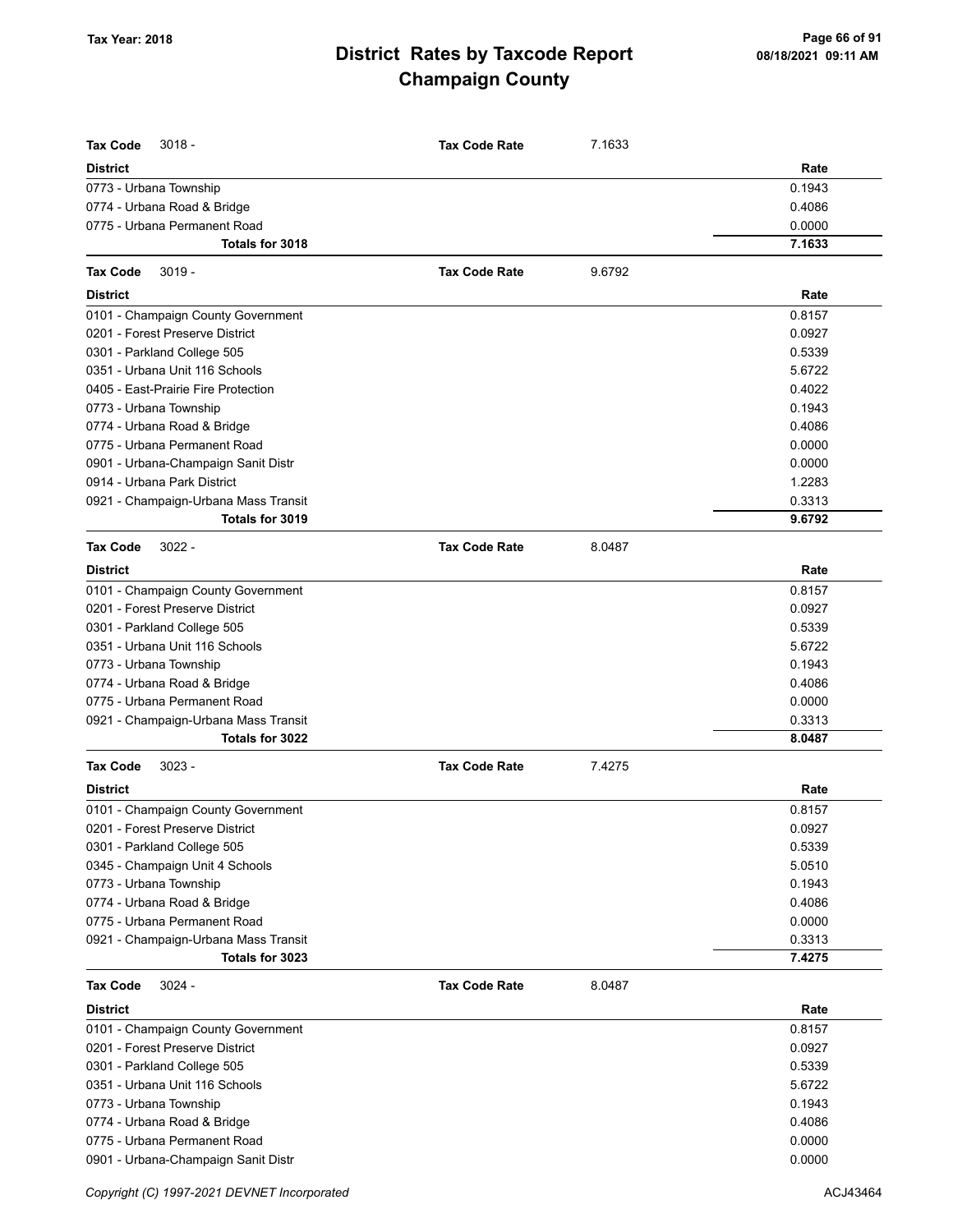| <b>Tax Code</b><br>$3024 -$          | <b>Tax Code Rate</b> | 8.0487 |        |
|--------------------------------------|----------------------|--------|--------|
| <b>District</b>                      |                      |        | Rate   |
| 0921 - Champaign-Urbana Mass Transit |                      |        | 0.3313 |
| Totals for 3024                      |                      |        | 8.0487 |
|                                      |                      |        |        |
| $3025 -$<br><b>Tax Code</b>          | <b>Tax Code Rate</b> | 8.4509 |        |
| <b>District</b>                      |                      |        | Rate   |
| 0101 - Champaign County Government   |                      |        | 0.8157 |
| 0201 - Forest Preserve District      |                      |        | 0.0927 |
| 0301 - Parkland College 505          |                      |        | 0.5339 |
| 0351 - Urbana Unit 116 Schools       |                      |        | 5.6722 |
| 0405 - East-Prairie Fire Protection  |                      |        | 0.4022 |
| 0773 - Urbana Township               |                      |        | 0.1943 |
| 0774 - Urbana Road & Bridge          |                      |        | 0.4086 |
| 0775 - Urbana Permanent Road         |                      |        | 0.0000 |
| 0921 - Champaign-Urbana Mass Transit |                      |        | 0.3313 |
| Totals for 3025                      |                      |        | 8.4509 |
| <b>Tax Code</b><br>$3026 -$          | <b>Tax Code Rate</b> | 7.8297 |        |
| <b>District</b>                      |                      |        | Rate   |
| 0101 - Champaign County Government   |                      |        | 0.8157 |
| 0201 - Forest Preserve District      |                      |        | 0.0927 |
| 0301 - Parkland College 505          |                      |        | 0.5339 |
| 0345 - Champaign Unit 4 Schools      |                      |        | 5.0510 |
| 0405 - East-Prairie Fire Protection  |                      |        | 0.4022 |
| 0773 - Urbana Township               |                      |        | 0.1943 |
| 0774 - Urbana Road & Bridge          |                      |        | 0.4086 |
| 0775 - Urbana Permanent Road         |                      |        | 0.0000 |
| 0901 - Urbana-Champaign Sanit Distr  |                      |        | 0.0000 |
| 0921 - Champaign-Urbana Mass Transit |                      |        | 0.3313 |
| Totals for 3026                      |                      |        | 7.8297 |
| <b>Tax Code</b><br>$3027 -$          | <b>Tax Code Rate</b> | 8.1559 |        |
| <b>District</b>                      |                      |        | Rate   |
| 0101 - Champaign County Government   |                      |        | 0.8157 |
| 0201 - Forest Preserve District      |                      |        | 0.0927 |
| 0301 - Parkland College 505          |                      |        | 0.5339 |
| 0351 - Urbana Unit 116 Schools       |                      |        | 5.6722 |
| 0406 - Edge-Scott Fire Protection    |                      |        | 0.4385 |
| 0773 - Urbana Township               |                      |        | 0.1943 |
| 0774 - Urbana Road & Bridge          |                      |        | 0.4086 |
| 0775 - Urbana Permanent Road         |                      |        | 0.0000 |
| Totals for 3027                      |                      |        | 8.1559 |
| <b>Tax Code</b><br>$3028 -$          | <b>Tax Code Rate</b> | 9.5857 |        |
| <b>District</b>                      |                      |        | Rate   |
| 0101 - Champaign County Government   |                      |        | 0.8157 |
| 0201 - Forest Preserve District      |                      |        | 0.0927 |
| 0301 - Parkland College 505          |                      |        | 0.5339 |
| 0351 - Urbana Unit 116 Schools       |                      |        | 5.6722 |
| 0403 - Carroll Fire Protection       |                      |        | 0.3087 |
| 0773 - Urbana Township               |                      |        | 0.1943 |
| 0774 - Urbana Road & Bridge          |                      |        | 0.4086 |
| 0775 - Urbana Permanent Road         |                      |        | 0.0000 |
| 0901 - Urbana-Champaign Sanit Distr  |                      |        | 0.0000 |
| 0914 - Urbana Park District          |                      |        | 1.2283 |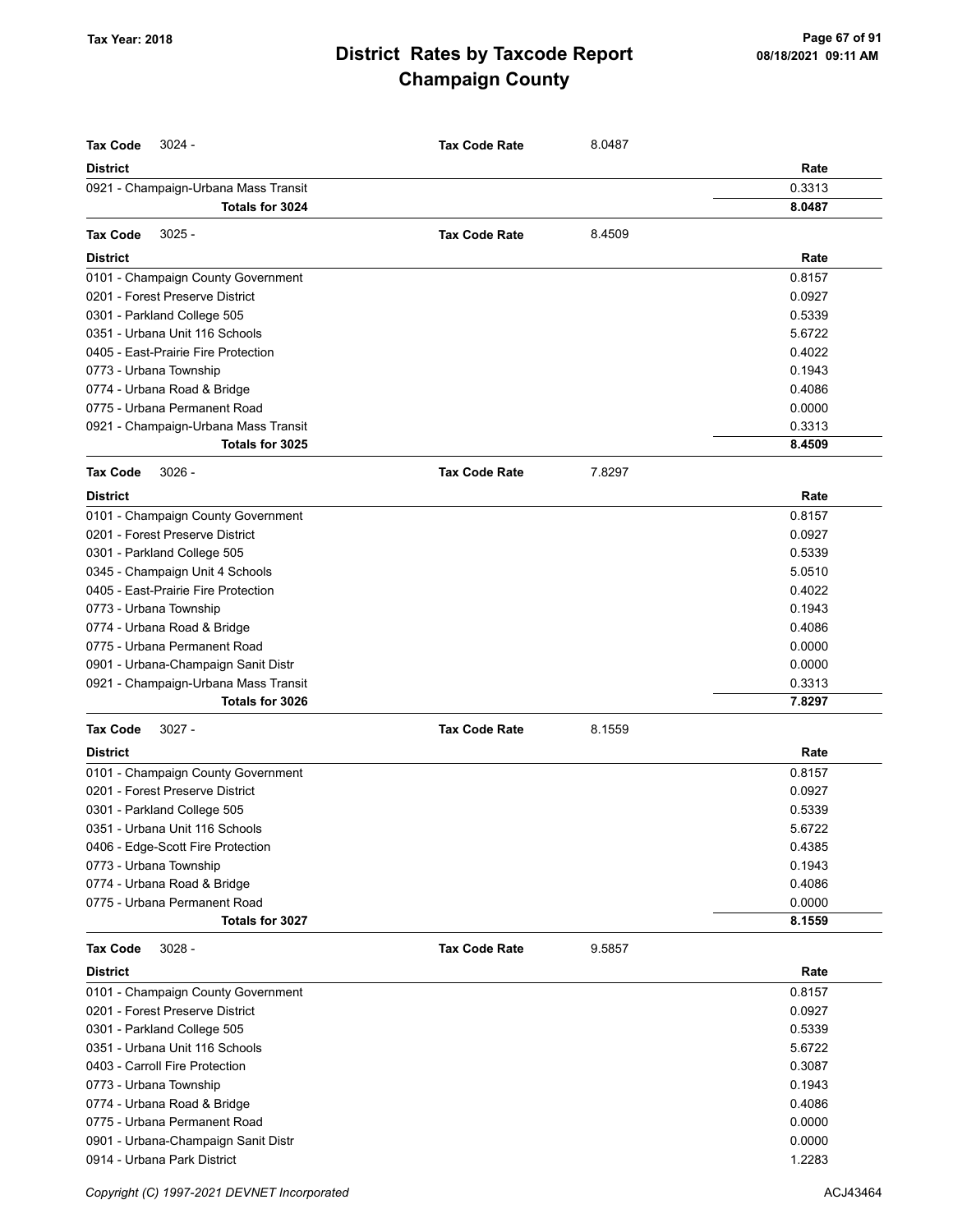| <b>Tax Code</b><br>$3028 -$          | <b>Tax Code Rate</b> | 9.5857 |        |
|--------------------------------------|----------------------|--------|--------|
| <b>District</b>                      |                      |        | Rate   |
| 0921 - Champaign-Urbana Mass Transit |                      |        | 0.3313 |
| Totals for 3028                      |                      |        | 9.5857 |
| $3032 -$<br><b>Tax Code</b>          | <b>Tax Code Rate</b> | 9.5857 |        |
| <b>District</b>                      |                      |        | Rate   |
| 0101 - Champaign County Government   |                      |        | 0.8157 |
| 0201 - Forest Preserve District      |                      |        | 0.0927 |
| 0301 - Parkland College 505          |                      |        | 0.5339 |
| 0351 - Urbana Unit 116 Schools       |                      |        | 5.6722 |
| 0403 - Carroll Fire Protection       |                      |        | 0.3087 |
| 0773 - Urbana Township               |                      |        | 0.1943 |
| 0774 - Urbana Road & Bridge          |                      |        | 0.4086 |
| 0775 - Urbana Permanent Road         |                      |        | 0.0000 |
| 0914 - Urbana Park District          |                      |        | 1.2283 |
| 0921 - Champaign-Urbana Mass Transit |                      |        | 0.3313 |
| Totals for 3032                      |                      |        | 9.5857 |
| $3033 -$<br><b>Tax Code</b>          | <b>Tax Code Rate</b> | 7.4984 |        |
| <b>District</b>                      |                      |        | Rate   |
| 0101 - Champaign County Government   |                      |        | 0.8157 |
| 0201 - Forest Preserve District      |                      |        | 0.0927 |
| 0301 - Parkland College 505          |                      |        | 0.5339 |
| 0345 - Champaign Unit 4 Schools      |                      |        | 5.0510 |
| 0405 - East-Prairie Fire Protection  |                      |        | 0.4022 |
| 0773 - Urbana Township               |                      |        | 0.1943 |
| 0774 - Urbana Road & Bridge          |                      |        | 0.4086 |
| 0775 - Urbana Permanent Road         |                      |        | 0.0000 |
| 0901 - Urbana-Champaign Sanit Distr  |                      |        | 0.0000 |
| Totals for 3033                      |                      |        | 7.4984 |
| <b>Tax Code</b><br>$3034 -$          | <b>Tax Code Rate</b> | 7.4275 |        |
| <b>District</b>                      |                      |        | Rate   |
| 0101 - Champaign County Government   |                      |        | 0.8157 |
| 0201 - Forest Preserve District      |                      |        | 0.0927 |
| 0301 - Parkland College 505          |                      |        | 0.5339 |
| 0345 - Champaign Unit 4 Schools      |                      |        | 5.0510 |
| 0773 - Urbana Township               |                      |        | 0.1943 |
| 0774 - Urbana Road & Bridge          |                      |        | 0.4086 |
| 0775 - Urbana Permanent Road         |                      |        | 0.0000 |
| 0901 - Urbana-Champaign Sanit Distr  |                      |        | 0.0000 |
| 0921 - Champaign-Urbana Mass Transit |                      |        | 0.3313 |
| Totals for 3034                      |                      |        | 7.4275 |
| <b>Tax Code</b><br>$3035 -$          | <b>Tax Code Rate</b> | 9.1464 |        |
| <b>District</b>                      |                      |        | Rate   |
| 0101 - Champaign County Government   |                      |        | 0.8157 |
| 0201 - Forest Preserve District      |                      |        | 0.0927 |
| 0301 - Parkland College 505          |                      |        | 0.5339 |
| 0351 - Urbana Unit 116 Schools       |                      |        | 5.6722 |
| 0415 - Philo Fire Protection         |                      |        | 0.2007 |
| 0773 - Urbana Township               |                      |        | 0.1943 |
| 0774 - Urbana Road & Bridge          |                      |        | 0.4086 |
| 0775 - Urbana Permanent Road         |                      |        | 0.0000 |
| 0901 - Urbana-Champaign Sanit Distr  |                      |        | 0.0000 |

Copyright (C) 1997-2021 DEVNET Incorporated **ACJ43464** ACJ43464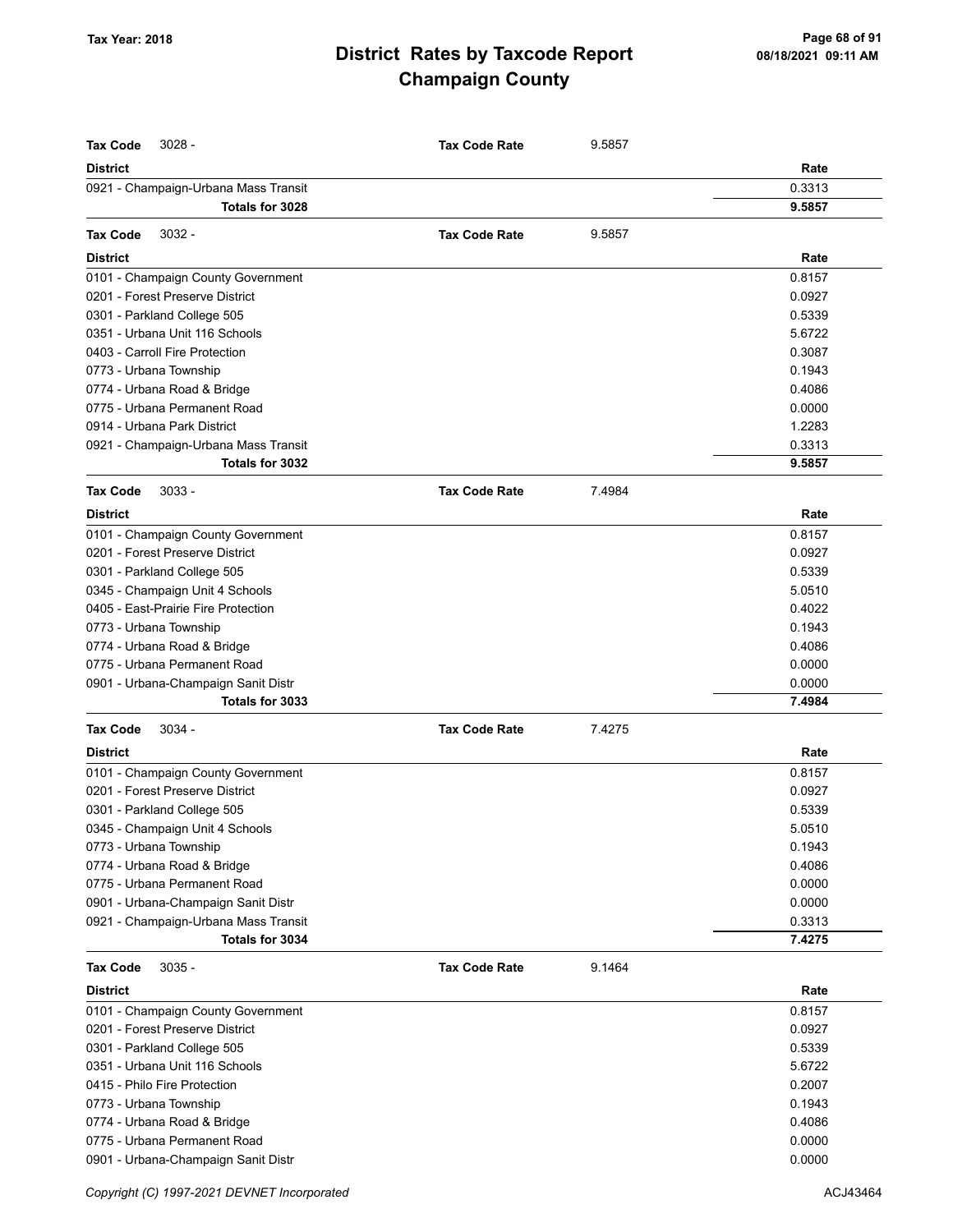| <b>Tax Code</b><br>$3035 -$          | <b>Tax Code Rate</b> | 9.1464 |        |
|--------------------------------------|----------------------|--------|--------|
| <b>District</b>                      |                      |        | Rate   |
| 0914 - Urbana Park District          |                      |        | 1.2283 |
| Totals for 3035                      |                      |        | 9.1464 |
|                                      |                      |        |        |
| $3036 -$<br><b>Tax Code</b>          | <b>Tax Code Rate</b> | 8.2494 |        |
| <b>District</b>                      |                      |        | Rate   |
| 0101 - Champaign County Government   |                      |        | 0.8157 |
| 0201 - Forest Preserve District      |                      |        | 0.0927 |
| 0301 - Parkland College 505          |                      |        | 0.5339 |
| 0351 - Urbana Unit 116 Schools       |                      |        | 5.6722 |
| 0415 - Philo Fire Protection         |                      |        | 0.2007 |
| 0773 - Urbana Township               |                      |        | 0.1943 |
| 0774 - Urbana Road & Bridge          |                      |        | 0.4086 |
| 0775 - Urbana Permanent Road         |                      |        | 0.0000 |
| 0921 - Champaign-Urbana Mass Transit |                      |        | 0.3313 |
| Totals for 3036                      |                      |        | 8.2494 |
| <b>Tax Code</b><br>$3037 -$          | <b>Tax Code Rate</b> | 8.1559 |        |
| <b>District</b>                      |                      |        | Rate   |
| 0101 - Champaign County Government   |                      |        | 0.8157 |
| 0201 - Forest Preserve District      |                      |        | 0.0927 |
| 0301 - Parkland College 505          |                      |        | 0.5339 |
| 0351 - Urbana Unit 116 Schools       |                      |        | 5.6722 |
| 0406 - Edge-Scott Fire Protection    |                      |        | 0.4385 |
| 0773 - Urbana Township               |                      |        | 0.1943 |
| 0774 - Urbana Road & Bridge          |                      |        | 0.4086 |
| 0775 - Urbana Permanent Road         |                      |        | 0.0000 |
| 0901 - Urbana-Champaign Sanit Distr  |                      |        | 0.0000 |
| Totals for 3037                      |                      |        | 8.1559 |
| <b>Tax Code</b><br>$3038 -$          | <b>Tax Code Rate</b> | 7.9181 |        |
| <b>District</b>                      |                      |        | Rate   |
| 0101 - Champaign County Government   |                      |        | 0.8157 |
| 0201 - Forest Preserve District      |                      |        | 0.0927 |
| 0301 - Parkland College 505          |                      |        | 0.5339 |
| 0351 - Urbana Unit 116 Schools       |                      |        | 5.6722 |
| 0415 - Philo Fire Protection         |                      |        | 0.2007 |
| 0773 - Urbana Township               |                      |        | 0.1943 |
| 0774 - Urbana Road & Bridge          |                      |        | 0.4086 |
| 0775 - Urbana Permanent Road         |                      |        | 0.0000 |
| 0901 - Urbana-Champaign Sanit Distr  |                      |        | 0.0000 |
| Totals for 3038                      |                      |        | 7.9181 |
| <b>Tax Code</b><br>4101 -            | <b>Tax Code Rate</b> | 8.2836 |        |
| <b>District</b>                      |                      |        | Rate   |
| 0101 - Champaign County Government   |                      |        | 0.8157 |
| 0201 - Forest Preserve District      |                      |        | 0.0927 |
| 0301 - Parkland College 505          |                      |        | 0.5339 |
| 0345 - Champaign Unit 4 Schools      |                      |        | 5.0510 |
| 0504 - Champaign City                |                      |        | 1.3152 |
| 0619 - City of Champaign Township    |                      |        | 0.0398 |
| 0921 - Champaign-Urbana Mass Transit |                      |        | 0.3313 |
| 0931 - C-U Public Health District    |                      |        | 0.1040 |
| Totals for 4101                      |                      |        | 8.2836 |
|                                      |                      |        |        |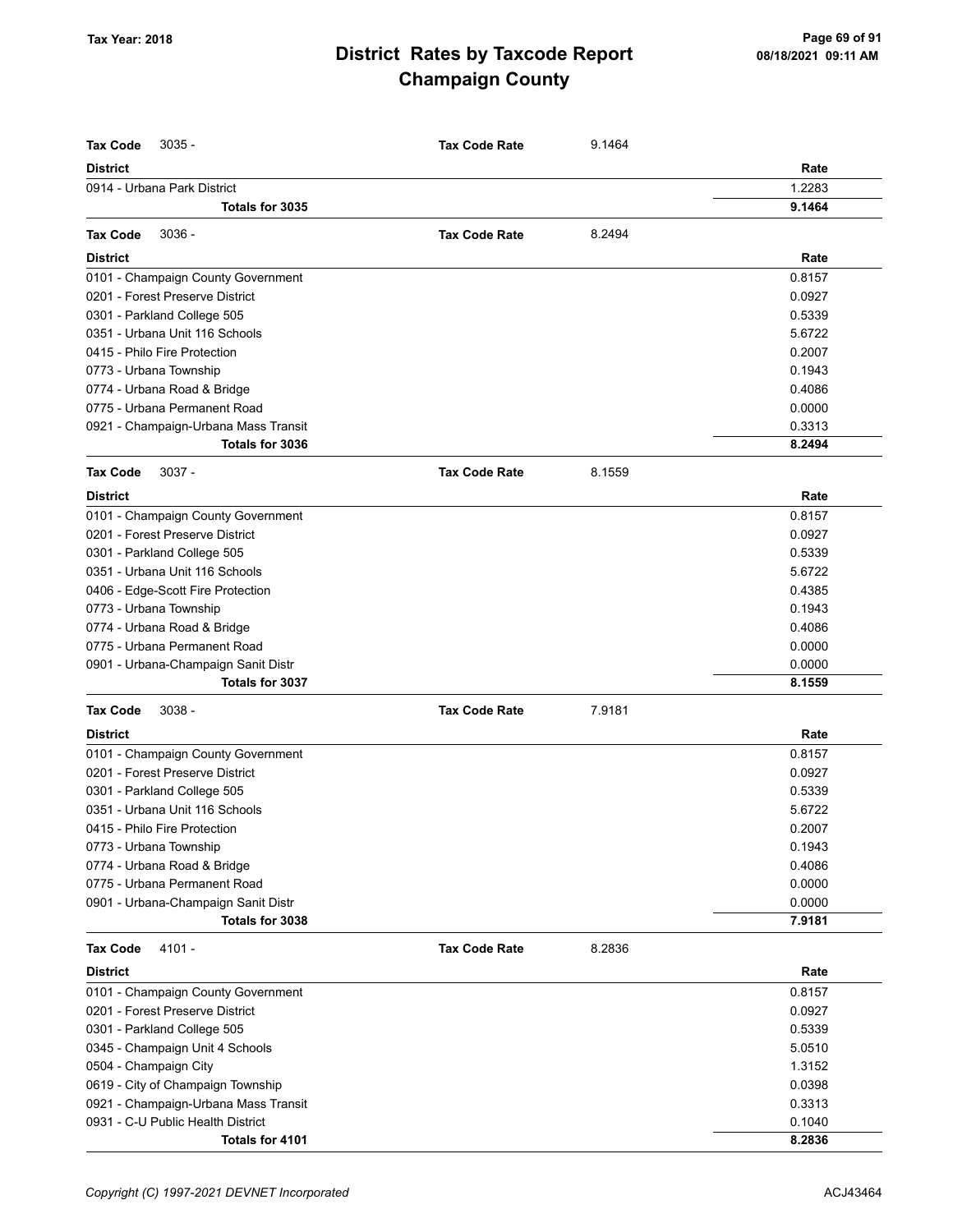| <b>Tax Code</b><br>4102 -                                      | <b>Tax Code Rate</b> | 8.9985 |                  |
|----------------------------------------------------------------|----------------------|--------|------------------|
| <b>District</b>                                                |                      |        | Rate             |
| 0101 - Champaign County Government                             |                      |        | 0.8157           |
| 0201 - Forest Preserve District                                |                      |        | 0.0927           |
| 0301 - Parkland College 505                                    |                      |        | 0.5339           |
| 0345 - Champaign Unit 4 Schools                                |                      |        | 5.0510           |
| 0504 - Champaign City                                          |                      |        | 1.3152           |
| 0619 - City of Champaign Township                              |                      |        | 0.0398           |
| 0901 - Urbana-Champaign Sanit Distr                            |                      |        | 0.0000           |
| 0911 - Champaign Park District                                 |                      |        | 0.7149           |
| 0921 - Champaign-Urbana Mass Transit                           |                      |        | 0.3313           |
| 0931 - C-U Public Health District                              |                      |        | 0.1040           |
| Totals for 4102                                                |                      |        | 8.9985           |
| <b>Tax Code</b><br>$4103 -$                                    | <b>Tax Code Rate</b> | 8.6672 |                  |
| <b>District</b>                                                |                      |        | Rate             |
| 0101 - Champaign County Government                             |                      |        | 0.8157           |
| 0201 - Forest Preserve District                                |                      |        | 0.0927           |
| 0301 - Parkland College 505                                    |                      |        | 0.5339           |
| 0345 - Champaign Unit 4 Schools                                |                      |        | 5.0510           |
| 0504 - Champaign City                                          |                      |        | 1.3152           |
| 0619 - City of Champaign Township                              |                      |        | 0.0398           |
| 0901 - Urbana-Champaign Sanit Distr                            |                      |        | 0.0000           |
| 0911 - Champaign Park District                                 |                      |        | 0.7149           |
| 0931 - C-U Public Health District                              |                      |        | 0.1040           |
| Totals for 4103                                                |                      |        | 8.6672           |
| <b>Tax Code</b><br>4104 -                                      | <b>Tax Code Rate</b> | 7.9523 |                  |
| <b>District</b>                                                |                      |        | Rate             |
| 0101 - Champaign County Government                             |                      |        | 0.8157           |
|                                                                |                      |        |                  |
|                                                                |                      |        |                  |
| 0201 - Forest Preserve District                                |                      |        | 0.0927           |
| 0301 - Parkland College 505                                    |                      |        | 0.5339           |
| 0345 - Champaign Unit 4 Schools                                |                      |        | 5.0510           |
| 0504 - Champaign City                                          |                      |        | 1.3152           |
| 0619 - City of Champaign Township                              |                      |        | 0.0398           |
| 0931 - C-U Public Health District<br>Totals for 4104           |                      |        | 0.1040<br>7.9523 |
|                                                                |                      |        |                  |
| <b>Tax Code</b><br>$4105 -$                                    | <b>Tax Code Rate</b> | 7.9523 |                  |
| <b>District</b>                                                |                      |        | Rate             |
| 0101 - Champaign County Government                             |                      |        | 0.8157           |
| 0201 - Forest Preserve District                                |                      |        | 0.0927           |
| 0301 - Parkland College 505                                    |                      |        | 0.5339           |
| 0345 - Champaign Unit 4 Schools                                |                      |        | 5.0510           |
| 0504 - Champaign City                                          |                      |        | 1.3152           |
| 0619 - City of Champaign Township                              |                      |        | 0.0398           |
| 0901 - Urbana-Champaign Sanit Distr                            |                      |        | 0.0000           |
| 0931 - C-U Public Health District                              |                      |        | 0.1040           |
| Totals for 4105                                                |                      |        | 7.9523           |
| <b>Tax Code</b><br>4106 -                                      | <b>Tax Code Rate</b> | 8.9985 |                  |
| <b>District</b>                                                |                      |        | Rate             |
| 0101 - Champaign County Government                             |                      |        | 0.8157           |
| 0201 - Forest Preserve District                                |                      |        | 0.0927           |
| 0301 - Parkland College 505<br>0345 - Champaign Unit 4 Schools |                      |        | 0.5339<br>5.0510 |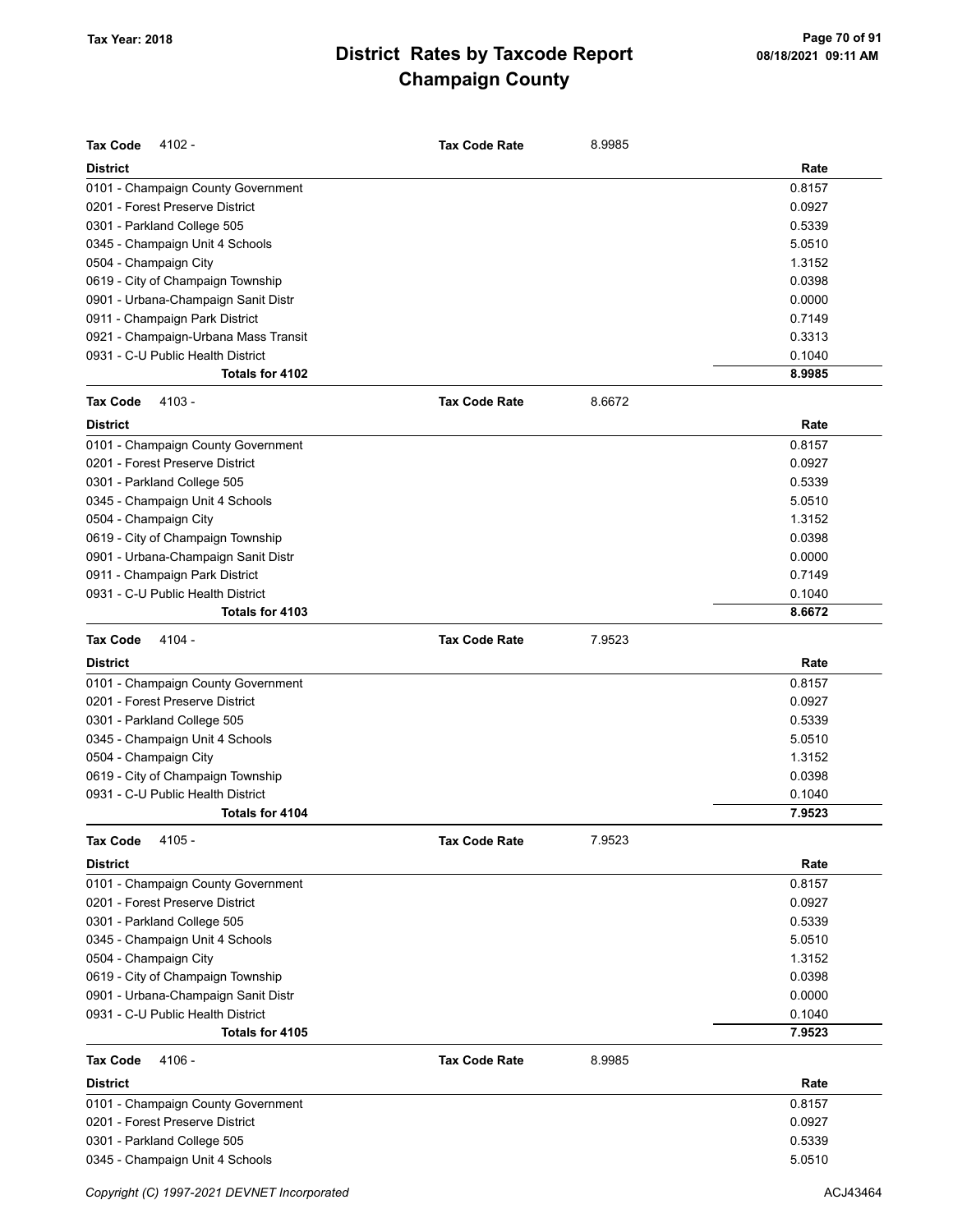| <b>Tax Code</b><br>4106 -            | <b>Tax Code Rate</b> | 8.9985 |        |
|--------------------------------------|----------------------|--------|--------|
| <b>District</b>                      |                      |        | Rate   |
| 0504 - Champaign City                |                      |        | 1.3152 |
| 0619 - City of Champaign Township    |                      |        | 0.0398 |
| 0911 - Champaign Park District       |                      |        | 0.7149 |
| 0921 - Champaign-Urbana Mass Transit |                      |        | 0.3313 |
| 0931 - C-U Public Health District    |                      |        | 0.1040 |
| Totals for 4106                      |                      |        | 8.9985 |
| <b>Tax Code</b><br>4115 -            | <b>Tax Code Rate</b> | 8.2836 |        |
| <b>District</b>                      |                      |        | Rate   |
| 0101 - Champaign County Government   |                      |        | 0.8157 |
| 0201 - Forest Preserve District      |                      |        | 0.0927 |
| 0301 - Parkland College 505          |                      |        | 0.5339 |
| 0345 - Champaign Unit 4 Schools      |                      |        | 5.0510 |
| 0504 - Champaign City                |                      |        | 1.3152 |
| 0619 - City of Champaign Township    |                      |        | 0.0398 |
| 0901 - Urbana-Champaign Sanit Distr  |                      |        | 0.0000 |
| 0921 - Champaign-Urbana Mass Transit |                      |        | 0.3313 |
| 0931 - C-U Public Health District    |                      |        | 0.1040 |
| Totals for 4115                      |                      |        | 8.2836 |
| <b>Tax Code</b><br>4118 -            | <b>Tax Code Rate</b> | 8.6672 |        |
| <b>District</b>                      |                      |        | Rate   |
| 0101 - Champaign County Government   |                      |        | 0.8157 |
| 0201 - Forest Preserve District      |                      |        | 0.0927 |
| 0301 - Parkland College 505          |                      |        | 0.5339 |
| 0345 - Champaign Unit 4 Schools      |                      |        | 5.0510 |
| 0504 - Champaign City                |                      |        | 1.3152 |
| 0619 - City of Champaign Township    |                      |        | 0.0398 |
| 0911 - Champaign Park District       |                      |        | 0.7149 |
| 0931 - C-U Public Health District    |                      |        | 0.1040 |
| Totals for 4118                      |                      |        | 8.6672 |
| 4153 -<br><b>Tax Code</b>            | <b>Tax Code Rate</b> | 8.9985 |        |
| <b>District</b>                      |                      |        | Rate   |
| 0101 - Champaign County Government   |                      |        | 0.8157 |
| 0201 - Forest Preserve District      |                      |        | 0.0927 |
| 0301 - Parkland College 505          |                      |        | 0.5339 |
| 0345 - Champaign Unit 4 Schools      |                      |        | 5.0510 |
| 0504 - Champaign City                |                      |        | 1.3152 |
| 0619 - City of Champaign Township    |                      |        | 0.0398 |
| 0901 - Urbana-Champaign Sanit Distr  |                      |        | 0.0000 |
| 0911 - Champaign Park District       |                      |        | 0.7149 |
| 0921 - Champaign-Urbana Mass Transit |                      |        | 0.3313 |
| 0931 - C-U Public Health District    |                      |        | 0.1040 |
| 1004 - Champaign IV                  |                      |        | 0.0000 |
| Totals for 4153                      |                      |        | 8.9985 |
| <b>Tax Code</b><br>4154 -            | <b>Tax Code Rate</b> | 8.9985 |        |
| <b>District</b>                      |                      |        | Rate   |
| 0101 - Champaign County Government   |                      |        | 0.8157 |
| 0201 - Forest Preserve District      |                      |        | 0.0927 |
| 0301 - Parkland College 505          |                      |        | 0.5339 |
| 0345 - Champaign Unit 4 Schools      |                      |        | 5.0510 |

0504 - Champaign City 1.3152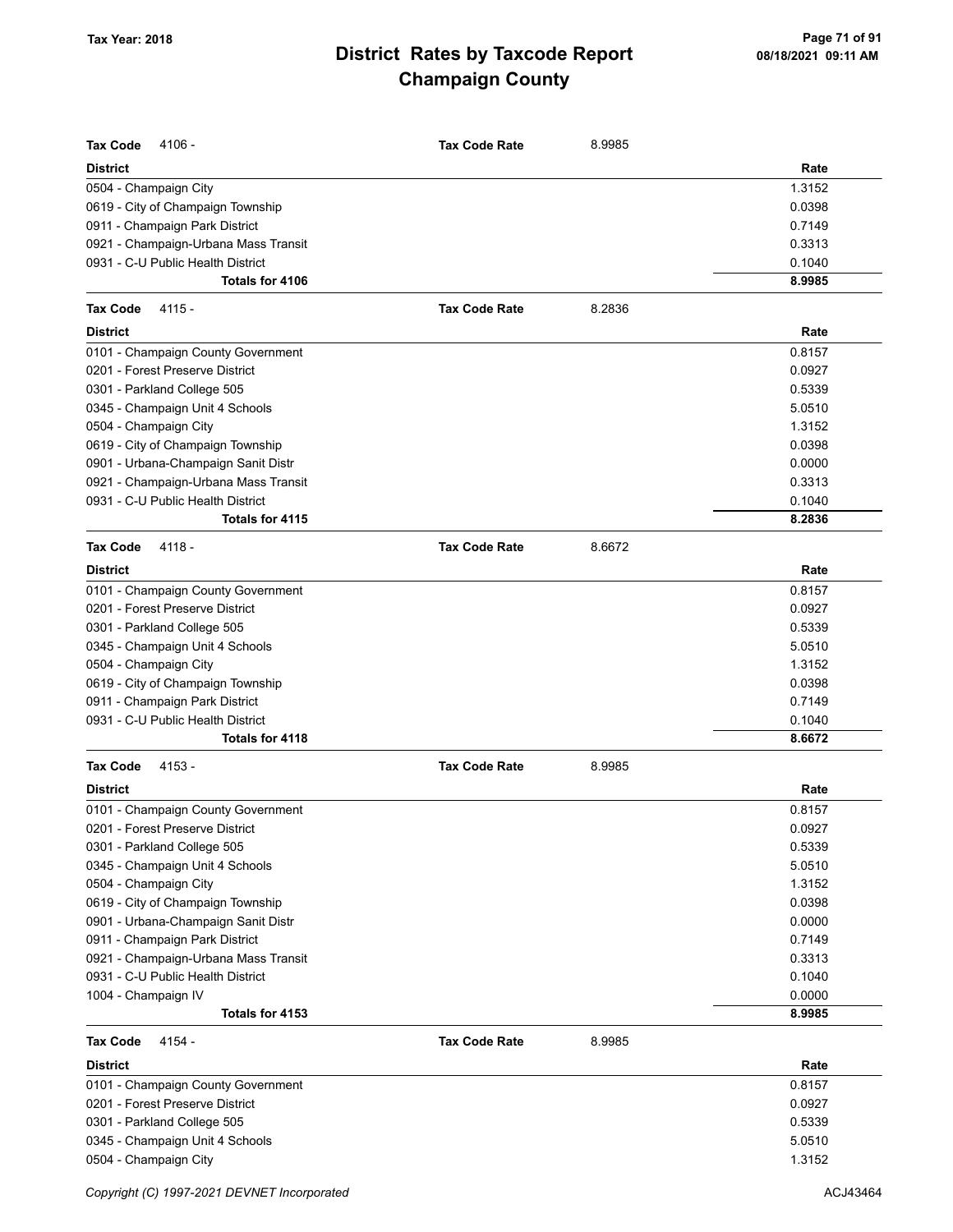| <b>Tax Code</b><br>4154 -            | <b>Tax Code Rate</b> | 8.9985 |        |
|--------------------------------------|----------------------|--------|--------|
| <b>District</b>                      |                      |        | Rate   |
| 0619 - City of Champaign Township    |                      |        | 0.0398 |
| 0901 - Urbana-Champaign Sanit Distr  |                      |        | 0.0000 |
| 0911 - Champaign Park District       |                      |        | 0.7149 |
| 0921 - Champaign-Urbana Mass Transit |                      |        | 0.3313 |
| 0931 - C-U Public Health District    |                      |        | 0.1040 |
| 1005 - Champaign V                   |                      |        | 0.0000 |
| Totals for 4154                      |                      |        | 8.9985 |
| <b>Tax Code</b><br>4160 -            | <b>Tax Code Rate</b> | 8.9985 |        |
| <b>District</b>                      |                      |        | Rate   |
| 0101 - Champaign County Government   |                      |        | 0.8157 |
| 0201 - Forest Preserve District      |                      |        | 0.0927 |
| 0301 - Parkland College 505          |                      |        | 0.5339 |
| 0345 - Champaign Unit 4 Schools      |                      |        | 5.0510 |
| 0504 - Champaign City                |                      |        | 1.3152 |
| 0619 - City of Champaign Township    |                      |        | 0.0398 |
| 0901 - Urbana-Champaign Sanit Distr  |                      |        | 0.0000 |
| 0911 - Champaign Park District       |                      |        | 0.7149 |
| 0921 - Champaign-Urbana Mass Transit |                      |        | 0.3313 |
| 0931 - C-U Public Health District    |                      |        | 0.1040 |
| Totals for 4160                      |                      |        | 8.9985 |
| <b>Tax Code</b><br>4162 -            | <b>Tax Code Rate</b> | 8.6672 |        |
| <b>District</b>                      |                      |        | Rate   |
| 0101 - Champaign County Government   |                      |        | 0.8157 |
| 0201 - Forest Preserve District      |                      |        | 0.0927 |
| 0301 - Parkland College 505          |                      |        | 0.5339 |
| 0345 - Champaign Unit 4 Schools      |                      |        | 5.0510 |
| 0504 - Champaign City                |                      |        | 1.3152 |
| 0619 - City of Champaign Township    |                      |        | 0.0398 |
| 0901 - Urbana-Champaign Sanit Distr  |                      |        | 0.0000 |
| 0911 - Champaign Park District       |                      |        | 0.7149 |
| 0931 - C-U Public Health District    |                      |        | 0.1040 |
| Totals for 4162                      |                      |        | 8.6672 |
| <b>Tax Code 4163 -</b>               | <b>Tax Code Rate</b> | 8.9985 |        |
| District                             |                      |        | Rate   |
| 0101 - Champaign County Government   |                      |        | 0.8157 |
| 0201 - Forest Preserve District      |                      |        | 0.0927 |
| 0301 - Parkland College 505          |                      |        | 0.5339 |
| 0345 - Champaign Unit 4 Schools      |                      |        | 5.0510 |
| 0504 - Champaign City                |                      |        | 1.3152 |
| 0619 - City of Champaign Township    |                      |        | 0.0398 |
| 0911 - Champaign Park District       |                      |        | 0.7149 |
| 0921 - Champaign-Urbana Mass Transit |                      |        | 0.3313 |
| 0931 - C-U Public Health District    |                      |        | 0.1040 |
| Totals for 4163                      |                      |        | 8.9985 |
| <b>Tax Code</b><br>4164 -            | <b>Tax Code Rate</b> | 8.6672 |        |
| <b>District</b>                      |                      |        | Rate   |
| 0101 - Champaign County Government   |                      |        | 0.8157 |
| 0201 - Forest Preserve District      |                      |        | 0.0927 |
| 0301 - Parkland College 505          |                      |        | 0.5339 |
| 0345 - Champaign Unit 4 Schools      |                      |        | 5.0510 |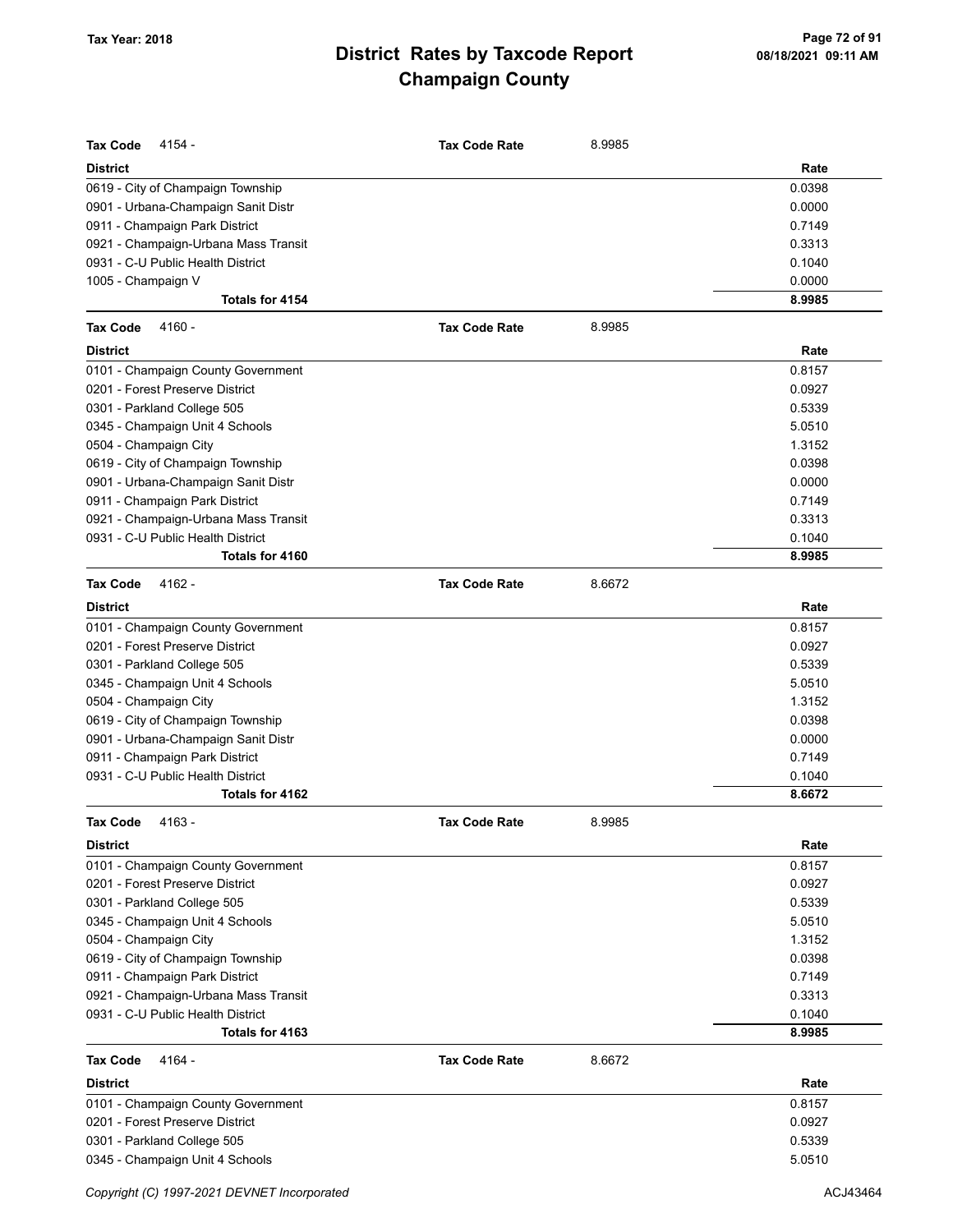|                                              | <b>Tax Code Rate</b> |        |        |
|----------------------------------------------|----------------------|--------|--------|
| <b>Tax Code</b><br>4164 -<br><b>District</b> |                      | 8.6672 | Rate   |
| 0504 - Champaign City                        |                      |        | 1.3152 |
| 0619 - City of Champaign Township            |                      |        | 0.0398 |
| 0911 - Champaign Park District               |                      |        | 0.7149 |
| 0931 - C-U Public Health District            |                      |        | 0.1040 |
| <b>Totals for 4164</b>                       |                      |        | 8.6672 |
| <b>Tax Code</b><br>4167 -                    | <b>Tax Code Rate</b> | 8.2836 |        |
| <b>District</b>                              |                      |        | Rate   |
| 0101 - Champaign County Government           |                      |        | 0.8157 |
| 0201 - Forest Preserve District              |                      |        | 0.0927 |
| 0301 - Parkland College 505                  |                      |        | 0.5339 |
| 0345 - Champaign Unit 4 Schools              |                      |        | 5.0510 |
| 0504 - Champaign City                        |                      |        | 1.3152 |
| 0619 - City of Champaign Township            |                      |        | 0.0398 |
| 0921 - Champaign-Urbana Mass Transit         |                      |        | 0.3313 |
| 0931 - C-U Public Health District            |                      |        | 0.1040 |
| <b>Totals for 4167</b>                       |                      |        | 8.2836 |
| 4202 -<br><b>Tax Code</b>                    | <b>Tax Code Rate</b> | 8.9985 |        |
| <b>District</b>                              |                      |        | Rate   |
| 0101 - Champaign County Government           |                      |        | 0.8157 |
| 0201 - Forest Preserve District              |                      |        | 0.0927 |
| 0301 - Parkland College 505                  |                      |        | 0.5339 |
| 0345 - Champaign Unit 4 Schools              |                      |        | 5.0510 |
| 0504 - Champaign City                        |                      |        | 1.3152 |
| 0619 - City of Champaign Township            |                      |        | 0.0398 |
| 0901 - Urbana-Champaign Sanit Distr          |                      |        | 0.0000 |
| 0911 - Champaign Park District               |                      |        | 0.7149 |
| 0921 - Champaign-Urbana Mass Transit         |                      |        | 0.3313 |
| 0931 - C-U Public Health District            |                      |        | 0.1040 |
| Totals for 4202                              |                      |        | 8.9985 |
| 4250 -<br><b>Tax Code</b>                    | <b>Tax Code Rate</b> | 8.9985 |        |
| <b>District</b>                              |                      |        | Rate   |
| 0101 - Champaign County Government           |                      |        | 0.8157 |
| 0201 - Forest Preserve District              |                      |        | 0.0927 |
| 0301 - Parkland College 505                  |                      |        | 0.5339 |
| 0345 - Champaign Unit 4 Schools              |                      |        | 5.0510 |
| 0504 - Champaign City                        |                      |        | 1.3152 |
| 0619 - City of Champaign Township            |                      |        | 0.0398 |
| 0901 - Urbana-Champaign Sanit Distr          |                      |        | 0.0000 |
| 0911 - Champaign Park District               |                      |        | 0.7149 |
| 0921 - Champaign-Urbana Mass Transit         |                      |        | 0.3313 |
| 0931 - C-U Public Health District            |                      |        | 0.1040 |
| Totals for 4250                              |                      |        | 8.9985 |
| 4251 -<br><b>Tax Code</b>                    | <b>Tax Code Rate</b> | 8.9985 |        |
| <b>District</b>                              |                      |        | Rate   |
| 0101 - Champaign County Government           |                      |        | 0.8157 |
| 0201 - Forest Preserve District              |                      |        | 0.0927 |
| 0301 - Parkland College 505                  |                      |        | 0.5339 |
| 0345 - Champaign Unit 4 Schools              |                      |        | 5.0510 |
| 0504 - Champaign City                        |                      |        | 1.3152 |
| 0619 - City of Champaign Township            |                      |        | 0.0398 |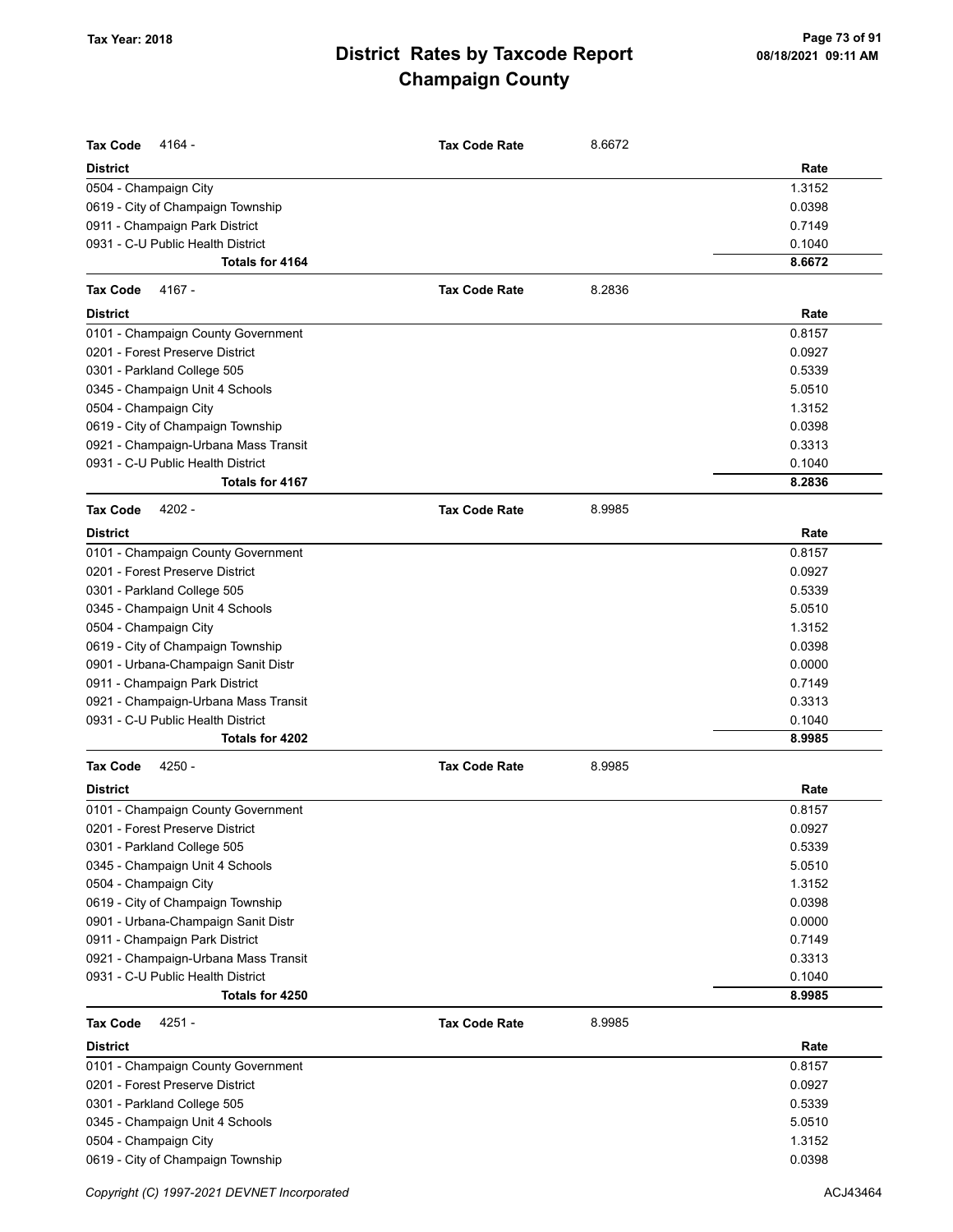| <b>Tax Code</b><br>4251 -            | <b>Tax Code Rate</b> | 8.9985 |        |
|--------------------------------------|----------------------|--------|--------|
| <b>District</b>                      |                      |        | Rate   |
| 0901 - Urbana-Champaign Sanit Distr  |                      |        | 0.0000 |
| 0911 - Champaign Park District       |                      |        | 0.7149 |
| 0921 - Champaign-Urbana Mass Transit |                      |        | 0.3313 |
| 0931 - C-U Public Health District    |                      |        | 0.1040 |
| 1000 - Champaign II                  |                      |        | 0.0000 |
| Totals for 4251                      |                      |        | 8.9985 |
| <b>Tax Code</b><br>4254 -            | <b>Tax Code Rate</b> | 8.9985 |        |
| <b>District</b>                      |                      |        | Rate   |
| 0101 - Champaign County Government   |                      |        | 0.8157 |
| 0201 - Forest Preserve District      |                      |        | 0.0927 |
| 0301 - Parkland College 505          |                      |        | 0.5339 |
| 0345 - Champaign Unit 4 Schools      |                      |        | 5.0510 |
| 0504 - Champaign City                |                      |        | 1.3152 |
| 0619 - City of Champaign Township    |                      |        | 0.0398 |
| 0901 - Urbana-Champaign Sanit Distr  |                      |        | 0.0000 |
| 0911 - Champaign Park District       |                      |        | 0.7149 |
| 0921 - Champaign-Urbana Mass Transit |                      |        | 0.3313 |
| 0931 - C-U Public Health District    |                      |        | 0.1040 |
| 1005 - Champaign V                   |                      |        | 0.0000 |
| Totals for 4254                      |                      |        | 8.9985 |
| <b>Tax Code</b><br>4255 -            | <b>Tax Code Rate</b> | 8.9985 |        |
| <b>District</b>                      |                      |        | Rate   |
| 0101 - Champaign County Government   |                      |        | 0.8157 |
| 0201 - Forest Preserve District      |                      |        | 0.0927 |
| 0301 - Parkland College 505          |                      |        | 0.5339 |
| 0345 - Champaign Unit 4 Schools      |                      |        | 5.0510 |
| 0504 - Champaign City                |                      |        | 1.3152 |
| 0619 - City of Champaign Township    |                      |        | 0.0398 |
| 0901 - Urbana-Champaign Sanit Distr  |                      |        | 0.0000 |
| 0911 - Champaign Park District       |                      |        | 0.7149 |
| 0921 - Champaign-Urbana Mass Transit |                      |        | 0.3313 |
| 0931 - C-U Public Health District    |                      |        | 0.1040 |
| 1006 - Champaign VI                  |                      |        | 0.0000 |
| Totals for 4255                      |                      |        | 8.9985 |
| 4260 -<br>Tax Code                   | <b>Tax Code Rate</b> | 8.9985 |        |
| <b>District</b>                      |                      |        | Rate   |
| 0101 - Champaign County Government   |                      |        | 0.8157 |
| 0201 - Forest Preserve District      |                      |        | 0.0927 |
| 0301 - Parkland College 505          |                      |        | 0.5339 |
| 0345 - Champaign Unit 4 Schools      |                      |        | 5.0510 |
| 0504 - Champaign City                |                      |        | 1.3152 |
| 0619 - City of Champaign Township    |                      |        | 0.0398 |
| 0901 - Urbana-Champaign Sanit Distr  |                      |        | 0.0000 |
| 0911 - Champaign Park District       |                      |        | 0.7149 |
| 0921 - Champaign-Urbana Mass Transit |                      |        | 0.3313 |
| 0931 - C-U Public Health District    |                      |        | 0.1040 |
| Totals for 4260                      |                      |        | 8.9985 |
| 4302 -<br><b>Tax Code</b>            | <b>Tax Code Rate</b> | 8.9985 |        |
| <b>District</b>                      |                      |        | Rate   |
| 0101 - Champaign County Government   |                      |        | 0.8157 |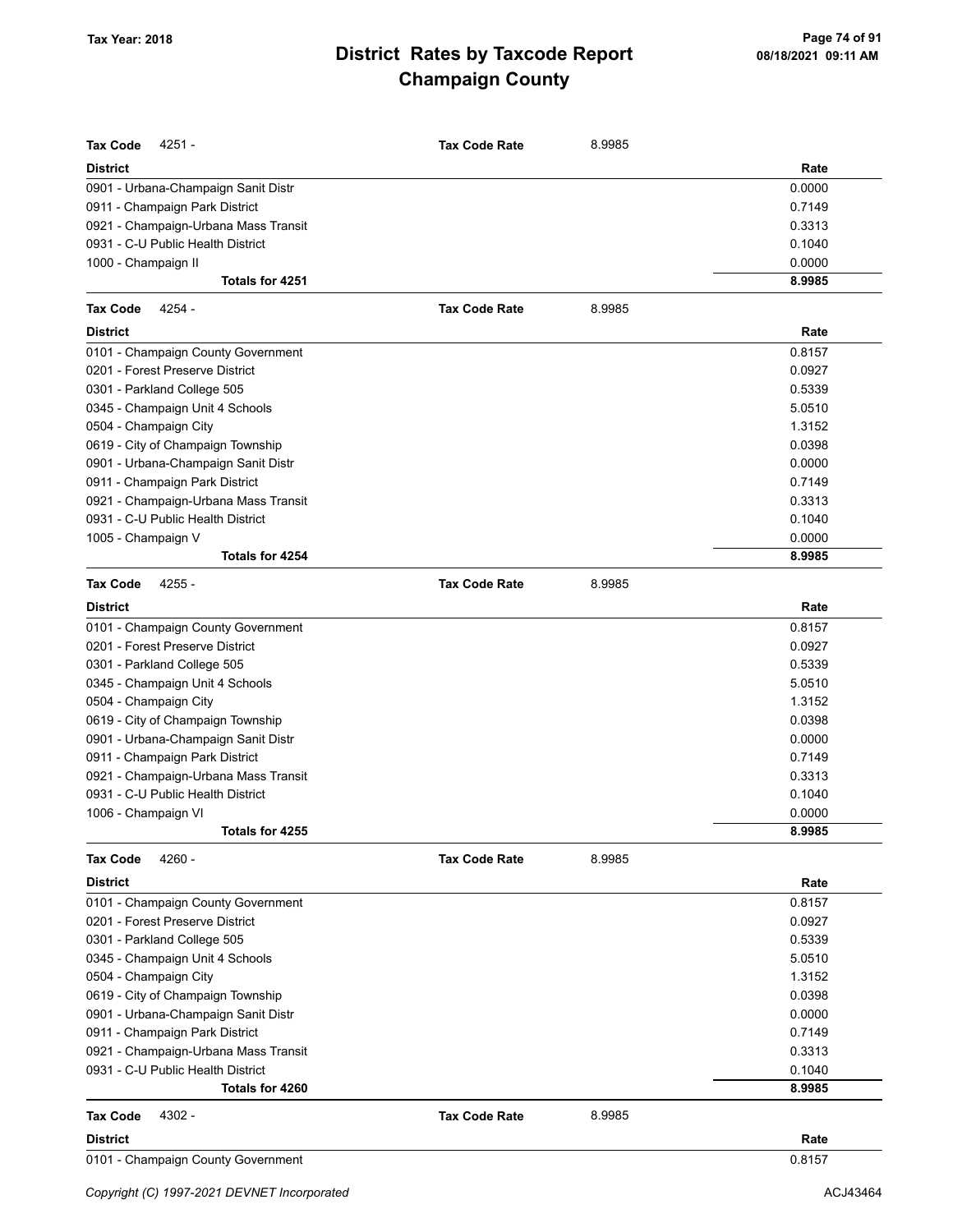| <b>Tax Code</b><br>4302 -            | <b>Tax Code Rate</b> | 8.9985 |        |
|--------------------------------------|----------------------|--------|--------|
| <b>District</b>                      |                      |        | Rate   |
| 0201 - Forest Preserve District      |                      |        | 0.0927 |
| 0301 - Parkland College 505          |                      |        | 0.5339 |
| 0345 - Champaign Unit 4 Schools      |                      |        | 5.0510 |
| 0504 - Champaign City                |                      |        | 1.3152 |
| 0619 - City of Champaign Township    |                      |        | 0.0398 |
| 0901 - Urbana-Champaign Sanit Distr  |                      |        | 0.0000 |
| 0911 - Champaign Park District       |                      |        | 0.7149 |
| 0921 - Champaign-Urbana Mass Transit |                      |        | 0.3313 |
| 0931 - C-U Public Health District    |                      |        | 0.1040 |
| Totals for 4302                      |                      |        | 8.9985 |
| <b>Tax Code</b><br>4351 -            | <b>Tax Code Rate</b> | 8.9985 |        |
| <b>District</b>                      |                      |        | Rate   |
| 0101 - Champaign County Government   |                      |        | 0.8157 |
| 0201 - Forest Preserve District      |                      |        | 0.0927 |
| 0301 - Parkland College 505          |                      |        | 0.5339 |
| 0345 - Champaign Unit 4 Schools      |                      |        | 5.0510 |
| 0504 - Champaign City                |                      |        | 1.3152 |
| 0619 - City of Champaign Township    |                      |        | 0.0398 |
| 0901 - Urbana-Champaign Sanit Distr  |                      |        | 0.0000 |
| 0911 - Champaign Park District       |                      |        | 0.7149 |
| 0921 - Champaign-Urbana Mass Transit |                      |        | 0.3313 |
| 0931 - C-U Public Health District    |                      |        | 0.1040 |
| Totals for 4351                      |                      |        | 8.9985 |
| <b>Tax Code</b><br>4360 -            | <b>Tax Code Rate</b> | 8.9985 |        |
| <b>District</b>                      |                      |        | Rate   |
| 0101 - Champaign County Government   |                      |        | 0.8157 |
| 0201 - Forest Preserve District      |                      |        | 0.0927 |
| 0301 - Parkland College 505          |                      |        | 0.5339 |
| 0345 - Champaign Unit 4 Schools      |                      |        | 5.0510 |
| 0504 - Champaign City                |                      |        | 1.3152 |
| 0619 - City of Champaign Township    |                      |        | 0.0398 |
| 0901 - Urbana-Champaign Sanit Distr  |                      |        | 0.0000 |
| 0911 - Champaign Park District       |                      |        | 0.7149 |
| 0921 - Champaign-Urbana Mass Transit |                      |        | 0.3313 |
| 0931 - C-U Public Health District    |                      |        | 0.1040 |
| Totals for 4360                      |                      |        | 8.9985 |
| 4401 -<br>Tax Code                   | <b>Tax Code Rate</b> | 8.2836 |        |
| <b>District</b>                      |                      |        | Rate   |
| 0101 - Champaign County Government   |                      |        | 0.8157 |
| 0201 - Forest Preserve District      |                      |        | 0.0927 |
| 0301 - Parkland College 505          |                      |        | 0.5339 |
| 0345 - Champaign Unit 4 Schools      |                      |        | 5.0510 |
| 0504 - Champaign City                |                      |        | 1.3152 |
| 0619 - City of Champaign Township    |                      |        | 0.0398 |
| 0921 - Champaign-Urbana Mass Transit |                      |        | 0.3313 |
| 0931 - C-U Public Health District    |                      |        | 0.1040 |
| Totals for 4401                      |                      |        | 8.2836 |
| 4402 -<br>Tax Code                   | <b>Tax Code Rate</b> | 8.9985 |        |
| District                             |                      |        | Rate   |
| 0101 - Champaign County Government   |                      |        | 0.8157 |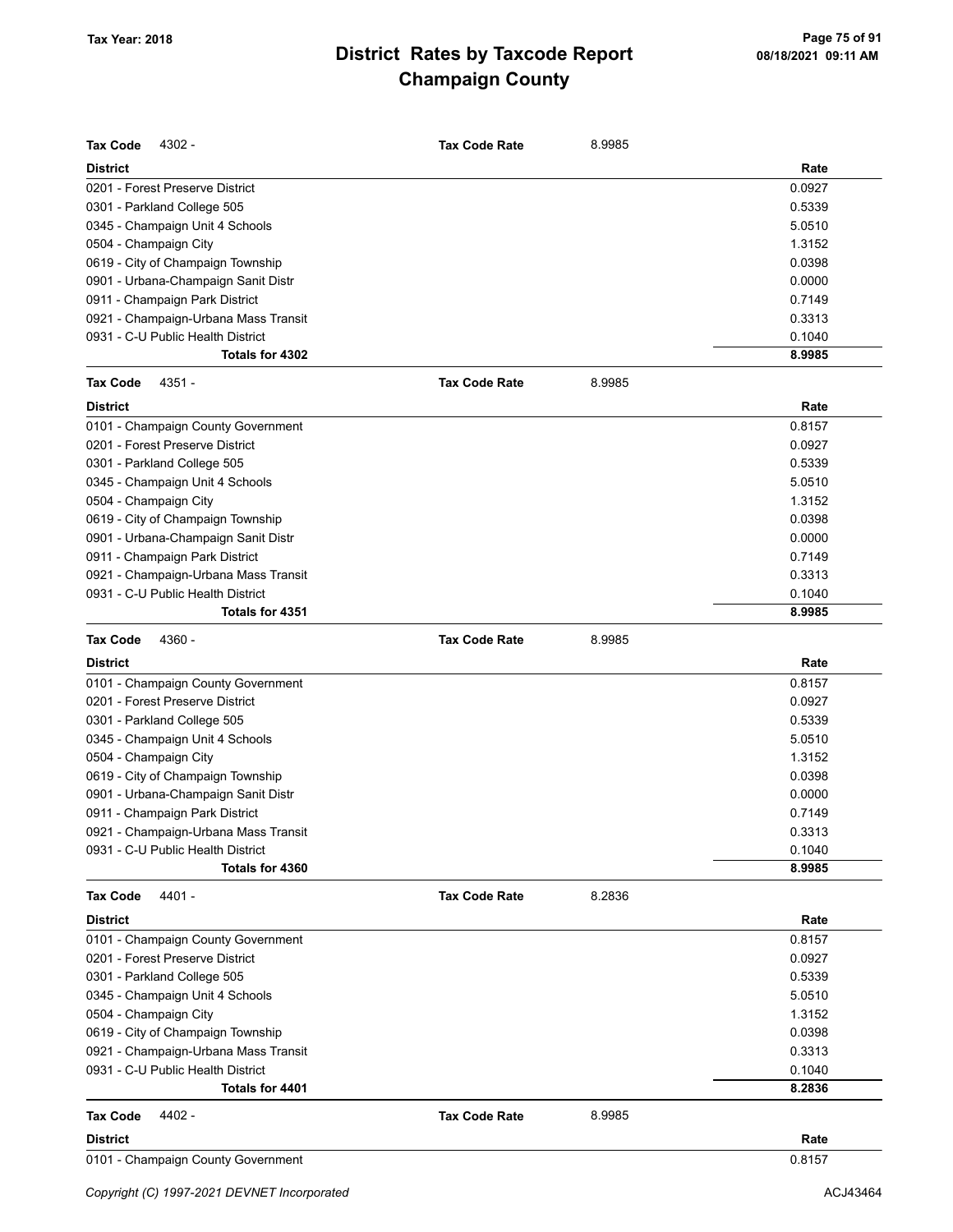| <b>Tax Code</b><br>4402 -            | <b>Tax Code Rate</b> | 8.9985 |        |
|--------------------------------------|----------------------|--------|--------|
| <b>District</b>                      |                      |        | Rate   |
| 0201 - Forest Preserve District      |                      |        | 0.0927 |
| 0301 - Parkland College 505          |                      |        | 0.5339 |
| 0345 - Champaign Unit 4 Schools      |                      |        | 5.0510 |
| 0504 - Champaign City                |                      |        | 1.3152 |
| 0619 - City of Champaign Township    |                      |        | 0.0398 |
| 0901 - Urbana-Champaign Sanit Distr  |                      |        | 0.0000 |
| 0911 - Champaign Park District       |                      |        | 0.7149 |
| 0921 - Champaign-Urbana Mass Transit |                      |        | 0.3313 |
| 0931 - C-U Public Health District    |                      |        | 0.1040 |
| Totals for 4402                      |                      |        | 8.9985 |
| <b>Tax Code</b><br>4403 -            | <b>Tax Code Rate</b> | 8.6672 |        |
| <b>District</b>                      |                      |        | Rate   |
| 0101 - Champaign County Government   |                      |        | 0.8157 |
| 0201 - Forest Preserve District      |                      |        | 0.0927 |
| 0301 - Parkland College 505          |                      |        | 0.5339 |
| 0345 - Champaign Unit 4 Schools      |                      |        | 5.0510 |
| 0504 - Champaign City                |                      |        | 1.3152 |
| 0619 - City of Champaign Township    |                      |        | 0.0398 |
| 0901 - Urbana-Champaign Sanit Distr  |                      |        | 0.0000 |
| 0911 - Champaign Park District       |                      |        | 0.7149 |
| 0931 - C-U Public Health District    |                      |        | 0.1040 |
| Totals for 4403                      |                      |        | 8.6672 |
| 4406 -<br><b>Tax Code</b>            | <b>Tax Code Rate</b> | 8.9985 |        |
| <b>District</b>                      |                      |        | Rate   |
| 0101 - Champaign County Government   |                      |        | 0.8157 |
| 0201 - Forest Preserve District      |                      |        | 0.0927 |
| 0301 - Parkland College 505          |                      |        | 0.5339 |
| 0345 - Champaign Unit 4 Schools      |                      |        | 5.0510 |
| 0504 - Champaign City                |                      |        | 1.3152 |
| 0619 - City of Champaign Township    |                      |        | 0.0398 |
| 0911 - Champaign Park District       |                      |        | 0.7149 |
| 0921 - Champaign-Urbana Mass Transit |                      |        | 0.3313 |
| 0931 - C-U Public Health District    |                      |        | 0.1040 |
| Totals for 4406                      |                      |        | 8.9985 |
| 4419 -<br><b>Tax Code</b>            | <b>Tax Code Rate</b> | 8.5227 |        |
| <b>District</b>                      |                      |        | Rate   |
| 0101 - Champaign County Government   |                      |        | 0.8157 |
| 0201 - Forest Preserve District      |                      |        | 0.0927 |
| 0301 - Parkland College 505          |                      |        | 0.5339 |
| 0344 - Mahomet-Seymour CUSD #3       |                      |        | 4.5752 |
| 0504 - Champaign City                |                      |        | 1.3152 |
| 0619 - City of Champaign Township    |                      |        | 0.0398 |
| 0911 - Champaign Park District       |                      |        | 0.7149 |
| 0921 - Champaign-Urbana Mass Transit |                      |        | 0.3313 |
| 0931 - C-U Public Health District    |                      |        | 0.1040 |
| Totals for 4419                      |                      |        | 8.5227 |
| <b>Tax Code</b><br>4420 -            | <b>Tax Code Rate</b> | 8.1914 |        |
| <b>District</b>                      |                      |        | Rate   |
| 0101 - Champaign County Government   |                      |        | 0.8157 |
| 0201 - Forest Preserve District      |                      |        | 0.0927 |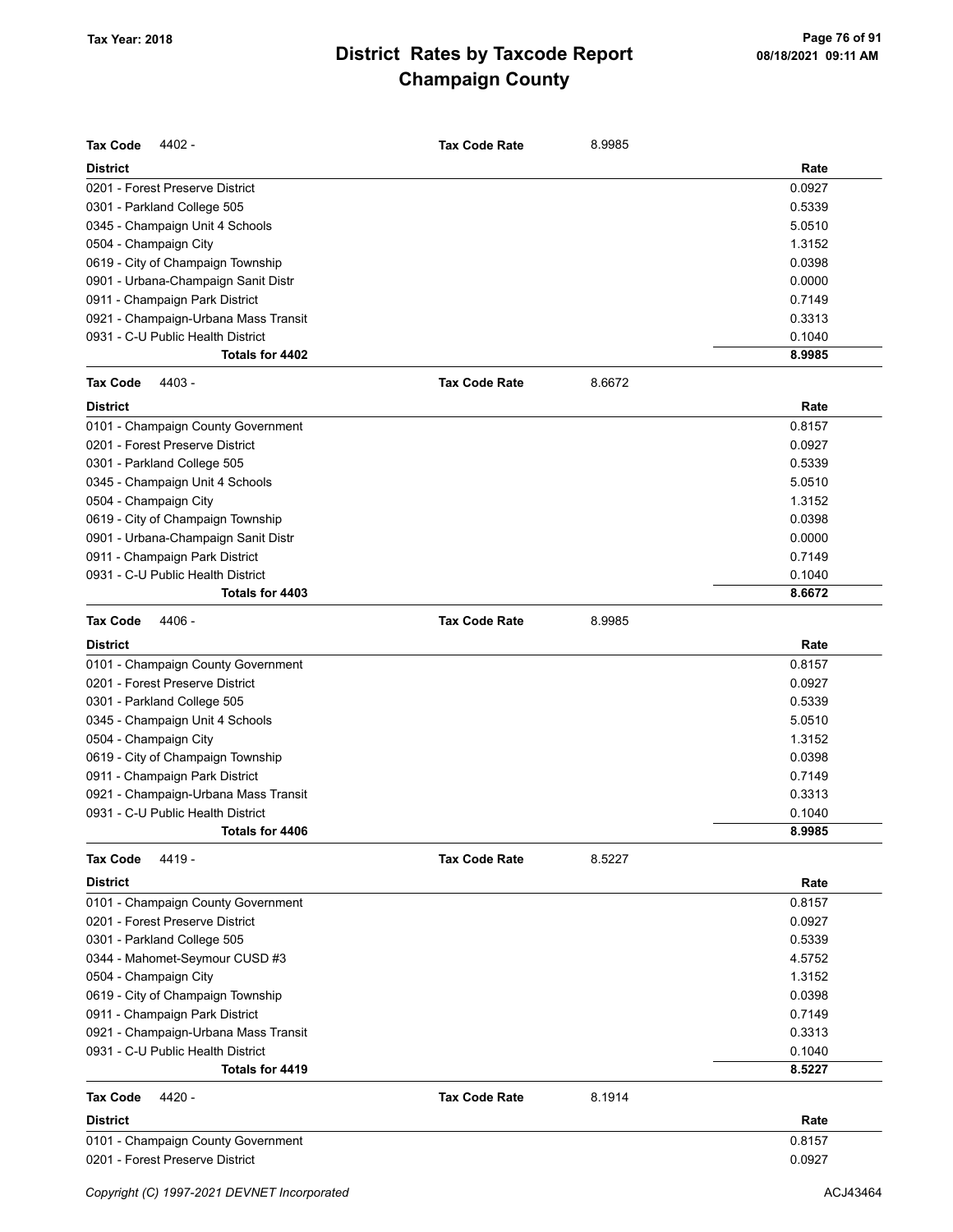| <b>Tax Code</b><br>4420 -                            | <b>Tax Code Rate</b> | 8.1914 |                  |
|------------------------------------------------------|----------------------|--------|------------------|
| <b>District</b>                                      |                      |        | Rate             |
| 0301 - Parkland College 505                          |                      |        | 0.5339           |
| 0344 - Mahomet-Seymour CUSD #3                       |                      |        | 4.5752           |
| 0504 - Champaign City                                |                      |        | 1.3152           |
| 0619 - City of Champaign Township                    |                      |        | 0.0398           |
| 0911 - Champaign Park District                       |                      |        | 0.7149           |
| 0931 - C-U Public Health District                    |                      |        | 0.1040           |
| Totals for 4420                                      |                      |        | 8.1914           |
| <b>Tax Code</b><br>4421 -                            | <b>Tax Code Rate</b> | 8.1914 |                  |
| <b>District</b>                                      |                      |        | Rate             |
| 0101 - Champaign County Government                   |                      |        | 0.8157           |
| 0201 - Forest Preserve District                      |                      |        | 0.0927           |
| 0301 - Parkland College 505                          |                      |        | 0.5339           |
| 0344 - Mahomet-Seymour CUSD #3                       |                      |        | 4.5752           |
| 0504 - Champaign City                                |                      |        | 1.3152           |
| 0619 - City of Champaign Township                    |                      |        | 0.0398           |
| 0901 - Urbana-Champaign Sanit Distr                  |                      |        | 0.0000           |
| 0911 - Champaign Park District                       |                      |        | 0.7149           |
| 0931 - C-U Public Health District                    |                      |        | 0.1040           |
| Totals for 4421                                      |                      |        | 8.1914           |
| <b>Tax Code</b><br>4422 -                            | <b>Tax Code Rate</b> | 8.5227 |                  |
| <b>District</b>                                      |                      |        | Rate             |
| 0101 - Champaign County Government                   |                      |        | 0.8157           |
| 0201 - Forest Preserve District                      |                      |        | 0.0927           |
| 0301 - Parkland College 505                          |                      |        | 0.5339           |
| 0344 - Mahomet-Seymour CUSD #3                       |                      |        | 4.5752           |
| 0504 - Champaign City                                |                      |        | 1.3152           |
| 0619 - City of Champaign Township                    |                      |        | 0.0398           |
| 0901 - Urbana-Champaign Sanit Distr                  |                      |        | 0.0000           |
| 0911 - Champaign Park District                       |                      |        | 0.7149           |
| 0921 - Champaign-Urbana Mass Transit                 |                      |        | 0.3313           |
| 0931 - C-U Public Health District                    |                      |        | 0.1040           |
| Totals for 4422                                      |                      |        | 8.5227           |
| <b>Tax Code</b><br>4460 -                            | <b>Tax Code Rate</b> | 8.9985 |                  |
| <b>District</b>                                      |                      |        | Rate             |
| 0101 - Champaign County Government                   |                      |        | 0.8157           |
| 0201 - Forest Preserve District                      |                      |        | 0.0927           |
| 0301 - Parkland College 505                          |                      |        | 0.5339           |
| 0345 - Champaign Unit 4 Schools                      |                      |        | 5.0510           |
| 0504 - Champaign City                                |                      |        | 1.3152           |
| 0619 - City of Champaign Township                    |                      |        | 0.0398           |
| 0901 - Urbana-Champaign Sanit Distr                  |                      |        | 0.0000           |
| 0911 - Champaign Park District                       |                      |        | 0.7149           |
| 0921 - Champaign-Urbana Mass Transit                 |                      |        | 0.3313           |
| 0931 - C-U Public Health District<br>Totals for 4460 |                      |        | 0.1040<br>8.9985 |
|                                                      |                      |        |                  |
| <b>Tax Code</b><br>4463 -                            | <b>Tax Code Rate</b> | 8.9985 |                  |
| <b>District</b>                                      |                      |        | Rate             |
| 0101 - Champaign County Government                   |                      |        | 0.8157           |
| 0201 - Forest Preserve District                      |                      |        | 0.0927           |
| 0301 - Parkland College 505                          |                      |        | 0.5339           |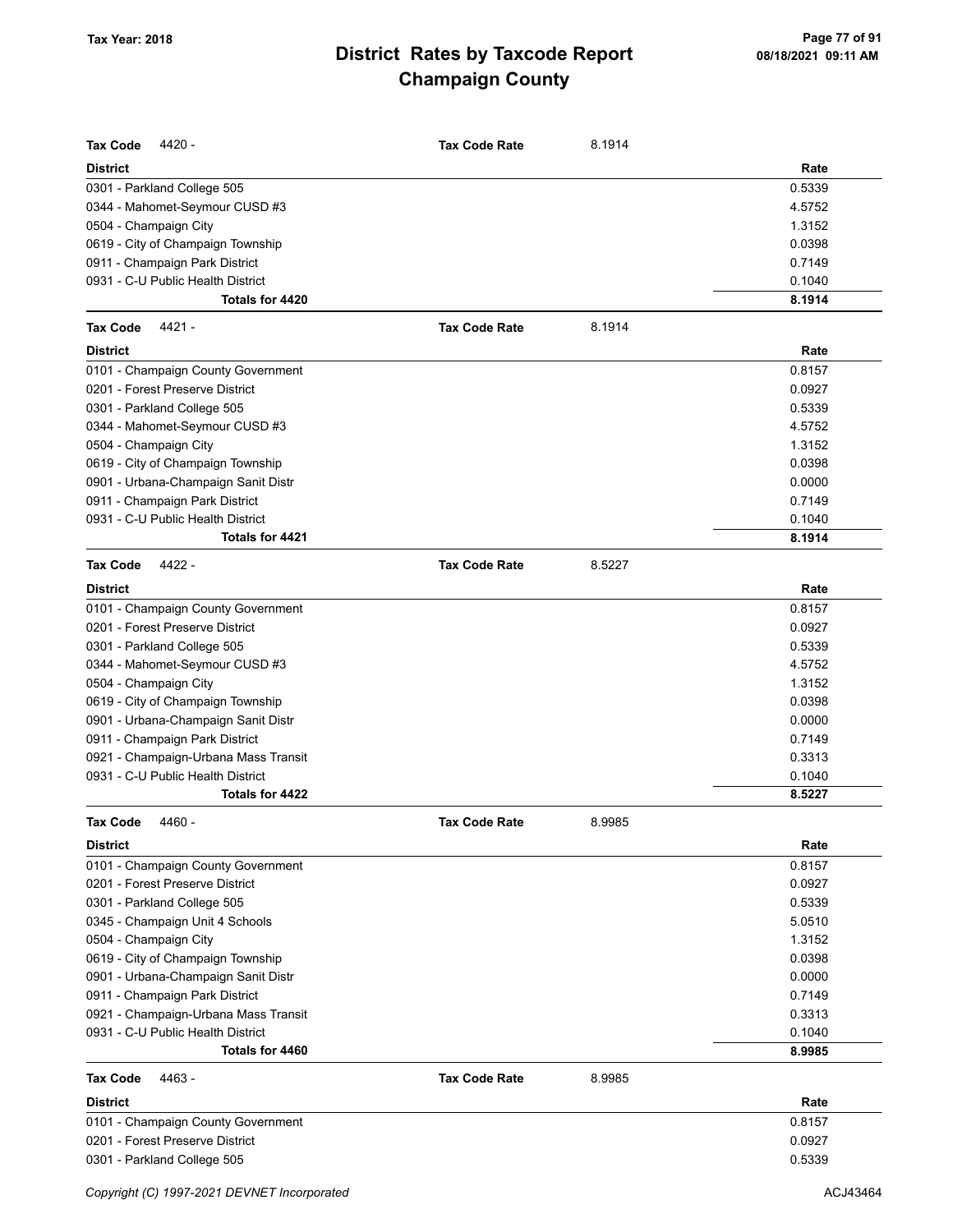| <b>Tax Code</b><br>4463 -            | <b>Tax Code Rate</b> | 8.9985 |        |
|--------------------------------------|----------------------|--------|--------|
| <b>District</b>                      |                      |        | Rate   |
| 0345 - Champaign Unit 4 Schools      |                      |        | 5.0510 |
| 0504 - Champaign City                |                      |        | 1.3152 |
| 0619 - City of Champaign Township    |                      |        | 0.0398 |
| 0911 - Champaign Park District       |                      |        | 0.7149 |
| 0921 - Champaign-Urbana Mass Transit |                      |        | 0.3313 |
| 0931 - C-U Public Health District    |                      |        | 0.1040 |
| Totals for 4463                      |                      |        | 8.9985 |
| <b>Tax Code</b><br>4502 -            | <b>Tax Code Rate</b> | 8.9985 |        |
| <b>District</b>                      |                      |        | Rate   |
| 0101 - Champaign County Government   |                      |        | 0.8157 |
| 0201 - Forest Preserve District      |                      |        | 0.0927 |
| 0301 - Parkland College 505          |                      |        | 0.5339 |
| 0345 - Champaign Unit 4 Schools      |                      |        | 5.0510 |
| 0504 - Champaign City                |                      |        | 1.3152 |
| 0619 - City of Champaign Township    |                      |        | 0.0398 |
| 0901 - Urbana-Champaign Sanit Distr  |                      |        | 0.0000 |
| 0911 - Champaign Park District       |                      |        | 0.7149 |
| 0921 - Champaign-Urbana Mass Transit |                      |        | 0.3313 |
| 0931 - C-U Public Health District    |                      |        | 0.1040 |
| Totals for 4502                      |                      |        | 8.9985 |
| <b>Tax Code</b><br>4503 -            | <b>Tax Code Rate</b> | 8.6672 |        |
| <b>District</b>                      |                      |        | Rate   |
| 0101 - Champaign County Government   |                      |        | 0.8157 |
| 0201 - Forest Preserve District      |                      |        | 0.0927 |
| 0301 - Parkland College 505          |                      |        | 0.5339 |
| 0345 - Champaign Unit 4 Schools      |                      |        | 5.0510 |
| 0504 - Champaign City                |                      |        | 1.3152 |
| 0619 - City of Champaign Township    |                      |        | 0.0398 |
| 0901 - Urbana-Champaign Sanit Distr  |                      |        | 0.0000 |
| 0911 - Champaign Park District       |                      |        | 0.7149 |
| 0931 - C-U Public Health District    |                      |        | 0.1040 |
| Totals for 4503                      |                      |        | 8.6672 |
| <b>Tax Code</b><br>4504 -            | <b>Tax Code Rate</b> | 7.9523 |        |
| <b>District</b>                      |                      |        | Rate   |
| 0101 - Champaign County Government   |                      |        | 0.8157 |
| 0201 - Forest Preserve District      |                      |        | 0.0927 |
| 0301 - Parkland College 505          |                      |        | 0.5339 |
| 0345 - Champaign Unit 4 Schools      |                      |        | 5.0510 |
| 0504 - Champaign City                |                      |        | 1.3152 |
| 0619 - City of Champaign Township    |                      |        | 0.0398 |
| 0931 - C-U Public Health District    |                      |        | 0.1040 |
| Totals for 4504                      |                      |        | 7.9523 |
| 4506 -<br><b>Tax Code</b>            | <b>Tax Code Rate</b> | 8.9985 |        |
| <b>District</b>                      |                      |        | Rate   |
| 0101 - Champaign County Government   |                      |        | 0.8157 |
| 0201 - Forest Preserve District      |                      |        | 0.0927 |
| 0301 - Parkland College 505          |                      |        | 0.5339 |
| 0345 - Champaign Unit 4 Schools      |                      |        | 5.0510 |
| 0504 - Champaign City                |                      |        | 1.3152 |
| 0619 - City of Champaign Township    |                      |        | 0.0398 |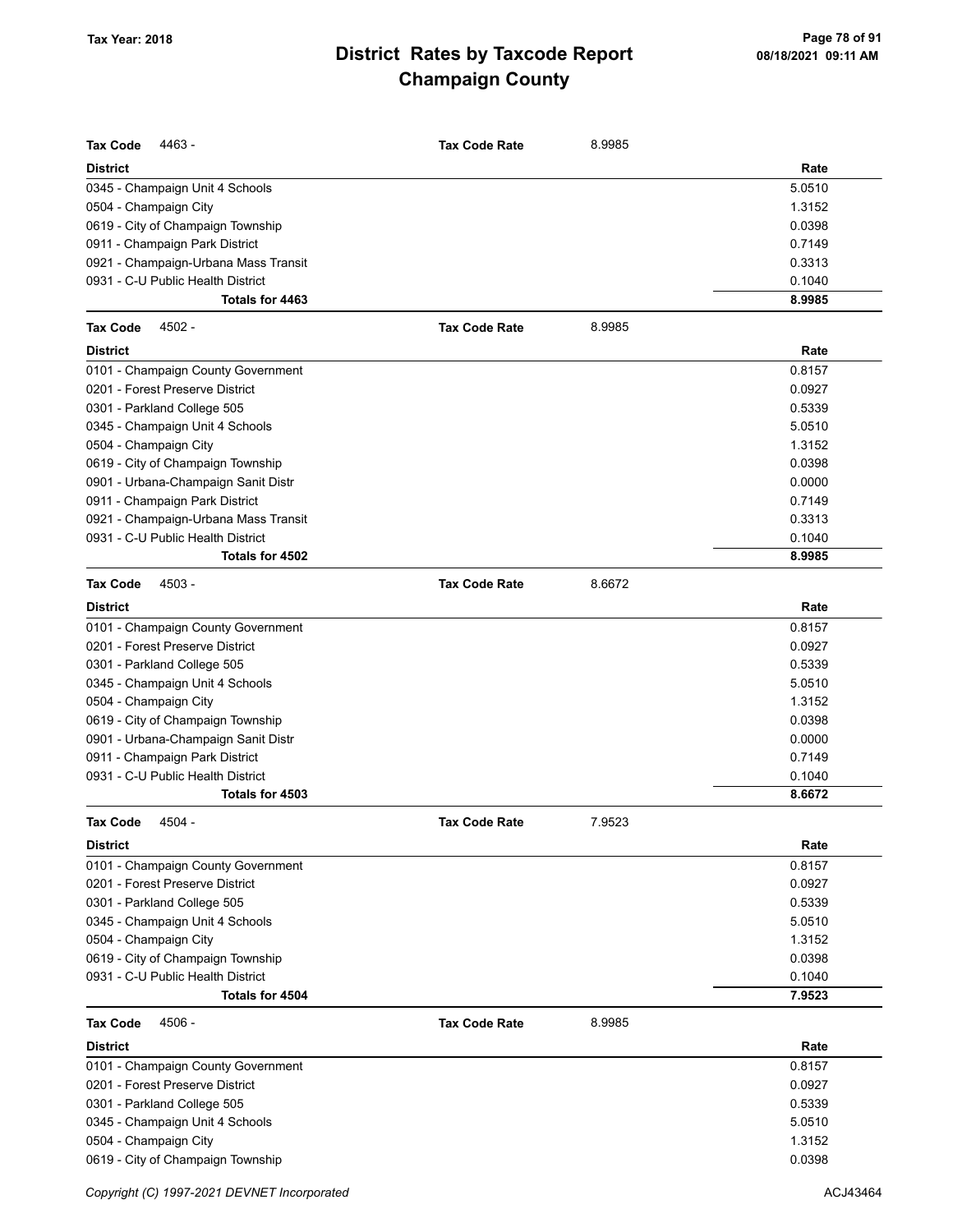| <b>Tax Code</b><br>4506 -                                              | <b>Tax Code Rate</b> | 8.9985 |        |
|------------------------------------------------------------------------|----------------------|--------|--------|
| <b>District</b>                                                        |                      |        | Rate   |
|                                                                        |                      |        | 0.7149 |
| 0911 - Champaign Park District<br>0921 - Champaign-Urbana Mass Transit |                      |        | 0.3313 |
| 0931 - C-U Public Health District                                      |                      |        | 0.1040 |
| Totals for 4506                                                        |                      |        | 8.9985 |
| <b>Tax Code</b><br>$4515 -$                                            | <b>Tax Code Rate</b> | 8.2836 |        |
| <b>District</b>                                                        |                      |        | Rate   |
| 0101 - Champaign County Government                                     |                      |        | 0.8157 |
| 0201 - Forest Preserve District                                        |                      |        | 0.0927 |
| 0301 - Parkland College 505                                            |                      |        | 0.5339 |
| 0345 - Champaign Unit 4 Schools                                        |                      |        | 5.0510 |
| 0504 - Champaign City                                                  |                      |        | 1.3152 |
| 0619 - City of Champaign Township                                      |                      |        | 0.0398 |
| 0901 - Urbana-Champaign Sanit Distr                                    |                      |        | 0.0000 |
| 0921 - Champaign-Urbana Mass Transit                                   |                      |        | 0.3313 |
| 0931 - C-U Public Health District                                      |                      |        | 0.1040 |
| Totals for 4515                                                        |                      |        | 8.2836 |
| 4518 -<br><b>Tax Code</b>                                              | <b>Tax Code Rate</b> | 8.6672 |        |
| <b>District</b>                                                        |                      |        | Rate   |
| 0101 - Champaign County Government                                     |                      |        | 0.8157 |
| 0201 - Forest Preserve District                                        |                      |        | 0.0927 |
| 0301 - Parkland College 505                                            |                      |        | 0.5339 |
| 0345 - Champaign Unit 4 Schools                                        |                      |        | 5.0510 |
| 0504 - Champaign City                                                  |                      |        | 1.3152 |
| 0619 - City of Champaign Township                                      |                      |        | 0.0398 |
| 0911 - Champaign Park District                                         |                      |        | 0.7149 |
| 0931 - C-U Public Health District                                      |                      |        | 0.1040 |
| Totals for 4518                                                        |                      |        | 8.6672 |
| <b>Tax Code</b><br>4560 -                                              | <b>Tax Code Rate</b> | 8.9985 |        |
| <b>District</b>                                                        |                      |        | Rate   |
| 0101 - Champaign County Government                                     |                      |        | 0.8157 |
| 0201 - Forest Preserve District                                        |                      |        | 0.0927 |
| 0301 - Parkland College 505                                            |                      |        | 0.5339 |
| 0345 - Champaign Unit 4 Schools                                        |                      |        | 5.0510 |
| 0504 - Champaign City                                                  |                      |        | 1.3152 |
| 0619 - City of Champaign Township                                      |                      |        | 0.0398 |
| 0901 - Urbana-Champaign Sanit Distr                                    |                      |        | 0.0000 |
| 0911 - Champaign Park District                                         |                      |        | 0.7149 |
| 0921 - Champaign-Urbana Mass Transit                                   |                      |        | 0.3313 |
| 0931 - C-U Public Health District                                      |                      |        | 0.1040 |
| Totals for 4560                                                        |                      |        | 8.9985 |
| <b>Tax Code</b><br>4602 -                                              | <b>Tax Code Rate</b> | 8.9985 |        |
| <b>District</b>                                                        |                      |        | Rate   |
| 0101 - Champaign County Government                                     |                      |        | 0.8157 |
| 0201 - Forest Preserve District                                        |                      |        | 0.0927 |
| 0301 - Parkland College 505                                            |                      |        | 0.5339 |
| 0345 - Champaign Unit 4 Schools                                        |                      |        | 5.0510 |
| 0504 - Champaign City                                                  |                      |        | 1.3152 |
| 0619 - City of Champaign Township                                      |                      |        | 0.0398 |
| 0901 - Urbana-Champaign Sanit Distr                                    |                      |        | 0.0000 |
| 0911 - Champaign Park District                                         |                      |        | 0.7149 |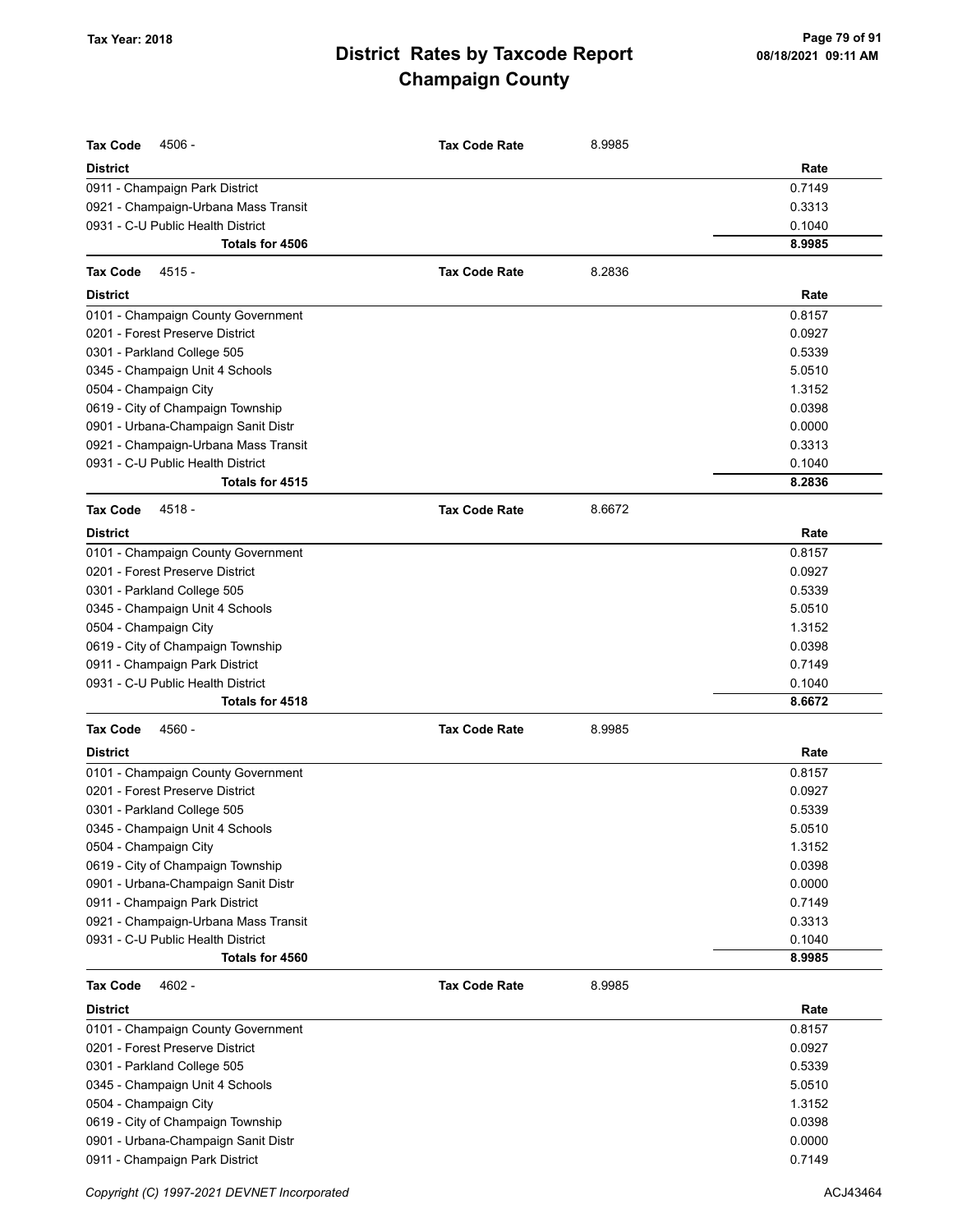| <b>Tax Code</b>                                                           | <b>Tax Code Rate</b> |        |        |
|---------------------------------------------------------------------------|----------------------|--------|--------|
| 4602 -<br><b>District</b>                                                 |                      | 8.9985 | Rate   |
|                                                                           |                      |        | 0.3313 |
| 0921 - Champaign-Urbana Mass Transit<br>0931 - C-U Public Health District |                      |        | 0.1040 |
| Totals for 4602                                                           |                      |        | 8.9985 |
|                                                                           |                      |        |        |
| 4603 -<br><b>Tax Code</b>                                                 | <b>Tax Code Rate</b> | 8.6672 |        |
| <b>District</b>                                                           |                      |        | Rate   |
| 0101 - Champaign County Government                                        |                      |        | 0.8157 |
| 0201 - Forest Preserve District                                           |                      |        | 0.0927 |
| 0301 - Parkland College 505                                               |                      |        | 0.5339 |
| 0345 - Champaign Unit 4 Schools                                           |                      |        | 5.0510 |
| 0504 - Champaign City                                                     |                      |        | 1.3152 |
| 0619 - City of Champaign Township                                         |                      |        | 0.0398 |
| 0901 - Urbana-Champaign Sanit Distr                                       |                      |        | 0.0000 |
| 0911 - Champaign Park District                                            |                      |        | 0.7149 |
| 0931 - C-U Public Health District                                         |                      |        | 0.1040 |
| Totals for 4603                                                           |                      |        | 8.6672 |
| 4606 -<br><b>Tax Code</b>                                                 | <b>Tax Code Rate</b> | 8.9985 |        |
| <b>District</b>                                                           |                      |        | Rate   |
| 0101 - Champaign County Government                                        |                      |        | 0.8157 |
| 0201 - Forest Preserve District                                           |                      |        | 0.0927 |
| 0301 - Parkland College 505                                               |                      |        | 0.5339 |
| 0345 - Champaign Unit 4 Schools                                           |                      |        | 5.0510 |
| 0504 - Champaign City                                                     |                      |        | 1.3152 |
| 0619 - City of Champaign Township                                         |                      |        | 0.0398 |
| 0911 - Champaign Park District                                            |                      |        | 0.7149 |
| 0921 - Champaign-Urbana Mass Transit                                      |                      |        | 0.3313 |
| 0931 - C-U Public Health District                                         |                      |        | 0.1040 |
| Totals for 4606                                                           |                      |        | 8.9985 |
| <b>Tax Code</b><br>4607 -                                                 | <b>Tax Code Rate</b> | 8.6672 |        |
| <b>District</b>                                                           |                      |        | Rate   |
| 0101 - Champaign County Government                                        |                      |        | 0.8157 |
| 0201 - Forest Preserve District                                           |                      |        | 0.0927 |
| 0301 - Parkland College 505                                               |                      |        | 0.5339 |
| 0345 - Champaign Unit 4 Schools                                           |                      |        | 5.0510 |
| 0504 - Champaign City                                                     |                      |        | 1.3152 |
| 0619 - City of Champaign Township                                         |                      |        | 0.0398 |
| 0901 - Urbana-Champaign Sanit Distr                                       |                      |        | 0.0000 |
| 0911 - Champaign Park District                                            |                      |        | 0.7149 |
| 0931 - C-U Public Health District                                         |                      |        | 0.1040 |
| Totals for 4607                                                           |                      |        | 8.6672 |
| <b>Tax Code</b><br>$4615 -$                                               | <b>Tax Code Rate</b> | 8.2836 |        |
| <b>District</b>                                                           |                      |        | Rate   |
| 0101 - Champaign County Government                                        |                      |        | 0.8157 |
| 0201 - Forest Preserve District                                           |                      |        | 0.0927 |
| 0301 - Parkland College 505                                               |                      |        | 0.5339 |
| 0345 - Champaign Unit 4 Schools                                           |                      |        | 5.0510 |
| 0504 - Champaign City                                                     |                      |        | 1.3152 |
| 0619 - City of Champaign Township                                         |                      |        | 0.0398 |
| 0901 - Urbana-Champaign Sanit Distr                                       |                      |        | 0.0000 |

0921 - Champaign-Urbana Mass Transit 0.3313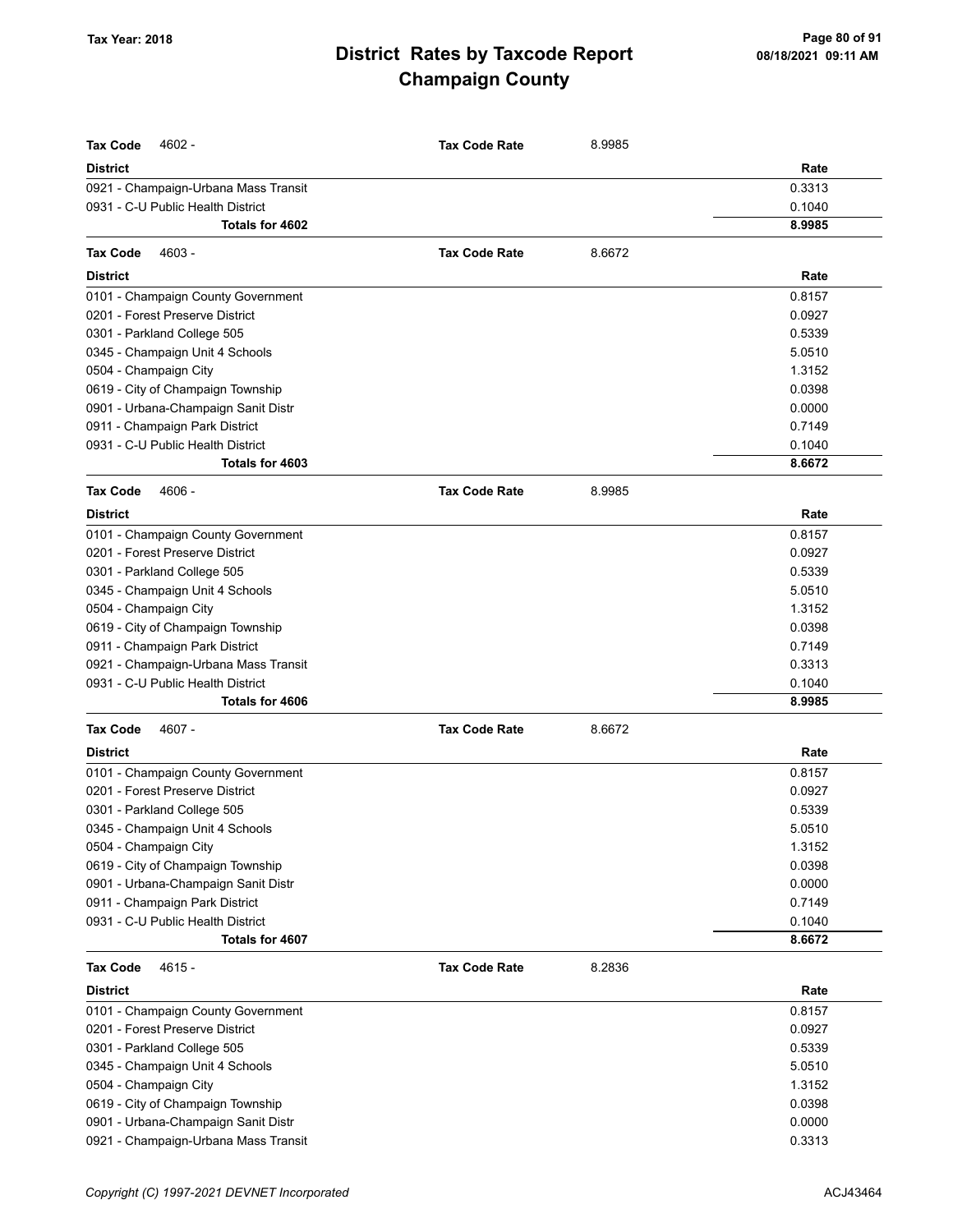| <b>Tax Code</b><br>$4615 -$          | <b>Tax Code Rate</b> | 8.2836 |        |
|--------------------------------------|----------------------|--------|--------|
| <b>District</b>                      |                      |        | Rate   |
| 0931 - C-U Public Health District    |                      |        | 0.1040 |
| Totals for 4615                      |                      |        | 8.2836 |
|                                      |                      |        |        |
| 4618 -<br><b>Tax Code</b>            | <b>Tax Code Rate</b> | 8.6672 |        |
| <b>District</b>                      |                      |        | Rate   |
| 0101 - Champaign County Government   |                      |        | 0.8157 |
| 0201 - Forest Preserve District      |                      |        | 0.0927 |
| 0301 - Parkland College 505          |                      |        | 0.5339 |
| 0345 - Champaign Unit 4 Schools      |                      |        | 5.0510 |
| 0504 - Champaign City                |                      |        | 1.3152 |
| 0619 - City of Champaign Township    |                      |        | 0.0398 |
| 0911 - Champaign Park District       |                      |        | 0.7149 |
| 0931 - C-U Public Health District    |                      |        | 0.1040 |
| Totals for 4618                      |                      |        | 8.6672 |
| <b>Tax Code</b><br>4651 -            | <b>Tax Code Rate</b> | 8.9985 |        |
| <b>District</b>                      |                      |        | Rate   |
| 0101 - Champaign County Government   |                      |        | 0.8157 |
| 0201 - Forest Preserve District      |                      |        | 0.0927 |
| 0301 - Parkland College 505          |                      |        | 0.5339 |
| 0345 - Champaign Unit 4 Schools      |                      |        | 5.0510 |
| 0504 - Champaign City                |                      |        | 1.3152 |
| 0619 - City of Champaign Township    |                      |        | 0.0398 |
| 0901 - Urbana-Champaign Sanit Distr  |                      |        | 0.0000 |
| 0911 - Champaign Park District       |                      |        | 0.7149 |
| 0921 - Champaign-Urbana Mass Transit |                      |        | 0.3313 |
| 0931 - C-U Public Health District    |                      |        | 0.1040 |
| 1000 - Champaign II                  |                      |        | 0.0000 |
| Totals for 4651                      |                      |        | 8.9985 |
| <b>Tax Code</b><br>4652 -            | <b>Tax Code Rate</b> | 8.9985 |        |
| <b>District</b>                      |                      |        | Rate   |
| 0101 - Champaign County Government   |                      |        | 0.8157 |
| 0201 - Forest Preserve District      |                      |        | 0.0927 |
| 0301 - Parkland College 505          |                      |        | 0.5339 |
| 0345 - Champaign Unit 4 Schools      |                      |        | 5.0510 |
| 0504 - Champaign City                |                      |        | 1.3152 |
| 0619 - City of Champaign Township    |                      |        | 0.0398 |
| 0901 - Urbana-Champaign Sanit Distr  |                      |        | 0.0000 |
| 0911 - Champaign Park District       |                      |        | 0.7149 |
| 0921 - Champaign-Urbana Mass Transit |                      |        | 0.3313 |
| 0931 - C-U Public Health District    |                      |        | 0.1040 |
| 1003 - Champaign III                 |                      |        | 0.0000 |
| Totals for 4652                      |                      |        | 8.9985 |
| 4654 -<br><b>Tax Code</b>            | <b>Tax Code Rate</b> | 8.9985 |        |
| <b>District</b>                      |                      |        | Rate   |
| 0101 - Champaign County Government   |                      |        | 0.8157 |
| 0201 - Forest Preserve District      |                      |        | 0.0927 |
| 0301 - Parkland College 505          |                      |        | 0.5339 |
| 0345 - Champaign Unit 4 Schools      |                      |        | 5.0510 |
| 0504 - Champaign City                |                      |        | 1.3152 |
| 0619 - City of Champaign Township    |                      |        | 0.0398 |
| 0901 - Urbana-Champaign Sanit Distr  |                      |        | 0.0000 |
|                                      |                      |        |        |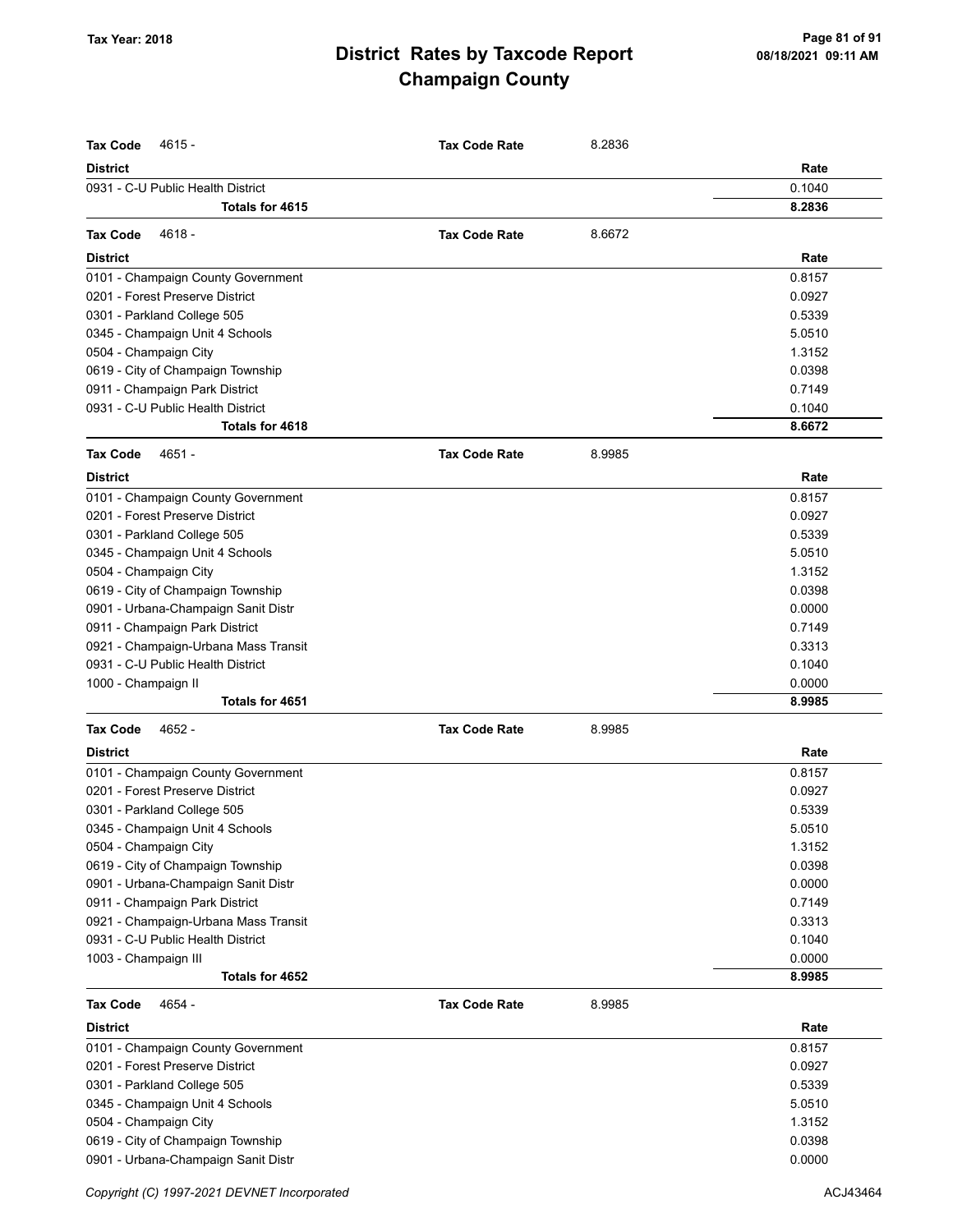| <b>Tax Code</b><br>4654 -                                              | <b>Tax Code Rate</b> |         |                  |
|------------------------------------------------------------------------|----------------------|---------|------------------|
|                                                                        |                      | 8.9985  |                  |
| <b>District</b>                                                        |                      |         | Rate<br>0.7149   |
| 0911 - Champaign Park District<br>0921 - Champaign-Urbana Mass Transit |                      |         | 0.3313           |
| 0931 - C-U Public Health District                                      |                      |         | 0.1040           |
| 1005 - Champaign V                                                     |                      |         | 0.0000           |
| Totals for 4654                                                        |                      |         | 8.9985           |
|                                                                        |                      |         |                  |
| <b>Tax Code</b><br>4660 -                                              | <b>Tax Code Rate</b> | 8.9985  |                  |
| <b>District</b>                                                        |                      |         | Rate             |
| 0101 - Champaign County Government                                     |                      |         | 0.8157           |
| 0201 - Forest Preserve District                                        |                      |         | 0.0927           |
| 0301 - Parkland College 505                                            |                      |         | 0.5339           |
| 0345 - Champaign Unit 4 Schools                                        |                      |         | 5.0510           |
| 0504 - Champaign City                                                  |                      |         | 1.3152           |
| 0619 - City of Champaign Township                                      |                      |         | 0.0398           |
| 0901 - Urbana-Champaign Sanit Distr                                    |                      |         | 0.0000           |
| 0911 - Champaign Park District                                         |                      |         | 0.7149           |
| 0921 - Champaign-Urbana Mass Transit                                   |                      |         | 0.3313           |
| 0931 - C-U Public Health District<br>Totals for 4660                   |                      |         | 0.1040<br>8.9985 |
|                                                                        |                      |         |                  |
| <b>Tax Code</b><br>4663 -                                              | <b>Tax Code Rate</b> | 8.9985  |                  |
| <b>District</b>                                                        |                      |         | Rate             |
| 0101 - Champaign County Government                                     |                      |         | 0.8157           |
| 0201 - Forest Preserve District                                        |                      |         | 0.0927           |
| 0301 - Parkland College 505                                            |                      |         | 0.5339           |
| 0345 - Champaign Unit 4 Schools                                        |                      |         | 5.0510           |
| 0504 - Champaign City                                                  |                      |         | 1.3152           |
| 0619 - City of Champaign Township                                      |                      |         | 0.0398           |
| 0911 - Champaign Park District                                         |                      |         | 0.7149           |
| 0921 - Champaign-Urbana Mass Transit                                   |                      |         | 0.3313           |
| 0931 - C-U Public Health District                                      |                      |         | 0.1040           |
| Totals for 4663                                                        |                      |         | 8.9985           |
| <b>Tax Code</b><br>$9101 -$                                            | <b>Tax Code Rate</b> | 9.7098  |                  |
| <b>District</b>                                                        |                      |         | Rate             |
| 0101 - Champaign County Government                                     |                      |         | 0.8157           |
| 0201 - Forest Preserve District                                        |                      |         | 0.0927           |
| 0301 - Parkland College 505                                            |                      |         | 0.5339           |
| 0345 - Champaign Unit 4 Schools                                        |                      |         | 5.0510           |
| 0529 - Urbana City                                                     |                      |         | 1.3499           |
| 0648 - Cunningham Township                                             |                      |         | 0.2030           |
| 0914 - Urbana Park District                                            |                      |         | 1.2283           |
| 0921 - Champaign-Urbana Mass Transit                                   |                      |         | 0.3313           |
| 0931 - C-U Public Health District                                      |                      |         | 0.1040           |
| <b>Totals for 9101</b>                                                 |                      |         | 9.7098           |
| $9103 -$<br><b>Tax Code</b>                                            | <b>Tax Code Rate</b> | 10.3310 |                  |
| <b>District</b>                                                        |                      |         | Rate             |
| 0101 - Champaign County Government                                     |                      |         | 0.8157           |
| 0201 - Forest Preserve District                                        |                      |         | 0.0927           |
| 0301 - Parkland College 505                                            |                      |         | 0.5339           |
| 0351 - Urbana Unit 116 Schools                                         |                      |         | 5.6722           |
| 0529 - Urbana City                                                     |                      |         | 1.3499           |
| 0648 - Cunningham Township                                             |                      |         | 0.2030           |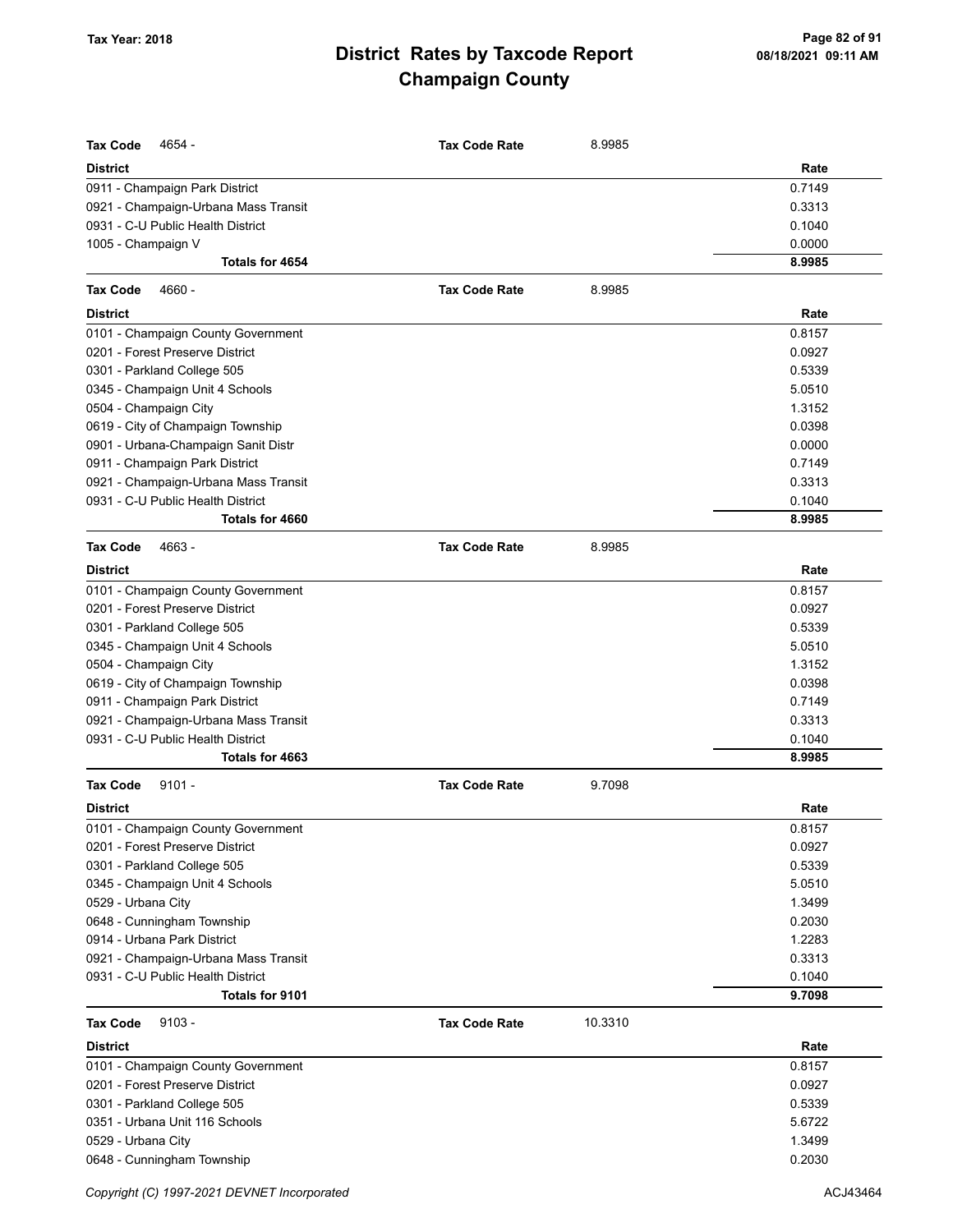| <b>Tax Code</b><br>$9103 -$          | <b>Tax Code Rate</b> | 10.3310 |         |
|--------------------------------------|----------------------|---------|---------|
| <b>District</b>                      |                      |         | Rate    |
| 0901 - Urbana-Champaign Sanit Distr  |                      |         | 0.0000  |
| 0914 - Urbana Park District          |                      |         | 1.2283  |
| 0921 - Champaign-Urbana Mass Transit |                      |         | 0.3313  |
| 0931 - C-U Public Health District    |                      |         | 0.1040  |
| Totals for 9103                      |                      |         | 10.3310 |
| <b>Tax Code</b><br>$9104 -$          | <b>Tax Code Rate</b> | 9.9997  |         |
| <b>District</b>                      |                      |         | Rate    |
| 0101 - Champaign County Government   |                      |         | 0.8157  |
| 0201 - Forest Preserve District      |                      |         | 0.0927  |
| 0301 - Parkland College 505          |                      |         | 0.5339  |
| 0351 - Urbana Unit 116 Schools       |                      |         | 5.6722  |
| 0529 - Urbana City                   |                      |         | 1.3499  |
| 0648 - Cunningham Township           |                      |         | 0.2030  |
| 0914 - Urbana Park District          |                      |         | 1.2283  |
| 0931 - C-U Public Health District    |                      |         | 0.1040  |
| Totals for 9104                      |                      |         | 9.9997  |
| $9105 -$<br><b>Tax Code</b>          | <b>Tax Code Rate</b> | 10.3310 |         |
| <b>District</b>                      |                      |         | Rate    |
| 0101 - Champaign County Government   |                      |         | 0.8157  |
| 0201 - Forest Preserve District      |                      |         | 0.0927  |
| 0301 - Parkland College 505          |                      |         | 0.5339  |
| 0351 - Urbana Unit 116 Schools       |                      |         | 5.6722  |
| 0529 - Urbana City                   |                      |         | 1.3499  |
| 0648 - Cunningham Township           |                      |         | 0.2030  |
| 0914 - Urbana Park District          |                      |         | 1.2283  |
| 0921 - Champaign-Urbana Mass Transit |                      |         | 0.3313  |
| 0931 - C-U Public Health District    |                      |         | 0.1040  |
| Totals for 9105                      |                      |         | 10.3310 |
| $9106 -$<br><b>Tax Code</b>          | <b>Tax Code Rate</b> | 9.9997  |         |
| <b>District</b>                      |                      |         | Rate    |
| 0101 - Champaign County Government   |                      |         | 0.8157  |
| 0201 - Forest Preserve District      |                      |         | 0.0927  |
| 0301 - Parkland College 505          |                      |         | 0.5339  |
| 0351 - Urbana Unit 116 Schools       |                      |         | 5.6722  |
| 0529 - Urbana City                   |                      |         | 1.3499  |
| 0648 - Cunningham Township           |                      |         | 0.2030  |
| 0901 - Urbana-Champaign Sanit Distr  |                      |         | 0.0000  |
| 0914 - Urbana Park District          |                      |         | 1.2283  |
| 0931 - C-U Public Health District    |                      |         | 0.1040  |
| Totals for 9106                      |                      |         | 9.9997  |
| <b>Tax Code</b><br>$9107 -$          | <b>Tax Code Rate</b> | 9.7098  |         |
| <b>District</b>                      |                      |         | Rate    |
| 0101 - Champaign County Government   |                      |         | 0.8157  |
| 0201 - Forest Preserve District      |                      |         | 0.0927  |
| 0301 - Parkland College 505          |                      |         | 0.5339  |
| 0345 - Champaign Unit 4 Schools      |                      |         | 5.0510  |
| 0529 - Urbana City                   |                      |         | 1.3499  |
| 0648 - Cunningham Township           |                      |         | 0.2030  |
| 0901 - Urbana-Champaign Sanit Distr  |                      |         | 0.0000  |
| 0914 - Urbana Park District          |                      |         | 1.2283  |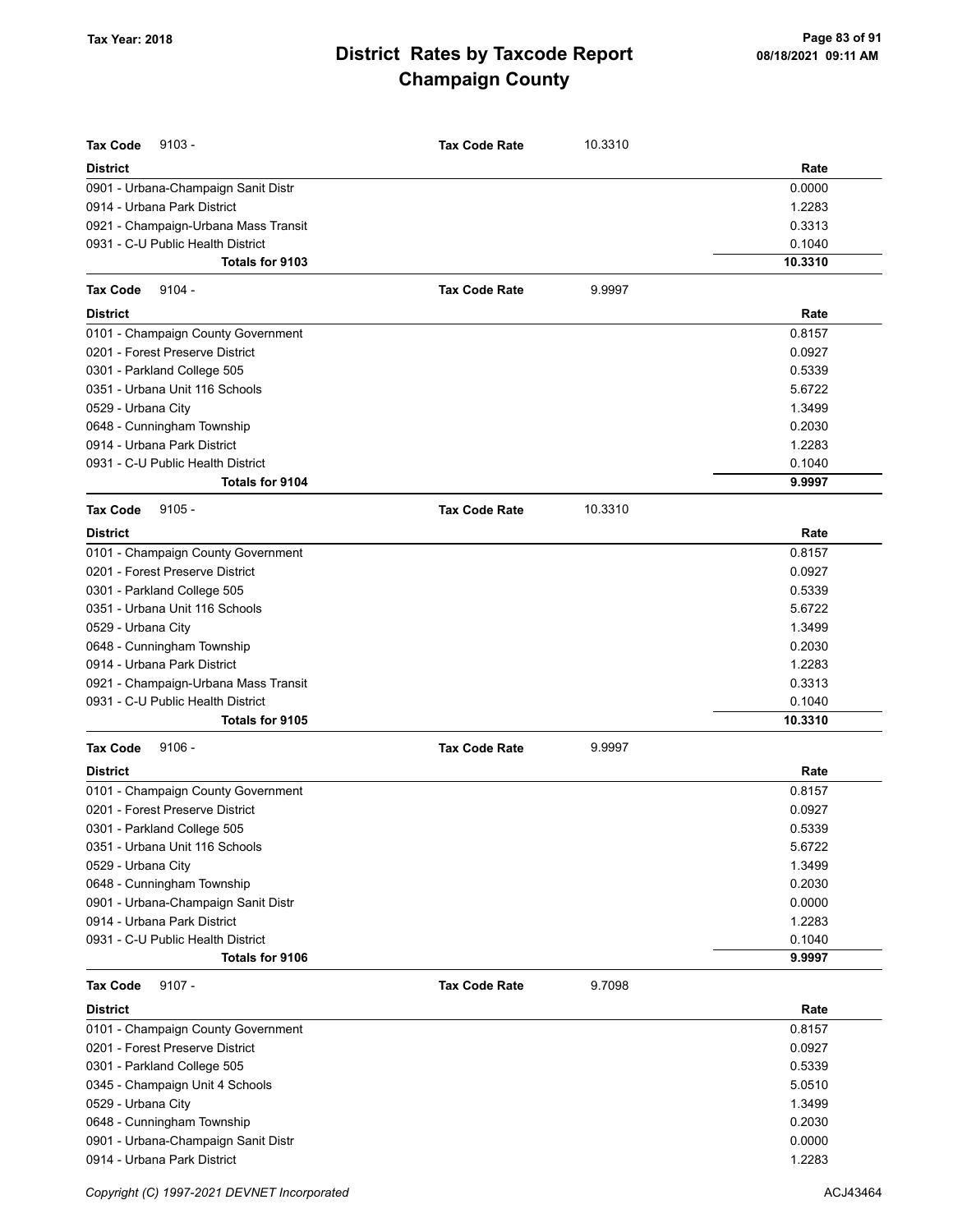| <b>Tax Code</b><br>$9107 -$          | <b>Tax Code Rate</b> | 9.7098 |        |
|--------------------------------------|----------------------|--------|--------|
| <b>District</b>                      |                      |        | Rate   |
| 0921 - Champaign-Urbana Mass Transit |                      |        | 0.3313 |
| 0931 - C-U Public Health District    |                      |        | 0.1040 |
| Totals for 9107                      |                      |        | 9.7098 |
| $9108 -$<br><b>Tax Code</b>          | <b>Tax Code Rate</b> | 9.1027 |        |
| <b>District</b>                      |                      |        | Rate   |
| 0101 - Champaign County Government   |                      |        | 0.8157 |
| 0201 - Forest Preserve District      |                      |        | 0.0927 |
| 0301 - Parkland College 505          |                      |        | 0.5339 |
| 0351 - Urbana Unit 116 Schools       |                      |        | 5.6722 |
| 0529 - Urbana City                   |                      |        | 1.3499 |
| 0648 - Cunningham Township           |                      |        | 0.2030 |
| 0901 - Urbana-Champaign Sanit Distr  |                      |        | 0.0000 |
| 0921 - Champaign-Urbana Mass Transit |                      |        | 0.3313 |
| 0931 - C-U Public Health District    |                      |        | 0.1040 |
| Totals for 9108                      |                      |        | 9.1027 |
| $9109 -$<br><b>Tax Code</b>          | <b>Tax Code Rate</b> | 9.3785 |        |
| <b>District</b>                      |                      |        | Rate   |
| 0101 - Champaign County Government   |                      |        | 0.8157 |
| 0201 - Forest Preserve District      |                      |        | 0.0927 |
| 0301 - Parkland College 505          |                      |        | 0.5339 |
| 0345 - Champaign Unit 4 Schools      |                      |        | 5.0510 |
| 0529 - Urbana City                   |                      |        | 1.3499 |
| 0648 - Cunningham Township           |                      |        | 0.2030 |
| 0914 - Urbana Park District          |                      |        | 1.2283 |
| 0931 - C-U Public Health District    |                      |        | 0.1040 |
| Totals for 9109                      |                      |        | 9.3785 |
| <b>Tax Code</b><br>$9110 -$          | <b>Tax Code Rate</b> | 9.1027 |        |
| <b>District</b>                      |                      |        | Rate   |
| 0101 - Champaign County Government   |                      |        | 0.8157 |
| 0201 - Forest Preserve District      |                      |        | 0.0927 |
| 0301 - Parkland College 505          |                      |        | 0.5339 |
| 0351 - Urbana Unit 116 Schools       |                      |        | 5.6722 |
| 0529 - Urbana City                   |                      |        | 1.3499 |
| 0648 - Cunningham Township           |                      |        | 0.2030 |
| 0921 - Champaign-Urbana Mass Transit |                      |        | 0.3313 |
| 0931 - C-U Public Health District    |                      |        | 0.1040 |
| Totals for 9110                      |                      |        | 9.1027 |
| <b>Tax Code</b><br>$9112 -$          | <b>Tax Code Rate</b> | 9.3785 |        |
| <b>District</b>                      |                      |        | Rate   |
| 0101 - Champaign County Government   |                      |        | 0.8157 |
| 0201 - Forest Preserve District      |                      |        | 0.0927 |
| 0301 - Parkland College 505          |                      |        | 0.5339 |
| 0345 - Champaign Unit 4 Schools      |                      |        | 5.0510 |
| 0529 - Urbana City                   |                      |        | 1.3499 |
| 0648 - Cunningham Township           |                      |        | 0.2030 |
| 0901 - Urbana-Champaign Sanit Distr  |                      |        | 0.0000 |
| 0914 - Urbana Park District          |                      |        | 1.2283 |
| 0931 - C-U Public Health District    |                      |        | 0.1040 |
| Totals for 9112                      |                      |        | 9.3785 |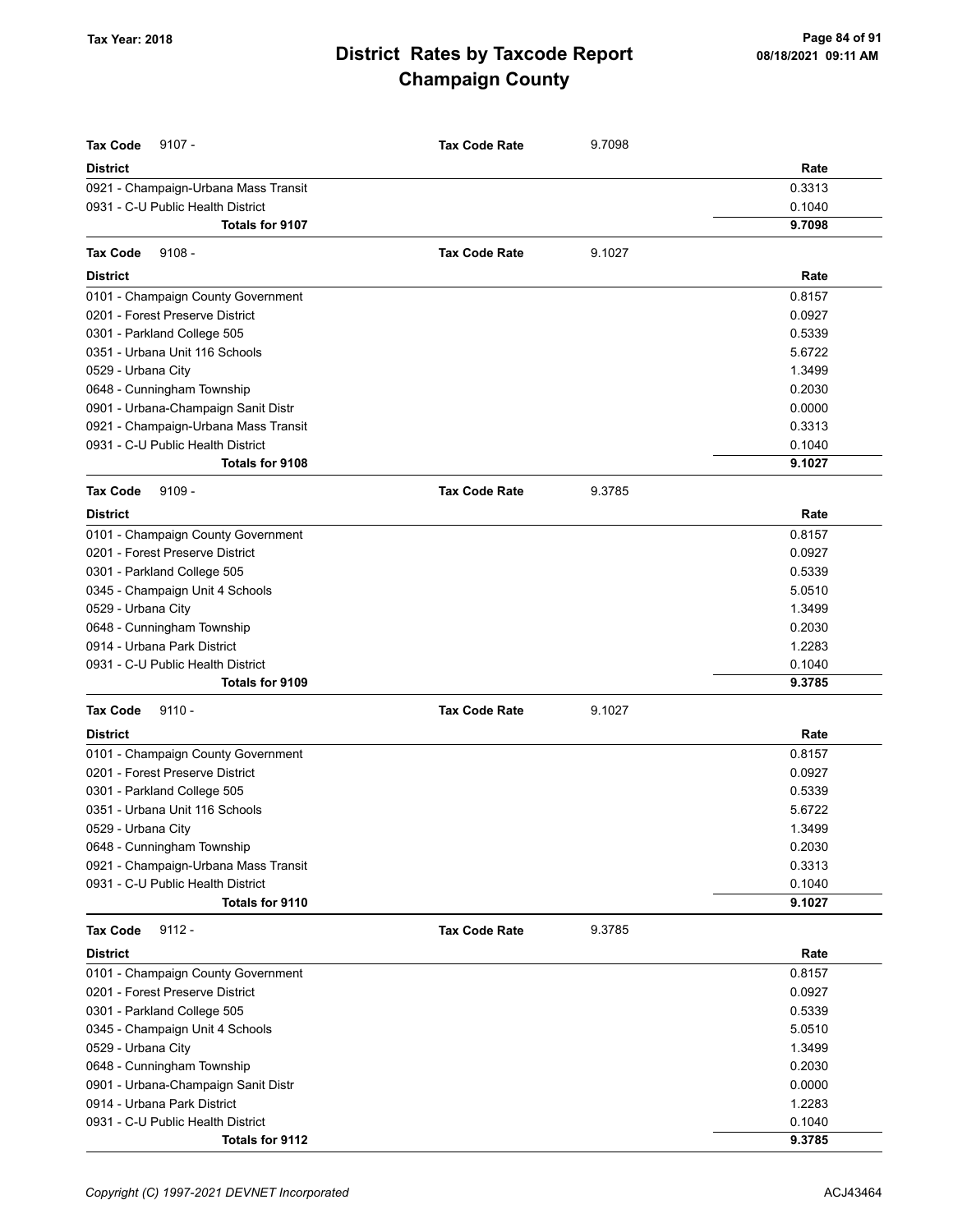| <b>Tax Code</b><br>$9150 -$          | <b>Tax Code Rate</b> | 10.3310 |         |
|--------------------------------------|----------------------|---------|---------|
| <b>District</b>                      |                      |         | Rate    |
| 0101 - Champaign County Government   |                      |         | 0.8157  |
| 0201 - Forest Preserve District      |                      |         | 0.0927  |
| 0301 - Parkland College 505          |                      |         | 0.5339  |
| 0351 - Urbana Unit 116 Schools       |                      |         | 5.6722  |
| 0529 - Urbana City                   |                      |         | 1.3499  |
| 0648 - Cunningham Township           |                      |         | 0.2030  |
| 0901 - Urbana-Champaign Sanit Distr  |                      |         | 0.0000  |
| 0914 - Urbana Park District          |                      |         | 1.2283  |
| 0921 - Champaign-Urbana Mass Transit |                      |         | 0.3313  |
| 0931 - C-U Public Health District    |                      |         | 0.1040  |
| Totals for 9150                      |                      |         | 10.3310 |
| <b>Tax Code</b><br>$9151 -$          | <b>Tax Code Rate</b> | 10.3310 |         |
| <b>District</b>                      |                      |         | Rate    |
| 0101 - Champaign County Government   |                      |         | 0.8157  |
| 0201 - Forest Preserve District      |                      |         | 0.0927  |
| 0301 - Parkland College 505          |                      |         | 0.5339  |
| 0351 - Urbana Unit 116 Schools       |                      |         | 5.6722  |
| 0529 - Urbana City                   |                      |         | 1.3499  |
| 0648 - Cunningham Township           |                      |         | 0.2030  |
| 0901 - Urbana-Champaign Sanit Distr  |                      |         | 0.0000  |
| 0914 - Urbana Park District          |                      |         | 1.2283  |
| 0921 - Champaign-Urbana Mass Transit |                      |         | 0.3313  |
| 0931 - C-U Public Health District    |                      |         | 0.1040  |
| 1072 - Urbana II                     |                      |         | 0.0000  |
| Totals for 9151                      |                      |         | 10.3310 |
| <b>Tax Code</b><br>$9152 -$          | <b>Tax Code Rate</b> | 10.3310 |         |
| <b>District</b>                      |                      |         | Rate    |
| 0101 - Champaign County Government   |                      |         | 0.8157  |
| 0201 - Forest Preserve District      |                      |         | 0.0927  |
| 0301 - Parkland College 505          |                      |         | 0.5339  |
| 0351 - Urbana Unit 116 Schools       |                      |         | 5.6722  |
| 0529 - Urbana City                   |                      |         | 1.3499  |
| 0648 - Cunningham Township           |                      |         | 0.2030  |
| 0901 - Urbana-Champaign Sanit Distr  |                      |         | 0.0000  |
| 0914 - Urbana Park District          |                      |         | 1.2283  |
| 0921 - Champaign-Urbana Mass Transit |                      |         | 0.3313  |
| 0931 - C-U Public Health District    |                      |         | 0.1040  |
| Totals for 9152                      |                      |         | 10.3310 |
| <b>Tax Code</b><br>$9153 -$          | <b>Tax Code Rate</b> | 10.3310 |         |
| <b>District</b>                      |                      |         | Rate    |
| 0101 - Champaign County Government   |                      |         | 0.8157  |
| 0201 - Forest Preserve District      |                      |         | 0.0927  |
| 0301 - Parkland College 505          |                      |         | 0.5339  |
| 0351 - Urbana Unit 116 Schools       |                      |         | 5.6722  |
| 0529 - Urbana City                   |                      |         | 1.3499  |
| 0648 - Cunningham Township           |                      |         | 0.2030  |
| 0901 - Urbana-Champaign Sanit Distr  |                      |         | 0.0000  |
| 0914 - Urbana Park District          |                      |         | 1.2283  |
| 0921 - Champaign-Urbana Mass Transit |                      |         | 0.3313  |
| 0931 - C-U Public Health District    |                      |         | 0.1040  |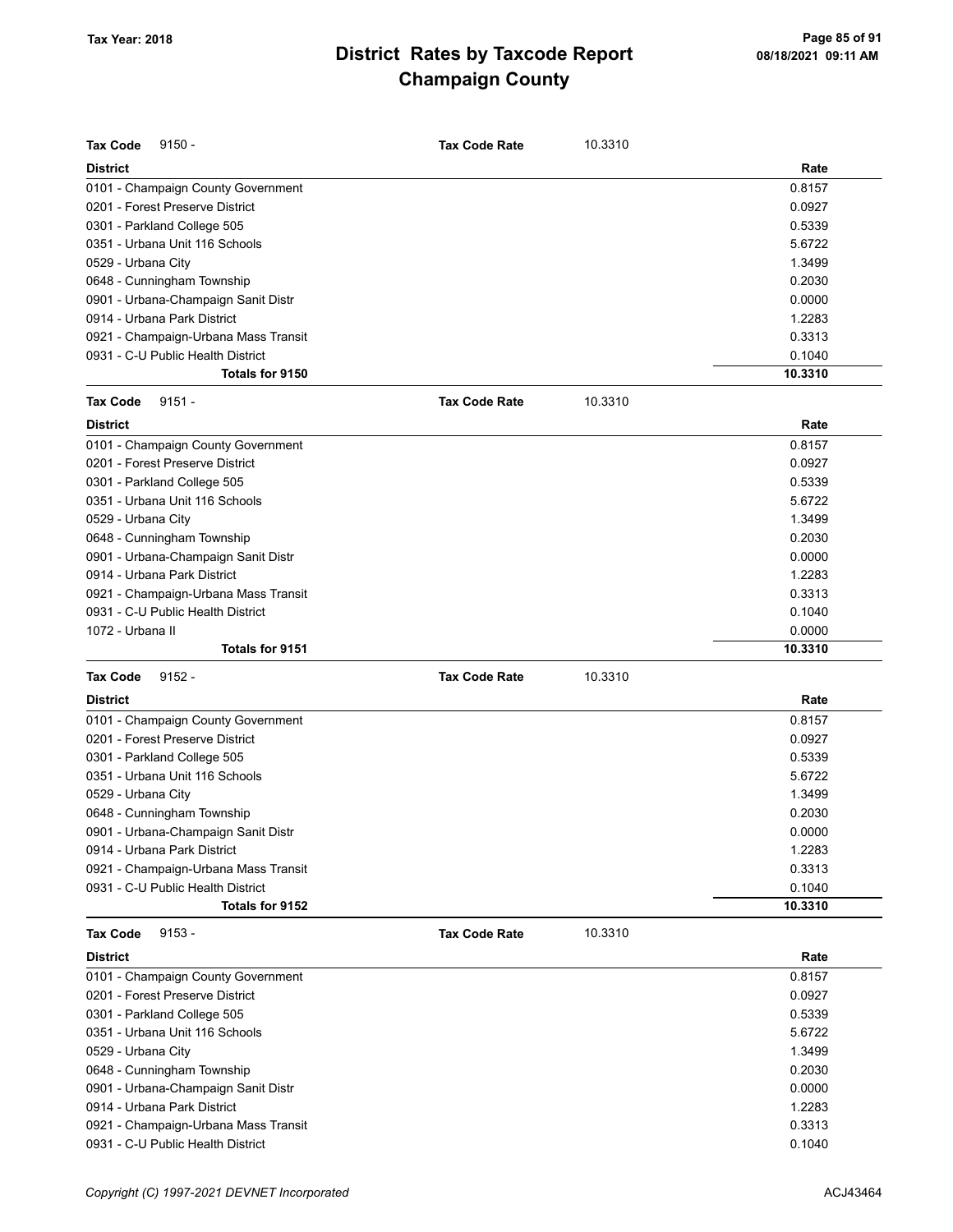| <b>Tax Code</b><br>$9153 -$          | <b>Tax Code Rate</b> | 10.3310 |         |
|--------------------------------------|----------------------|---------|---------|
| <b>District</b>                      |                      |         | Rate    |
| 1074 - Urbana IV                     |                      |         | 0.0000  |
| Totals for 9153                      |                      |         | 10.3310 |
| <b>Tax Code</b><br>$9154 -$          | <b>Tax Code Rate</b> | 9.9997  |         |
| <b>District</b>                      |                      |         | Rate    |
| 0101 - Champaign County Government   |                      |         | 0.8157  |
| 0201 - Forest Preserve District      |                      |         | 0.0927  |
| 0301 - Parkland College 505          |                      |         | 0.5339  |
| 0351 - Urbana Unit 116 Schools       |                      |         | 5.6722  |
| 0529 - Urbana City                   |                      |         | 1.3499  |
| 0648 - Cunningham Township           |                      |         | 0.2030  |
| 0914 - Urbana Park District          |                      |         | 1.2283  |
| 0931 - C-U Public Health District    |                      |         | 0.1040  |
| 1074 - Urbana IV                     |                      |         | 0.0000  |
| Totals for 9154                      |                      |         | 9.9997  |
| <b>Tax Code</b><br>$9155 -$          | <b>Tax Code Rate</b> | 10.3310 |         |
| <b>District</b>                      |                      |         | Rate    |
| 0101 - Champaign County Government   |                      |         | 0.8157  |
| 0201 - Forest Preserve District      |                      |         | 0.0927  |
| 0301 - Parkland College 505          |                      |         | 0.5339  |
| 0351 - Urbana Unit 116 Schools       |                      |         | 5.6722  |
| 0529 - Urbana City                   |                      |         | 1.3499  |
| 0648 - Cunningham Township           |                      |         | 0.2030  |
| 0914 - Urbana Park District          |                      |         | 1.2283  |
| 0921 - Champaign-Urbana Mass Transit |                      |         | 0.3313  |
| 0931 - C-U Public Health District    |                      |         | 0.1040  |
| Totals for 9155                      |                      |         | 10.3310 |
| <b>Tax Code</b><br>$9156 -$          | <b>Tax Code Rate</b> | 9.9997  |         |
| <b>District</b>                      |                      |         | Rate    |
| 0101 - Champaign County Government   |                      |         | 0.8157  |
| 0201 - Forest Preserve District      |                      |         | 0.0927  |
| 0301 - Parkland College 505          |                      |         | 0.5339  |
| 0351 - Urbana Unit 116 Schools       |                      |         | 5.6722  |
| 0529 - Urbana City                   |                      |         | 1.3499  |
| 0648 - Cunningham Township           |                      |         | 0.2030  |
| 0901 - Urbana-Champaign Sanit Distr  |                      |         | 0.0000  |
| 0914 - Urbana Park District          |                      |         | 1.2283  |
| 0931 - C-U Public Health District    |                      |         | 0.1040  |
| 1074 - Urbana IV                     |                      |         | 0.0000  |
| Totals for 9156                      |                      |         | 9.9997  |
| <b>Tax Code</b><br>$9157 -$          | <b>Tax Code Rate</b> | 10.3310 |         |
| <b>District</b>                      |                      |         | Rate    |
| 0101 - Champaign County Government   |                      |         | 0.8157  |
| 0201 - Forest Preserve District      |                      |         | 0.0927  |
| 0301 - Parkland College 505          |                      |         | 0.5339  |
| 0351 - Urbana Unit 116 Schools       |                      |         | 5.6722  |
| 0529 - Urbana City                   |                      |         | 1.3499  |
| 0648 - Cunningham Township           |                      |         | 0.2030  |
| 0901 - Urbana-Champaign Sanit Distr  |                      |         | 0.0000  |
| 0914 - Urbana Park District          |                      |         | 1.2283  |
| 0921 - Champaign-Urbana Mass Transit |                      |         | 0.3313  |

Copyright (C) 1997-2021 DEVNET Incorporated **ACJ43464** ACJ43464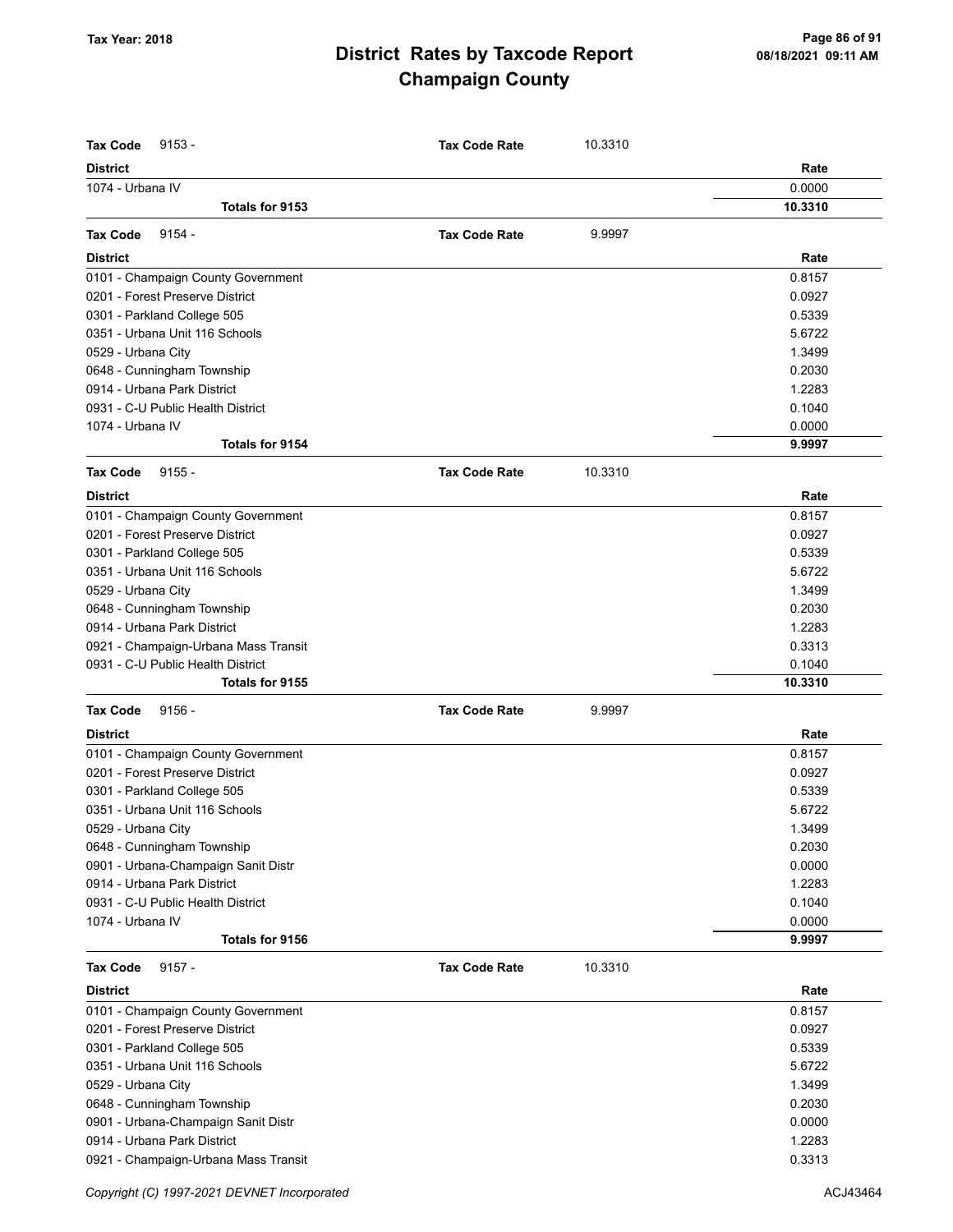| <b>Tax Code</b><br>$9157 -$                                               | <b>Tax Code Rate</b> | 10.3310 |                  |
|---------------------------------------------------------------------------|----------------------|---------|------------------|
| <b>District</b>                                                           |                      |         | Rate             |
| 0931 - C-U Public Health District                                         |                      |         | 0.1040           |
| 1075 - Urbana V                                                           |                      |         | 0.0000           |
| Totals for 9157                                                           |                      |         | 10.3310          |
| <b>Tax Code</b><br>$9160 -$                                               | <b>Tax Code Rate</b> | 10.3310 |                  |
| <b>District</b>                                                           |                      |         | Rate             |
| 0101 - Champaign County Government                                        |                      |         | 0.8157           |
| 0201 - Forest Preserve District                                           |                      |         | 0.0927           |
| 0301 - Parkland College 505                                               |                      |         | 0.5339           |
| 0351 - Urbana Unit 116 Schools                                            |                      |         | 5.6722           |
| 0529 - Urbana City                                                        |                      |         | 1.3499           |
| 0648 - Cunningham Township                                                |                      |         | 0.2030           |
| 0901 - Urbana-Champaign Sanit Distr                                       |                      |         | 0.0000           |
| 0914 - Urbana Park District                                               |                      |         | 1.2283           |
| 0921 - Champaign-Urbana Mass Transit                                      |                      |         | 0.3313           |
| 0931 - C-U Public Health District                                         |                      |         | 0.1040           |
| Totals for 9160                                                           |                      |         | 10.3310          |
| <b>Tax Code</b><br>$9162 -$                                               | <b>Tax Code Rate</b> | 9.7098  |                  |
|                                                                           |                      |         |                  |
| <b>District</b>                                                           |                      |         | Rate             |
| 0101 - Champaign County Government                                        |                      |         | 0.8157           |
| 0201 - Forest Preserve District                                           |                      |         | 0.0927           |
| 0301 - Parkland College 505                                               |                      |         | 0.5339           |
| 0345 - Champaign Unit 4 Schools                                           |                      |         | 5.0510           |
| 0529 - Urbana City                                                        |                      |         | 1.3499           |
| 0648 - Cunningham Township                                                |                      |         | 0.2030<br>0.0000 |
| 0901 - Urbana-Champaign Sanit Distr<br>0914 - Urbana Park District        |                      |         | 1.2283           |
|                                                                           |                      |         | 0.3313           |
| 0921 - Champaign-Urbana Mass Transit<br>0931 - C-U Public Health District |                      |         | 0.1040           |
| Totals for 9162                                                           |                      |         | 9.7098           |
|                                                                           |                      |         |                  |
| <b>Tax Code</b><br>$9163 -$                                               | <b>Tax Code Rate</b> | 10.3310 |                  |
| <b>District</b>                                                           |                      |         | Rate             |
| 0101 - Champaign County Government                                        |                      |         | 0.8157           |
| 0201 - Forest Preserve District                                           |                      |         | 0.0927           |
| 0301 - Parkland College 505                                               |                      |         | 0.5339           |
| 0351 - Urbana Unit 116 Schools                                            |                      |         | 5.6722           |
| 0529 - Urbana City                                                        |                      |         | 1.3499           |
| 0648 - Cunningham Township<br>0914 - Urbana Park District                 |                      |         | 0.2030<br>1.2283 |
|                                                                           |                      |         |                  |
| 0921 - Champaign-Urbana Mass Transit<br>0931 - C-U Public Health District |                      |         | 0.3313<br>0.1040 |
| Totals for 9163                                                           |                      |         | 10.3310          |
|                                                                           |                      |         |                  |
| $9164 -$<br><b>Tax Code</b>                                               | <b>Tax Code Rate</b> | 9.9997  |                  |
| <b>District</b>                                                           |                      |         | Rate             |
| 0101 - Champaign County Government                                        |                      |         | 0.8157           |
| 0201 - Forest Preserve District                                           |                      |         | 0.0927           |
| 0301 - Parkland College 505                                               |                      |         | 0.5339           |
| 0351 - Urbana Unit 116 Schools                                            |                      |         | 5.6722           |
| 0529 - Urbana City                                                        |                      |         | 1.3499           |
| 0648 - Cunningham Township                                                |                      |         | 0.2030           |
| 0901 - Urbana-Champaign Sanit Distr                                       |                      |         | 0.0000           |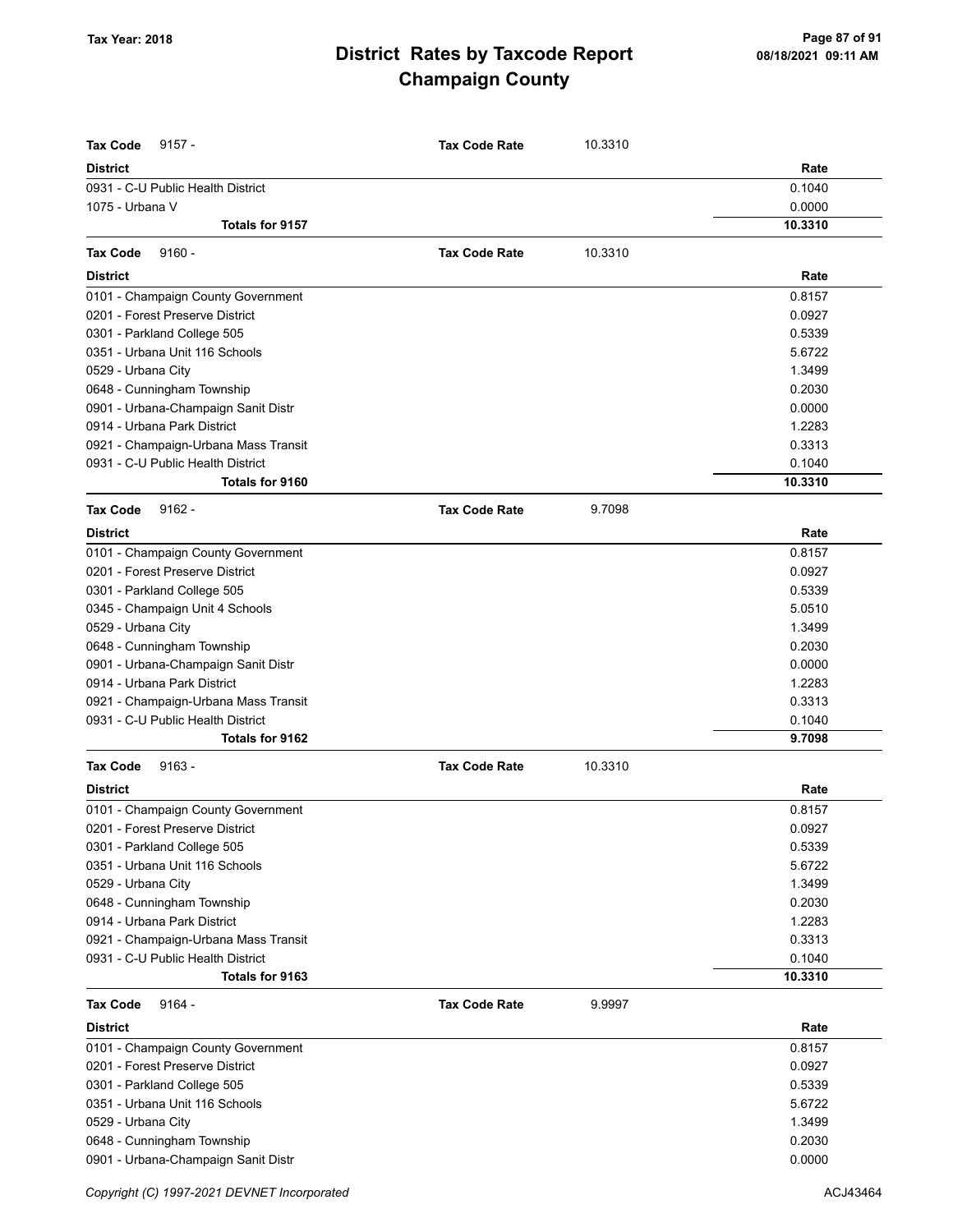| <b>Tax Code</b><br>9164 -            | <b>Tax Code Rate</b> | 9.9997  |         |
|--------------------------------------|----------------------|---------|---------|
| <b>District</b>                      |                      |         | Rate    |
| 0914 - Urbana Park District          |                      |         | 1.2283  |
| 0931 - C-U Public Health District    |                      |         | 0.1040  |
| Totals for 9164                      |                      |         | 9.9997  |
| $9166 -$<br><b>Tax Code</b>          | <b>Tax Code Rate</b> | 9.3785  |         |
| <b>District</b>                      |                      |         | Rate    |
| 0101 - Champaign County Government   |                      |         | 0.8157  |
| 0201 - Forest Preserve District      |                      |         | 0.0927  |
| 0301 - Parkland College 505          |                      |         | 0.5339  |
| 0345 - Champaign Unit 4 Schools      |                      |         | 5.0510  |
| 0529 - Urbana City                   |                      |         | 1.3499  |
| 0648 - Cunningham Township           |                      |         | 0.2030  |
| 0901 - Urbana-Champaign Sanit Distr  |                      |         | 0.0000  |
| 0914 - Urbana Park District          |                      |         | 1.2283  |
| 0931 - C-U Public Health District    |                      |         | 0.1040  |
| Totals for 9166                      |                      |         | 9.3785  |
| $9203 -$<br><b>Tax Code</b>          | <b>Tax Code Rate</b> | 10.3310 |         |
| <b>District</b>                      |                      |         | Rate    |
| 0101 - Champaign County Government   |                      |         | 0.8157  |
| 0201 - Forest Preserve District      |                      |         | 0.0927  |
| 0301 - Parkland College 505          |                      |         | 0.5339  |
| 0351 - Urbana Unit 116 Schools       |                      |         | 5.6722  |
| 0529 - Urbana City                   |                      |         | 1.3499  |
| 0648 - Cunningham Township           |                      |         | 0.2030  |
| 0901 - Urbana-Champaign Sanit Distr  |                      |         | 0.0000  |
| 0914 - Urbana Park District          |                      |         | 1.2283  |
| 0921 - Champaign-Urbana Mass Transit |                      |         | 0.3313  |
| 0931 - C-U Public Health District    |                      |         | 0.1040  |
| Totals for 9203                      |                      |         | 10.3310 |
| $9250 -$<br><b>Tax Code</b>          | <b>Tax Code Rate</b> | 10.3310 |         |
| <b>District</b>                      |                      |         | Rate    |
| 0101 - Champaign County Government   |                      |         | 0.8157  |
| 0201 - Forest Preserve District      |                      |         | 0.0927  |
| 0301 - Parkland College 505          |                      |         | 0.5339  |
| 0351 - Urbana Unit 116 Schools       |                      |         | 5.6722  |
| 0529 - Urbana City                   |                      |         | 1.3499  |
| 0648 - Cunningham Township           |                      |         | 0.2030  |
| 0901 - Urbana-Champaign Sanit Distr  |                      |         | 0.0000  |
| 0914 - Urbana Park District          |                      |         | 1.2283  |
| 0921 - Champaign-Urbana Mass Transit |                      |         | 0.3313  |
| 0931 - C-U Public Health District    |                      |         | 0.1040  |
| Totals for 9250                      |                      |         | 10.3310 |
| $9251 -$<br><b>Tax Code</b>          | <b>Tax Code Rate</b> | 10.3310 |         |
| <b>District</b>                      |                      |         | Rate    |
| 0101 - Champaign County Government   |                      |         | 0.8157  |
| 0201 - Forest Preserve District      |                      |         | 0.0927  |
| 0301 - Parkland College 505          |                      |         | 0.5339  |
| 0351 - Urbana Unit 116 Schools       |                      |         | 5.6722  |
| 0529 - Urbana City                   |                      |         | 1.3499  |
| 0648 - Cunningham Township           |                      |         | 0.2030  |
| 0901 - Urbana-Champaign Sanit Distr  |                      |         | 0.0000  |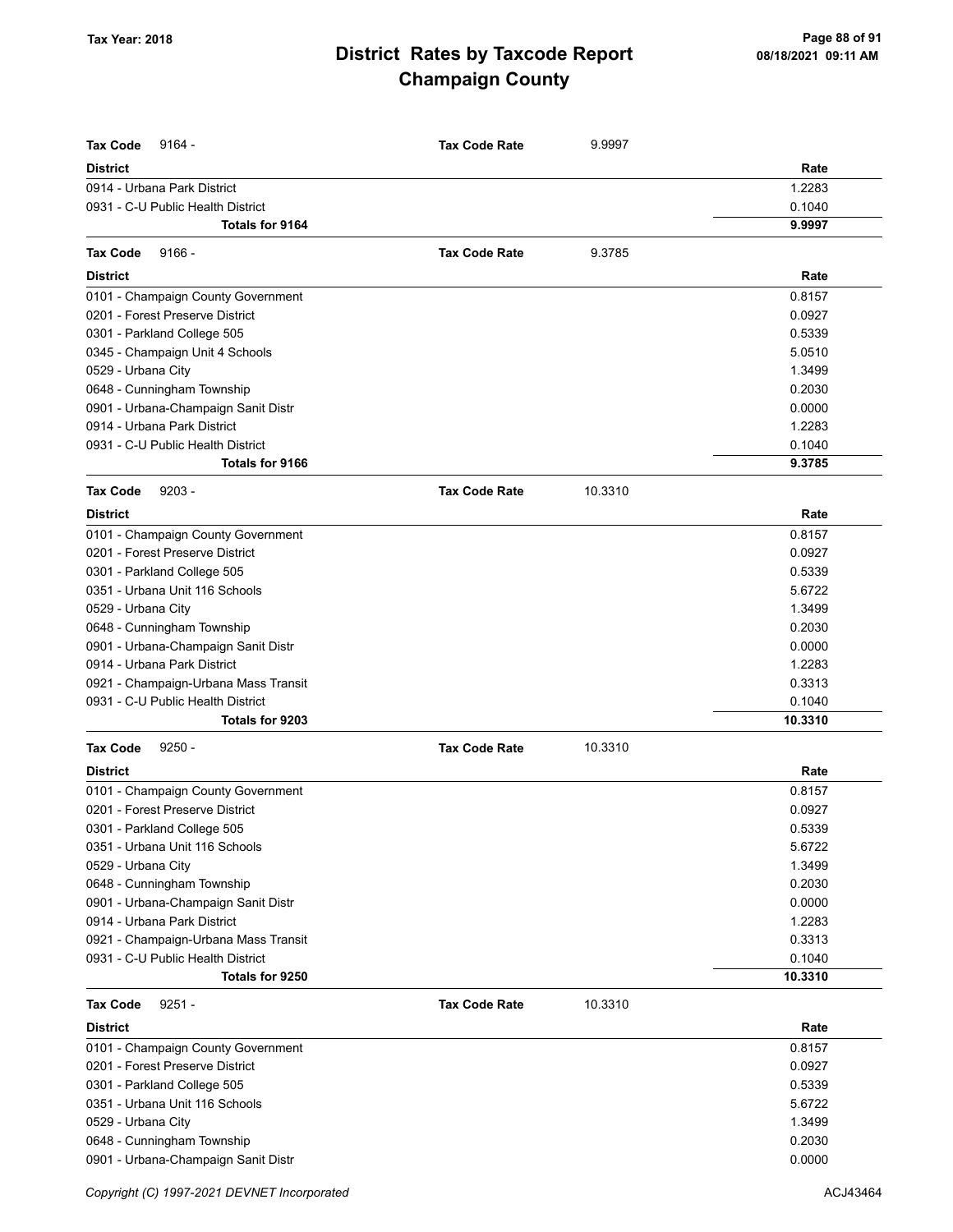| <b>Tax Code</b><br>$9251 -$          | <b>Tax Code Rate</b> | 10.3310 |         |
|--------------------------------------|----------------------|---------|---------|
| <b>District</b>                      |                      |         | Rate    |
| 0914 - Urbana Park District          |                      |         | 1.2283  |
| 0921 - Champaign-Urbana Mass Transit |                      |         | 0.3313  |
| 0931 - C-U Public Health District    |                      |         | 0.1040  |
| 1072 - Urbana II                     |                      |         | 0.0000  |
| Totals for 9251                      |                      |         | 10.3310 |
| <b>Tax Code</b><br>$9257 -$          | <b>Tax Code Rate</b> | 10.3310 |         |
| <b>District</b>                      |                      |         | Rate    |
| 0101 - Champaign County Government   |                      |         | 0.8157  |
| 0201 - Forest Preserve District      |                      |         | 0.0927  |
| 0301 - Parkland College 505          |                      |         | 0.5339  |
| 0351 - Urbana Unit 116 Schools       |                      |         | 5.6722  |
|                                      |                      |         |         |
| 0529 - Urbana City                   |                      |         | 1.3499  |
| 0648 - Cunningham Township           |                      |         | 0.2030  |
| 0901 - Urbana-Champaign Sanit Distr  |                      |         | 0.0000  |
| 0914 - Urbana Park District          |                      |         | 1.2283  |
| 0921 - Champaign-Urbana Mass Transit |                      |         | 0.3313  |
| 0931 - C-U Public Health District    |                      |         | 0.1040  |
| 1075 - Urbana V                      |                      |         | 0.0000  |
| Totals for 9257                      |                      |         | 10.3310 |
| <b>Tax Code</b><br>$9260 -$          | <b>Tax Code Rate</b> | 10.3310 |         |
| <b>District</b>                      |                      |         | Rate    |
| 0101 - Champaign County Government   |                      |         | 0.8157  |
| 0201 - Forest Preserve District      |                      |         | 0.0927  |
| 0301 - Parkland College 505          |                      |         | 0.5339  |
| 0351 - Urbana Unit 116 Schools       |                      |         | 5.6722  |
| 0529 - Urbana City                   |                      |         | 1.3499  |
| 0648 - Cunningham Township           |                      |         | 0.2030  |
| 0901 - Urbana-Champaign Sanit Distr  |                      |         | 0.0000  |
| 0914 - Urbana Park District          |                      |         | 1.2283  |
| 0921 - Champaign-Urbana Mass Transit |                      |         | 0.3313  |
| 0931 - C-U Public Health District    |                      |         | 0.1040  |
| Totals for 9260                      |                      |         | 10.3310 |
| $9303 -$<br>Tax Code                 | <b>Tax Code Rate</b> | 10.3310 |         |
| <b>District</b>                      |                      |         | Rate    |
| 0101 - Champaign County Government   |                      |         | 0.8157  |
| 0201 - Forest Preserve District      |                      |         | 0.0927  |
| 0301 - Parkland College 505          |                      |         | 0.5339  |
| 0351 - Urbana Unit 116 Schools       |                      |         | 5.6722  |
| 0529 - Urbana City                   |                      |         | 1.3499  |
| 0648 - Cunningham Township           |                      |         | 0.2030  |
| 0901 - Urbana-Champaign Sanit Distr  |                      |         | 0.0000  |
| 0914 - Urbana Park District          |                      |         | 1.2283  |
| 0921 - Champaign-Urbana Mass Transit |                      |         | 0.3313  |
| 0931 - C-U Public Health District    |                      |         | 0.1040  |
| Totals for 9303                      |                      |         | 10.3310 |
| <b>Tax Code</b><br>$9304 -$          | <b>Tax Code Rate</b> | 9.9997  |         |
| <b>District</b>                      |                      |         | Rate    |
| 0101 - Champaign County Government   |                      |         | 0.8157  |
| 0201 - Forest Preserve District      |                      |         | 0.0927  |
| 0301 - Parkland College 505          |                      |         | 0.5339  |
|                                      |                      |         |         |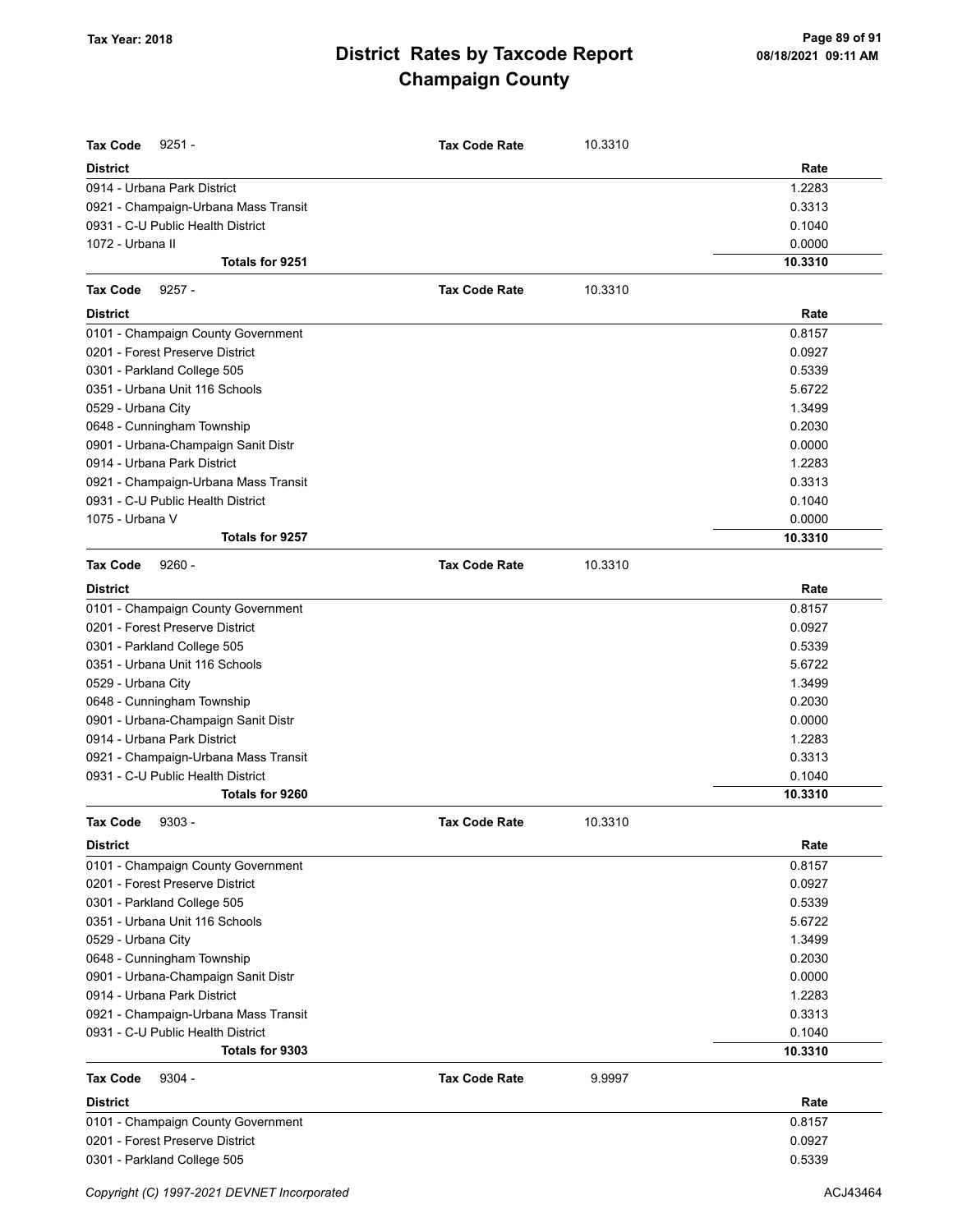| <b>Tax Code</b><br>$9304 -$          | <b>Tax Code Rate</b> | 9.9997  |         |
|--------------------------------------|----------------------|---------|---------|
| <b>District</b>                      |                      |         | Rate    |
| 0351 - Urbana Unit 116 Schools       |                      |         | 5.6722  |
| 0529 - Urbana City                   |                      |         | 1.3499  |
| 0648 - Cunningham Township           |                      |         | 0.2030  |
| 0914 - Urbana Park District          |                      |         | 1.2283  |
| 0931 - C-U Public Health District    |                      |         | 0.1040  |
| <b>Totals for 9304</b>               |                      |         | 9.9997  |
| <b>Tax Code</b><br>$9305 -$          | <b>Tax Code Rate</b> | 10.3310 |         |
| <b>District</b>                      |                      |         | Rate    |
| 0101 - Champaign County Government   |                      |         | 0.8157  |
| 0201 - Forest Preserve District      |                      |         | 0.0927  |
| 0301 - Parkland College 505          |                      |         | 0.5339  |
| 0351 - Urbana Unit 116 Schools       |                      |         | 5.6722  |
| 0529 - Urbana City                   |                      |         | 1.3499  |
| 0648 - Cunningham Township           |                      |         | 0.2030  |
| 0914 - Urbana Park District          |                      |         | 1.2283  |
| 0921 - Champaign-Urbana Mass Transit |                      |         | 0.3313  |
| 0931 - C-U Public Health District    |                      |         | 0.1040  |
| Totals for 9305                      |                      |         | 10.3310 |
| <b>Tax Code</b><br>$9306 -$          | <b>Tax Code Rate</b> | 9.9997  |         |
| <b>District</b>                      |                      |         | Rate    |
| 0101 - Champaign County Government   |                      |         | 0.8157  |
| 0201 - Forest Preserve District      |                      |         | 0.0927  |
| 0301 - Parkland College 505          |                      |         | 0.5339  |
| 0351 - Urbana Unit 116 Schools       |                      |         | 5.6722  |
| 0529 - Urbana City                   |                      |         | 1.3499  |
| 0648 - Cunningham Township           |                      |         | 0.2030  |
| 0901 - Urbana-Champaign Sanit Distr  |                      |         | 0.0000  |
| 0914 - Urbana Park District          |                      |         | 1.2283  |
| 0931 - C-U Public Health District    |                      |         | 0.1040  |
| Totals for 9306                      |                      |         | 9.9997  |
| <b>Tax Code</b><br>$9307 -$          | <b>Tax Code Rate</b> | 9.7098  |         |
| <b>District</b>                      |                      |         | Rate    |
| 0101 - Champaign County Government   |                      |         | 0.8157  |
| 0201 - Forest Preserve District      |                      |         | 0.0927  |
| 0301 - Parkland College 505          |                      |         | 0.5339  |
| 0345 - Champaign Unit 4 Schools      |                      |         | 5.0510  |
| 0529 - Urbana City                   |                      |         | 1.3499  |
| 0648 - Cunningham Township           |                      |         | 0.2030  |
| 0901 - Urbana-Champaign Sanit Distr  |                      |         | 0.0000  |
| 0914 - Urbana Park District          |                      |         | 1.2283  |
| 0921 - Champaign-Urbana Mass Transit |                      |         | 0.3313  |
| 0931 - C-U Public Health District    |                      |         | 0.1040  |
| Totals for 9307                      |                      |         | 9.7098  |
| <b>Tax Code</b><br>$9308 -$          | <b>Tax Code Rate</b> | 9.1027  |         |
| <b>District</b>                      |                      |         | Rate    |
| 0101 - Champaign County Government   |                      |         | 0.8157  |
| 0201 - Forest Preserve District      |                      |         | 0.0927  |
| 0301 - Parkland College 505          |                      |         | 0.5339  |
| 0351 - Urbana Unit 116 Schools       |                      |         | 5.6722  |
| 0529 - Urbana City                   |                      |         | 1.3499  |